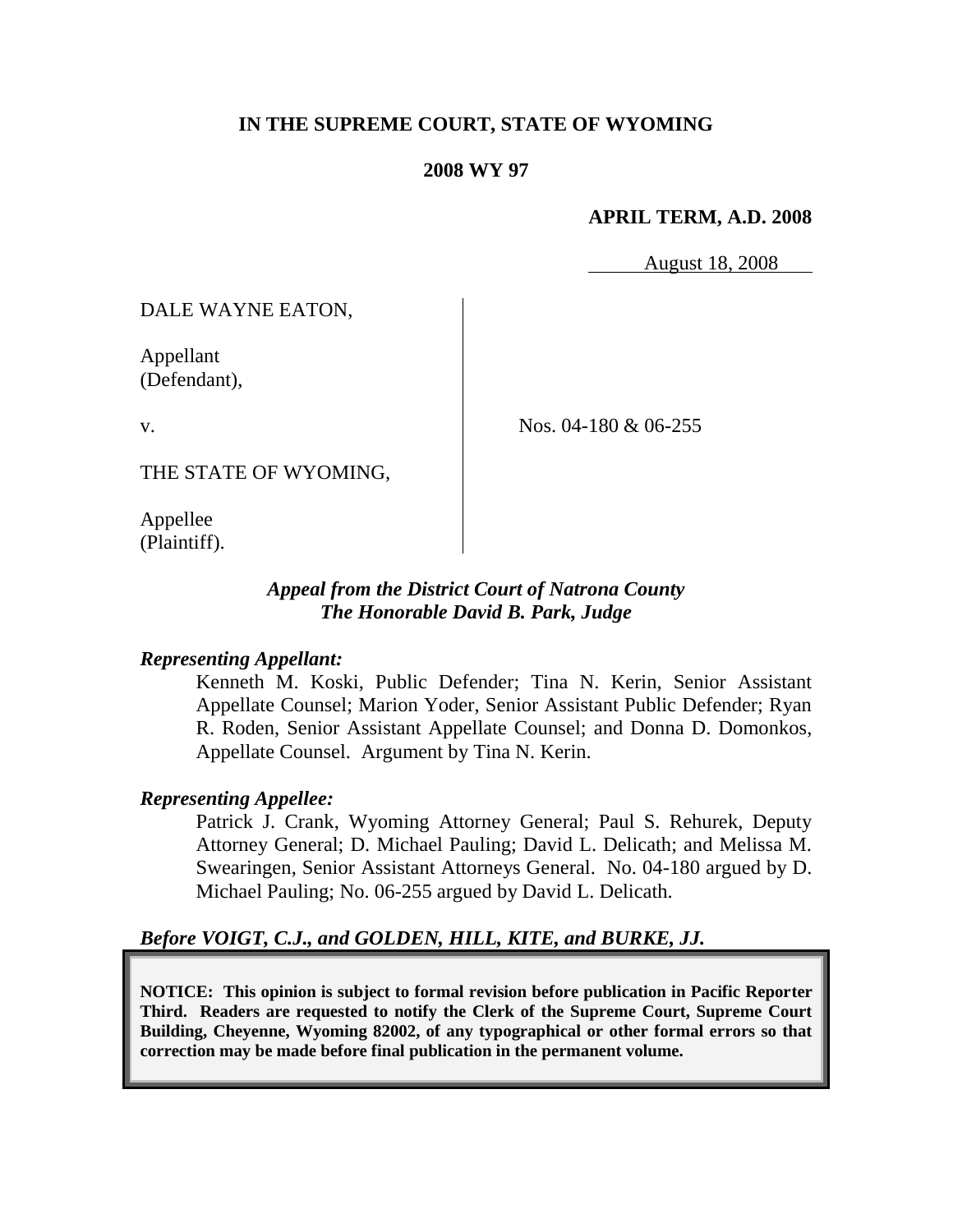# **TABLE OF CONTENTS**

| <b>PART I. Guilt/Innocence Phase</b>                                                                                                                                                                         |  |
|--------------------------------------------------------------------------------------------------------------------------------------------------------------------------------------------------------------|--|
| A. Was Eaton Incompetent During Trial and the Proceedings in this Court                                                                                                                                      |  |
|                                                                                                                                                                                                              |  |
| (i) Did the theory-of-the-case defense chosen by defense<br>counsel meet the ABA Guidelines for the Appointment and<br>Performance of Defense Counsel in Death Penalty Cases                                 |  |
|                                                                                                                                                                                                              |  |
|                                                                                                                                                                                                              |  |
|                                                                                                                                                                                                              |  |
| (iv) Concession of guilt without Eaton's consent.--------------------------------<br>(v) Defense counsel's election to allow the trial to proceed<br>when Eaton was not competent to stand trial constitutes |  |
|                                                                                                                                                                                                              |  |
| (viii) The foregoing arguments, in combination,                                                                                                                                                              |  |
|                                                                                                                                                                                                              |  |
| D. Hostility/Prejudice/Bias Toward Eaton at Guilt/Innocence                                                                                                                                                  |  |
|                                                                                                                                                                                                              |  |
| (i) Guilt/innocence phase prejudice/bias/hostility.------------------------------                                                                                                                            |  |
|                                                                                                                                                                                                              |  |
|                                                                                                                                                                                                              |  |
|                                                                                                                                                                                                              |  |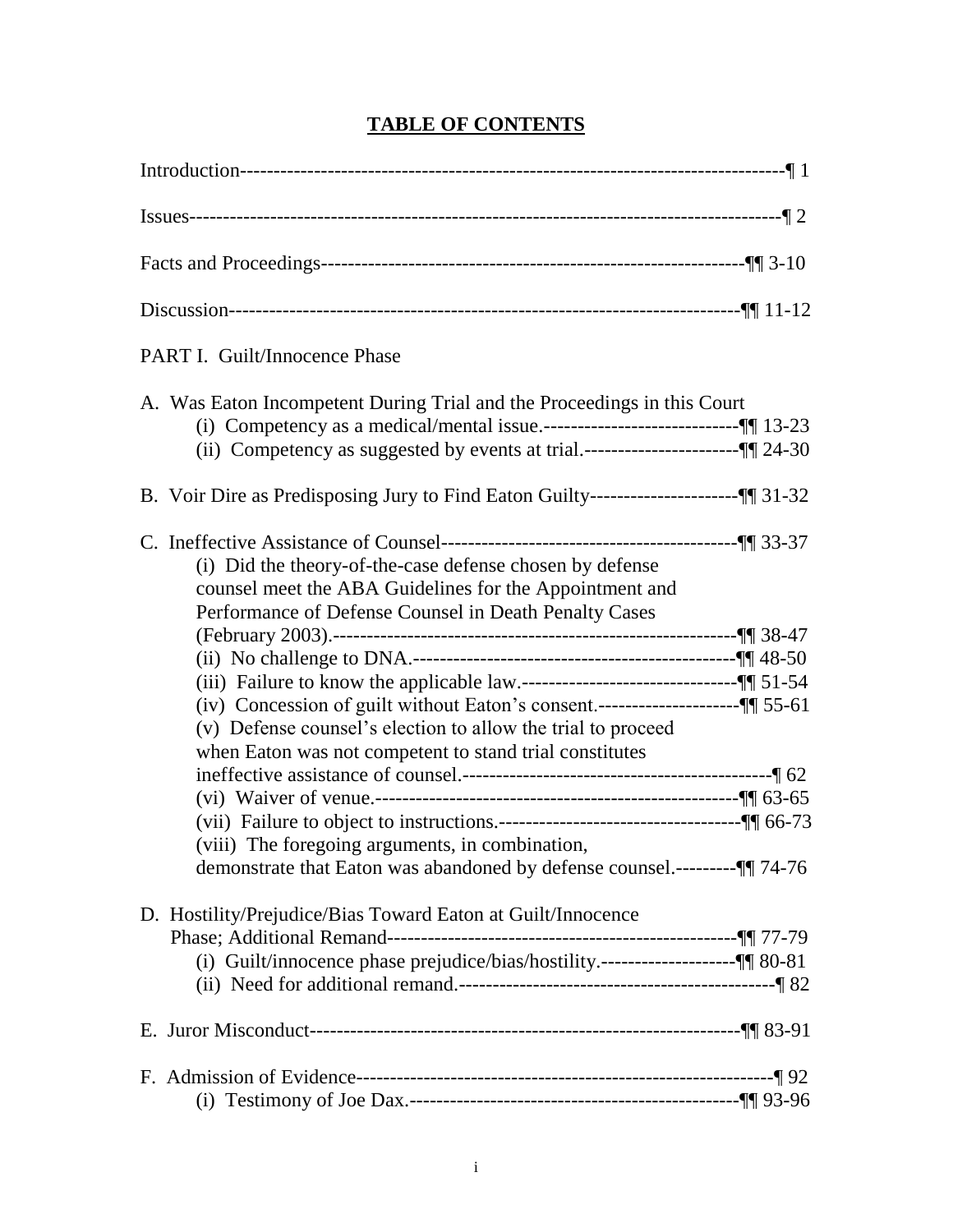| (ii) Whether Trial Counsel Provided Ineffective     |  |
|-----------------------------------------------------|--|
| Assistance in the Investigation and Presentation in |  |
|                                                     |  |
|                                                     |  |
|                                                     |  |
|                                                     |  |
|                                                     |  |
|                                                     |  |
|                                                     |  |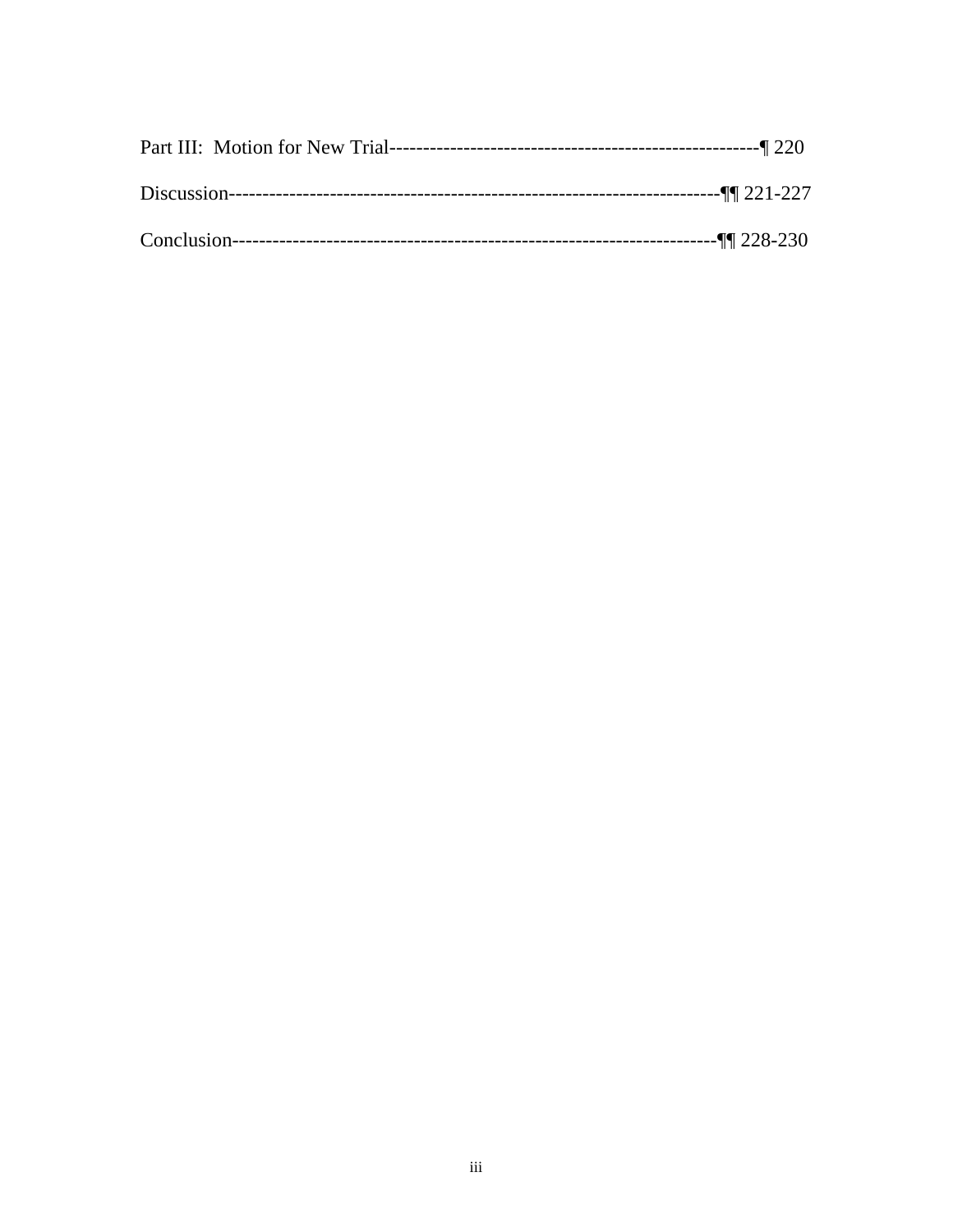**HILL,** Justice.

 $\overline{a}$ 

#### **INTRODUCTION**

[¶1] Appellant, Dale Wayne Eaton (Eaton), seeks review of his conviction for the crime of first degree murder, as well as for other crimes, $<sup>1</sup>$  and the sentence of</sup> death which was imposed on June 3, 2004. We will affirm the Judgment as to all convictions. We will affirm both the convictions and the death sentence.

#### **ISSUES**

[¶2] Eaton raises these issues:

I. The trial court committed reversible error and violated the *Ex Post Facto* Clause by applying post-1989 amendments to Wyo. Stat. Ann. § 6-2-102 (1982) to Eaton's case.

II. Eaton received ineffective assistance of counsel.

A. Eaton's counsel were ineffective for stipulating to the use of the entire 2001 amended version of Wyo. Stat. Ann. § 6-2-102 (1982), excluding "future dangerousness." Amended portions were more disadvantageous to Eaton and violated the *Ex Post Facto* Clause of the United States and Wyoming constitutions.

B. Defense counsel were ineffective by failing to comply in substantive ways with the ABA guidelines which establish specific standards for both experience and performance in trying death penalty cases.

C. Failure to know the law.

D. Concession of Eaton's guilt without valid consent from him.

<sup>1</sup> Eaton was convicted of one count of first degree premeditated murder, three counts of felony murder, aggravated kidnapping, aggravated robbery, and first degree sexual assault.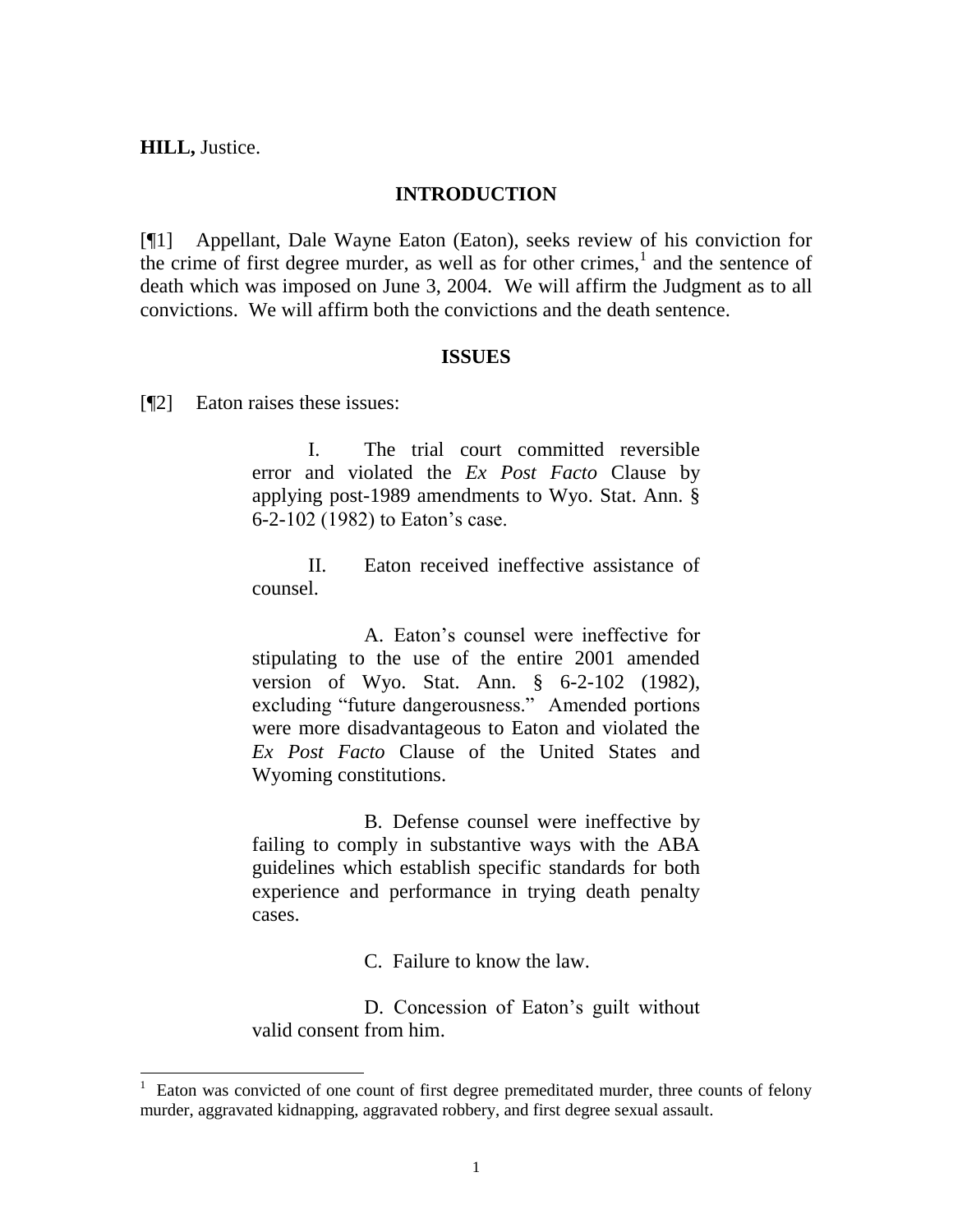E. Eaton was unable to assist in his defense and thus not competent to be tried. Counsel's failure to address this fundamental problem and election to allow the case to proceed under these circumstances rendered trial patently unfair.

F. Trial counsel were ineffective for waiving objection to venue.

G. The oversights, errors and decisions to forego (i.e., the sorts of things set out above) amounted to an abandonment of Eaton's defense by his own counsel.

H. Defense counsel were ineffective in failing to adequately investigate potential mitigation evidence, failing to offer appropriate mitigation evidence, and failing to provide necessary information to mitigation experts.

I. Counsel's failure to object to the given instructions which were substantively different than those proposed by the defense constituted substandard performance and substantially prejudiced Eaton.

J. Counsel did not assure that Eaton's jury was given a constitutionally adequate sentencing form.

III. The jury was not properly instructed on the law as intended by Wyoming's death penalty statute.

IV. An unconstitutional and fatally defective voir dire deprived Eaton of a fair and impartial jury to determine his guilt or innocence and to decide on life or death.

V. The trial court was biased at trial and in limiting the remand, showing such hostility to his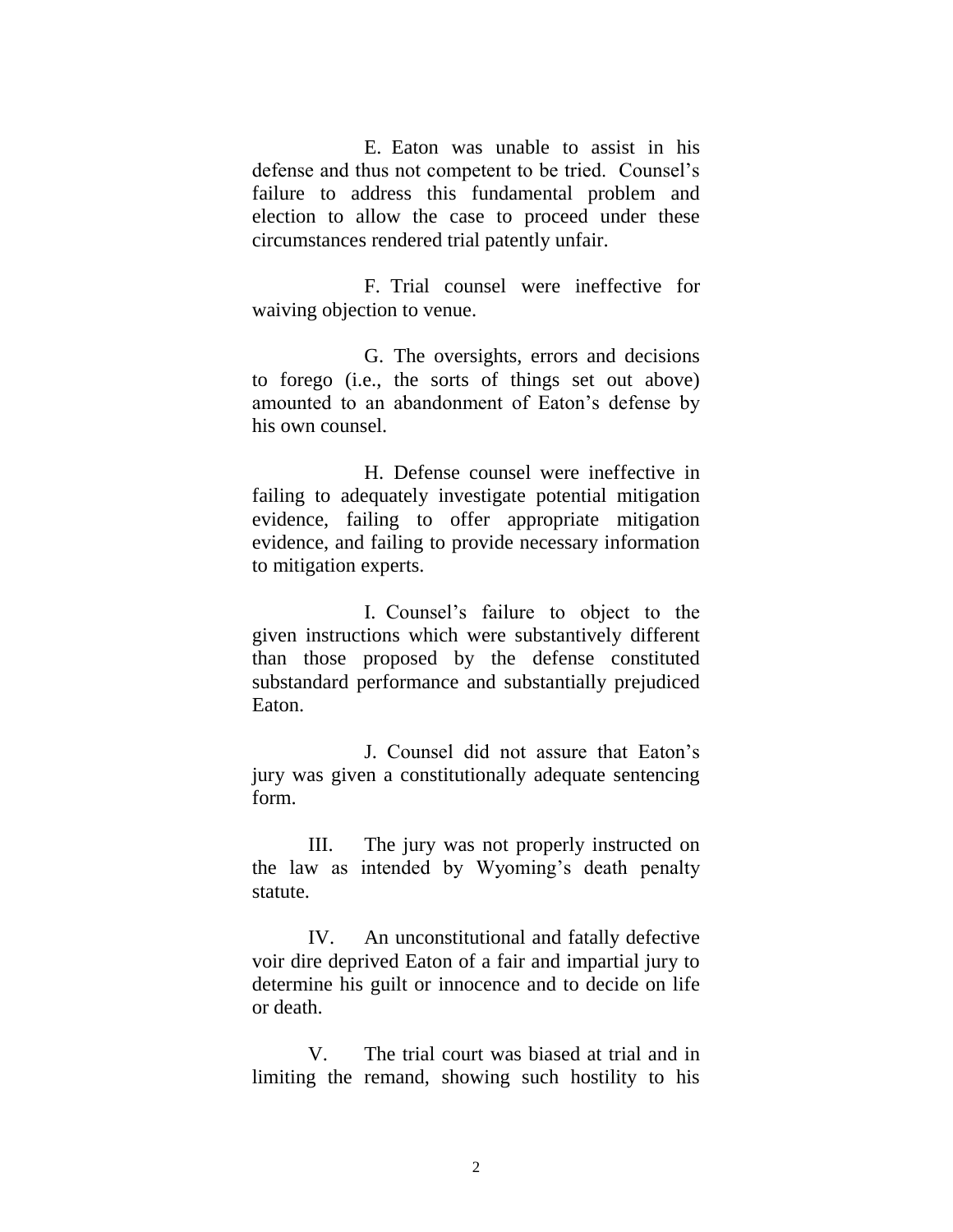claims that Eaton was deprived of due process and prejudiced as a result.

VI. Prosecutorial misconduct occurred, violating Eaton's due process rights and warranting reversal.

VII. Eaton was unable to assist in his own defense and thus was not competent to be tried.

VIII. The trial court erred in denying defense counsel's motion for mistrial, where a juror conducted his own investigation and discussed his investigation during deliberations.

IX. The trial court erred in the admission and presentation of evidence.

X. The trial court erred in permitting the testimony of Dr. Ash without Eaton's express waiver of privilege, and without insuring the protection of Eaton's Fifth Amendment right against selfincrimination.

XI. Is the record below reversibly incomplete?

XII. Cumulative error occurred, warranting reversal of Eaton's convictions and death sentence.

The State phrases its issues as follows:

I. The trial court did not abuse its discretion when it applied the 2001 version of Wyo. Stat. Ann. § 6-2-102 rather than the 1983 version.

II. [Eaton] received effective assistance of counsel from his defense attorneys.

A. [Eaton's] trial counsel were not ineffective for stipulating to the 2001 version of Wyo. Stat. Ann. § 6-2-102.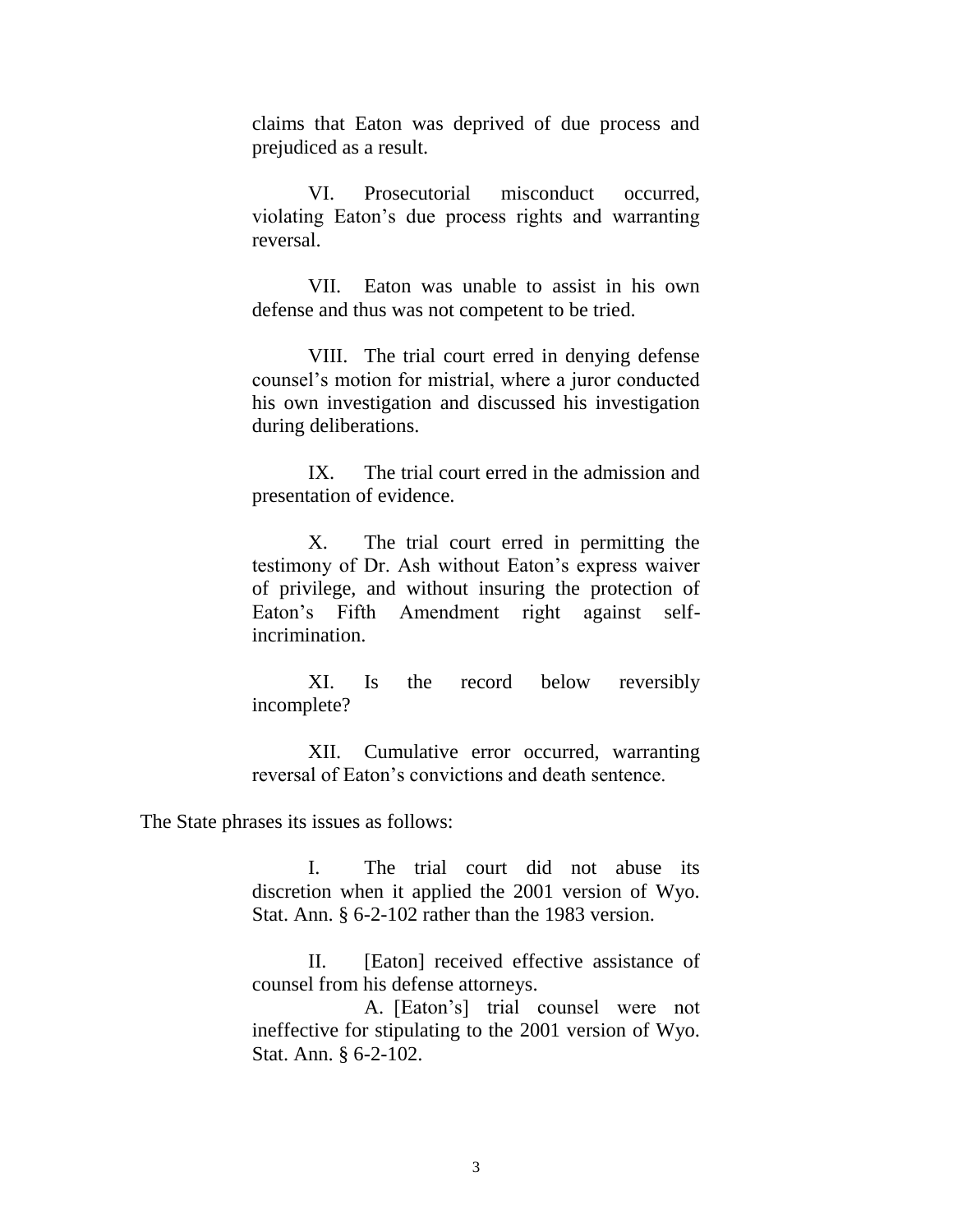B. Trial counsel provided effective assistance in substantial compliance with the ABA Guidelines.

C. Trial counsel provided effective assistance through their demonstrated knowledge, citation and application of the law relevant to the case.

D. Trial counsel provided effective assistance by employing a defense strategy that allowed counsel, with [Eaton's] express consent, to present a single, cohesive defense theory both at the guilt phase and the punishment phase.

E. Trial counsel provided effective assistance by having [Eaton] evaluated for competency prior to and during trial; the parameters for evaluating competency are much more specific than a client's unwillingness to assist or cooperate with his own defense.

F. Trial counsel [were] not ineffective for waiving [their] objection to venue.

G. Trial counsel provided effective assistance through tactical and strategic decisions which were reasonably calculated to assist in [Eaton's] defense.

H. Trial counsel provided effective assistance in the investigation and presentation of mitigating evidence.

I. Trial counsel provided effective assistance in proposing, evaluating and stipulating to jury instructions.

J. Counsel were not ineffective in approving the sentencing phase verdict form.

III. [Eaton] has failed to establish that any portion of the jury instructions constituted plain error.

IV. Trial counsel's voir dire ensured that none of the seated jurors held views that would prevent or substantially impair the performance of their duties as jurors.

V. The trial judge was not biased against [Eaton], nor did [it] abuse its discretion in voir dire, jury selection, or evidentiary rulings.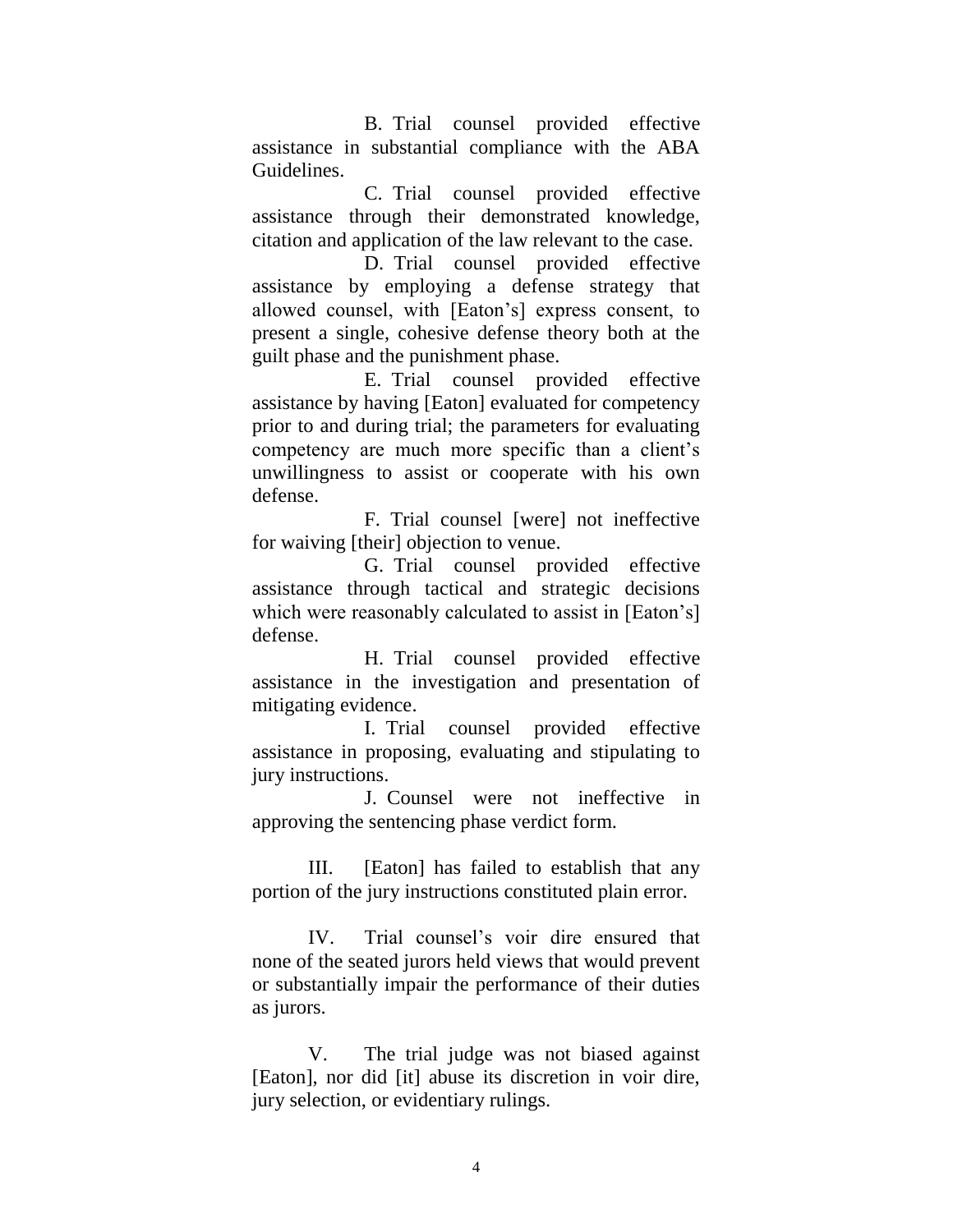VI. No reversible prosecutorial misconduct occurred in this case.

VII. [Eaton] was capable of assisting in his own defense and competent to stand trial.

VIII. The trial court did not abuse its discretion when it denied [Eaton's] motion for a mistrial after finding that [Eaton] was not prejudiced by a juror's admittedly improper conduct.

IX. The trial court did not abuse its discretion when it allowed testimony from Joe Dax, Dr. Thorpen, Mary Follette, Shannon Breeden, and Richard Haskell, and allowed the admission of State's Exhibit 1000 during the sentencing phase.

X. The trial court did not err by allowing [Eaton's] trial counsel to question his own expert witness about information provided to the witness by [Eaton].

XI. The record on appeal contains a complete and accurate record of all trial proceedings as required by law.

XII. Cumulative error does not exist in this case.

#### **FACTS AND PROCEEDINGS**

[¶3] At about noon on April 2, 1988, a fisherman found the murdered corpse of eighteen-year-old Lisa Marie Kimmell in the North Platte River southwest of Casper, near what is called Government Bridge. The victim had last been seen alive at 9:08 p.m., on March 25, 1988, in Douglas when she was stopped for a traffic violation. The crime was not solved until 2002, when a DNA match linked Eaton, who was incarcerated in Colorado on a felony conviction, $2$  to her murder. On April 17, 2003, an information was filed charging Eaton with the crimes

<sup>&</sup>lt;sup>2</sup> Wyoming and many other states now require DNA testing of all convicted felons, and it was this process that led to Eaton's arrest and conviction. Wyo. Stat. Ann. § 7-19-401, *et seq*. (LexisNexis 2007) (enacted in 1997).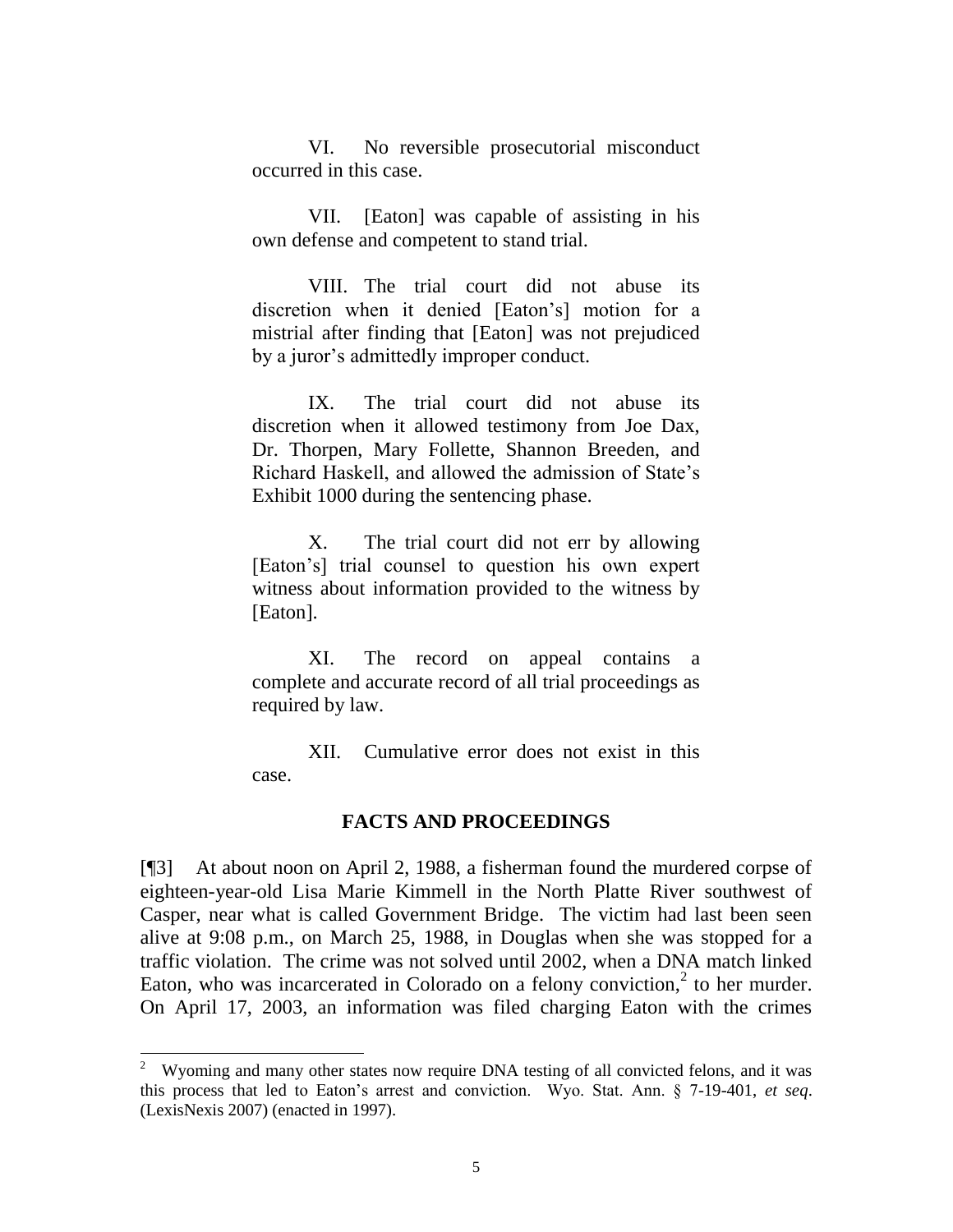enumerated above, and on June 3, 2003, the State gave notice that it would seek the death penalty.

[¶4] Ms. Kimmell was last seen alive at approximately 9:08 p.m., on March 25, 1988, just east of Douglas, Wyoming, when she was issued a speeding ticket by a Wyoming State Trooper. That event occurred when she was en route from Denver, Colorado, to Billings, Montana, with a planned intermediate stop in Cody. When she did not arrive in Cody or Billings as scheduled, her mother reported her missing and a search for her began on March 26, 1988.

[¶5] An autopsy was performed shortly after her body was found. It revealed that Ms. Kimmell had been dead for 36 hours or more, although it was conceded that death may have occurred as much as three to seven days earlier. Because Kimmell's body was in the cold water of the North Platte River, the time of death was difficult to estimate accurately. Ms. Kimmell died of sanguination (internal bleeding) and exsanguination (external bleeding), secondary to multiple stab wounds to her chest and abdomen. In addition, a lethal blow was delivered to Kimmell's head shortly before she was stabbed. That blow would have proved fatal had she not first bled to death.

[¶6] Semen was found in her vagina and on the panties she was wearing, which was the only clothing she had on when her body was found. Samples were taken and preserved. DNA extracted from the semen found on her panties eventually led the authorities to Eaton. Eaton had once lived near Moneta, Wyoming, and a search of that property uncovered various parts from Ms. Kimmell's automobile, as well as the remainder of the automobile itself, buried in the ground.

[¶7] At trial, two theories emerged as to how Eaton and his victim came to be together. One, reported by a fellow inmate of Eaton's at the Natrona County Jail, was that Ms. Kimmell gave Eaton a ride to help him out. Eaton made sexual advances toward her and Kimmell slammed on the brakes and was going to make him get out of the car "in the middle of nowhere." Things spun out of control and Eaton ended up subduing her, raping her, killing her, etc. This theory was presented to the jury during the guilt/innocence phase of the trial.

[¶8] The second theory was presented by Eaton during the sentencing phase. It came into evidence through a physician who had examined Eaton for the purpose of preparing a mental evaluation. Eaton reported that he returned to his home late on March 25, 1988 and observed Ms. Kimmell's car parked on his land. He thought there were two people there and that he was being robbed. Eaton was in an angry state of mind to begin with, and upon finding her there, he got even more angry. He approached her with a gun and took her to his makeshift home. The further details of this version suggested that circumstances then spun out of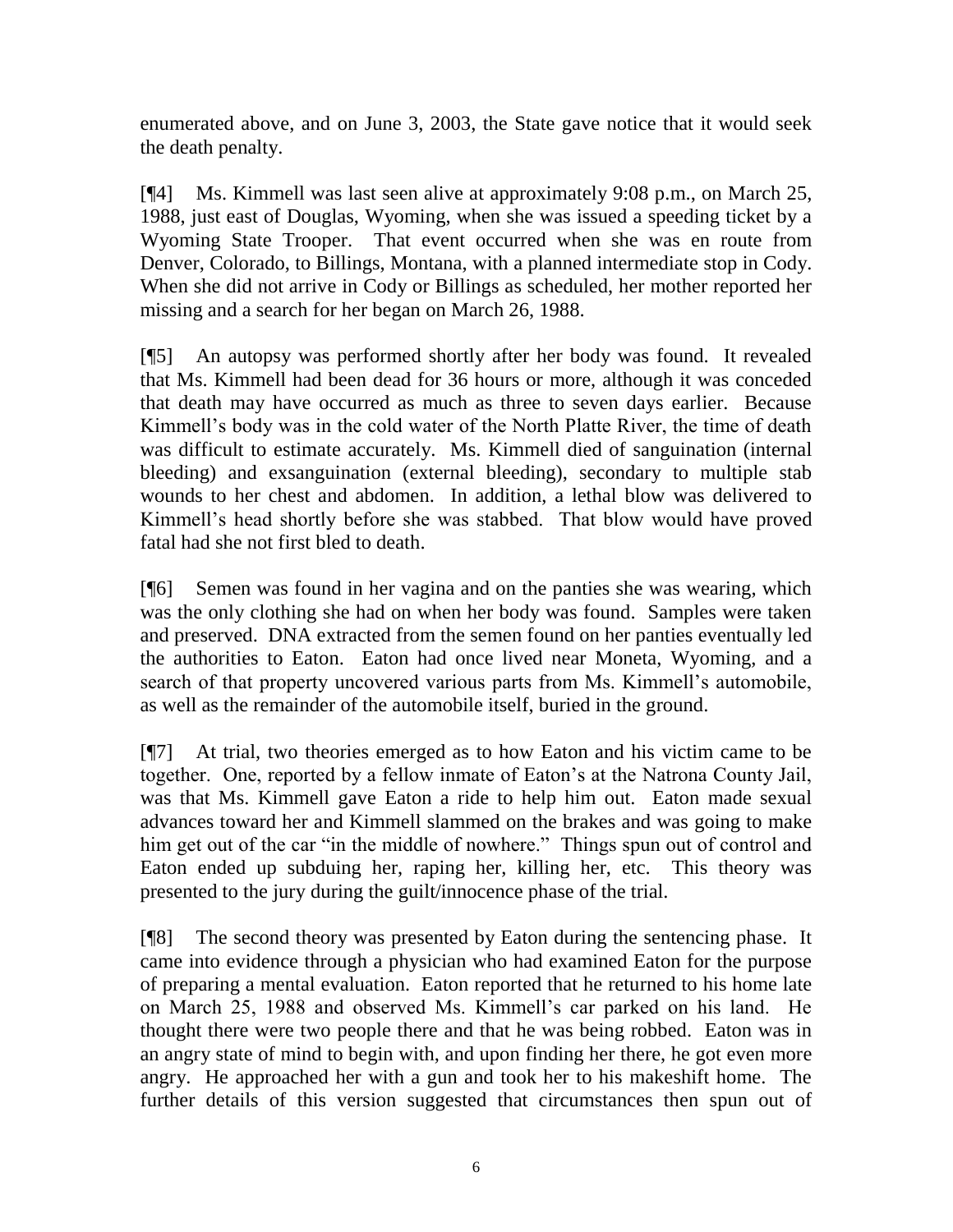control, and Eaton ended up raping and killing her after keeping her on his property for several days so that he would not be alone at Easter.

[¶9] The guilt/innocence phase of this case was tried to a jury on February 23, 2004 through March 15, 2004. The penalty phase lasted from March 18, 2004 until March 20, 2004. A sentencing hearing was held on May 20, 2004, and a warrant of execution was entered of record on that date. The judgment and sentence were entered of record on June 3, 2004. The death sentence has been stayed since June 22, 2004.

[¶10] This Court ordered a partial remand to the district court on April 5, 2005. The purpose of that hearing was to conduct an inquiry into whether or not Eaton's defense counsel rendered ineffective assistance of counsel during his trial. That hearing was held June 6-10, 2005. After briefing, the case was argued to this Court and taken under advisement on September 14, 2006.

## **DISCUSSION**

## **Introduction**

[¶11] This brief introduction will serve to explain how and why we divided our opinion into three parts. Our first task was to put the issues raised in this appeal into a logical order. This was necessary because some of the issues pose threshold questions which would necessarily obviate the need for exhaustive and/or dispositive consideration of some of the other issues that follow, if those threshold issues were resolved in Eaton's favor. Part I will deal with those asserted errors that occurred in the guilt/innocence phase of the trial that would require reversal of Eaton's conviction(s). Part II will deal with whether or not there were errors in the sentencing phase of trial that would require reversal of the sentence of death. Part III of the opinion deals with the issues raised in Eaton's appeal of the district court's denial of his motion for a new trial.

[¶12] We also take note here that in all of our modern cases dealing with the death penalty, we have acknowledged the now venerated proposition that "death is different," and we give due deference to that concept in our opinion. See *Hopkinson v. State*, 632 P.2d 79, 190 (Wyo. 1981); *Hopkinson v. State*, 798 P.2d 1186, 1189 (Wyo. 1990); *Olsen v. State*, 2003 WY 46, ¶ 3, 67 P.3d 536, 547 (Wyo. 2003); *Harlow v. State*, 2003 WY 47, ¶ 6, 70 P.3d 179, 184 (Wyo. 2003).

## **PART I. Guilt/Innocence Phase**

### **A. Was Eaton Incompetent During Trial and the Proceedings in this Court**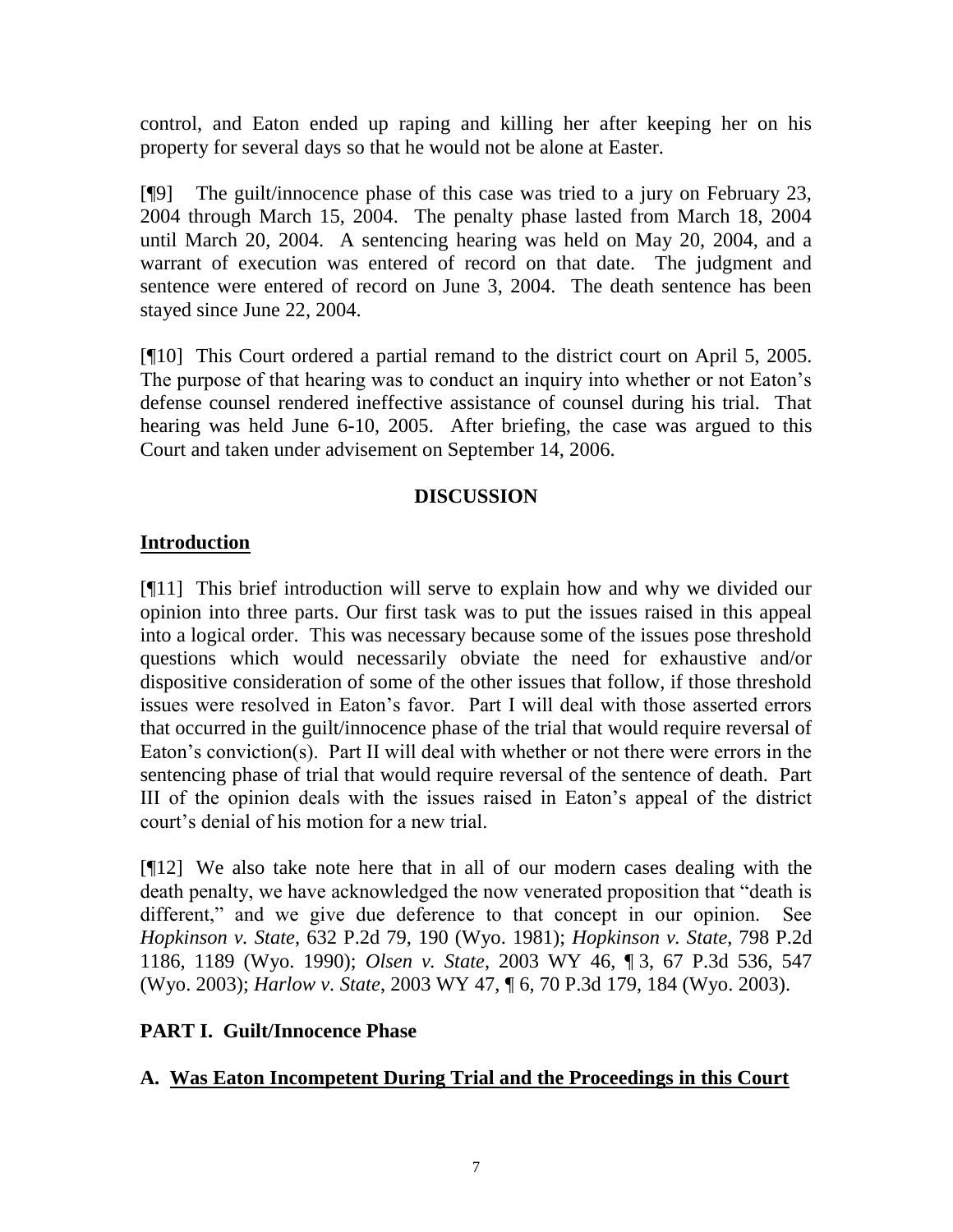#### **(i) Competency as a medical/mental issue.**

[¶13] The discussion of this issue ranges far and wide in the briefs, but at this juncture we intend only to address the initial premise, i.e., that Eaton was not competent to stand trial. Our discussion of this issue pertains to both the guilt/innocence phase and the sentencing phase of the trial. Other aspects of this subject will be discussed in the other matters that involve the status of Eaton's mental heath, such as mitigation of penalty. Although the facts relating to Eaton's mental state must be reviewed in light of the applicable law, not unlike the question of whether or not a search is unreasonable, whether or not a set of facts demonstrate that a defendant is or is not competent to stand trial is a question of law that we review *de novo*. *deShazer v. State*, 2003 WY 98, ¶¶ 12-13, 74 P.3d 1240, 1244-45 (Wyo. 2003).

[¶14] The test of trial competence is whether or not a defendant has sufficient present ability to consult with his lawyer with a reasonable degree of rational understanding, and whether or not he has a rational as well as a factual understanding of the proceedings against him. Wyo. Stat. Ann. § 7-11-302 (LexisNexis 2007) provides:

> (a) No person shall be tried, sentenced or punished for the commission of an offense while, as a result of mental illness or deficiency, he lacks the capacity, to:

> > (i) Comprehend his position;

(ii) Understand the nature and object of the proceedings against him;

(iii) Conduct his defense in a rational manner; and

(iv) Cooperate with his counsel to the end that any available defense may be interposed.

[¶15] This statutory directive captures a constitutional imperative established by the United States Supreme Court and adopted, as well, by this Court. *Hayes v. State*, 599 P.2d 558, 563 (Wyo. 1979). Eaton contends that he has been incompetent throughout the proceedings to date, including this appeal. Indeed, we considered this issue as raised in a motion by Eaton pending argument of this appeal. By order entered on July 11, 2006, we denied Eaton's motion that this appeal be stayed because he was not competent to assist in the appeal. However, our more immediate concern is whether or not Eaton was competent during the time he actually stood trial. If he was not, then we would be compelled to reverse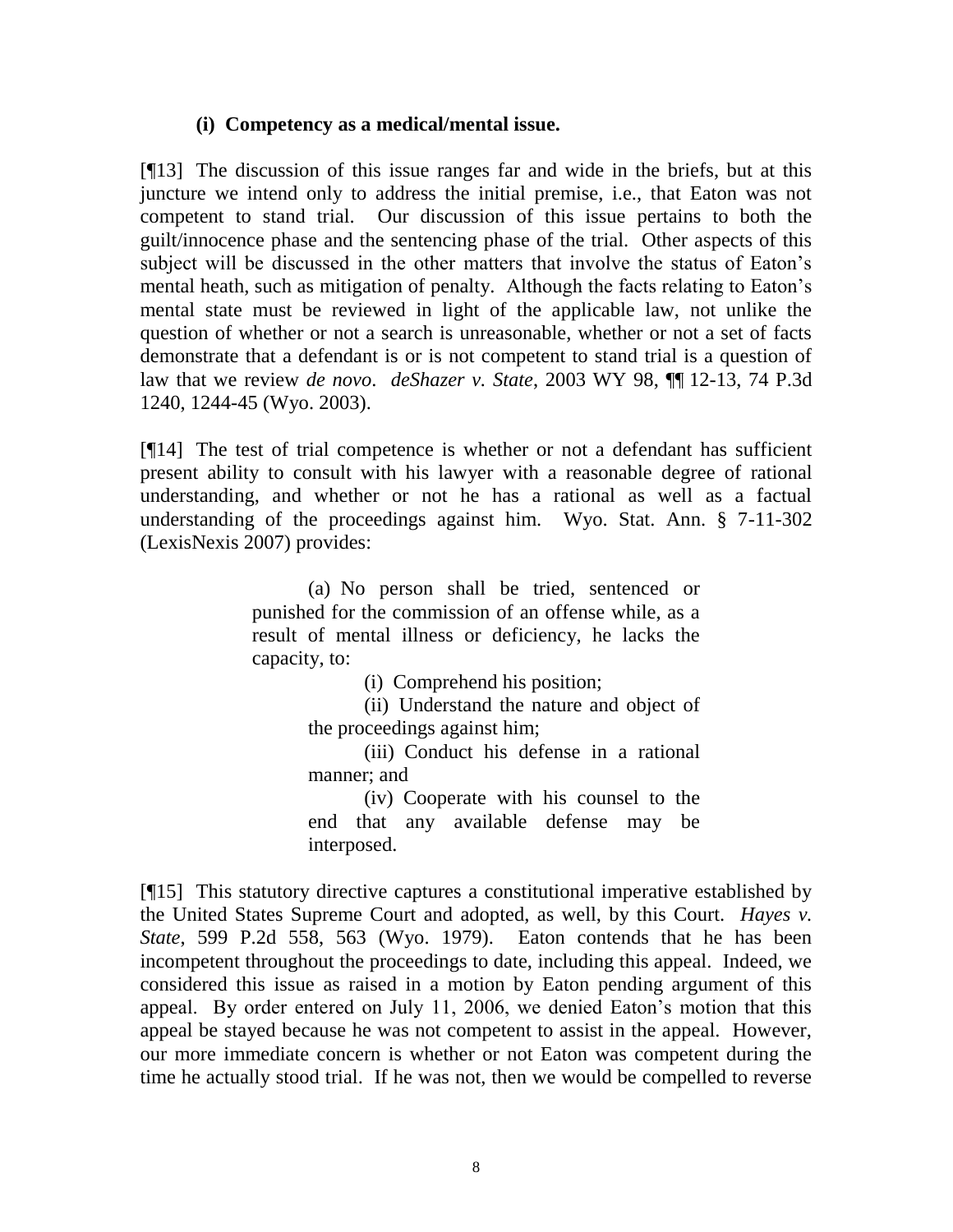and remand and direct that proceedings could only commence anew once Eaton was declared competent.

[¶16] Wyo. Stat. Ann. § 7-11-303 (LexisNexis 2007) provides:

(a) If it appears at any stage of a criminal proceeding, by motion or upon the court's own motion, that there is reasonable cause to believe that the accused has a mental illness or deficiency making him unfit to proceed, all further proceedings shall be suspended.

(b) The court shall order an examination of the accused by a designated examiner. The order may include, but is not limited to, an examination of the accused at the Wyoming state hospital on an inpatient or outpatient basis, at a local mental health center on an inpatient or outpatient basis, or at his place of detention. In selecting the examination site, the court may consider proximity to the court, availability of an examiner, and the necessity for security precautions. If the order provides for commitment of the accused to a designated facility, the commitment shall continue no longer than a thirty (30) day period for the study of the mental condition of the accused.

(c) Written reports of the pretrial examination shall be filed with the clerk of court. The report shall include:

(i) Detailed findings;

(ii) An opinion as to whether the accused has a mental illness or deficiency, and its probable duration;

(iii) An opinion as to whether the accused, as a result of mental illness or deficiency, lacks capacity to comprehend his position, to understand the nature and object of the proceedings against him, to conduct his defense in a rational manner, and to cooperate with his counsel to the end that any available defense may be interposed;

(iv) An opinion as to whether at the time of the alleged criminal conduct the accused, as a result of mental illness or deficiency, lacked substantial capacity to appreciate the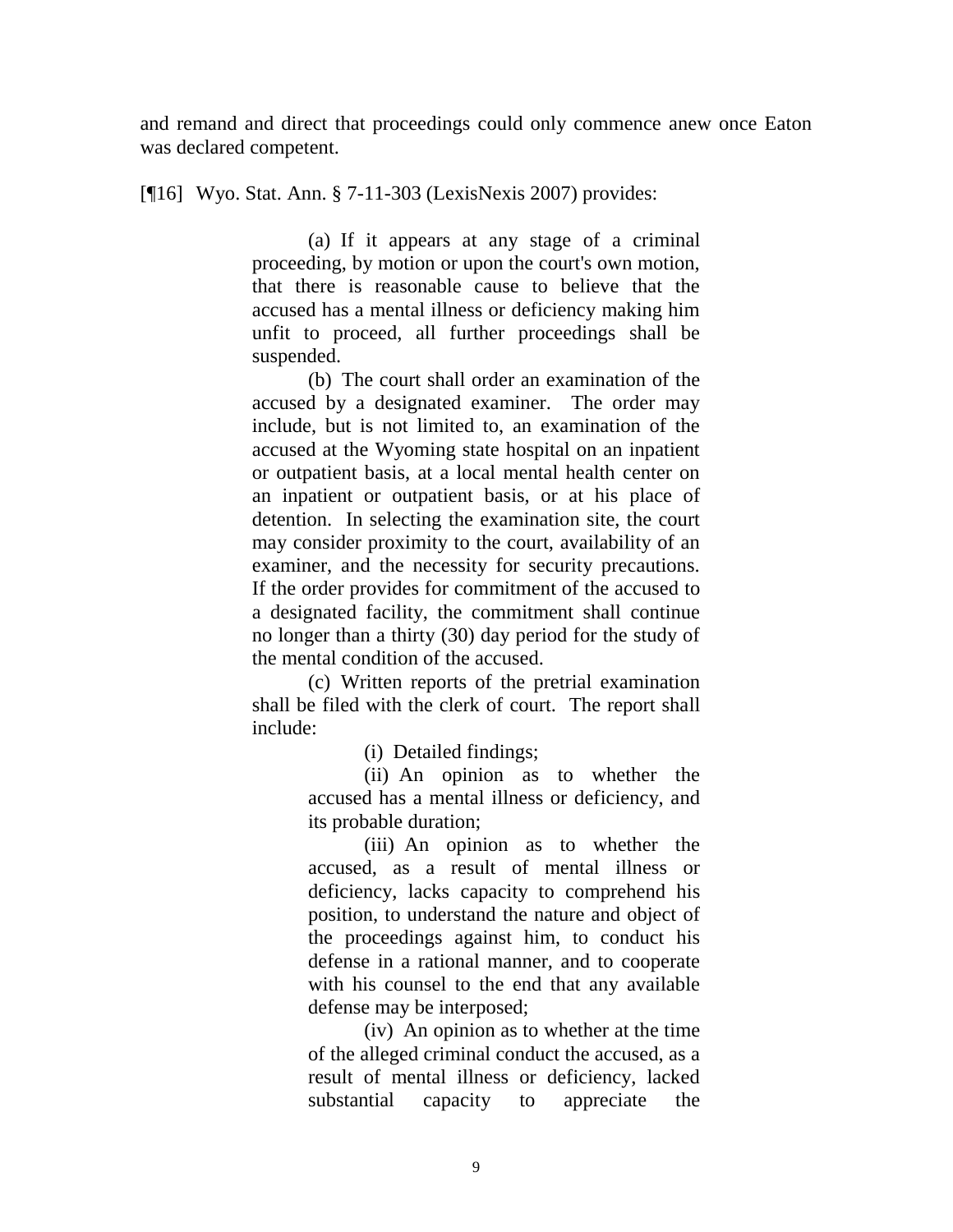wrongfulness of his conduct or to conform his conduct to the requirements of law;

(v) A recommendation as to whether the accused should be held in a designated facility for treatment pending determination by the court of the issue of mental fitness to proceed; and

(vi) A recommendation as to whether the accused, if found by the court to be mentally fit to proceed, should be detained in a designated facility pending further proceedings.

(d) The clerk of court shall deliver copies of the report to the district attorney and to the accused or his counsel. The report is not a public record or open to the public. After receiving a copy of the report, both the accused and the state may, upon written request and for good cause shown, obtain an order granting them an examination of the accused by a designated examiner of their own choosing. For each examination ordered, a report conforming to the requirements of subsection (c) of this section shall be furnished to the court and the opposing party.

(e) If the initial report contains the recommendation that the accused should be held in a designated facility pending determination of the issue of mental fitness to proceed, the court may order that the accused be committed to or held in a designated facility pending determination of mental fitness to proceed.

(f) If neither the state, nor the accused or his counsel contests the opinion referred to in paragraph (c)(iii) of this section relative to fitness to proceed, the court may make a determination and finding of record on this issue on the basis of the report filed or the court may hold a hearing on its own motion. If the opinion relative to fitness to proceed is contested the court shall hold a hearing on the issue. The report or reports may be received in evidence at any hearing on the issue. The party contesting any opinion relative to fitness to proceed has the right to summon and crossexamine the persons who rendered the opinion and to offer evidence upon the issue.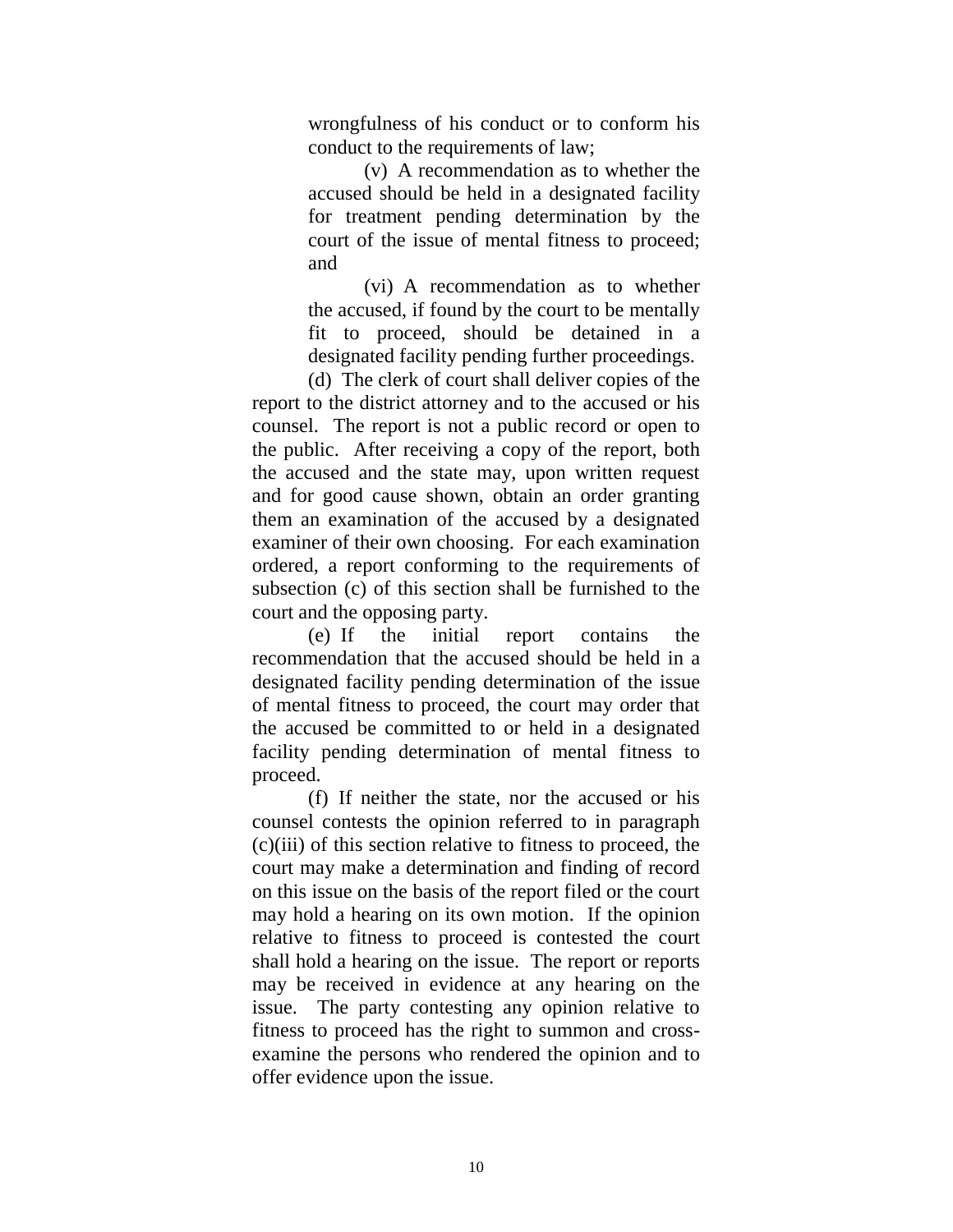(g) If the court determines that the accused is mentally fit to proceed, the court may order that the accused be held in confinement, be committed to a designated facility pending further proceedings, or be released on bail or other conditions. If the court determines that the accused lacks mental fitness to proceed, the proceedings against him shall be suspended and the court shall commit him to a designated facility for such period as the court may order but not to exceed the time reasonably necessary to determine whether there is substantial probability that the accused will regain his fitness to proceed:

> (i) If it is determined that there is no substantial probability that the accused will regain his fitness to proceed, the accused shall not be retained in a designated facility unless proper civil commitment proceedings have been instituted and held as provided in title 25 of the Wyoming statutes. The continued retention, hospitalization and discharge of the accused shall be the same as for other patients. However, if the accused is discharged, the criminal proceedings shall be resumed, unless the court determines that so much time has elapsed since the commitment of the accused that it would not be appropriate to resume the criminal proceeding;

> (ii) If it is determined that there is substantial probability that the accused will regain his fitness to proceed, the commitment of the accused at a designated facility shall continue until the head of the facility reports to the court that in his opinion the accused is fit to proceed as provided in paragraph (iii) of subsection (c) of this section. If this opinion is not contested by the state, the accused or his counsel the criminal proceeding shall be resumed. If the opinion is contested, the court shall hold a hearing as provided in subsection (f) of this section. While the accused remains at a designated facility under this subsection, the head of the facility shall report at least once every three (3) months on the progress the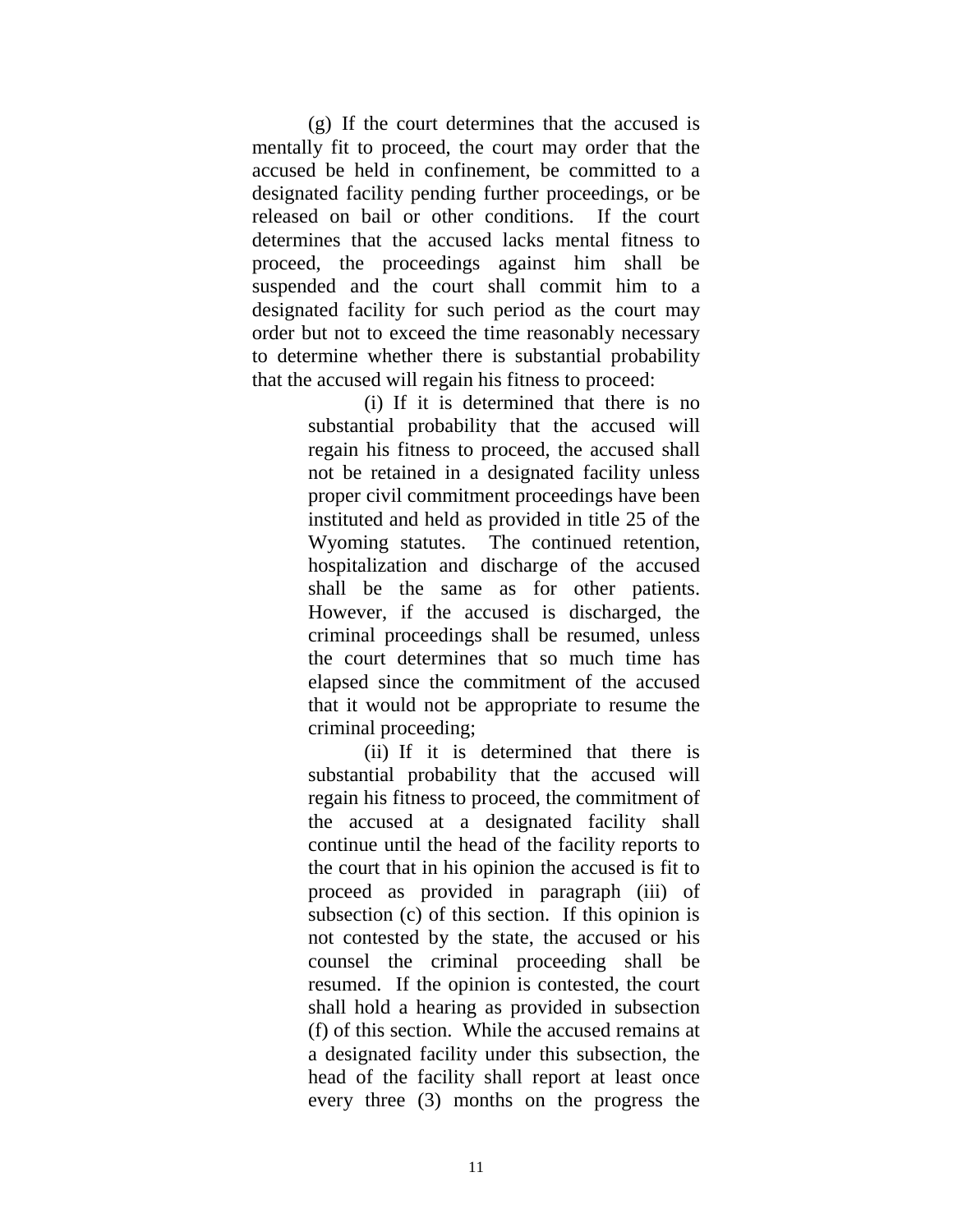accused is making towards regaining his fitness to proceed.

(h) A finding by the court that the accused is mentally fit to proceed shall not prejudice the accused in a defense to the crime charged on the ground that at the time of the act he was afflicted with a mental illness or deficiency excluding responsibility. Nor shall the finding be introduced in evidence on that issue or otherwise brought to the notice of the jury. No statement made by the accused in the course of any examination or treatment pursuant to this section and no information received by any person in the course of the examination or treatment shall be admitted in evidence in any criminal proceeding then or thereafter pending on any issue other than that of the mental condition of the accused.

(j) Notwithstanding any provision of this section, counsel for the accused may make any and all legal objections which are susceptible of a fair determination prior to trial without the personal participation of the accused.

W.R.Cr.P. 12 (c) embraces this statute: "If it appears at any stage of a criminal proceeding by motion or upon the court's own motion, that there is reasonable cause to believe that the defendant has a mental illness or deficiency making the defendant unfit to proceed, all further proceedings shall be suspended and an examination ordered as required by W.S. 7-11-301 *et. seq.*"

[¶17] At his arraignment on June 6, 2003, Eaton was asked if he suffered from any "mental disability or learning disorder." His attorney answered on his behalf, stating:

> I'll respond to that particular question, Your Honor.  $We – as of this particular point we do believe that he$ understands sufficiently enough to be arraigned. We are having him examined by mental health professionals. We've not got the results of those examinations yet. And so we're not able to totally answer that particular question. But we do desire to go forward with the arraignment at least today, reserving the right, of course, to change the plea later on.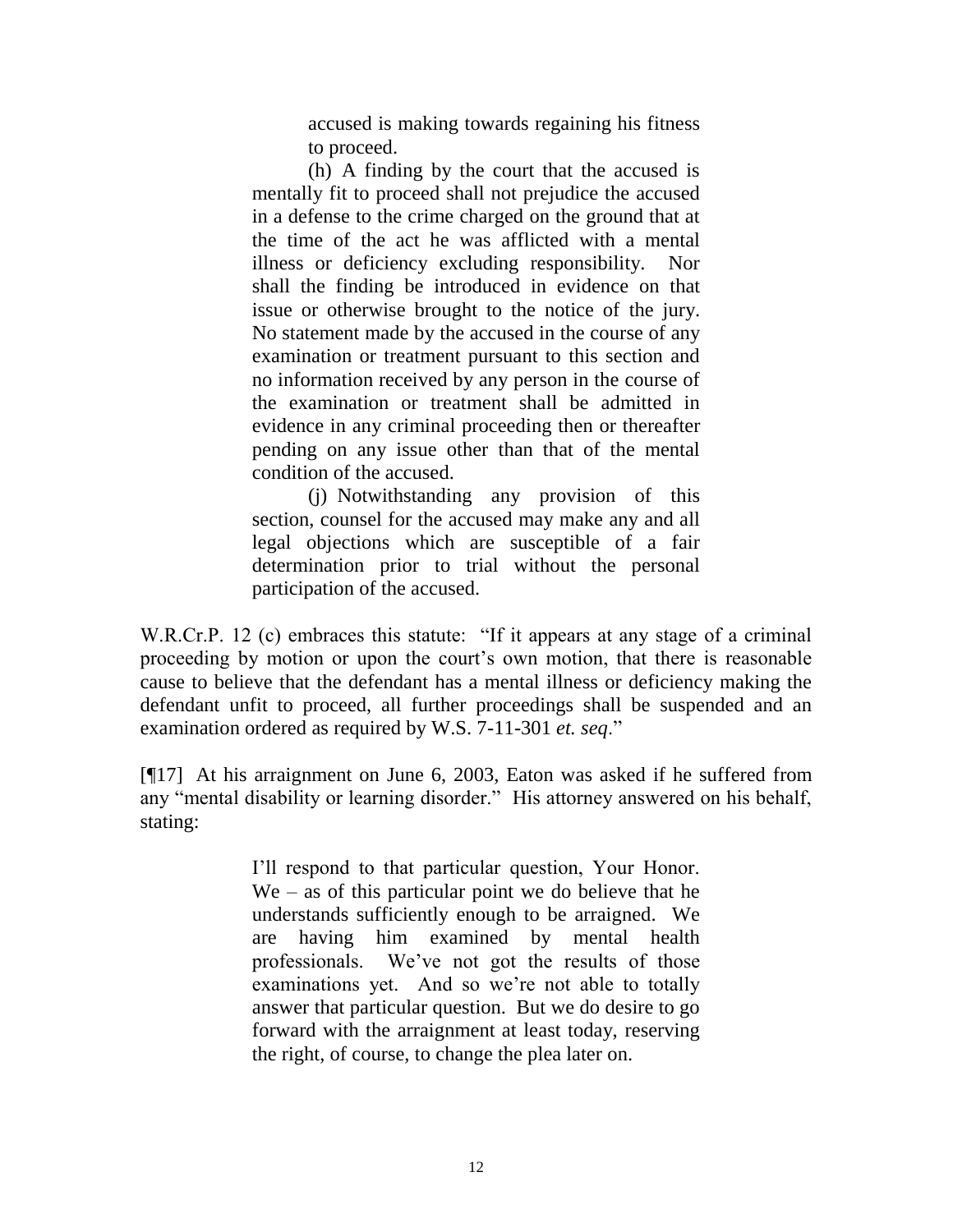In all other respects, the record on appeal most strongly suggests that Eaton understood the arraignment proceedings and responded appropriately to all of the questions asked of him.

[¶18] At a motions conference on October 2, 2003, this exchange occurred:

THE COURT: All right. Mr. Skaggs, one last point. There was a discussion that Mr. Eaton, for lack of a better word, was being interviewed for possible consideration of a not guilty by reason of mental illness or deficiency. Is there any  $-$  are you still evaluating that prospect?

[DEFENSE COUNSEL]: Well, Your Honor, the question that you asked is improper. We didn't  $$ we didn't necessarily have him interviewed for purposes of not guilty by reason of mental deficiency or illness. We did have him interviewed for a number of different reasons, competency being number one, of course; and second thing, to develop possible mitigating circumstances in the penalty phase. At this particular point, we have no – we have no inclination to enter a plea of not guilty by reason of mental illness or deficiency; and at this particular point, we have no interest in continuing the case by doing that sort of thing.

[¶19] At trial, Eaton did not contend that he was incompetent to stand trial nor did he enter a plea asserting a defense of "mental illness or deficiency at the time of the alleged offense." W.R.Cr.P. 12.2(a); and see Wyo. Stat. Ann.  $\S$ § 7-11-304 and 7-11-305 (LexisNexis 2007). It was defense counsel's view that the mental health professional who examined Eaton determined that he was competent and did not suffer from a mental illness or deficiency at the time of the offense. Moreover, as a part of the defense strategy, defense counsel did not want Eaton sent to a state-appointed examiner because he felt certain that would produce expert testimony that was contrary to Eaton's defense posture in this case. However, both the statute and the rule mandate that the district court be attentive to this matter, even if counsel are not. In this case, the district court was first to broach this matter:

> THE COURT: All right. I have one other comment, then, one other concern that's come up that I was not aware of. And I don't think it has been raised before in that it's troubling, and it arises because of the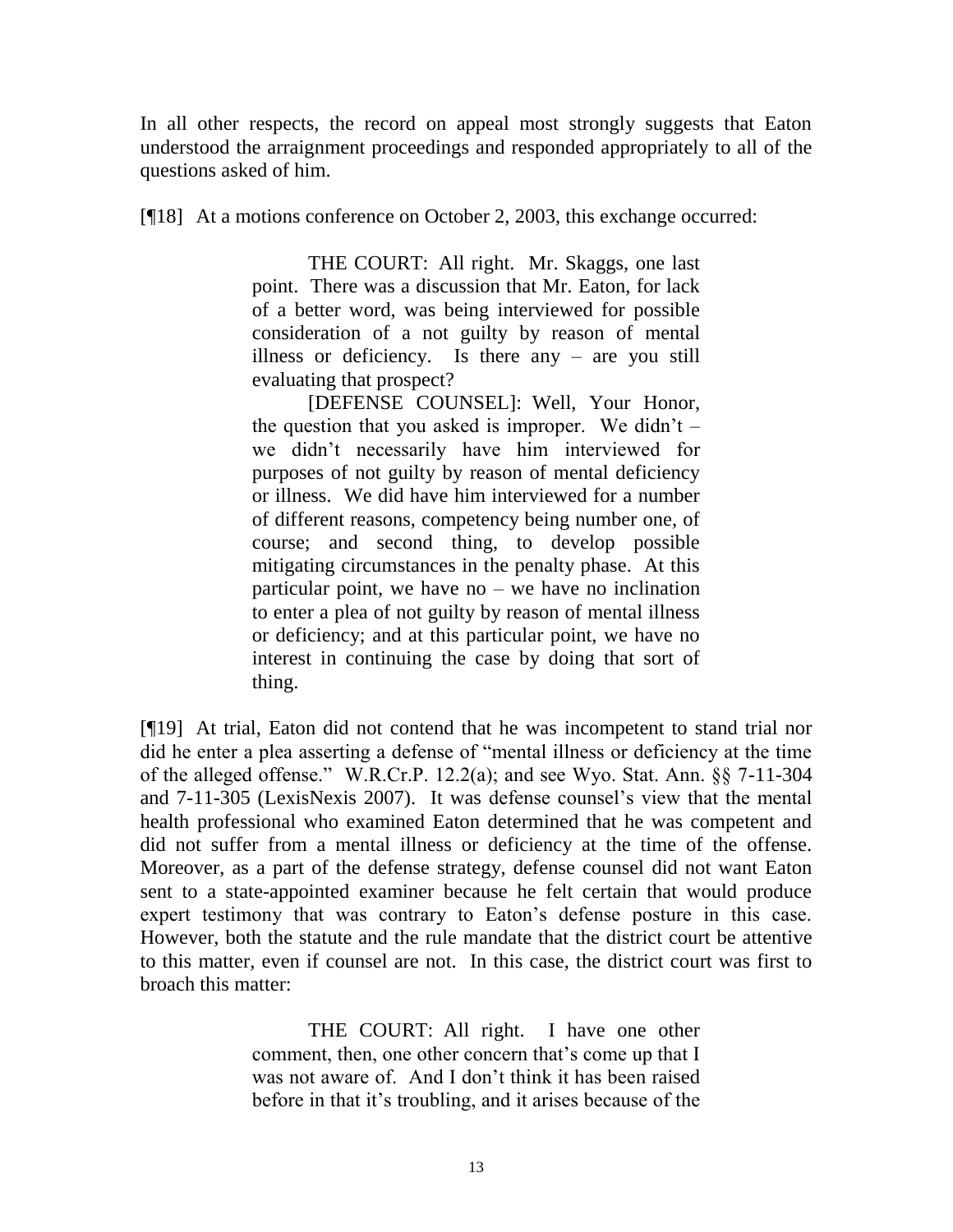case out of Gillette where the Supreme Court ruled that the judge should have ordered an evaluation of the … client.

[PROSECUTOR]: I recall the case, Your Honor.

THE COURT: Now, there's testimony that Mr. Eaton has troubles with his memory. So I guess I want the counsel – both of you just to inquire of him to his memory problems. He's indicated he has some memory concerns.

[Defense Counsel]: He indicated that he remembered this incident quite well.

THE COURT: Okay. You know,  $I - I'm$ concerned that that's going to come back to haunt us at some later date. So I guess – I'm not asking for submittals at this time, but I want the parties to be prepared to address that, whether the Court now has an obligation to order an evaluation of Mr. Eaton, given those difficulties that have surfaced.

[PROSECUTOR]: Your Honor, I don't believe they do. Even if he had a complete lack of memory, that would not be a lack of competency under the case law.

THE COURT: Might be inability to assist his defense.

[PROSECUTOR]: The courts have ruled on this specifically, Your Honor. In fact, Mr. Short had a client on vehicular homicide some years ago that complained – and probably appropriately so – that because of the accident, he couldn't remember anything that had happened. And Mr. Short raised exactly that issue. And it was litigated – our research at that time indicated that that does not qualify as the competency that the courts refer to. So I think even a claim of complete lack of memory would not make him incompetent, much less a claim of some memory difficulty. And that's my review of that case law. And I have had occasion to look at that.

…. [DEFENSE COUNSEL]: Absolutely. I totally agree. I totally oppose any attempt to have his competency looked at, because I can assure the Court I've done that.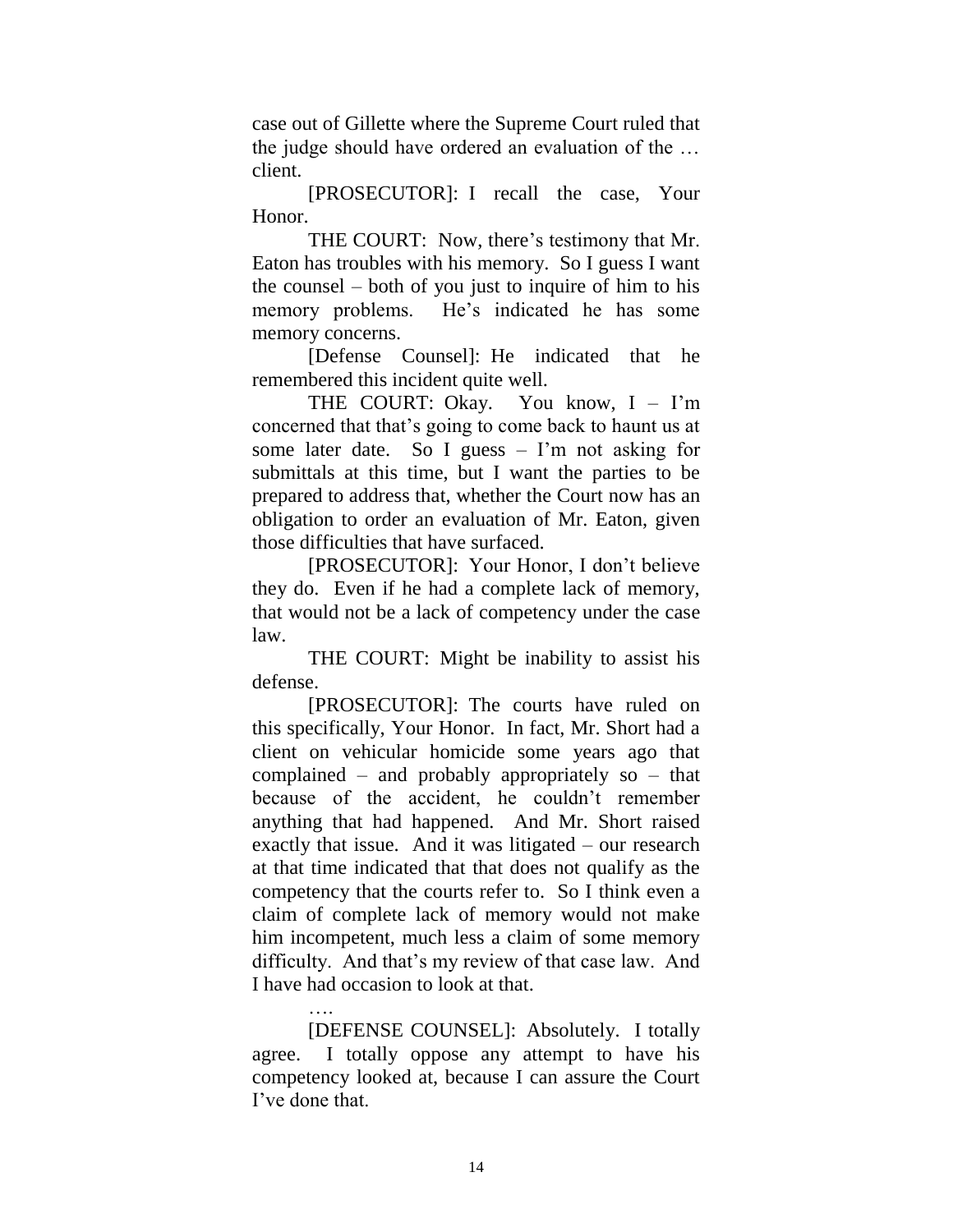THE COURT: Yeah. And I do not mean to suggest that. But that case is troublesome, because they place the onus on the Court, even though [defense counsel] indicated he had no intention of seeking an evaluation. My recollection is that the Supreme Court said that the District Court nonetheless had that obligation. So I guess I would like the parties to submit any case law in advance and be prepared to discuss that more fully at the December hearing.

[¶20] The district court concluded that hearing with the admonition that he wanted to make a "complete record on this issue." The case discussed in the above exchange is *deShazer*. It is important that it be very clear in any discussion of this issue that it is not this Court that mandates the district court's role in competency matters, it is the statute and the rule, as well as the underlying constitutional case law which generated that statute and accompanying rule, that mandates the district court's role in that arena. It is also important to carefully read *deShazer*, because its reach is considerably narrower than that assumed by many who have cited it to us since its publication, and that was most certainly true here.

[¶21] In *deShazer*, the defendant was evaluated for dangerousness to himself or others, and both counsel and the trial court appeared to consider that as satisfying the need for examination with respect to competence. Moreover, in *deShazer* there were a number of warning signs suggesting that deShazer was incompetent, even before the time came that deShazer was about to testify:

> As the prosecution was about to rest on the last day of trial, the defense attorney asked for an in-chambers conference. As that proceeding got underway, the defense attorney told the district court that based upon his observations, deShazer had "continued to improve" during the pretrial process. Defense counsel iterated that he had had mental examinations done and the examinations established that deShazer knew right from wrong and "that a competency defense was not appropriate." As defense counsel began to prepare deShazer for trial, he observed that deShazer was "extremely depressed," and was unable to concentrate or do the things necessary to get ready for trial. Through contacts the deShazer family had with a psychiatrist in Casper, an arrangement was made during the weekend break in the trial for deShazer to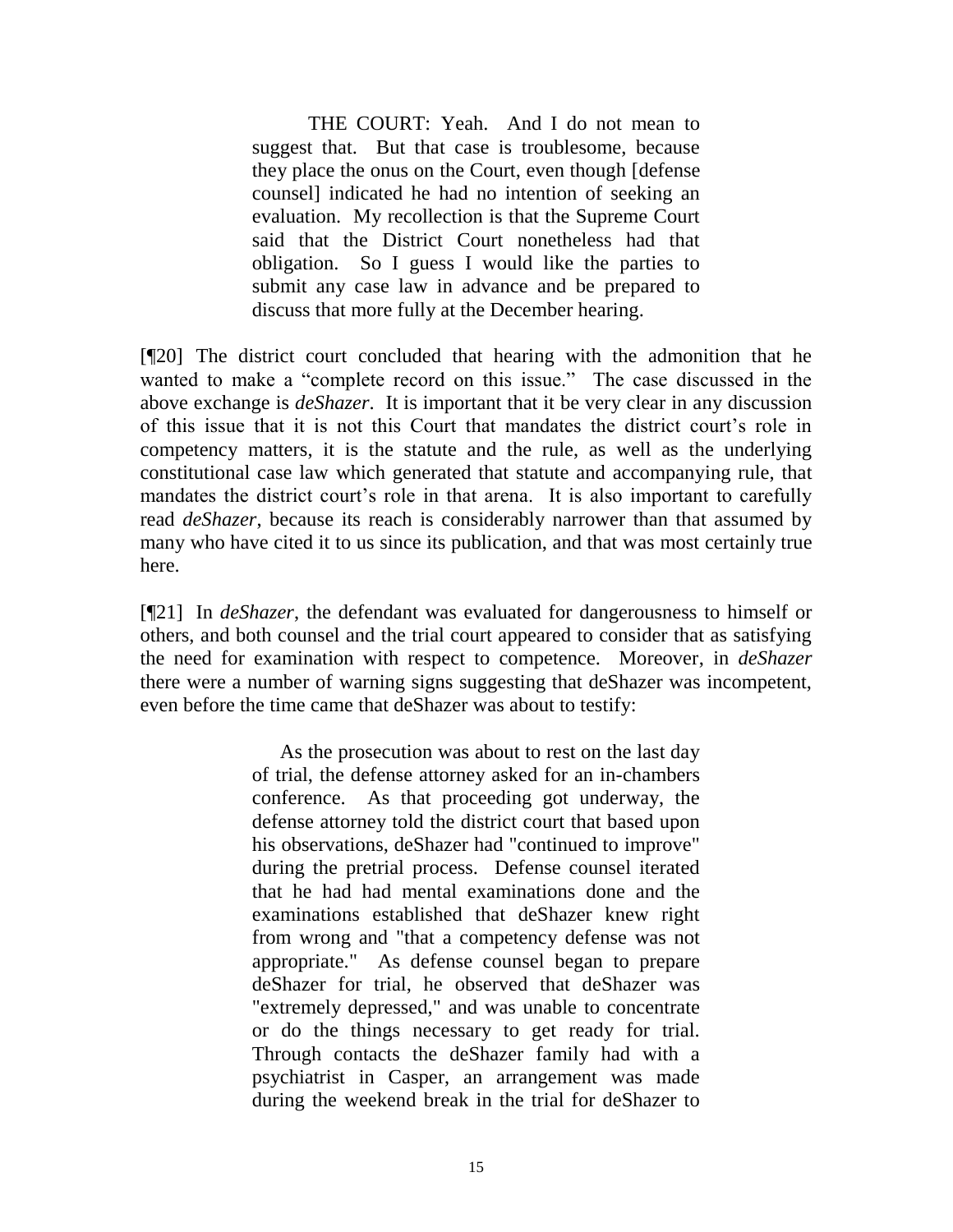be evaluated by psychiatrist Bruce Kahn, M.D. Both defense counsel and the district court noted that deShazer had appeared to do well on the first day of trial, both in the courtroom and in chambers. Defense counsel's concern was that deShazer was not "capable" of assisting counsel in his defense nor was he "capable" of testifying in his own defense if he chose to do so. Defense counsel's indication was that, in any event, he did not intend to have deShazer testify. Defense counsel indicated that deShazer's testimony would not be material and that after consultation with counsel, as well as with his family, a decision was made to go ahead with the proceedings. Defense counsel also conceded that he "never had a case like this, and I don't have experience with mental health people--or mentally ill people that has provided me any kind of background to do this. I'm prepared to proceed, but I thought the court needed to be aware." The district court then asked that deShazer be brought into chambers because it needed to "make some advisements and inquiry." The following advisement/inquiry was made:

THE COURT: I am informed that the State is close to the end of their case. So you and Mr. Goddard will be given an opportunity to put on a case of your own if you want to. Mr. Goddard has explained to me that there's a couple of witnesses that he thinks that you all will probably want to call, and that's fine.

The critical thing, though, that I want to be sure of is that you understand your personal right to either testify or to remain silent. The Court has absolutely no preference over which choice you make; it just wants to be sure that you understand the choice and that whatever choice you make along those lines is done of your own free will.

So you understand that as a matter of law you're not required to testify, correct?

THE DEFENDANT: Correct. But--

THE COURT: Also, at this stage of the game you absolutely have the right to testify if you want to. The choice that you make may be very important to you. And I suggest that you not make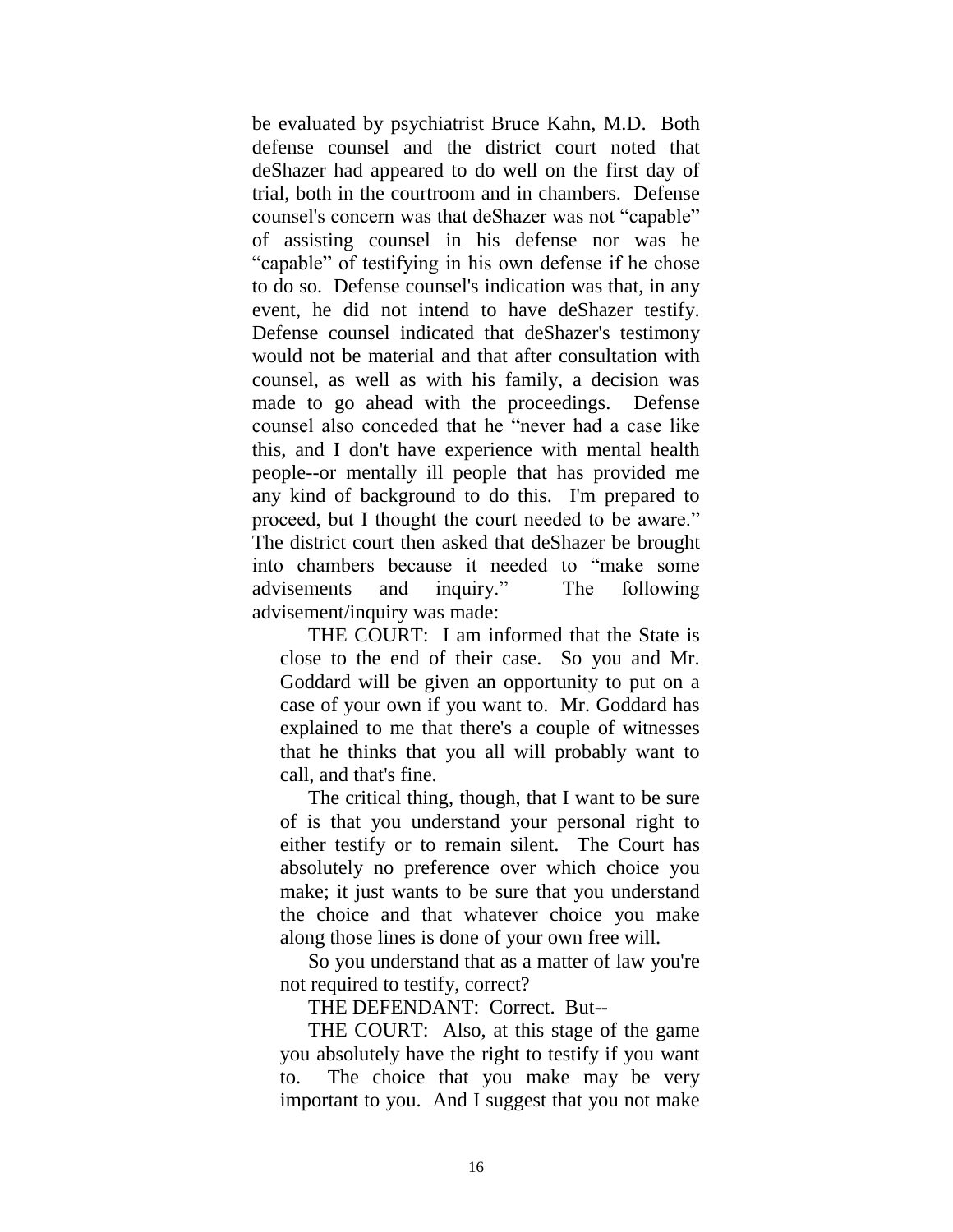any choice like that without consulting with your counsel. But I need to know kind of ahead of time what you think you personally want to do. Not what somebody else thinks you ought to do, but what you want to do.

THE DEFEDANT: I want to, but I'm wrestling with whether or not I'm prepared for it (indicating) mentally. And I've been talking with Greg about that.

THE COURT: So you haven't made up your mind yet what you want to do?

THE DEFENDANT: Correct. I was hoping to talk to Greg here over this lunch break.

When defense counsel called Dr. Kahn as a witness, a conference was held out of the hearing of the jury. The purpose of that hearing, as articulated by the district court, was, "[i]n this case the Defendant has not entered a plea of not guilty by reason of mental illness or deficiency and has represented to the Court that he will not tender any evidence regarding that type of defense." At the outset it was agreed that Dr. Kahn would not offer an opinion that deShazer met the statutory definition for incompetency due to mental illness or deficiency. Dr. Kahn was asked, and he responded to, a question regarding deShazer's mental state at the time of the crime. He opined:

DR. KAHN: Yes, I do have an opinion, in that he was psychotically depressed at the time of the offense and I think that his illness contributed substantially and materially to the commission of acts of which he's accused. I think that the mental illness contributed substantially and materially to loss of impulse control.

And it would be my further opinion, if I were asked, Your Honor, and allowed the opportunity to answer, that it meets the threshold criteria of the volitional prong of the mental illness statute, 7-11- 301, et se[q]. as the lack of substantial capacity to refrain from conduct which doesn't conform to the requirements of [the] law.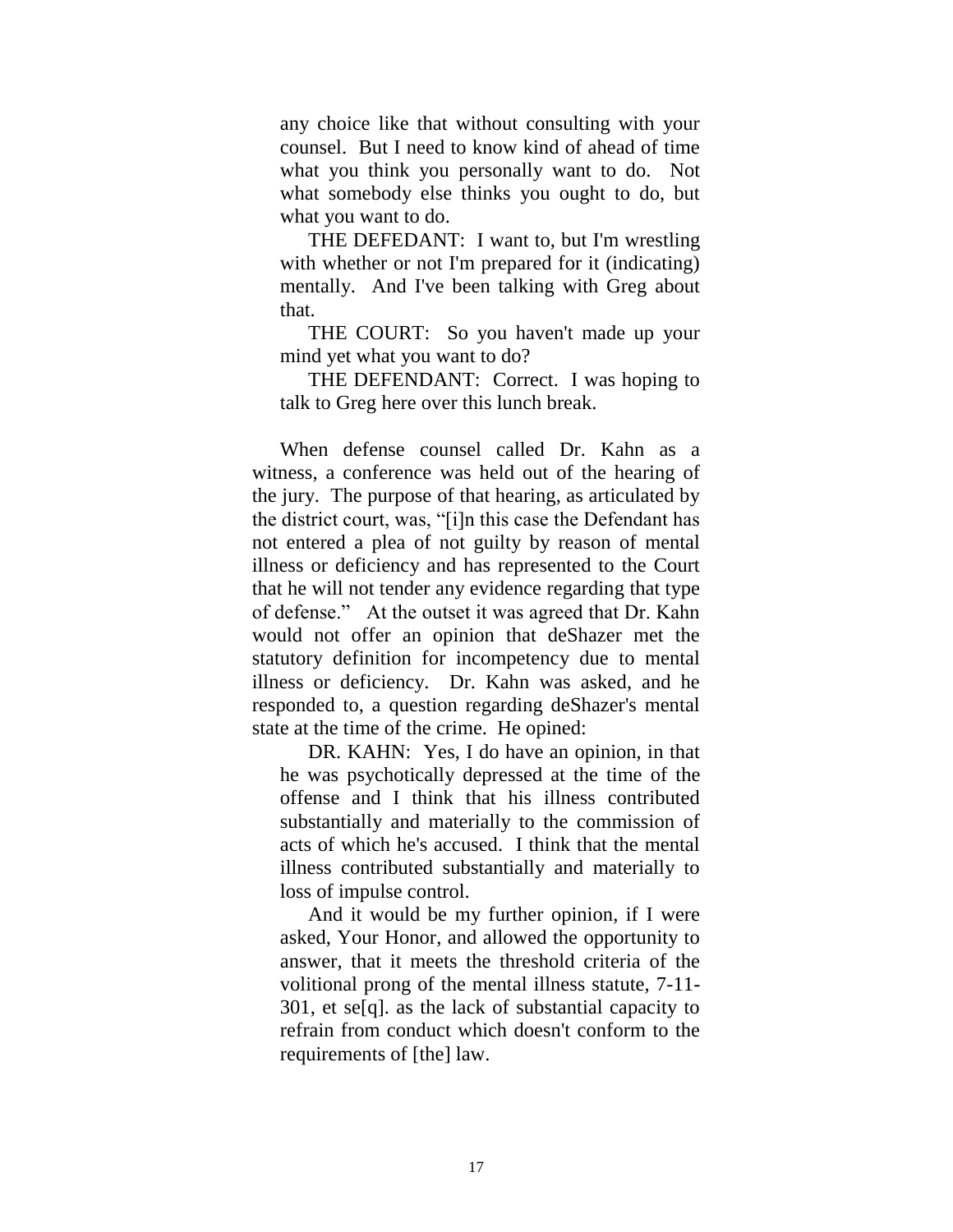When the district court asked about deShazer's competency to stand trial, Dr. Kahn responded:

DR. KAHN: With all due respect, Your Honor, I think that he lacks [the] mental capacity to assist in some respects with his defense; but I think it would be your decision, Your Honor, if he did not- if he was not competent by virtue of the means--or, rather, the way in which he did not have mental capacity.

Let me explain it. I'm not being very clear, and I'm aware of that.

Capacity is a function of his mental wherewithal. Competency is a judicial construct, and it's not for me to tell the Court how relevant or significant his ability to testify might be. I do not think he has the mental capacity to testify in his own behalf. But if the Court were to decide that that's a relatively insignificant issue, for example, because counsel says we don't want him to testify regardless of how healthy he is mentally, then he probably is competent.

And regardless of how incapacitated he is mentally in that respect, in all other respects I think he has mental capacity to understand the nature of the proceedings and to assist counsel. The narrow exception is I don't think he can testify on his own behalf in his current frame of mind.

After considerable further discussion, the district court determined that Dr. Kahn would be allowed to testify, so long as his testimony was precisely limited to "the Defendant's state of mind, some of the processes that go on with people if they do get involved in what we commonly refer to as an obsession, perhaps, arguably, the Defendant, you know, would have the right to offer that sort of explanation to the jury, since the contra inferences will obviously be made.‖ Following Dr. Kahn's testimony, a very brief conference was held wherein deShazer stated that he had decided not to testify.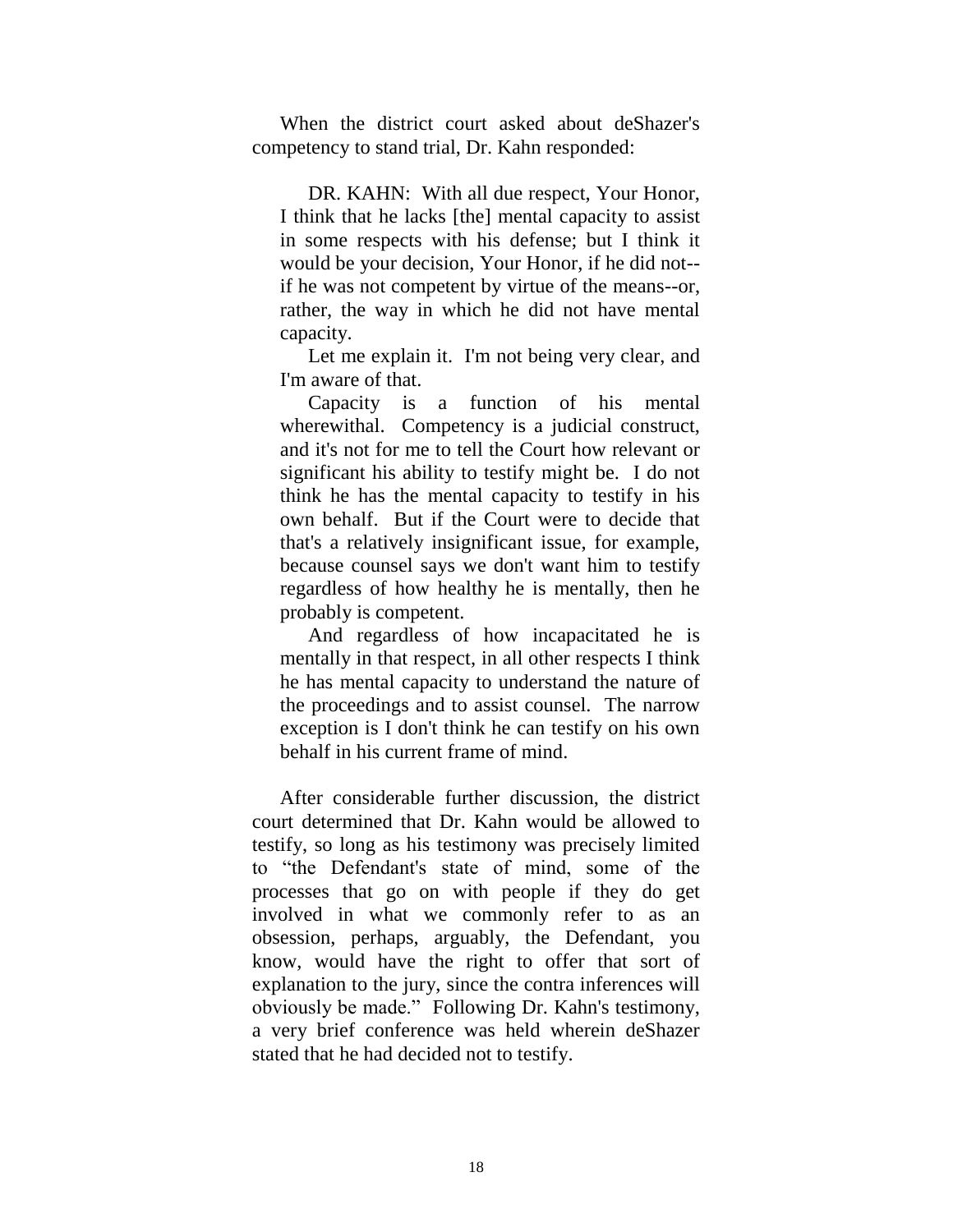Thus, we are confronted with determining whether, in light of all the information available to the district court, it should have sua sponte suspended the proceedings, declared a mistrial, excused the jury, and ordered a mental examination of deShazer before a new trial could be held. Wyo. Stat. Ann. § 7-11-303 does not make it entirely clear what procedure should be followed in an instance such as this where the problem does not come fully to light until the middle of a jury trial. However, in this regard, the statute plainly contemplates that it might arise "at any stage of a criminal proceeding." As future events bear out, it took several months for a mental examination to be completed at the Wyoming State Hospital for purposes of sentencing and a motion for new trial, and many more months yet for a second examination to be completed at the request of the prosecution. As a practical matter, the jury could not be held in waiting for a period of over one year. In such a circumstance, we conclude that the only practical solution was to declare a mistrial and re-initiate proceedings, if that was the appropriate thing to do in light of the mental examination(s). As a predicate to that, we must also conclude that the district court was obligated to suspend the proceedings given the information that slowly accumulated before it, from the date of the crime until the ultimate bridge had to be crossed in the midst of trial.

*deShazer*, ¶¶ 21-25, 74 P.3d at 1249-51.

[¶22] In short, the *deShazer* case has no apparent application to the circumstances of Eaton's case. Likewise, Eaton's reliance on *Keats v. State*, 2005 WY 81, 115 P.3d 1110 (Wyo. 2005), is misplaced. Although it may have some tangential pertinence to the effective assistance of counsel issue we will discuss later, it has no pertinence in the context of whether or not Eaton was competent to stand trial.

[¶23] The issue of Eaton's competence is addressed in a memorandum submitted by defense counsel (under seal) on January 13, 2004. In that memo, the defense submitted authority to the effect that Eaton's memory problems did not constitute incompetence to stand trial. Expert witness Kenneth H. Ash, M.D., a psychiatrist, testified that his conclusion was that Eaton was competent to stand trial and that he had no mental illness or deficiency that rose to the level of a defense. Based upon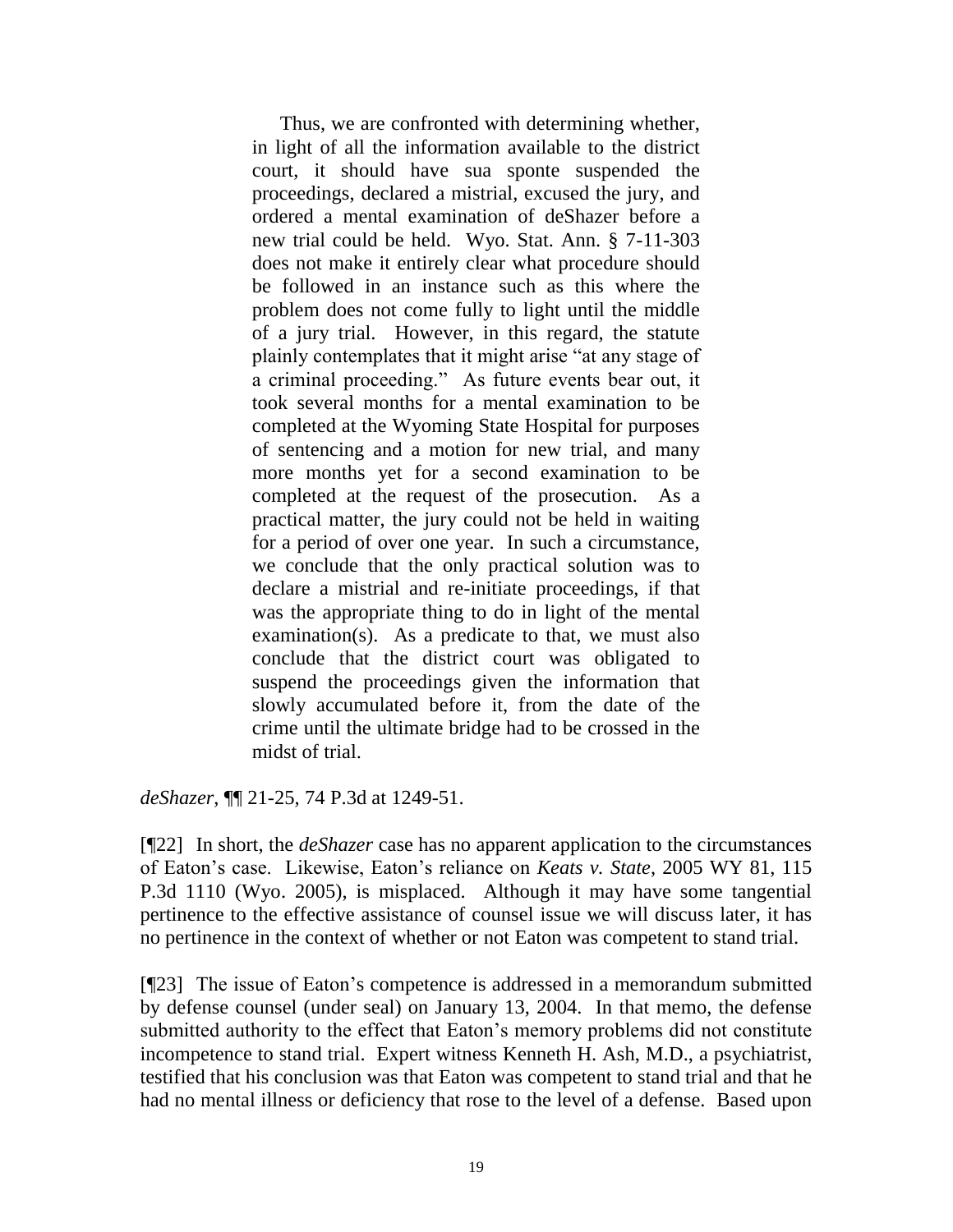that evaluation and the other evaluations subsumed into Dr. Ash's opinion, as well as the observations made by defense counsel, the matter of Eaton's competency was not further pursued by the defense.

### **(ii) Competency as suggested by events at trial.**

[¶24] Although the record does not suggest that Eaton was incompetent based upon medical examinations, Eaton also contends that several incidents/outbursts by him, during trial, evidenced the fact that he was incompetent and, therefore, called into play the district court's responsibility to inquire further into Eaton's competence, as identified by the *deShazer* case. As background for these outbursts, Eaton contends that: (1) There was a profound lack of communication between him and his lead defense attorney and the mitigation specialist; (2) that his principal defense counsel and mitigation specialist were afraid of him; and (3) that counsel did not sufficiently consult with him concerning the defense mustered on his behalf. Against this background, Eaton claims that he became so frustrated and so unable to refrain from making audible and visible outbursts at the defense table (making layman's "objections"), that he irreparably prejudiced his own case in the eyes of the jury with his "unseemly" behavior.

[¶25] The first such outburst occurred during the testimony of Joseph Francis Dax, a man who was in the Natrona County Jail for a few days with Eaton and who claimed to have had conversations with Eaton in which Eaton admitted to having killed a woman. Dax's testimony served as the primary basis for the prosecution's theory that Ms. Kimmel had picked up Eaton alongside the road and given him a ride. Dax was relating some of the conversations he had with Eaton and, in the course of that testimony, identified (pointing at) Eaton as the man he talked with in the Natrona County Jail. Eaton exclaimed, "You don't me [sic]. Why in the hell are you talking and pointing to me  $[!]^3$ 

[¶26] The examination of Dax continued after this incident and nothing was said about it at the time. However, later that same day, the district court did have an inchambers meeting with Eaton and his defense team because the trial judge was able to hear Eaton's "grumblings," in addition to the more overt outburst immediately at issue. The trial court inquired about Eaton's apparent dissatisfaction with his attorneys. Eaton replied:

> THE DEFENDANT: I was mad because of the fact that this morning, the guy I didn't even know, I'm supposed to have talked to; then everybody that has

 3 In the transcript the punctuation is a question mark. However, it is our sense that an exclamation point better captures the apparent tone of Eaton's rhetorical question.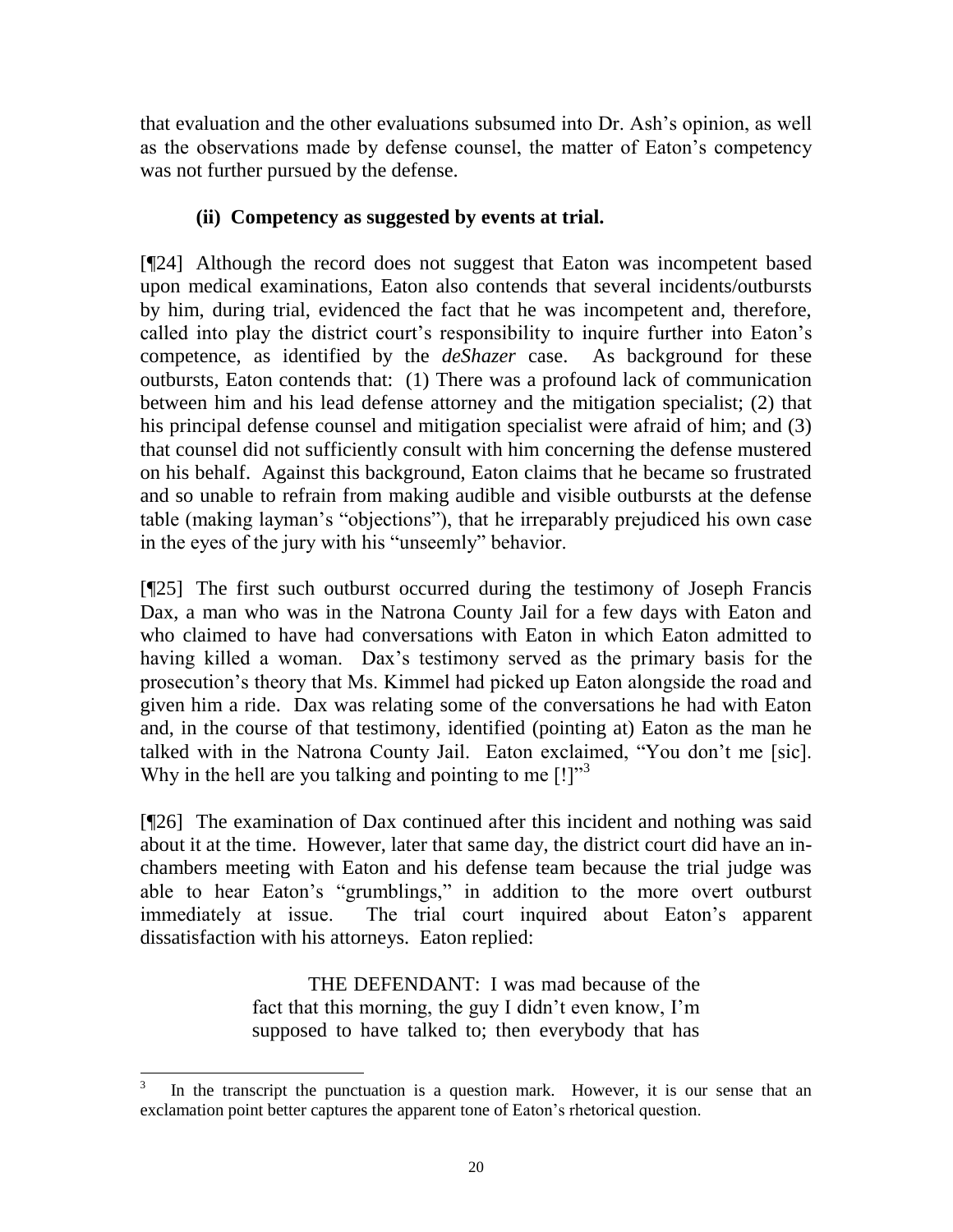come in so far sat there and lied about me. And they haven't done nothing about it. It's  $-$  I mean, my own son come in; and you can tell someone taught – led him along about it, because all of a sudden he knows what is all in a CRX. And the only Honda that he had, I had after he had done left and went back. I had a Honda back there three or four years ago. Pardon me. Before I got in trouble, I had a Honda in that Moneta.

And  $I$  – they keep telling me to write stuff down. I write – as I remember something, I write it down. And they never use any of it.

In later discussion, Eaton added that he was upset over a witness who claimed to have bought a chainsaw from him at a garage sale he supposedly had at his Moneta residence.

[¶27] The district court explained in detail what the limitations are for examination and cross-examination of witnesses, and Eaton expressed his understanding of that and conceded that his attorneys had explained "some of it" to him. Eaton was asked if he wanted a different attorney and he declined, although he qualified it with the statement, "Let's just go on with it." The principal defense attorney then made a further explanation of his representation to Eaton, as well as to the trial court, emphasizing that he controlled the crossexamination to the end that it would only serve to benefit Eaton, and not so as to benefit the prosecution. Furthermore, defense counsel explained that he did not want to get into a problem with Eaton at the counsel table because that was not a good thing to do in front of the jury. At the conclusion of this session, Eaton indicated that he was ready to go back into the courtroom.

[¶28] The final such episode occurred when a witness, Jim Broz, was testifying about a note that was found on the headstone of Ms. Kimmel's gravesite. The note said: "Lisa, there aren't words to say how much you're missed. The pain never leaves. It's so hard without you. You'll always be alive in me. Your death is my painful loss but heaven's sweet gain. Love always, Stringfellow Hawke." Broz analyzed the handwriting on the note in the light of writing samples given by Eaton. In Broz's opinion, Eaton was the likely writer of the note. Eaton vehemently denied that he wrote the note, but defense counsel declined to crossexamine Broz. Eaton then made this outburst in front of the jury: "I can prove where the fuck I was that day, and you guys won't do nothing." It was decided that a recess would be in order and during that recess, defense counsel explained to the trial court and to Eaton why he chose not to challenge the testimony. Defense counsel related that he was not able to get an expert handwriting analyst to state that it was not Eaton's handwriting. Eaton did not want to testify and try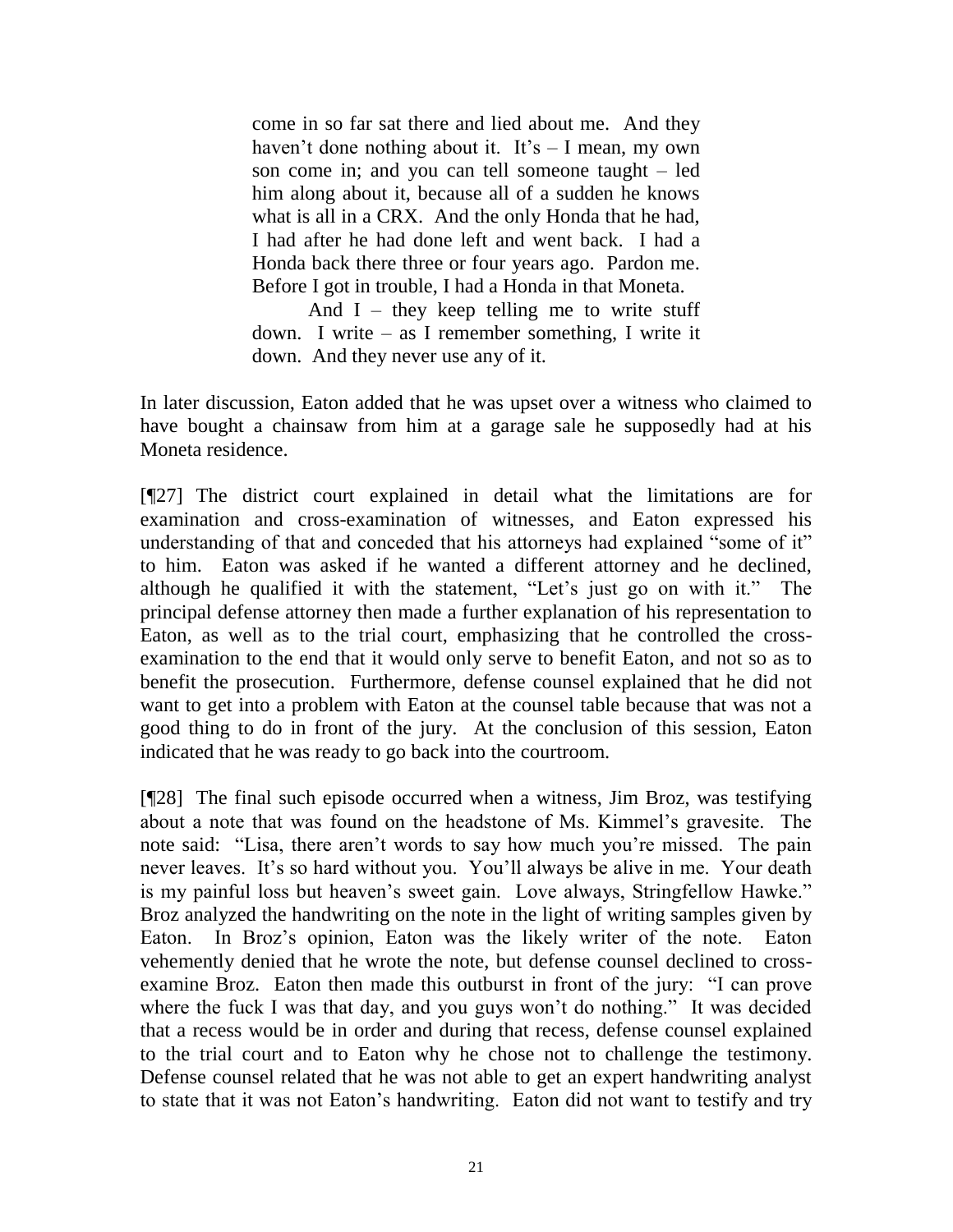to explain where he was that day because that opened a door the defense did not want opened. The record suggests that exactly what day the note was left on the tombstone was not known (exact only within a week or more length of time). Moreover, in defense counsel's opinion the note connoted remorse for the crime at issue, and that was positive for the defense's overall trial strategy.

[¶29] We will note at this juncture that defense counsel frequently took breaks in the proceedings to ask the trial court to allow him to explain his trial strategy on the record. It is apparent that this was done in part to protect the record for appeal and post-conviction relief, but also for the apparent reason of ensuring that Eaton knew what was going on and reassuring him that counsel knew what he was doing.

[¶30] We have carefully examined the record with respect to Eaton's apparent understanding of the trial strategy adopted by his defense team, the outbursts Eaton made during his trial in front of the jury, and the fact that the record demonstrates that Eaton was, in general, an uncooperative client. We conclude that those materials do not suggest that Eaton was incompetent as contemplated by § 7-11-302, *supra*, at ¶ 14. This conclusion applies to both the guilt/innocence phase and to the sentencing phase.

## **B. Voir Dire as Predisposing Jury to Find Eaton Guilty**

[¶31] This argument was not clearly raised below and is not well developed in Eaton's brief. However, because the argument presented appears to posit this issue for our consideration, we are duty bound to consider it. Since the advent of modern death penalty litigation, one perennial issue is the assertion that "deathqualified" juries are biased toward conviction and, hence, unconstitutional. See 2 Elissa Krauss, General Editor, *Jury Work®, Systematic Techniques* § 23:1 at 23-2 and § 23:3 at 23-4 through -10 (National Jury Project), (Thomson-West 2d ed. 2006). However, the status of the law is still that articulated by the United States Supreme Court in *Lockhart v. McCree*, 476 U.S. 162, 106A S. Ct. 1758, 1764-70, 90 L.Ed.2d 137 (1986). Although that decision accepted for the sake of discussion that "death qualification" produces juries that are somewhat more "convictionprone" than "non-death-qualified" juries, it nonetheless held that the Constitution does not prohibit the states from "death qualifying" juries in capital cases. Continuing, it held that excluding jurors from the guilt phase, who could not apply the law in the penalty phase of capital case trials, serves a legitimate state interest. *Id*. at 1764, 1768-70; also see *Witherspoon v. Illinois*, 391 U.S. 510, 517 88A S.Ct. 1770, 1774 (1968) ("The data adduced by the petitioner, however, are too tentative and fragmentary to establish that jurors not opposed to the death penalty tend to favor the prosecution in the determination of guilt.").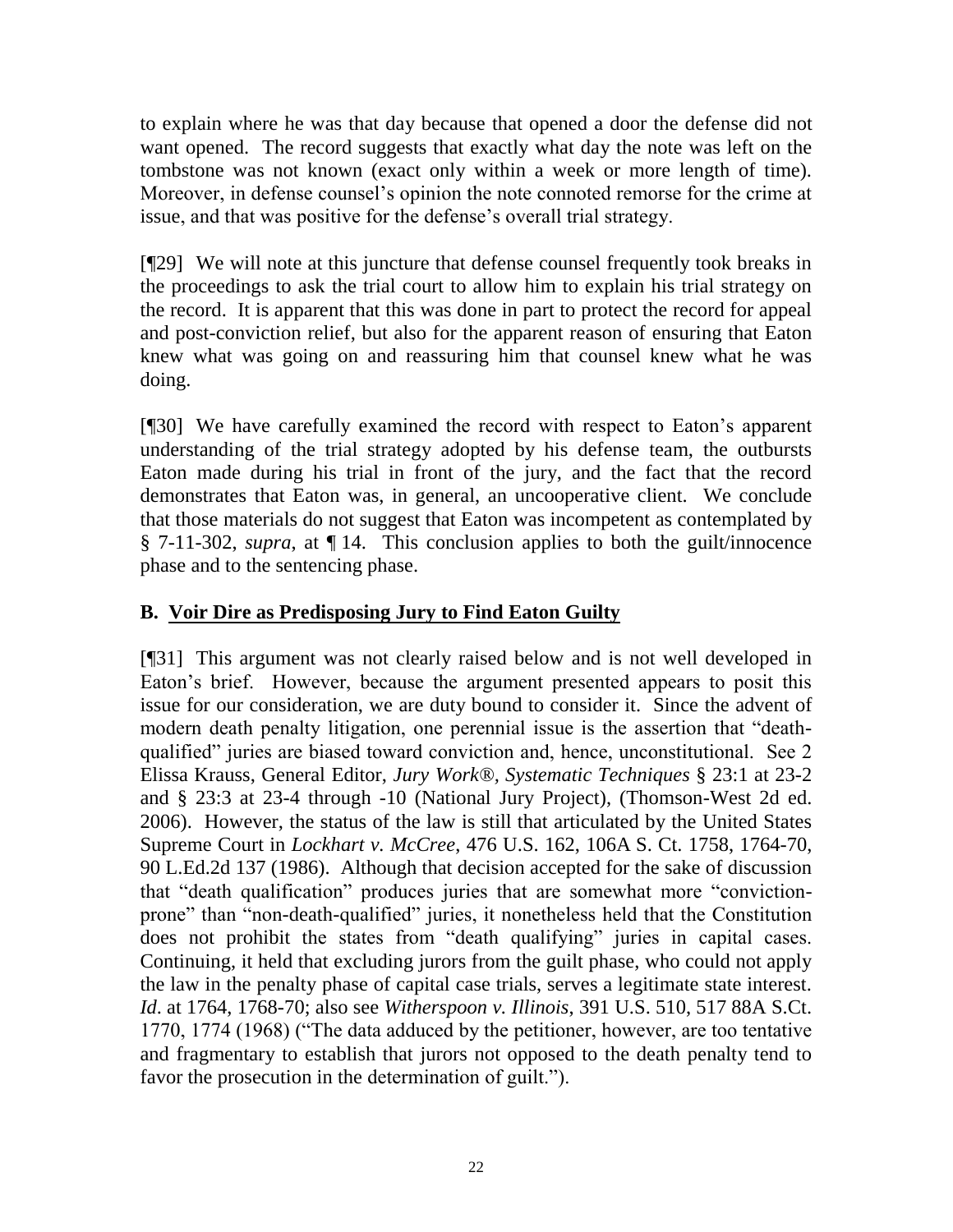[¶32] Based on the record on appeal in these proceedings, we conclude that Eaton has not demonstrated anything new or different about his case that would cause us to reconsider the established law in this area.

### **C. Ineffective Assistance of Counsel**

[¶33] Eaton was represented in these proceedings by the Capital Case Attorney of the Wyoming Public Defender System, as well as by a second attorney from the Public Defender's staff in the Second Judicial District. They were assisted by an experienced legal investigator, who served several functions on the team but was primarily charged with putting together the mitigation evidence for the penalty phase. The principal defense attorney had considerable experience in handling death penalty cases, as well as murder cases in general, and the investigator had some experience doing mitigation investigations in death penalty cases. The second-chair defense attorney did not have experience in death penalty cases or, for that matter, major felony trials. Eaton contends that his defense team was ineffective on several bases. Some of those assertions pertain only to the guilt/innocence phase and some pertain only to the sentencing phase. We separate them out accordingly and will discuss each of those that pertain to the guilt/innocence phase in this section of the opinion. Of course, we will aggregate them in our final analysis.

[¶34] This matter was remanded to the district court for the purpose of conducting a hearing, in accordance with our decision in *Calene v. State*, 846 P.2d 679 (Wyo. 1993), so as to develop a record on the issue of ineffective assistance of counsel. See W.R.A.P. 21. That hearing was conducted over the course of five days, June 6-10, 2005, producing a transcript of 1,178 pages. On July 1, 2005, the district court issued a 47-page decision letter discussing the evidence developed during that hearing and concluding that counsel had not been ineffective.

[¶35] We apply this standard of review in these circumstances. Where the trial court has heard and decided the issue, we will not disturb that court's findings of fact unless they are clearly erroneous or against the great weight of the evidence. We will, on the other hand, conduct a *de novo* review of the trial court's conclusions of law, which include the question of whether or not counsel's conduct was deficient and the question of whether or not the appellant was prejudiced by that deficient conduct. *Barker v. State*, 2005 WY 20, ¶ 9, 106 P.3d 297, 299 (Wyo. 2005) (citing *Robinson v. State*, 2003 WY 32, ¶¶ 16, 64 P.3d 743, 748 (Wyo. 2003)).

[¶36] We have espoused this analytical framework for addressing ineffective assistance of counsel issues: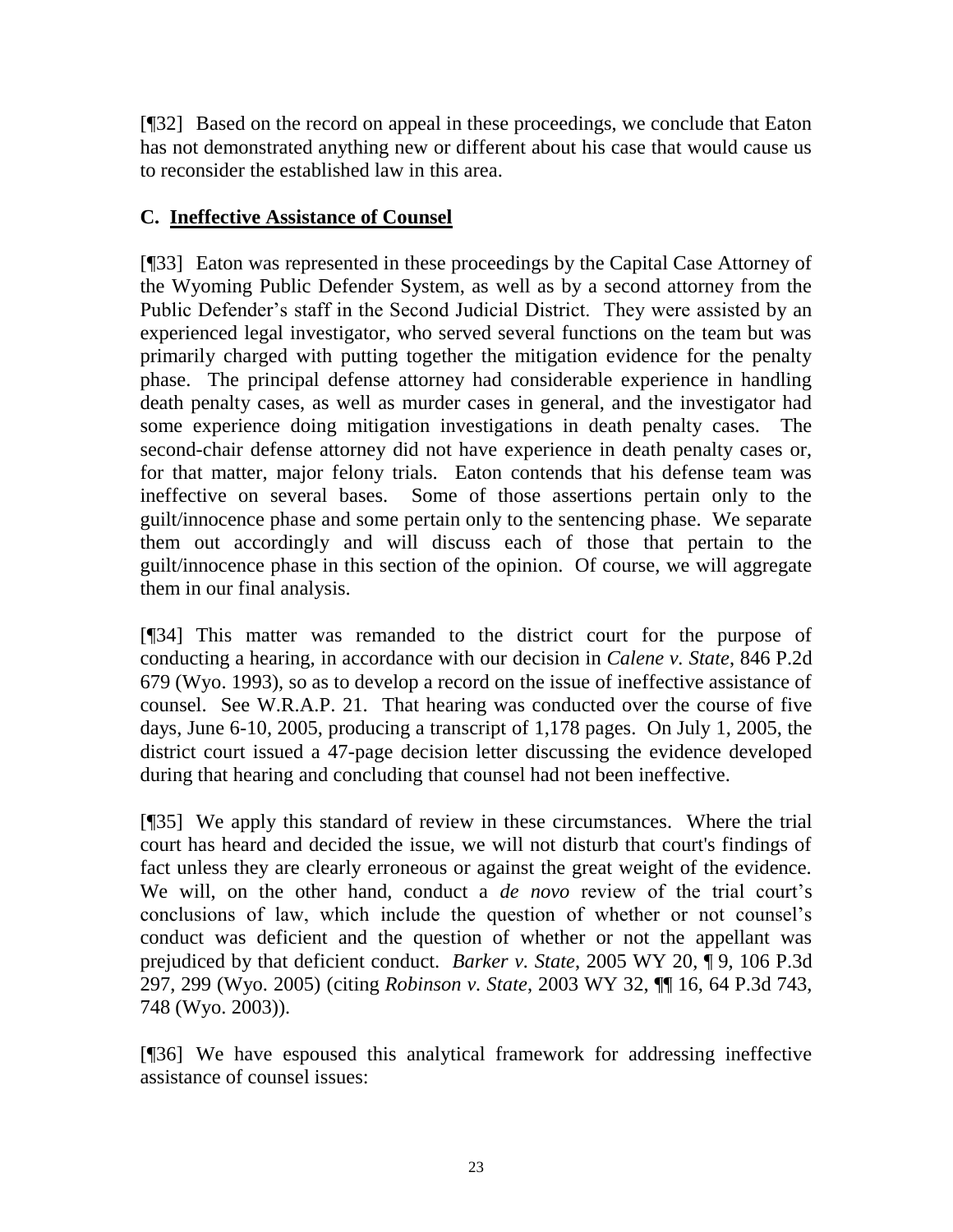[O]ur paramount consideration is whether, in light of all the circumstances, trial counsels' acts or omissions were outside the wide range of professionally competent assistance. *Gleason v. State*, 2002 WY 161, ¶ 44, 57 P.3d 332, ¶ 44 (Wyo.2002). An appellant claiming ineffective assistance of counsel must demonstrate on the record that counsel's performance was deficient. *Id.* (citing *Strickland v. Washington*, 466 U.S. 668, 104 S.Ct. 2052, 80 L.Ed.2d 674 (1984)). Ordinarily, he must also demonstrate that prejudice resulted. Under this test, the inquiry is whether or not counsel rendered the assistance a reasonably competent attorney would have offered and, if not, whether his failure to do so prejudiced the defense of the case. *Id.* This two-part test, the *Strickland* test, is the test we normally apply in reviewing ineffectiveness claims ....

We examine the conduct of defense counsel in light of all the circumstances in determining whether the identified acts or omissions fall outside the ambit of professionally competent assistance, bearing in mind the function of counsel is to make the adversarial testing process work in every case. *Dickeson v. State*, 843 P.2d 606, 609 (Wyo.1992). The benchmark for judging any claim of ineffectiveness must be whether counsel's conduct so undermined the proper functioning of the adversarial process that the trial cannot be relied upon as having produced a just result. *Gleason*, 2002 WY 161, 57 P.3d 332. We do not evaluate the efforts of counsel from a perspective of hindsight but endeavor to reconstruct the circumstances surrounding the challenged conduct and evaluate the professional efforts from the perspective of counsel at the time. *Dickeson*, 843 P.2d at 609. We invoke a strong presumption that counsel rendered adequate and reasonable assistance making all decisions within the bounds of reasonable professional judgment. *Id.* The burden is on the defendant to overcome this presumption that, in light of the circumstances, the challenged action or failure of the attorney might be considered sound trial strategy. *Id.*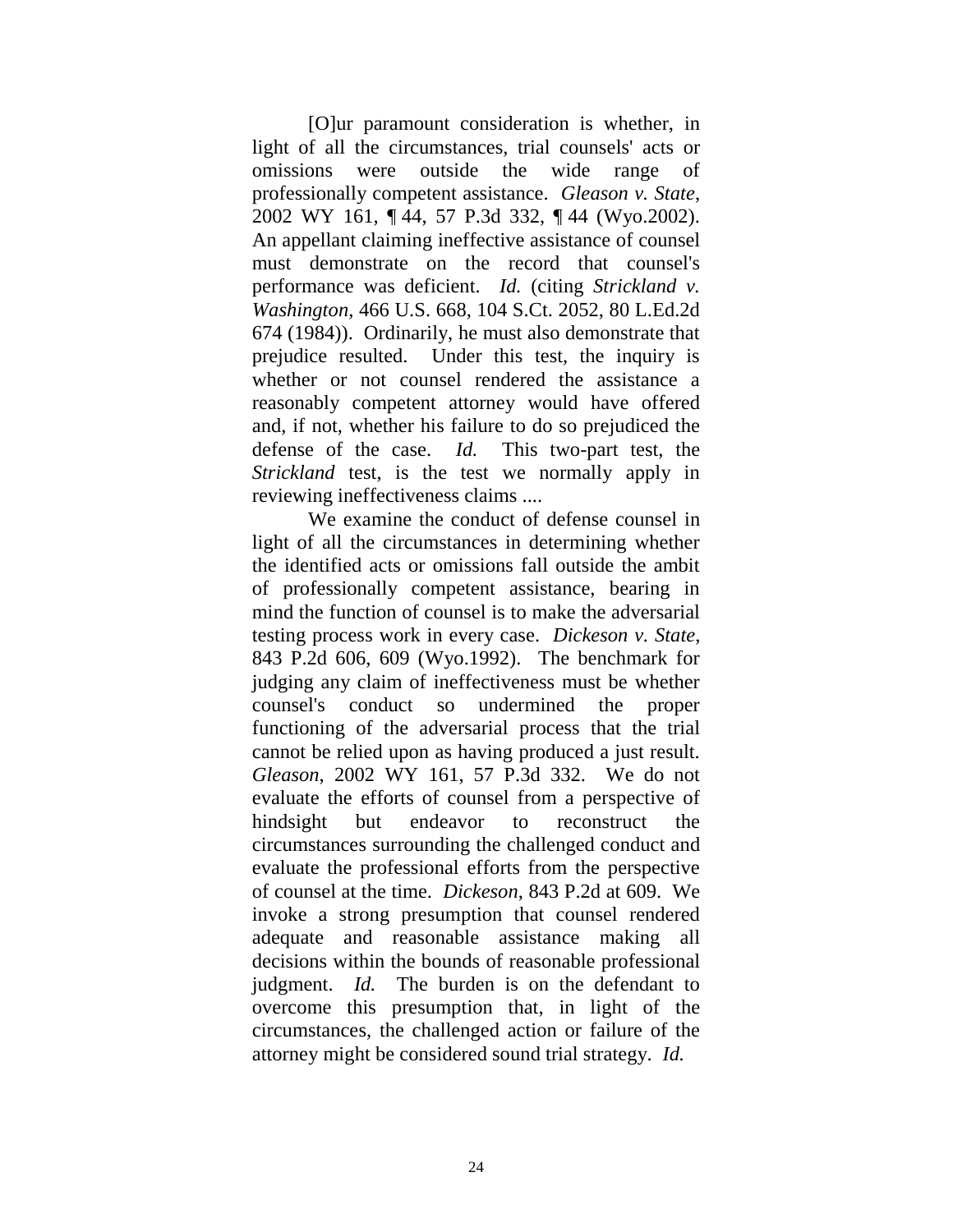*Harlow v. State*, 2005 WY 12, ¶ 45, 105 P.3d 1049, 1069 (Wyo. 2005) (quoting *Sincock v. State*, 2003 WY 115, ¶¶ 34-35, 76 P.3d 323, 336 (Wyo. 2003)).

[¶37] Also of pertinence in this matter is the following:

Before we address Harlow's separate allegations of trial counsel ineffectiveness, we must first address his contention that, in capital cases, the Strickland test has been substantially modified by *Wiggins v. Smith*, 539 U.S. 510, 123 S.Ct. 2527, 156 L.Ed.2d 471 (2003), in that the American Bar Association Guidelines for the Appointment and Performance of Counsel in Death Penalty Cases are now the benchmark for determining the objective reasonableness of counsel's performance. We have read *Wiggins* and we do not see that it represents any significant amendment of the *Strickland* standard. In *Wiggins*, the United States Supreme Court reviewed the conduct of two trial attorneys in a death penalty case. In the process of finding counsel's performance both deficient and prejudicial, the United States Supreme Court reiterated the applicable standard of review. First, the United States Supreme Court repeated that ineffectiveness claims are tested under the two-part *Strickland* test, with "objective reasonableness" defined in terms of prevailing professional norms. *Id.* at 521, 123 S.Ct. 2527. Next, the United States Supreme Court defined those "prevailing professional norms" as the professional standards prevailing in Maryland in 1989. *Id.* at 524, 123 S.Ct. 2527. After concluding that counsels' performance fell short of those standards, the United States Supreme Court stated that "[c]ounsels' conduct similarly fell short of the standards for capital defense work articulated by the American Bar Association (ABA)--standards to which we long have referred as 'guides to determining what is reasonable.' " *Id.* (quoting *Strickland*, 466 U.S. at 688, 104 S.Ct. 2052). Clearly, these passages do not indicate any substantive departure from the test. Furthermore, the inexperience of counsel in handling death penalty cases, standing alone, does not establish ineffectiveness (citations omitted).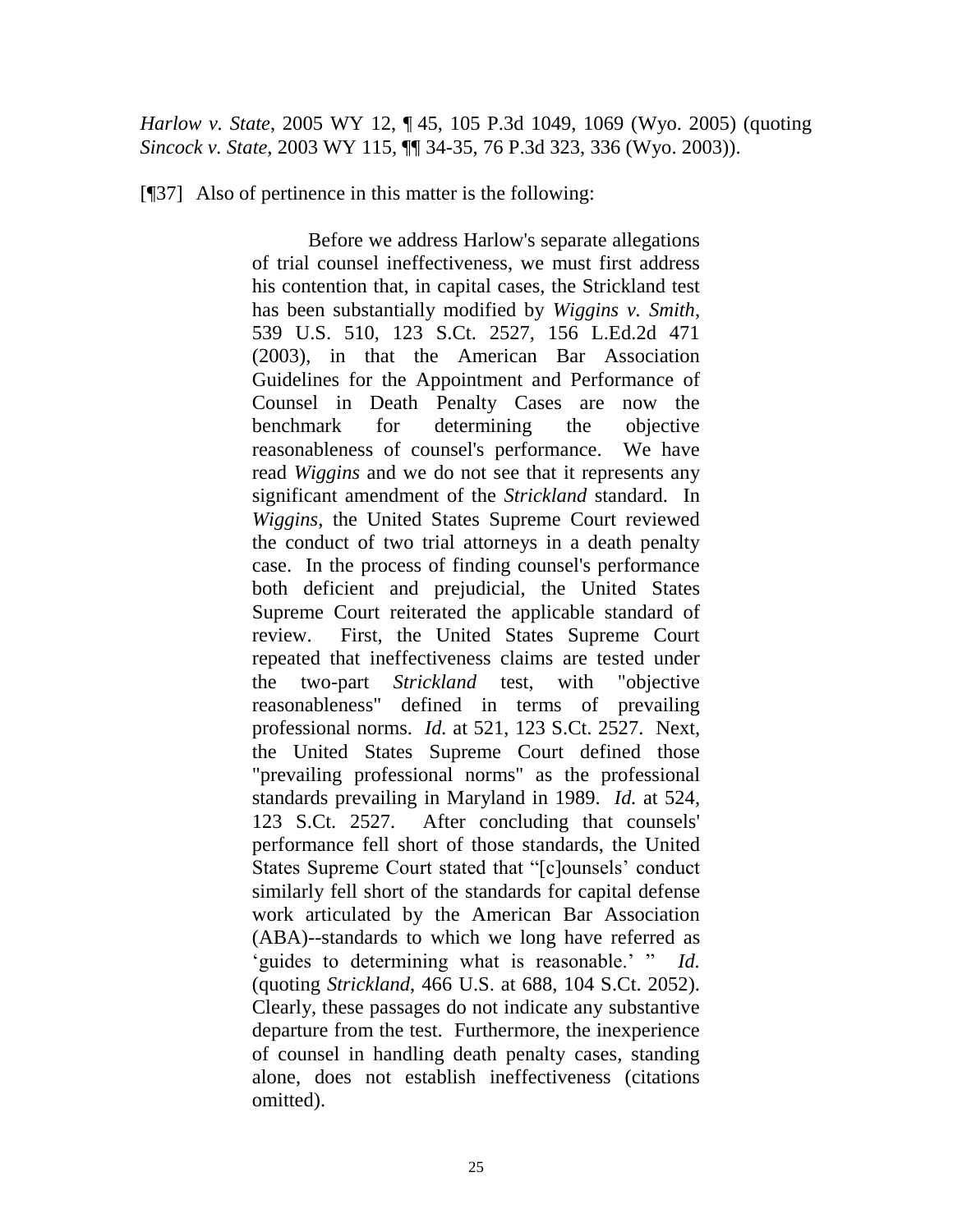*Harlow*, ¶ 46, 105 P.3d at 1069-70. We will include references to the *American Bar Association Guidelines for the Appointment and Performance of Defense Counsel in Death Penalty Cases* (February 2003) in our analysis of the ineffective assistance of counsel issues raised in this appeal because, while they do not set black-letter rules, they are guidelines of significance that we consider in our review of this case.

### **(i) Did the theory-of-the-case defense chosen by defense counsel meet the ABA Guidelines for the Appointment and Performance of Defense Counsel in Death Penalty Cases (February 2003).**

[¶38] We approach the arguments, and many of those that follow, with this observation derived from *Strickland v. Washington*, 466 U.S. 668, 104 S.Ct. 2052, 80 L.Ed.2d 674 (1984):

> [S]trategic choices made after thorough investigation of law and facts relevant to plausible options are virtually unchallengeable; and strategic choices made after less than complete investigation are reasonable precisely to the extent that reasonable professional judgments support the limitation on investigation … applying a heavy measure of deference to counsel's judgments.

*Id.* at 104 S.Ct. at 2066; *Sanchez v. State*, 2002 WY 31, ¶¶ 11-16, 41 P.3d 531, 534-35 (Wyo. 2002).

[¶39] In this case, defense counsel chose a strategy that included the admission that Eaton bore some responsibility for Ms. Kimmell's homicide. Eaton was charged with murder in the first degree based upon the theory of premeditation. However, he was also charged with three counts of first degree murder based on felony murder, i.e., that the homicide was committed in the perpetration of (1) kidnapping, (2) robbery, and (3) sexual assault. This, of course, made that strategy very tenuous, at best. The express goal of the defense team was to save Eaton's life, and the first step in that process was to avoid a verdict of first degree murder. The path to that goal included Eaton's admission of some guilt, so as to avoid the "I didn't do it, but if I did I am very sorry I did it" defense. Having admitted some guilt, the defense anticipated that it would next present mitigating evidence persuasive enough to convince at least one juror to spare his life. We describe this part of strategy at Part II (C)(ii) (¶¶ 128-133, *infra*).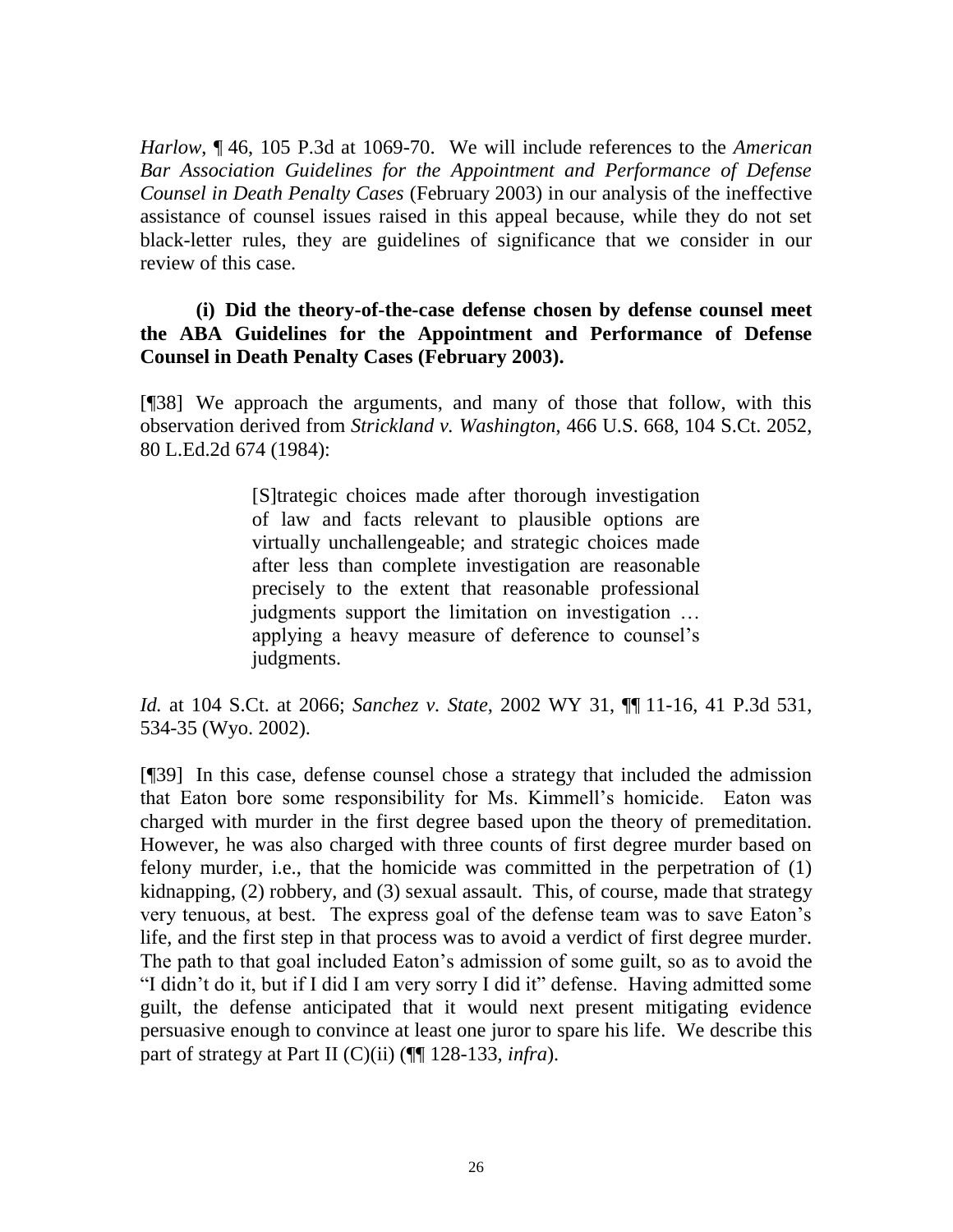[¶40] In an argument that comprehends much of the defense team's performance in the guilt/innocence phase, Eaton contends that the public defender did not have a plan to provide high quality service in death penalty cases. Guideline 2.1 provides:

> A. Each jurisdiction should adopt and implement a plan formalizing the means by which high quality legal representation in death penalty cases is to be provided in accordance with these Guidelines (the "Legal Representation Plan").

> B. The Legal Representation Plan should set forth how the jurisdiction will conform to each of these Guidelines.

> C. All elements of the Legal Representation Plan should be structured to ensure that counsel defending death penalty cases are able to do so free from political influence and under conditions that enable them to provide zealous advocacy in accordance with professional standards.

ABA Guidelines, *supra*, at 18.

[¶41] The commentary to the guidelines recommends that the plan be embodied in a statute and that it be funded on a jurisdiction-wide basis. Wyoming does not have such a statute. The attorney who represented Eaton is the death penalty defense unit in Wyoming, and he conceded that he had not adopted such a formalized plan. What the budgetary provisions are for the death penalty unit is not revealed by the record. The lead defense attorney conceded that there was no such formalized plan, but that there is "a plan." We will not dwell on this issue too long because we conclude that it does not have a dispositive effect on this case. It would be better to have a written plan that conforms to the ABA Guidelines and, of course, it would be better yet if the plan were fully funded and staffed.

[¶42] Guideline 10.5 advises on the subject of counsel maintaining an appropriate relationship with the client:

> A. Counsel at all stages of the case should make every appropriate effort to establish a relationship of trust with the client, and should maintain close contact with the client.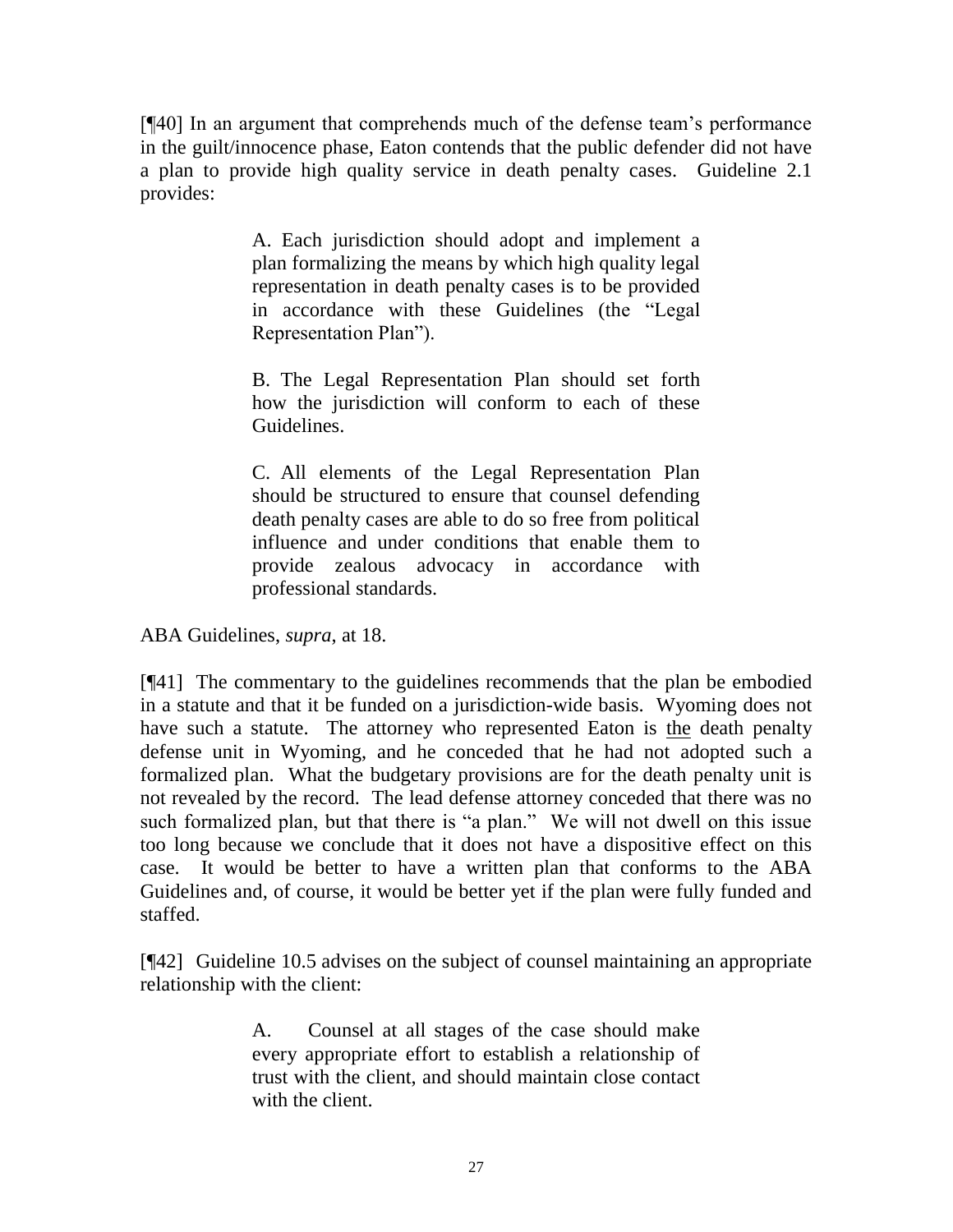B. 1. Barring exceptional circumstances, an interview of the client should be conducted within 24 hours of initial counsel's entry into the case.

2. Promptly upon entry into the case, initial counsel should communicate in an appropriate manner with both the client and the government regarding the protection of the client's rights against selfincrimination, to the effective assistance of counsel, and to the preservation of the attorney-client privilege and similar safeguards.

3. Counsel at all stages of the case should readvise the client and the government regarding these matters as appropriate.

C. Counsel at all stages of the case should engage in a continuing interactive dialogue with the client concerning all matters that might reasonably be expected to have a material impact on the case, such as:

1. the progress of and prospects for the factual investigation, and what assistance the client might provide to it;

2. current or potential legal issues;

3. the development of a defense theory;

4. presentation of the defense case;

5. potential agreed-upon dispositions of the case;

6. litigation deadlines and the projected schedule of case-related events; and

7. relevant aspects of the client's relationship with correctional, parole, or other governmental agents (e.g., prison medical providers or state psychiatrists).

ABA Guidelines*, supra*, at 68.

[¶43] Eaton's principal defense attorney conceded that he was unable to develop a working relationship with Eaton, and that was also true of the mitigation specialist. Indeed, the mitigation specialist (a woman) was afraid of Eaton and after her initial contact with him (at which time he frightened her), she thereafter declined to see him in person. The assistant defense attorney eventually developed a working relationship with Eaton. All three testified at the remand hearing to the difficulties they had with Eaton and that he was extremely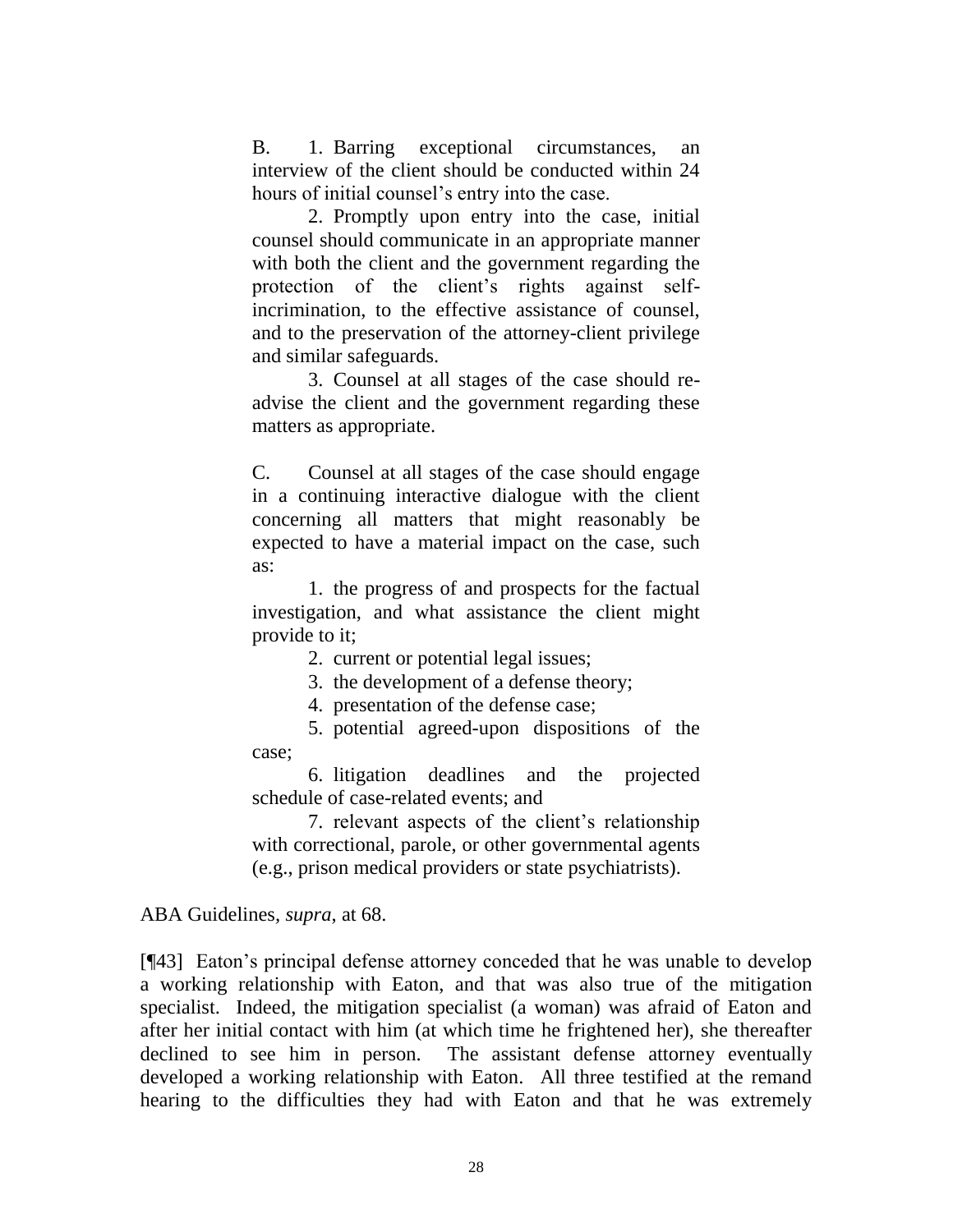uncooperative (characterized by them as ineffective assistance of client). The *Guidelines* have this to say about that subject in the commentary:

#### Counsel's Duties Respecting Uncooperative Clients

Some clients will initially insist that they want to be executed – as punishment or because they believe they would rather die than spend the rest of their lives in prison; some clients will want to contest their guilt but not present mitigation. It is ineffective assistance for counsel to simply acquiesce to such wishes, which usually reflect overwhelming feelings of guilt or despair rather than a rational decision. Counsel should initially try to identify the source of the client's hopelessness. Counsel should consult lawyers, clergy or others who have worked with similarly situated death row inmates. Counsel should try to obtain treatment for the client's mental and/or emotional problems, which may become worse over time. One or more members of the defense team should always be available to talk to the client; members of the client's family, friends, or clergy might also be enlisted to talk to the client about the reasons for living; inmates who have accepted pleas or been on death row and later received a life sentence (or now wish they had), may also be a valuable source of information about the possibility of making a constructive life in prison. A client who insists on his innocence, should be reminded that a waiver of mitigation will not persuade an appellate court of his innocence and securing a life sentence may bar the state from seeking the death penalty in the event of a new trial.

Counsel in any event should be familiar enough with the client's mental condition to make a reasoned decision – fully documented, for the benefit of actors at later stages of the case – whether to assert the position that the client is not competent to waive further proceedings.

ABA Guidelines*, supra*, at 71-72.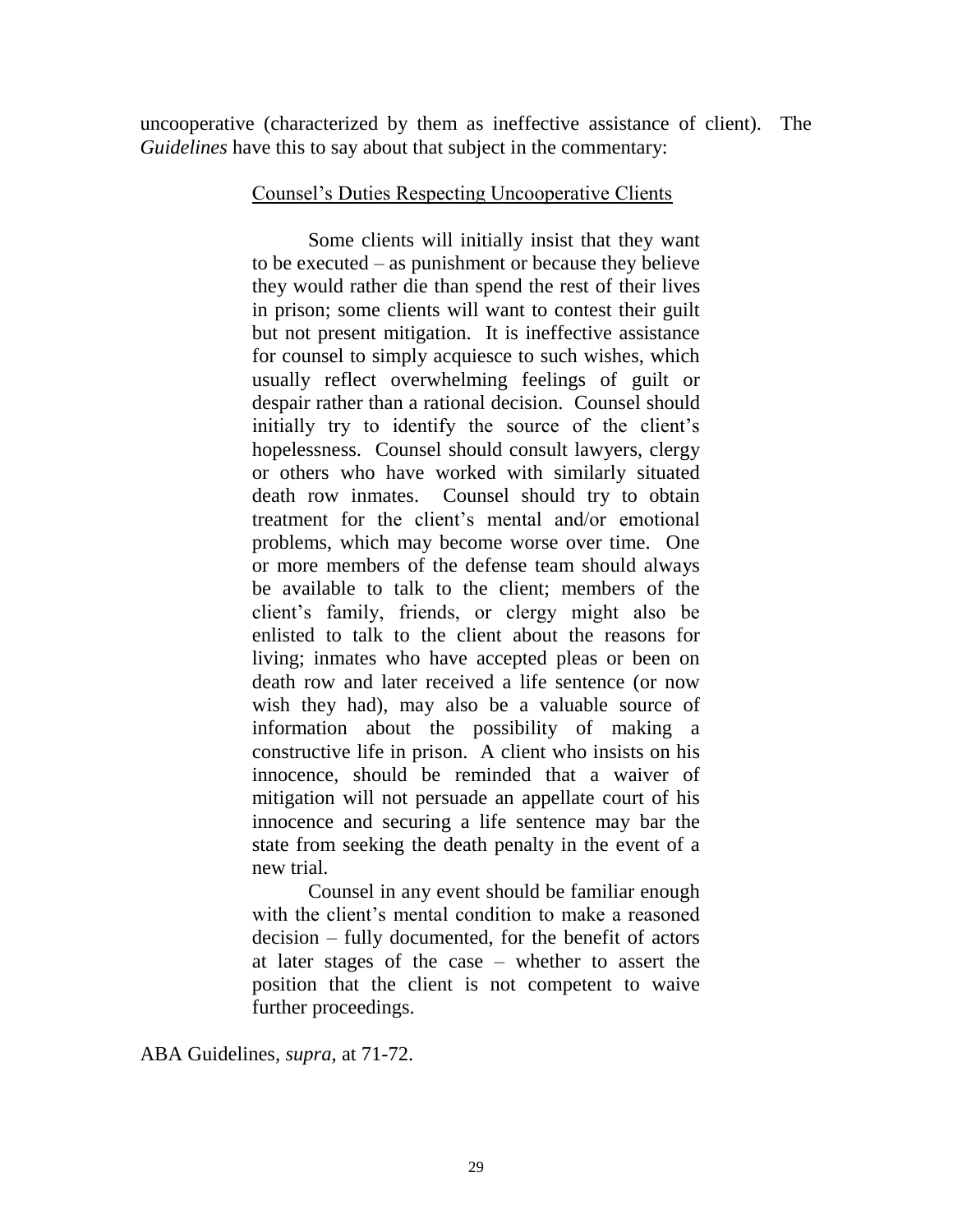[¶44] Eaton is especially critical of the theory of defense that was chosen. The record reveals that Eaton agreed to this defense theory:

> I, Dale Wayne Eaton, do hereby give permission for my counsel to pursue, as a trial strategy, the lesser included offense of second degree murder in the Lisa Marie Kimmel case. I understand that by doing so, my counsel will admit to the jury that I face some criminal responsibility in this case, but not for first degree murder."

This strategy required the defense to fit Eaton's actions into the elements found in Wyo. Stat. Ann. § 6-2-104 (LexisNexis 2007): "Whoever purposely and maliciously, but without premeditation, kills any human being is guilty of murder in the second degree<sup>[.]"</sup>

[¶45] In this regard, *ABA Guideline* 10.10.1 provides: "A. As the investigations mandated by Guideline 10.7 produce information, trial counsel should formulate a defense theory. Counsel should seek a theory that will be effective in connection with both guilt and penalty, and should seek to minimize any inconsistencies." *Id.* at 99. Defense counsel decided that the second degree murder theory would segue into the mitigation theory that Eaton acted without premeditation and in the face of acute mental and emotional disturbance, as well as that he was remorseful about what he had done. The successful pursuit of this theory also required defense counsel to convince the jury that the kidnapping, sexual assault, and robbery of Ms. Kimmel were so attenuated from the killing so as to not implicate the felony murder doctrine.

[¶46] In this appeal, it is contended that this theory was unrealistic, and that it really conceded guilt to first degree murder, and most especially felony murder, hence virtually eliminating any realistic chance of success. Eaton contends that this is compounded by Dr. Ash's testimony (which we will discuss in more detail, *infra*, at ¶¶ 207-210) that indicated that he did premeditate the killing. The flaw in that reasoning is that the jury did not hear that evidence during the guilt/innocence phase and so did not take it into account in determining guilt. Moreover, to the extent it then became an inconsistency in the penalty phase, that testimony was tempered by Dr. Ash's additional testimony that Eaton acted in a state of extreme emotional disturbance. We think it evident that defense counsel could not have established a plausible episode of extreme mental disturbance without at least as much detail as Dr. Ash did provide. Our experience tells us that juries have minds of their own, and a theory such as that propounded by the defense team was as good as anything we can think of, given the circumstances of this case. Appellate counsel offer no more compelling theory that might have been pursued. As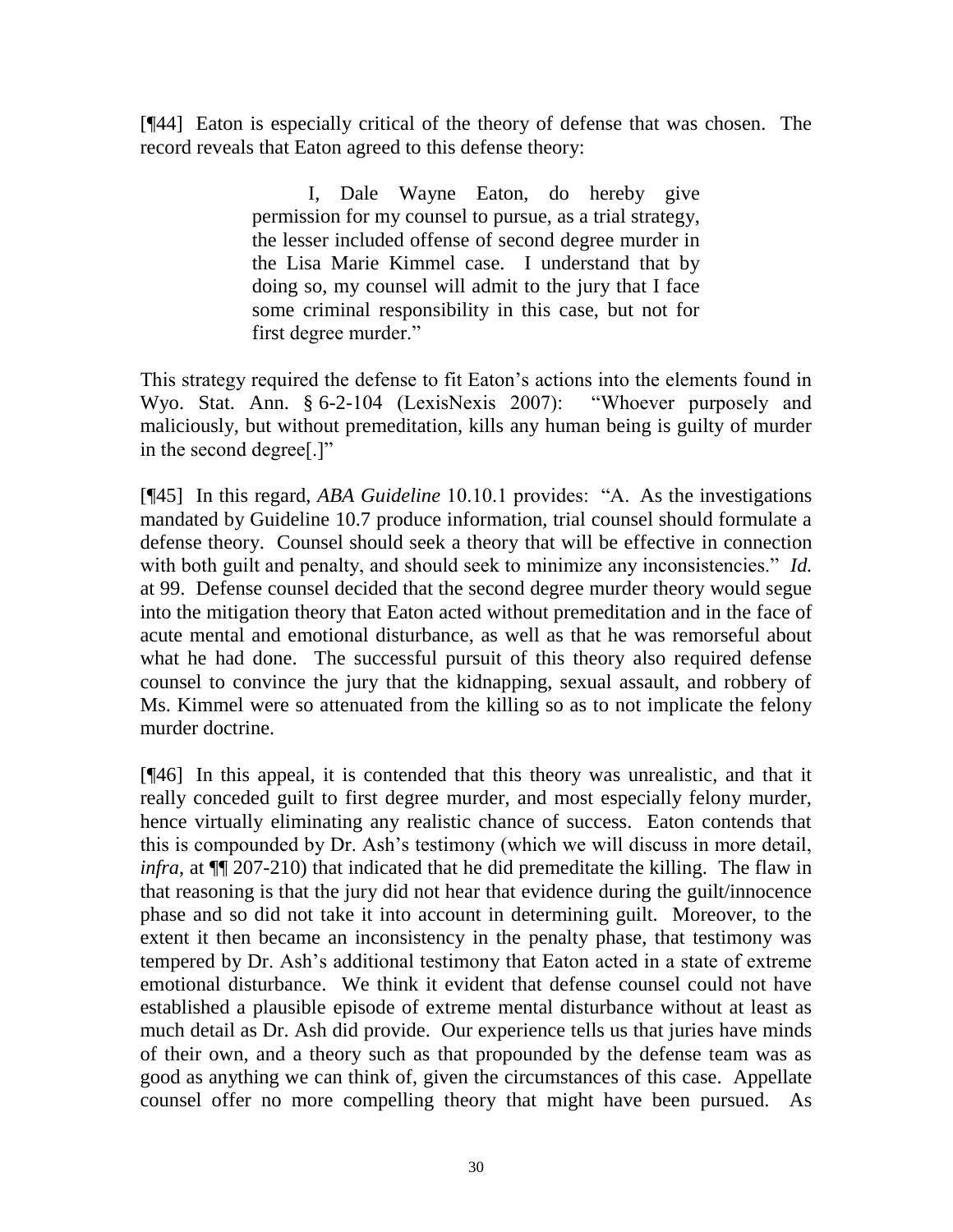required by the ABA Guidelines, the theory did provide consistency between the guilt/innocence and penalty phases. That is, Eaton conceded that he had committed the homicide, but did not premeditate it or commit it in the perpetration of the kidnapping, robbery, or sexual assault. In the penalty phase, he could then point to his admission of wrongdoing, in conjunction with his remorse and severe emotional distress, as mitigating factors that suggested either life, or life without parole, would be appropriate punishments.

[¶47] We have carefully examined the record in this regard, and we conclude that the defense team's choice of a trial strategy does not constitute ineffective assistance of counsel during the trial phase. E.g., *Olsen*, ¶¶ 70-76, 67 P.3d at 563- 66.

### **(ii) No challenge to DNA.**

[¶48] In analyzing this issue, as well as several others that appear later in this opinion, Eaton looks to the ABA Guidelines with respect to the investigation of the case in order to bolster his contentions. Guideline 10.7 provides:

> A. Counsel at every stage have an obligation to conduct thorough and independent investigations relating to the issues of both guilt and penalty.

> 1. The investigation regarding guilt should be conducted regardless of any admission or statement by the client concerning the facts of the alleged crime, or overwhelming evidence of guilt, or any statement by the client that evidence bearing upon guilt is not to be collected or presented.

> 2. The investigation regarding penalty should be conducted regardless of any statement by the client that evidence bearing upon penalty is not to be collected or presented.

> B. 1. Counsel at every stage have an obligation to conduct a full examination of the defense provided to the client at all prior phases of the case. This obligation includes at minimum interviewing prior counsel and members of the defense team and examining the files of prior counsel.

> 2. Counsel at every stage have an obligation to satisfy themselves independently that the official record of the proceedings is complete and to supplement it as appropriate.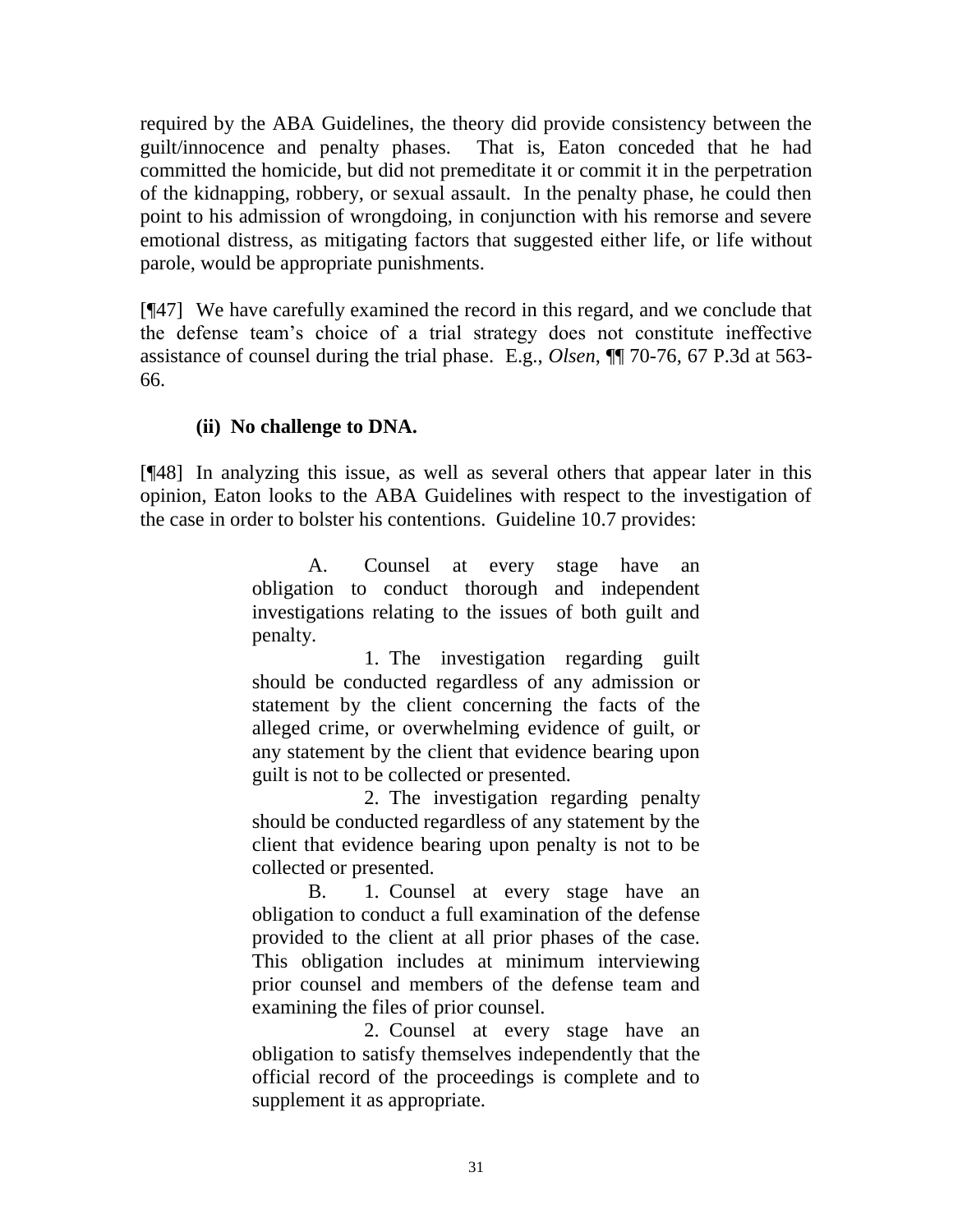ABA Guidelines, *supra*, at 76.

[¶49] Eaton contends that defense counsel erred in failing to more meaningfully challenge the DNA evidence during the guilt/innocence phase, in particular in failing to hire an independent expert to testify on behalf of the defense. See ABA Guidelines, *supra*, at 80 (Physical Evidence: Assistance of appropriate experts to re-examine forensic evidence). Defense counsel did make some challenge to the DNA evidence, in the sense that he brought to the fore that it is not infallible, and that, perhaps, could have left the jury with some residual doubt at least about imposing death as the penalty. However, that effort was tempered by the reality that the DNA was checked and double-checked and it pointed only to Eaton as the individual who deposited semen on Ms. Kimmel's clothing. In this appeal, it is postulated that it could have been Eaton's son, or his brother and, with the assistance of DNA experts, additional inroads could have been made in rebutting the DNA juggernaut.

[¶50] Once again, we have carefully examined the record with respect to the presentation of the DNA evidence to the jury, and we conclude that defense counsel were not ineffective in handling that aspect of the case. It was established that the evidence had been handled carefully and in conformance with the applicable chain-of-custody standard. Moreover, the record on appeal, including the record of the remand hearing, contains no information that suggests the DNA evidence was not reliable or that Eaton was not accurately identified as the perpetrator of the crimes at issue here.

## **(iii) Failure to know the applicable law.**

[¶51] For purposes of the guilt/innocence phase, this issue asserts that the defense team did not sufficiently know the law applicable to death penalty cases and, furthermore, did not understand the applicable law to the extent that they were aware of it. However, the precedents pertinent to this argument are overstated in Eaton's brief. While counsel may be unaware of certain aspects of the "law," that circumstance does not necessarily equate with deficient performance. Indeed, counsel may be unaware of applicable law and his performance can still meet the *Strickland* standard. *Bullock v. Carver*, 297 F.3d 1036, 1048-50 (10<sup>th</sup> Cir. 2002).

[¶52] Eaton contends that the defense team's lack of knowledge of the law is demonstrated by its agreement to the application of a "hybrid" statute to govern this case. We discuss that issue in Part II B of this opinion. He also claims that lacking is demonstrated by: (1) Defense counsel's failure to adhere to or meet the ABA Guidelines applicable to death penalty cases (¶¶ 40-49, *supra*); conceding Eaton's guilt without his valid consent (¶¶ 55-61, *infra*); and the failure of defense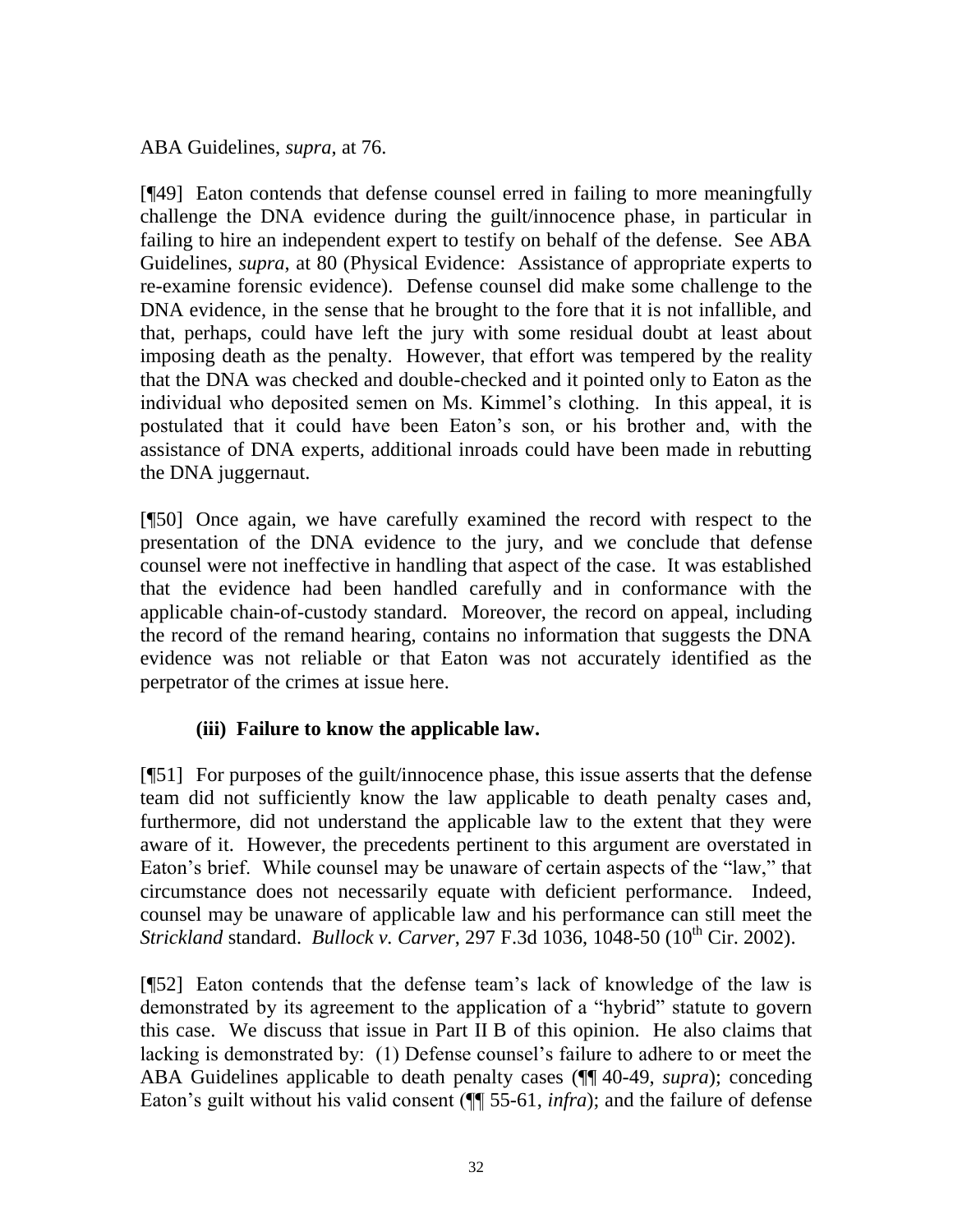counsel to object to the trial court's failure to give the instructions that it initially offered (¶¶ 66-73, *infra*).

[¶53] In addition, Eaton contends that defense counsel demonstrated a lack of knowledge of the law because it solicited testimony from Kenneth Ash, M.D., about the details of Eaton's admission to Dr. Ash about his commission of the actual crime. Appellate counsel flesh out this contention by reasoning that the lead defense attorney elicited that testimony for the purpose of furthering his theory that extreme emotional disturbance mitigated the enormity of Eaton's crime. Continuing, this theory relies on some of the lead defense attorney's testimony at the remand hearing that suggested he believed the law required the mitigation evidence to be related to the circumstances of the crime. We have carefully reviewed that testimony, and defense counsel's answers only suggest that his understanding of the law was that the extreme emotional disturbance had to be in place at the time the crime was committed. That appears to be correct.

[¶54] In summary, we have thoroughly examined this general area of argument and conclude that the record on appeal will not support a conclusion that the defense team had such an inadequate knowledge of the pertinent law, so as to render their representation of Eaton ineffective.

### **(iv) Concession of guilt without Eaton's consent.**

[¶55] Eaton signed a very brief statement entitled, "Consent to Trial Strategy." Although it previously was set out herein, we repeat it here for the sake of convenience:

> I, Dale Wayne Eaton, do hereby give permission for my counsel to pursue, as a trial strategy, the lesser included offense of second degree murder in the Lisa Marie Kimmel case. I understand that by doing so, my counsel will admit to the jury that I face some criminal responsibility in this case, but not for first degree murder.

[¶56] Eaton contends that defense counsel went well beyond the reach of the consent he signed. In the process of presenting his case to the jury, defense counsel also conceded that Eaton committed kidnapping, robbery, and sexual assault. This contention is supported by a reference to defense counsel's closing argument during the penalty phase, during which Eaton's admissions from the guilt/innocence phase were iterated. In opening statements during the guilt/innocence phase, defense counsel also made certain "admissions" about Eaton's conduct, but stressed that Eaton had been greatly overcharged. The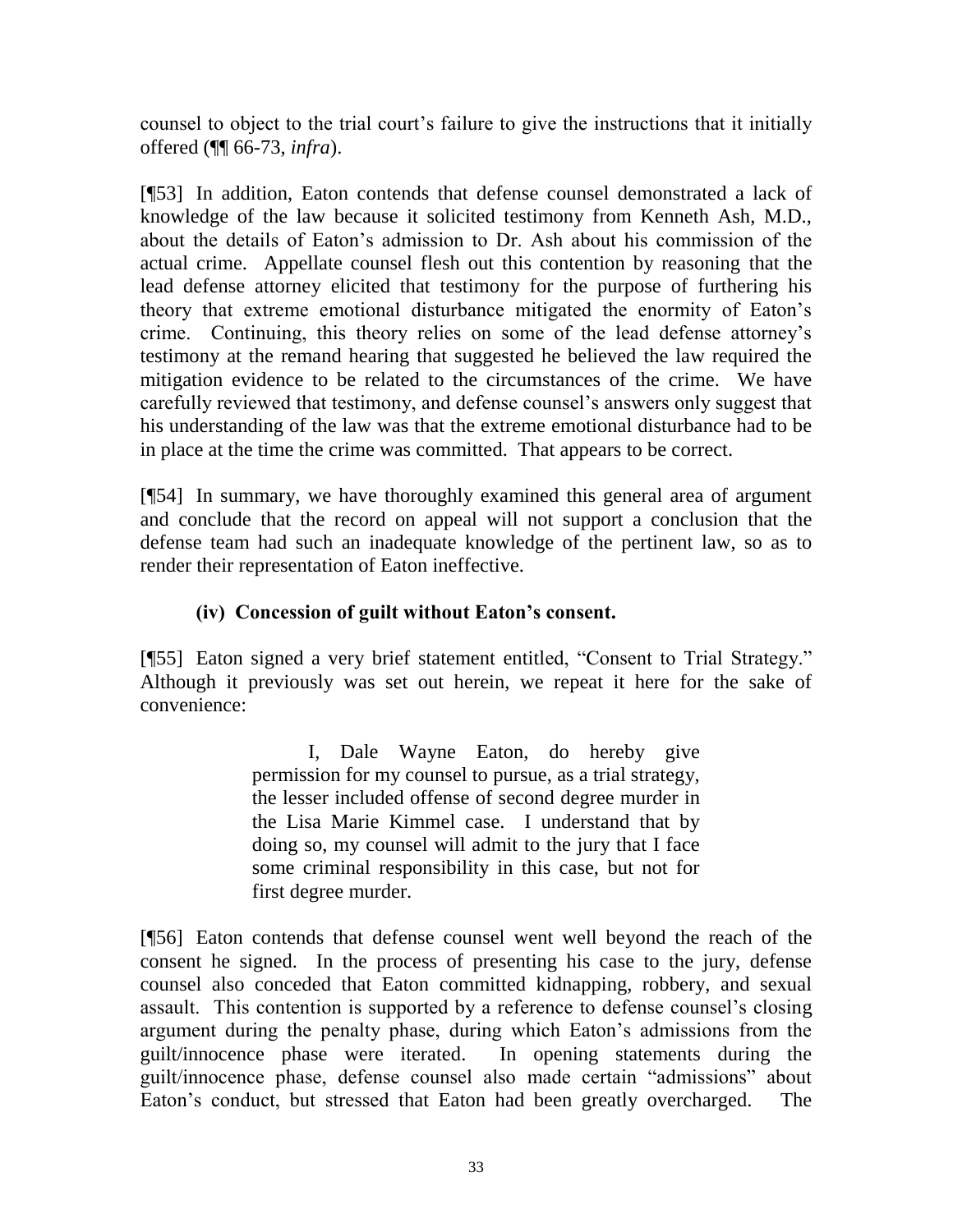admissions there were limited to these: (1) Eaton committed one homicide (not four as charged), and that was either second degree murder or voluntary manslaughter; (2) that homicide was not committed during a larceny (of Ms. Kimmel's car and other property) because the theft was an afterthought and not within the contemplation of the felony murder doctrine; (3) the homicide did not occur during a kidnapping, because the kidnapping occurred long before Ms. Kimmel's death and, therefore, not within the contemplation of the felony murder doctrine; and, (4) defense counsel theorized that the homicide did not occur in the commission of a sexual assault because that was "somewhere in the middle of the black hole of the State's circumstantial evidence."

[¶57] Defense counsel's strategy was to bring Eaton's conduct within this Court's jurisprudence governing felony murder which we have described in considerable detail in some of our recent decisions:

The court gave the following instruction:

#### INSTRUCTION 15

For the purposes of establishing the crime of felony murder, a killing which occurred in the perpetration of a robbery, the sequence of events is unimportant and the killing may precede, coincide with or follow the robbery and still be committed in its perpetration.

Bouwkamp argues that this instruction should not have been given and should no longer be the rule of law in Wyoming. He reasons it does not further the felony murder rationale, it led to an incorrect verdict against Bouwkamp, and its effect is to impose punishment disproportionate to a defendant's culpability. We disagree. The instruction as given accurately states the law, and Bouwkamp has not demonstrated the dire consequences that he alleges flowed from its use.

Felony-murder is an unusual offense in that the death arising out of the robbery is purely an incident of the basic offense. It makes no difference whether or not there was intent to kill. The statutory law implies all of the malevolence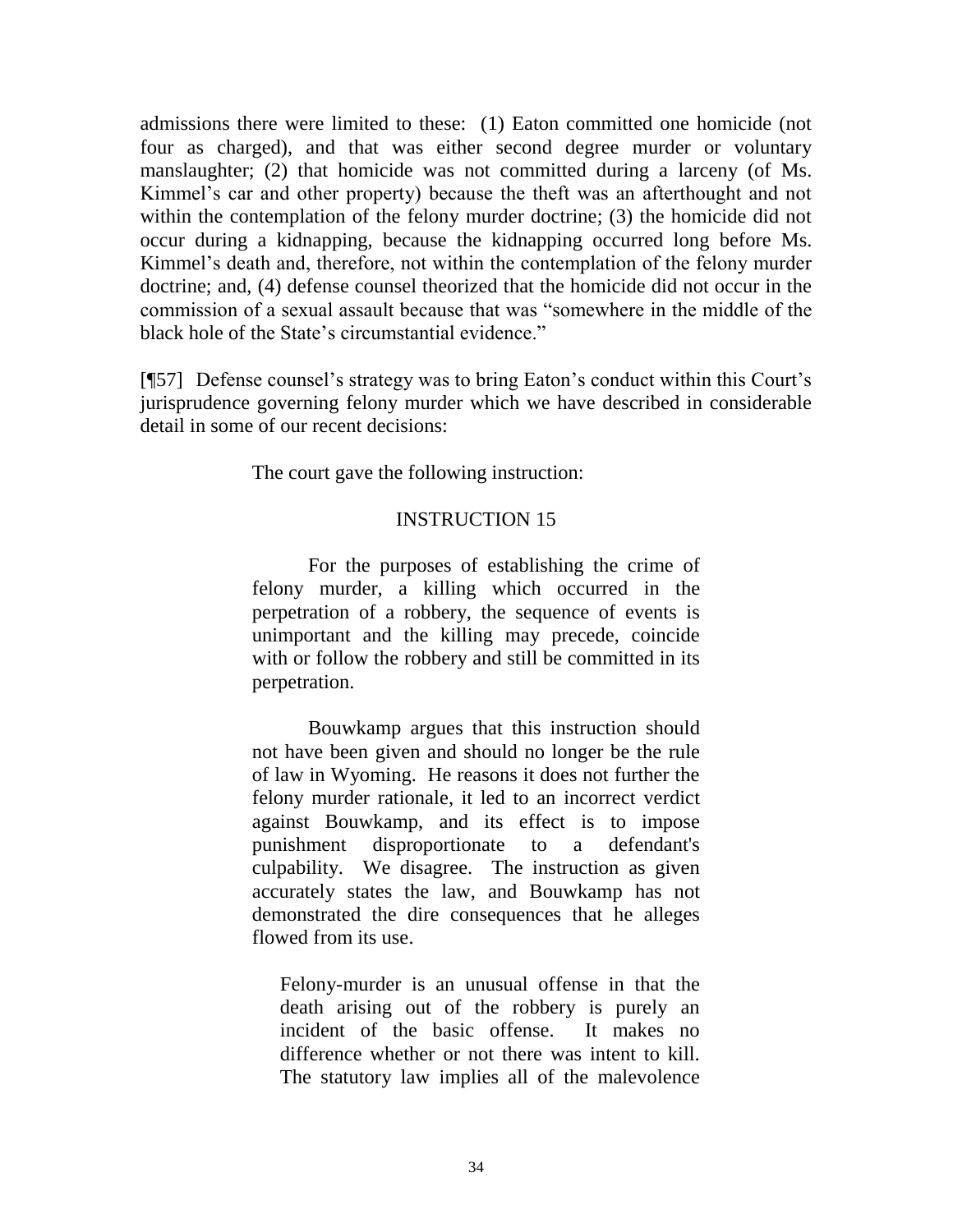found and necessary in the crime of first degree murder alone.

*Richmond v. State*, 554 P.2d 1217, 1232 (Wyo.1976). Consequently, a defendant convicted under this language faces the same penalties as one convicted of premeditated, that is, coolly calculated murder. The element of deliberation is established by the defendant's presumed consideration of the high degree of risk of causing death involved in the commission of one of the inherently dangerous felonies expressly incorporated into our first degree statute. *Richmond*, 554 P.2d at 1232.

In its brief the state acknowledges there may be merit in Bouwkamp's claim that the felony murder rule should not be applied in the instance where the felony arises as an afterthought and is committed subsequent to the murder. The rationale underlying this claim is that the purpose of the rule is to deter homicides in the course of felonies, including those resulting from negligence or accident, by holding the perpetrators strictly responsible. *Richmond*, 554 P.2d at 1232. This purpose does not logically reach the circumstance where the felony is conceived of and executed after the killing has occurred. However, the state then argues that the issue of misapplication of the felony murder rule does not arise from the trial court's giving of Instruction 15 in this case. We agree with both contentions.

The key phrase in the instruction, "in the perpetration of," relied on by the state is found in *Cloman v. State*, 574 P.2d 410, 418-21 (Wyo.1978). "Perpetration," as used here, is the act or process of commission of a specified crime. *Webster's Third New International Dictionary* 1684 (1971). To occur in the perpetration of a felony the killing must occur in the unbroken chain of events comprising the felony. *See Cloman*, 574 P.2d at 419-22. In *Cloman* we framed the concept in this way: "the time sequence is not important as long as the evidence, including the inferences, point to one continuous transaction."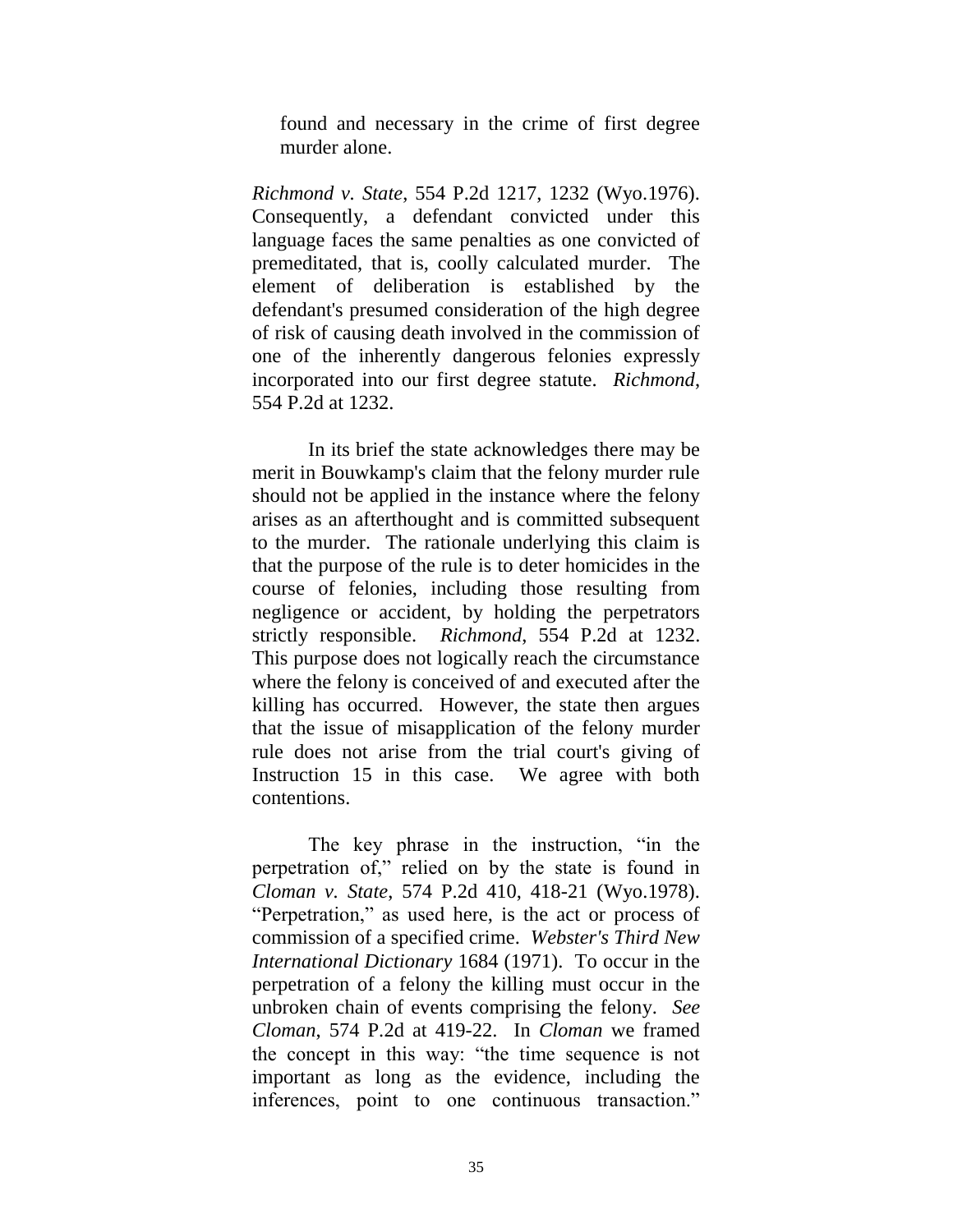*Cloman*, at 420. This means that, for a finding of felony murder, the killing must occur as part of the res gestae or "things done to commit" the felony. If the felony was not conceived of before the victim's death but occurs after the murder, the chain is broken, and the murder is a separate act which cannot have occurred "in the perpetration of" the underlying felony. *See United States v. Mack*, 466 F.2d 333, 338 (D.C.Cir.1972) *cert. denied sub nom. Johnson v. United States*, 409 U.S. 952, 93 S.Ct. 297, 34 L.Ed.2d 223; *see also Grigsby v. State*, 260 Ark. 499, 542 S.W.2d 275, 280 (1976).

While the sequence of events is not significant, their interrelationship is. A specific connection is required: the murder must occur in the performance of the felony for conviction of felony murder under Wyo. Stat. § 6-2-101 (June 1988).

Instruction 15 requires that, before Bouwkamp could be found guilty of felony murder, the murder must be proved to have occurred in the perpetration of, or during transaction of, the robbery of Millox. Consequently, it does not dictate application of the felony murder rule where both the intent to commit the felony and the act itself follow the murder as a separate transaction, as Bouwkamp contended happened here.

Whether the killing and the felony were part and parcel of one transaction is a jury question. Annotation, *What Constitutes Termination of Felony for Purpose of Felony Murder Rule*, 58 A.L.R.3d 851 § 5 (1974). Without doubt it may be difficult to persuade a jury on facts such as these that there were two separate criminal transactions. The jury is not bound to accept a defendant's version of events, *Grigsby*, 260 Ark. at 508, 542 S.W.2d at 280. This jury chose not to believe Bouwkamp's story. We note that the evidence and inferences satisfy the one continuous transaction test imposed by the directive that the murder occur "in the perpetration of" the felony.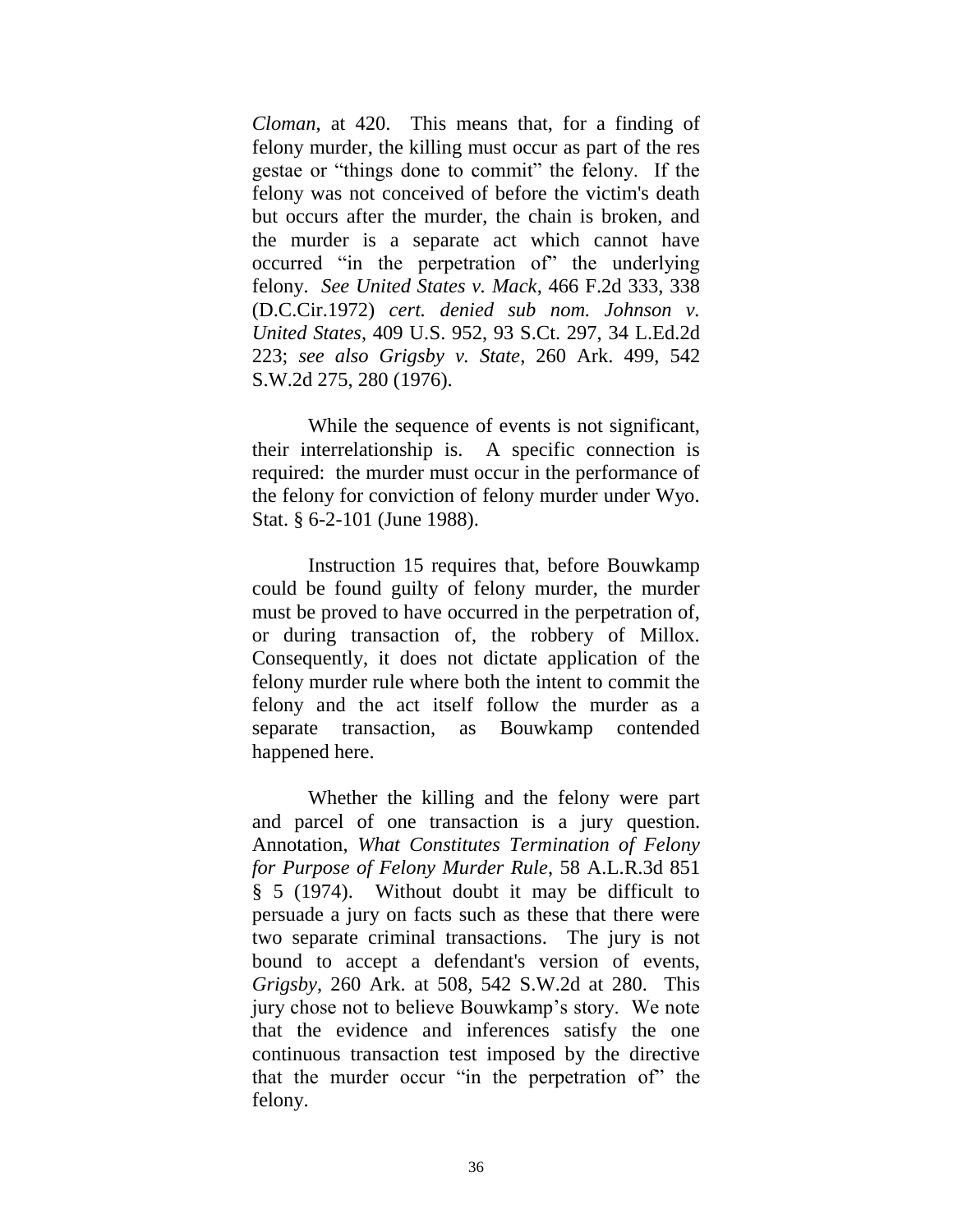We expressly reject the suggestion that *Cloman* may be read to permit a conviction for felony murder where intent to commit the felony cannot be inferred before the murder and the chain of events is apparently broken. When a reasonable doubt remains as to whether the felony may have occurred as an afterthought that followed the killing, the killing cannot have been "in the perpetration of the felony," and the homicide may not be elevated to murder in the first degree by application of the felony murder rule. This is our understanding of the legislature's intent. Although the proposition of law may perhaps be stated more plainly, Instruction 15 presents a correct statement of the law, and the trial court did not err in giving it.

*Bouwkamp v. State*, 833 P.2d 486, 491-92 (Wyo. 1992).

[¶58] The theory espoused by the defense in this case was a plausible defense to both first degree murder and felony murder. If there were better theories, they have not been called to our attention nor have any occurred to us.

[¶59] In *Olsen,* ¶¶ 74-76, 67 P.3d at 565-66, we addressed this same subject:

Our independent review requires that we examine whether trial counsel's admission of guilt to the shootings violates the rule that "the admission by counsel of his client's guilt to the jury[ ] represents a paradigmatic example of the sort of breakdown in the adversarial process that triggers a presumption of prejudice.‖ *United States v. Williamson*, 53 F.3d 1500, 1511 (10th Cir.1995). Wyoming recognizes that there are cases of deficient performances where prejudice is presumed. *Herdt v. State*, 816 P.2d 1299, 1301-02 (Wyo.1991). *Williamson's* holding is based on the following rationale:

The Sixth Amendment provides "[i]n all criminal prosecutions, the accused shall ... have the assistance of counsel for his defense." U.S. Const. amend. VI. While a defendant must ordinarily prove deficient performance by counsel coupled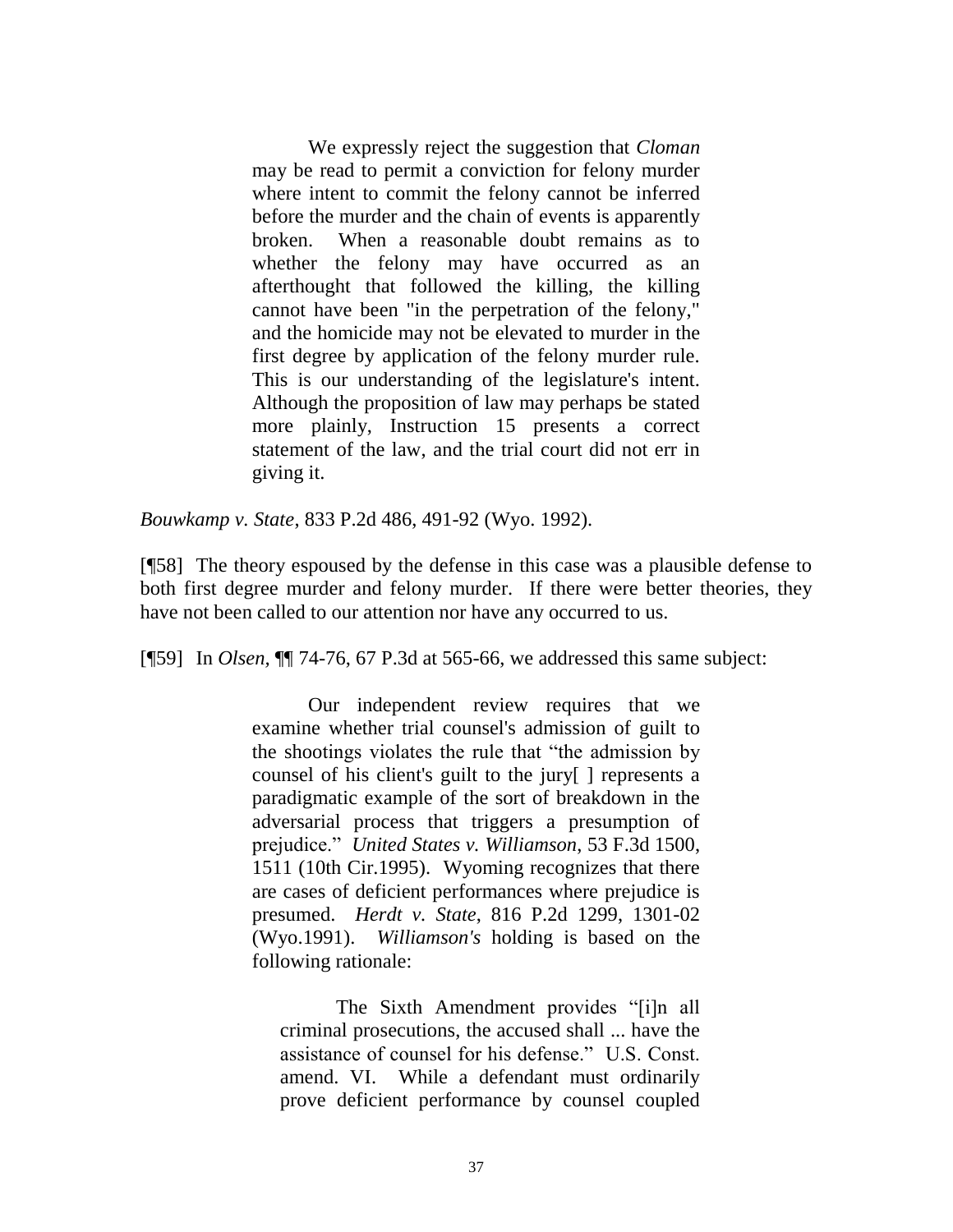with a showing of prejudice in order to prevail on an ineffective assistance of counsel claim, *Strickland v. Washington*, 466 U.S. 668, 687, 104 S.Ct. 2052, 2064, 80 L.Ed.2d 674 (1984), there is a narrow class of cases where the particular circumstances "are so likely to prejudice the accused that the cost of litigating their effect in a particular case is unjustified." *United States v. Cronic*, 466 U.S. 648, 658, 104 S.Ct. 2039, 2046, 80 L.Ed.2d 657 (1984) (footnote omitted). If a defendant can prove such circumstances actually existed, prejudice will be presumed. *Id*. at 659-62, 104 S.Ct. at 2047-49.

There is no question but that the sort of conduct alleged here, i.e., the admission by counsel of his client's guilt to the jury, represents a paradigmatic example of the sort of breakdown in the adversarial process that triggers a presumption of prejudice. *See, e.g., United States v. Swanson*, 943 F.2d 1070, 1074 (9th Cir.1991); *Jones v. State*, 110 Nev. 730, 877 P.2d 1052, 1056-57 (1994) (quoting *Brown v. Rice*, 693 F.Supp. 381, 396 (W.D.N.C.1988), cert. denied, 495 U.S. 953, 110 S.Ct. 2220, 109 L.Ed.2d 545 (1990)). Whether such an admission actually occurred is necessarily fact-intensive. The focus must be on whether, in light of the entire record, the attorney remained a legal advocate of the defendant who acted with " 'undivided allegiance and faithful, devoted service '" to the defendant. See Osborn v. *Shillinger*, 861 F.2d 612, 624 (10th Cir.1988) (quoting *Von Moltke v. Gillies*, 332 U.S. 708, 725, 68 S.Ct. 316, 324, 92 L.Ed. 309 (1948)).

*Williamson*, 53 F.3d at 1510-11. Usually, concession of guilt issues involves a failure of defense counsel to secure the client's consent to employ this particular strategy because:

When counsel concedes a client's guilt during the guilt-innocence phase of trial in spite of the client's earlier plea of not guilty and without the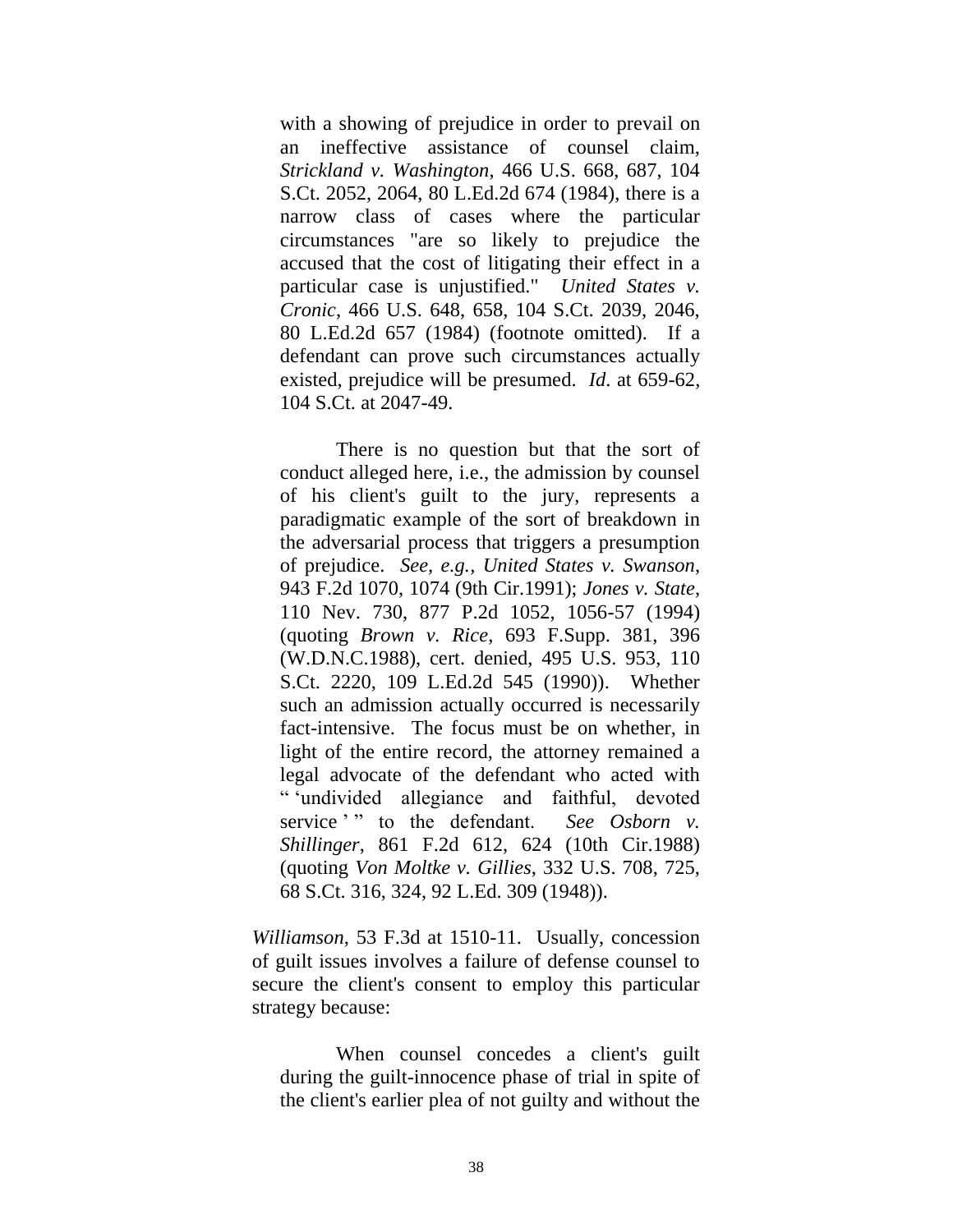defendant's consent, counsel provides ineffective assistance of counsel regardless of the weight of evidence against the defendant or the wisdom of counsel's "honest approach" strategy. *Francis v. Spraggins*, 720 F.2d 1190 (11th Cir.1983); *Wiley v. Sowders*, 647 F.2d 642 (6th Cir.1981); *State v. Harbison*, 315 N.C. 175, 337 S.E.2d 504 (N.C.1985). The gravity of the consequences of a decision to plead guilty or to admit one's guilt demands that the decision remain in the defendant's hand. An attorney cannot deprive his or her client of the right to have the issue of guilt or innocence presented to the jury as an adversarial issue on which the state bears the burden of proof without committing ineffective assistance of counsel. "The adversarial process protected by the Sixth Amendment requires that the accused have ‗counsel acting in the role of an advocate'. The right to the effective assistance of counsel is thus the right of the accused to require the prosecution's case to survive the crucible of meaningful adversarial testing.‖ *U.S. v. Cronic*, 466 U.S. 648, 656, 104 S.Ct. 2039, 2045, 80 L.Ed.2d 657 (1984). A lawyer may make a tactical determination of how to run a trial, but the due process clause does not permit the attorney to enter a guilty plea or admit facts that amount to a guilty plea without the client's consent.

*Jones v. State*, 110 Nev. 730, 877 P.2d 1052, 1056 (1994) (quoting *Brown v. Rice*, 693 F.Supp. 381, 396 (W.D.N.C.1988), rev'd on other grounds, *Brown v. Dixon*, 891 F.2d 490 (4th Cir.1989)) (some citations omitted). *See Grainey v. State*, 997 P.2d 1035, 1040 (Wyo.2000).

The Eighth Circuit has considered similar facts and concluded that admitting the act but denying the requisite mental state by an intoxication defense to first degree murder charges is not the functional equivalent of a guilty plea. *Nielsen v. Hopkins*, 58 F.3d 1331, 1335 (8th Cir.1995); *Parker v. Lockhart*, 907 F.2d 859, 861 (8th Cir.1990).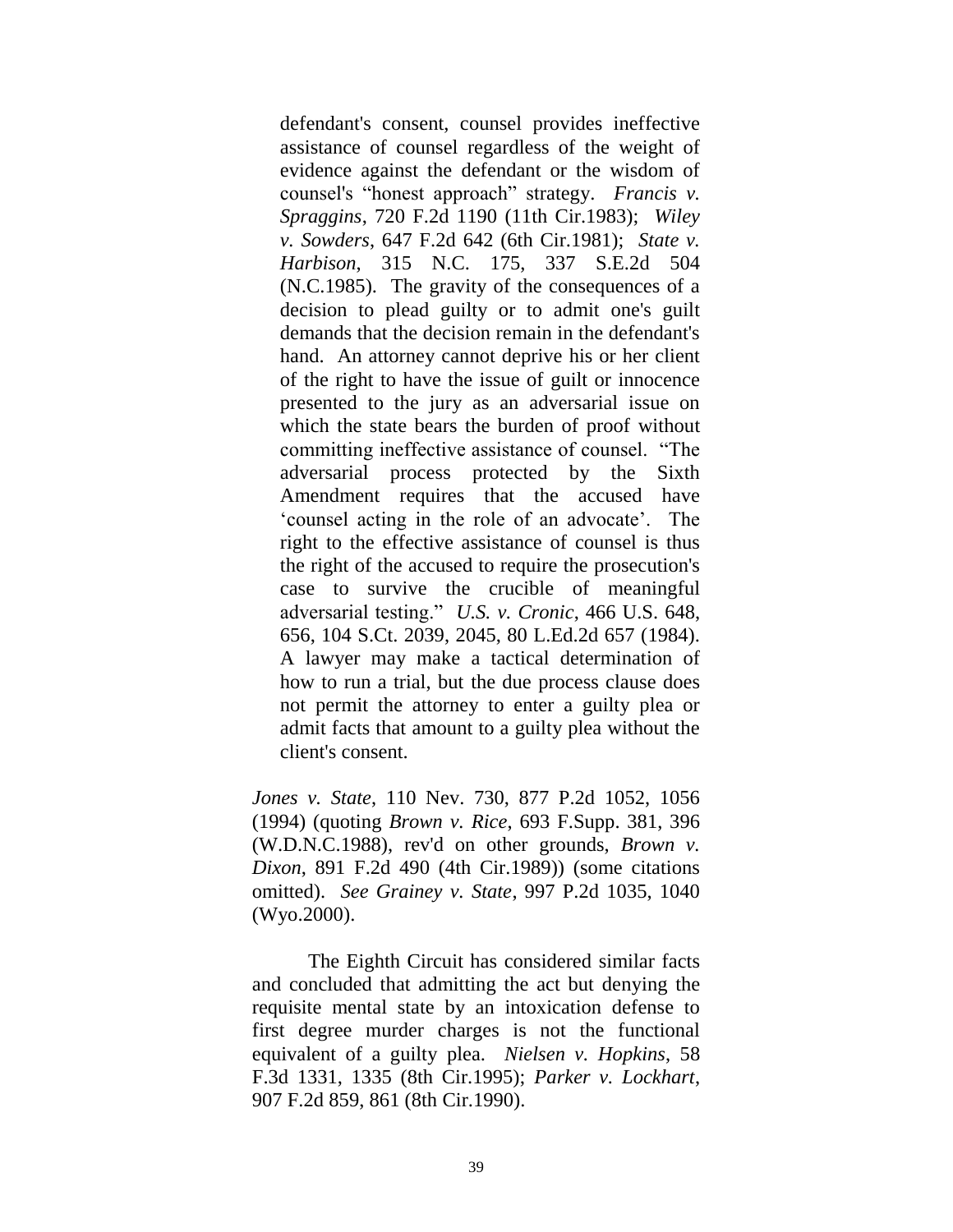Also see *Sincock v. State*, 2003 WY 115, ¶¶ 45-59, 76 P.3d 323, 339-342 (Wyo. 2003); *Sanchez v. State*, 2002 WY 31, ¶¶ 10-16, 41 P.3d 531, 533-35 (Wyo. 2002).

[¶60] Although the circumstances here are different from those in *Olsen*, defense counsel did obtain Eaton's consent to an admission of the homicide. Moreover, the United States Supreme Court recently held that defense counsel's failure to obtain the defendant's express consent to a strategy of conceding guilt at the guilt phase of a capital case does not automatically render counsel's performance deficient. *Florida v. Nixon*, 543 U.S. 175, 125 S.Ct. 551, 560-63, 160 L.Ed. 2d 565 (2004).

[¶61] In light of that decision, as well as our holding in *Olsen*, we conclude that defense counsel's use of that consent did not encompass admissions to the crimes of kidnapping, sexual assault, or theft. Defense counsel's strategy was not such a leap beyond what was contemplated by the concession of some guilt, so as to make defense counsel's strategy the functional equivalent of a guilty plea and to render counsel's assistance ineffective.

#### **(v) Defense counsel's election to allow the trial to proceed when Eaton was not competent to stand trial constitutes ineffective assistance of counsel.**

[¶62] We considered this issue as a substantive matter in Part I A, above (¶¶ 13- 30, *supra*). We have concluded that the record on appeal does not indicate that Eaton was not competent to be tried. Hence, we also conclude that defense counsel were not ineffective for permitting the trial to go forward.

#### **(vi) Waiver of venue.**

[¶63] Defense counsel initially sought a change of venue. It was the defense's goal to have venue changed to Albany County. Albany County was home to the lead defense counsel and the mitigation expert, providing a sort of home court advantage as well as the comfort level in working out of one's own office, etc. Moreover, we take notice that Laramie is perceived in many quarters as a unique venue in Wyoming, in terms of the demographics of its population and because it is the home of the University of Wyoming. That certainly was the view of the defense, and it was also the view of the defense that, although Natrona County was not a favorable venue because of the enormous amount of pretrial publicity generated by Wyoming's only newspaper of state-wide distribution, the *Casper Star-Tribune*, there were no other venues in the state that were particularly more favorable, or if there were venues somewhat more favorable, no courtroom was available for a trial in the applicable time frame. The effort to obtain a change of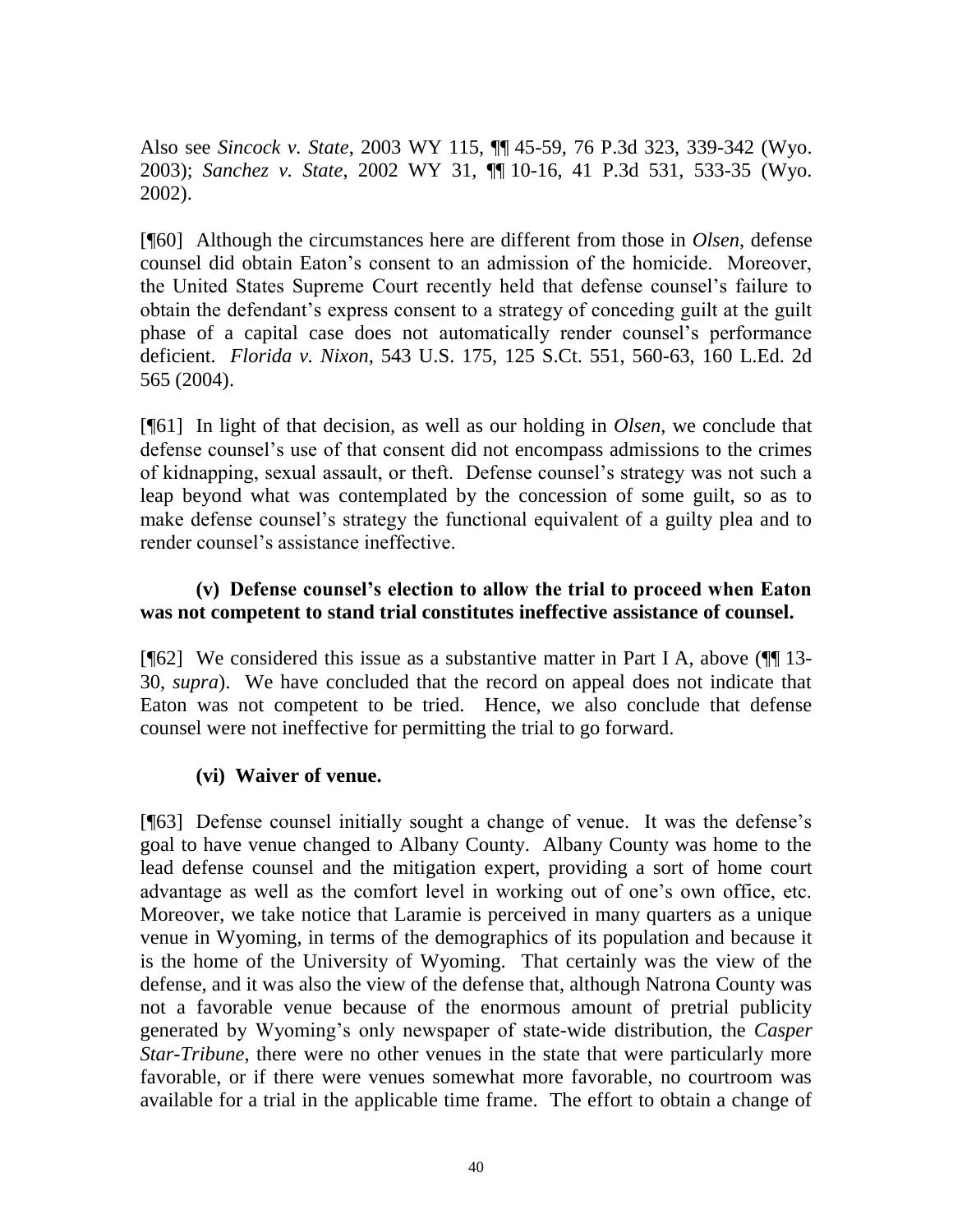venue was abandoned when it became clear that a courtroom would not be available in Albany County.

[¶64] Two factors to be considered in whether or not to grant a change of venue are the nature and extent of the publicity surrounding the case and the difficulty or ease in selecting a jury. As was the case in *Olsen*, here we do not perceive that publicity made the selection of an unbiased or "untainted" jury especially difficult. *Olsen*, ¶ 84, 67 P.3d at 568; also see *Barnes v. State*, 2004 WY 146, ¶¶ 7-12, 100 P.3d 1256, 1258-60 (Wyo. 2004).

[¶65] It is conceded that no scientific studies of any sort were done by the defense to verify its view that Natrona County was as good a venue as any other, under the circumstances of this case (including that this case had a high profile in Wyoming and Montana, as well as a considerable profile nationally). However, we are cited no authority that the defense is required to make such studies, or that the failure to do such studies is reversible error, at least insofar as the guilt/innocence phase of trial is concerned. Likewise, we take note that the argument presented by Eaton in support of this issue was not especially persuasive. Appellate counsel go so far as to say that defense counsel simply "abandoned" Eaton with respect to this matter, as well as several others. We find no support for such a view in the record on appeal. Perhaps, we too often tend to look at Wyoming as a "unique" place, or at least an "out of the ordinary" state. It is said that Wyoming's highways make up Wyoming's "Main Street." There is at least a kernel of truth in that supposition, and we conclude that, based upon the record on appeal extant, defense counsel were not ineffective for not more vigorously seeking an alternative venue for Eaton's trial.

## **(vii) Failure to object to instructions.**

[¶66] Defense counsel offered a comprehensive set of instructions for the trial court's consideration. The essence of this contention is that although good instructions were offered by the defense team, many of them were not used by the district court, and defense counsel failed to defend them or to object to the fact that they were not used. Ultimately, defense counsel accepted all the instructions used in the guilt/innocence phase after they were agreed to in an unreported instructions conference.

[¶67] Jury instructions should inform the jurors concerning the applicable law so that they can apply that law to their findings with respect to the material facts. Instructions should be written with the particular facts and legal theories of each case in mind and often differ from case to case since any one of several instructional options may be legally correct. A failure to give an instruction on an essential element of a criminal offense is fundamental error, as is a confusing or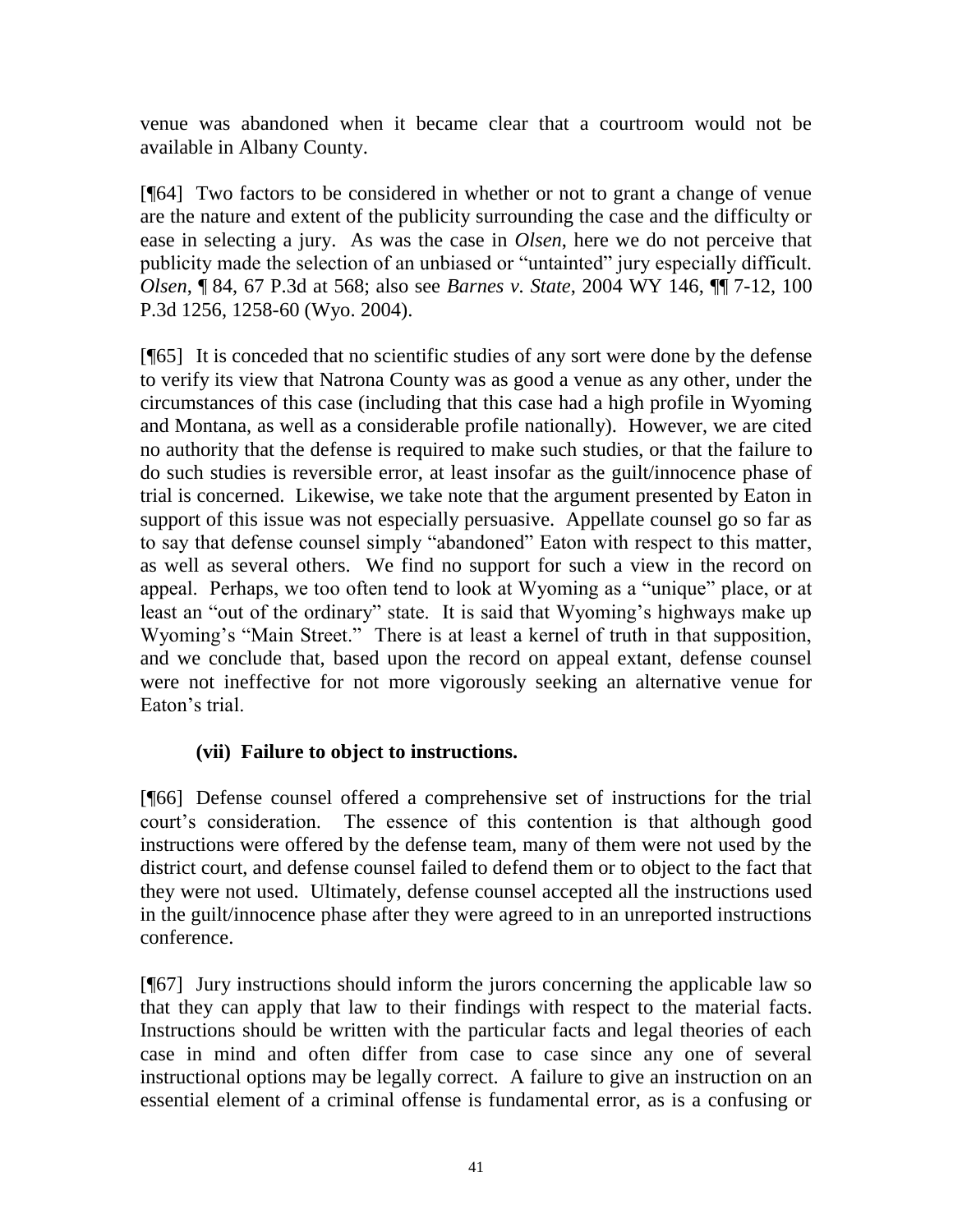misleading instruction, and the test of whether or not a jury has been properly instructed on the necessary elements of a crime is whether or not the instructions leave no doubt as to the circumstances under which the crime can be found to have been committed. We analyze jury instructions as a whole and do not single out individual instructions or parts thereof. We give trial courts great latitude in instructing juries and will not find reversible error in the jury instructions as long as the instructions correctly state the law and the entire set of instructions sufficiently covers the issues which were presented at the trial. *Harlow,* ¶ 31, 105 P.3d at 1065-66.

[¶68] In addition, we have said this about the presentation of a defendant's theory of the case or defense in an instruction:

> Our analysis at this level looks to the reasoning behind the refusal of the requested instruction by the trial judge. We begin by looking to ensure that the requested instruction "contain[s] a proper enunciation of the law in Wyoming" as it relates to the theory of the case or defense advanced by the defendant. *Phillips*, 760 P.2d at 391. *See United States v. Coin*, 753 F.2d 1510 (9th Cir.1985). It is critical that instructions correctly articulate Wyoming law because it is from the instructions that a jury decides if someone is to be found guilty or not guilty. "If part of an instruction is erroneous, a trial court may properly reject the entire instruction.‖ *Griffin*, 749 P.2d at 256. Although the trial court has "no duty to excise objectionable portions of an instruction and rephrase it to properly state the law of the case," the defense counsel is not foreclosed from doing so. *Evans v. State*, 655 P.2d 1214, 1218 (Wyo.1982). An instruction can also be refused without offending the defendant's due process guarantee if it is patently argumentative or unduly emphasizes one aspect of the case. *Thomas*, 784 P.2d at 240. *See State v. Johns*, 112 Idaho 873, 736 P.2d 1327 (1987). The form of the instruction remains within the discretion of the trial court provided the substance of the requested theory of defense is otherwise given. *United States v. Meyer*, 808 F.2d 1304 (8th Cir.1987).

It is also possible for an instruction to articulate Wyoming law properly and yet be incomplete such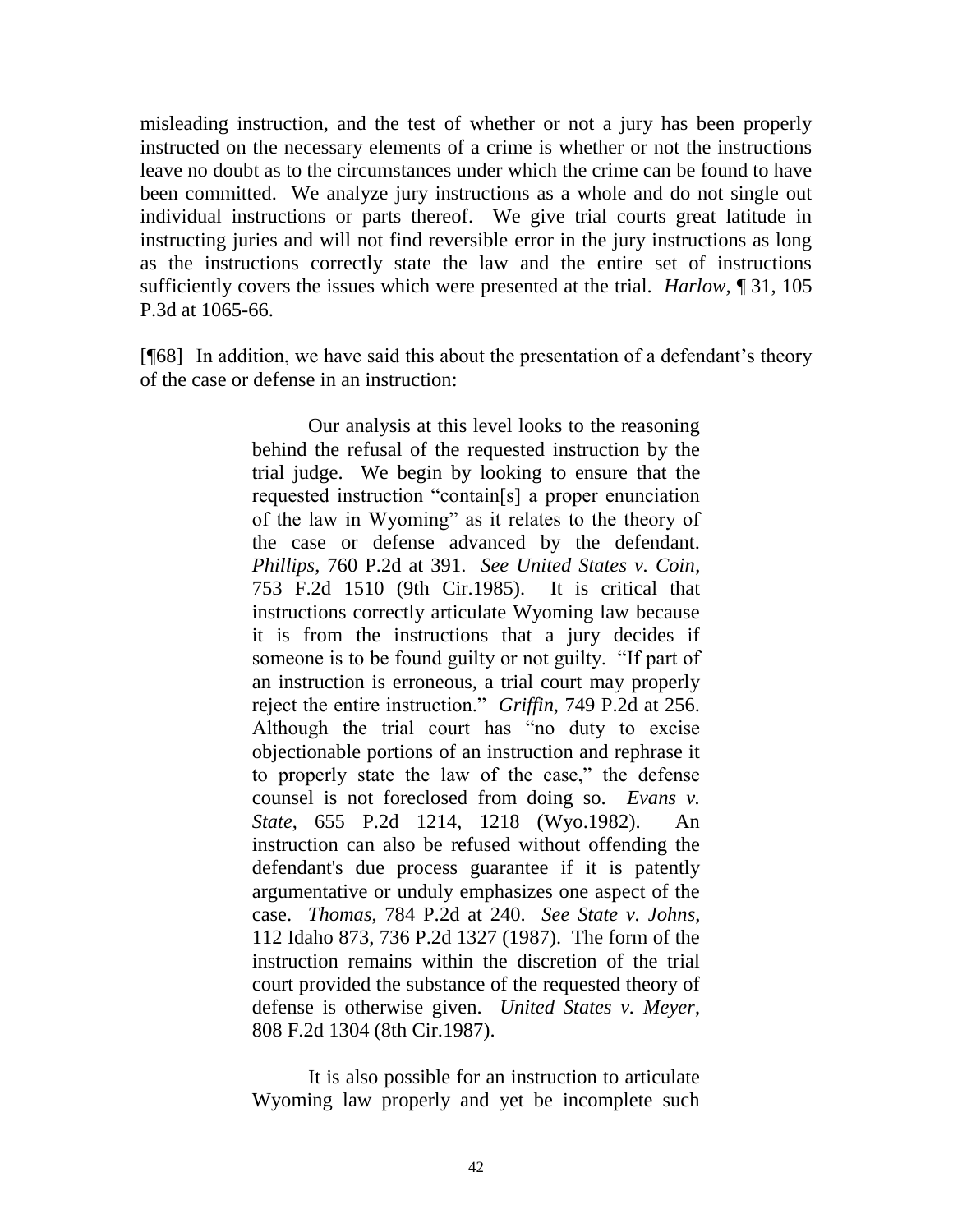that the instruction "may be properly refused." *Stapleman v. State*, 680 P.2d 73, 76 (Wyo.1984). If this does occur, it becomes "incumbent upon the court to either give the instruction or to otherwise properly instruct upon the accused's theory of the case," *id*. at 76, even "if the instruction, although not entirely correct, is at least sufficient to apprise the court of the theory of defense" advanced by the person accused. *Id.* at 76. *See People v. Moya*, 182 Colo. 290, 512 P.2d 1155 (1973).

We next look to see if the refusal of the requested instruction was based upon the perception by the trial judge that the principle embodied in the requested instruction was equally presented to the jury through another instruction. "A trial court may refuse a proposed instruction if the principle embodied in the requested instruction is covered by other instructions." *Griffin*, 749 P.2d at 256 (*accord Summers v. State*, 725 P.2d 1033, 1044 (Wyo.1986) and *Britton v. State*, 643 P.2d 935, 938 (Wyo.1982)). The given instruction must affirmatively present the defendant's theory of the case or defense before such substitution satisfies due process. Once the defendant requests an instruction be given which correctly articulates Wyoming law after an offering of substantial evidence to underpin that request, the "court's failure to cause [defendant's] main defense to be affirmatively presented to the jury [constitutes] a denial of due process." *Blakely*, 474 P.2d at 130 (emphasis added) (*accord State v. Hickenbottom*, 63 Wyo. 41, 178 P.2d 119, 131 (1947)).

*Oien v. State*, 797 P.2d 544, 548 (Wyo. 1990).

[¶69] With respect to the guilt/innocence phase, Eaton contends that Instruction No. 6 amounted to a comment on Eaton's right to remain silent:

#### INSTRUCTION NO. 6

YOU ARE INSTRUCTED that a defendant in a criminal trial has a constitutional right not to testify. The reason the defendant need not testify is that he must be presumed innocent. The State carries the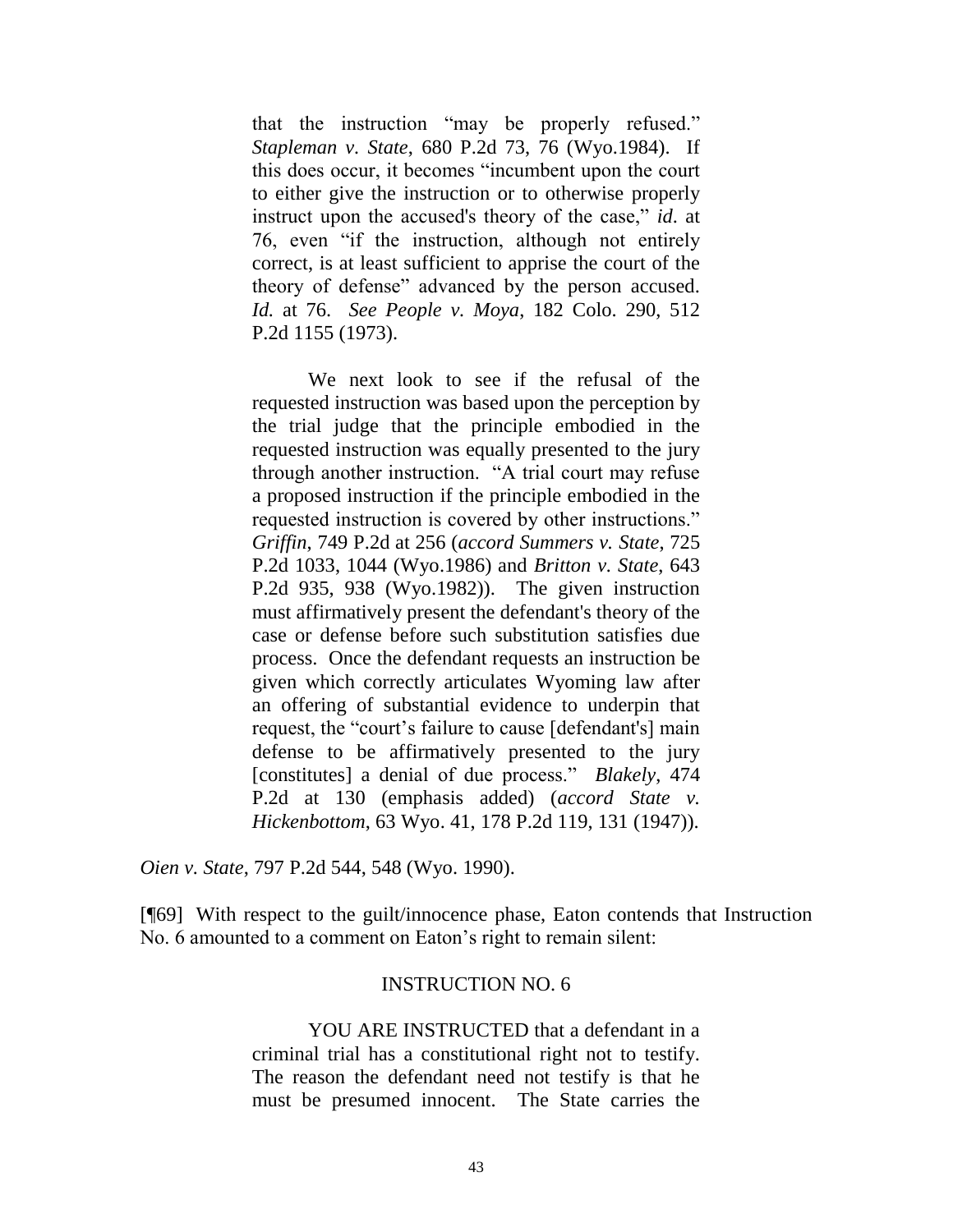burden of proving the defendant's guilt beyond a reasonable doubt. You must not draw any inference from the fact that the defendant has chosen not to testify in this case. Further, you must neither discuss this matter nor permit it to enter into your deliberations in any way.

[¶70] This instruction was given exactly as requested by Eaton. In this appeal it is contended that it was error for counsel to request it and it was error for the district court to give it. This contention is simply not supported by cogent argument or pertinent authority. We have given the assertion a full measure of consideration and conclude that it is not an error under any standard that we can ascertain.

[¶71] Instruction No. 11 set out the eight counts contained in the criminal information filed in Eaton's case. Eaton contends that this unduly emphasized the crimes charged, misled and prejudiced the jury, and that reversal is required. The contention is not supported by cogent argument or pertinent authority and, while we have given it a full measure of consideration as well, we conclude that no error occurred in this regard.

[¶72] Finally, Eaton contends that defense counsel were deficient in their performance by offering Instruction No. 27 (in conjunction with No. 26), and the trial court erred by giving it:

#### INSTRUCTION NO. 27

YOU ARE INSTRUCTED that to occur "in the perpetration of" a felony the killing must occur in the unbroken chain of events comprising the felony. The time sequence is not important as long as the evidence, including the inferences, point to one continuous transaction. This means that, for a finding of felony murder, the killing must occur as part of the "things" done to commit" the felony. While the sequence of events is not significant, their interrelationship is. A specific connection is required; the murder must occur in the performance of the felony for conviction of felony murder.

In order for the defendant to be found guilty of felony murder, something more than a mere coincidence of time and place between the wrongful act and the death is necessary. It must appear that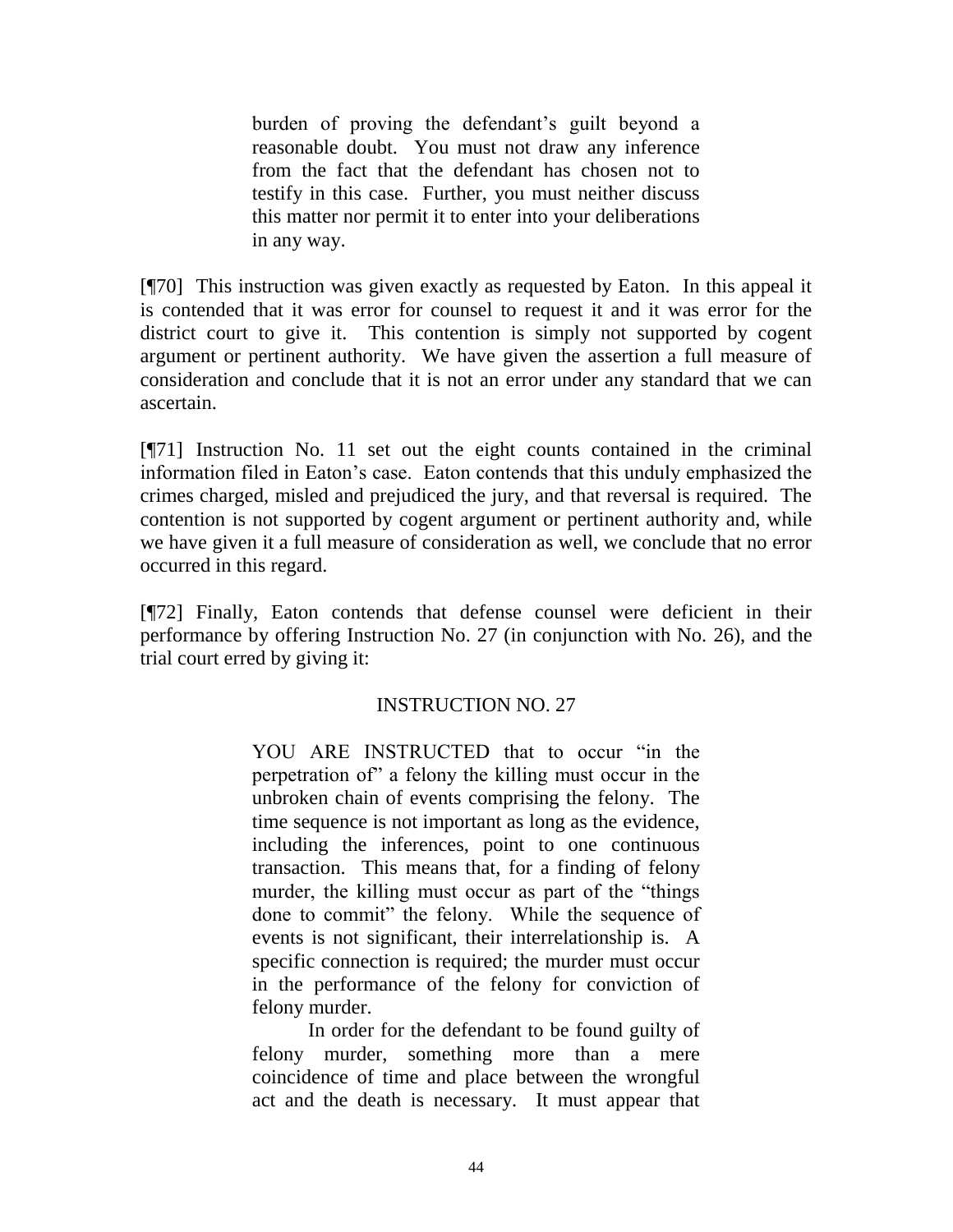there was such actual relation between the killing and the crime committed or attempted that the killing can be said to have occurred as a part of the perpetration of the crime.

This instruction comprehends the instructions offered by the defense in a more compact form, i.e., in one comprehensive instruction rather than in four separate instructions. In combination with defense counsel's argument, this instruction fully presented Eaton's theory of his defense to the jury and we do not perceive any error in it.

[¶73] Defense counsel were not ineffective with respect to the instructions used in the guilt/innocence phase.

### **(viii) The foregoing arguments, in combination, demonstrate that Eaton was abandoned by defense counsel.**

[¶74] We made brief mention of this issue earlier. Eaton contends that because he was depressed, uncooperative, and a difficult client to manage, defense counsel simply abandoned him to his fate, rather than employing alternative methods or alternative counsel to overcome those obstacles. We view this contention as akin to a cumulative error argument. We have held that an accumulation of errors, although none may be reversible individually, may operate so as to deprive a defendant in a criminal case of a fair trial. *Wilde v. State*, 2003 WY 93, ¶ 31, 74 P.3d 699, 711-12 (Wyo. 2003) (citing *Schmunk v. State*, 714 P.2d 724, 745 (Wyo. 1986)).

[¶75] In addition to the contention associated with (1) the motion for a change of venue, Eaton enumerates these matters in constructing his abandonment contention: (2) That he was not competent to stand trial and defense counsel failed to recognize that; (3) an insufficient effort was made to seat a qualified jury; (4) defense counsel failed to develop a unified theory of defense; (5) failed to challenge the DNA evidence with a counter-expert; (6) conceded the client's guilt to first degree murder; (7) failed to learn the applicable law for death penalty cases; (8) failed to object to instructions offered but refused; and (9) failed to act as his client's loyal advocate.

[¶76] As set out more fully above, we conclude that these matters were not errors at all, thus their cumulative effect could not have deprived Eaton of a fair trial, nor do they constitute an abandonment of Eaton by the defense team.

## **D. Hostility/Prejudice/Bias Toward Eaton at Guilt/Innocence Phase; Additional Remand**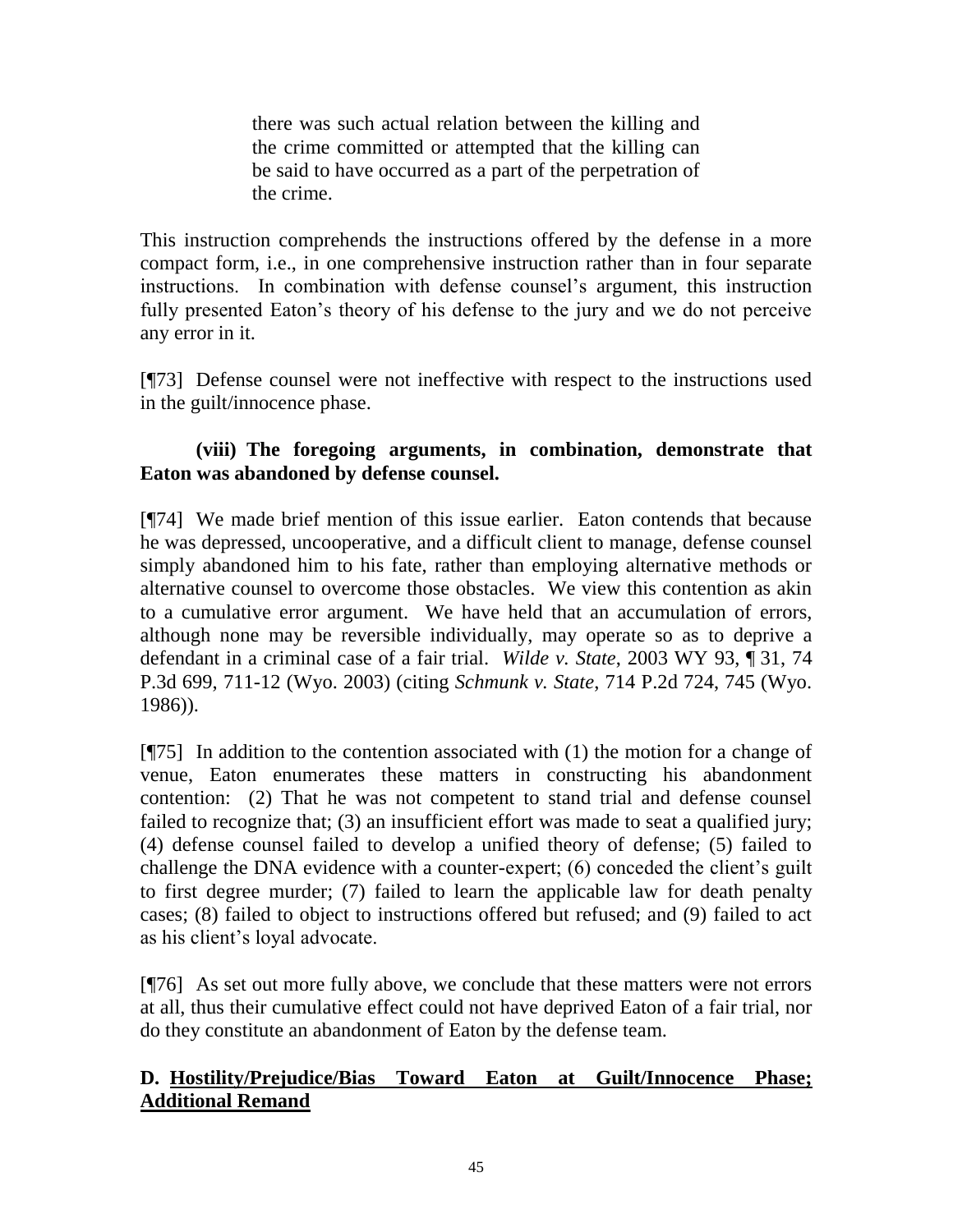[¶77] The bulk of this issue addresses hostility that Eaton contends evidenced itself during the penalty phase and the remand hearing. To the extent this assertion is directed to the guilt/innocence phase, we will address that here. We will also address here Eaton's contention that the remand hearing was unnecessarily abbreviated and that a second remand is required to more fully develop Eaton's ineffective assistance of counsel claims. We will address the penalty phase aspects of this issue in Part II of this opinion.

[¶78] Only very recently we said this about the subject of judicial bias in a criminal trial:

> Marshall next argues he was deprived of a fair trial because the trial judge was biased against him and his trial counsel. As proof of this bias, Marshall alleges that the judge rebuked defense counsel, agreed with the State when it made objections, sustained objections before they were fully stated and interfered with counsel's examination of the witnesses. Marshall claims the judge's actions impeded his ability to present a defense and implied to the jury that the judge thought defense counsel was incompetent, thereby prejudicing the jury against him.

> Marshall's argument consists solely of factually and legally unsupported allegations of judicial bias. In construing the word "bias," this Court has stated:

Bias is a leaning of the mind or an inclination toward one person over another. The "bias" ... must be personal, and it must be such a condition of the mind which sways judgment and renders the judge unable to exercise his functions impartially in a given case or which is inconsistent with a state of mind fully open to the conviction which evidence might produce.

*Pearson v. State*, 866 P.2d 1297, 1300 (Wyo.1994) (citing *Hopkinson v. State*, 679 P.2d 1008, 1031 (Wyo.1984)); *see also TZ Land & Cattle Co. v. Condict*, 795 P.2d 1204, 1211 (Wyo.1990). In condemning the trial judge, Marshall has not pointed to any evidence that the judge was predisposed to rule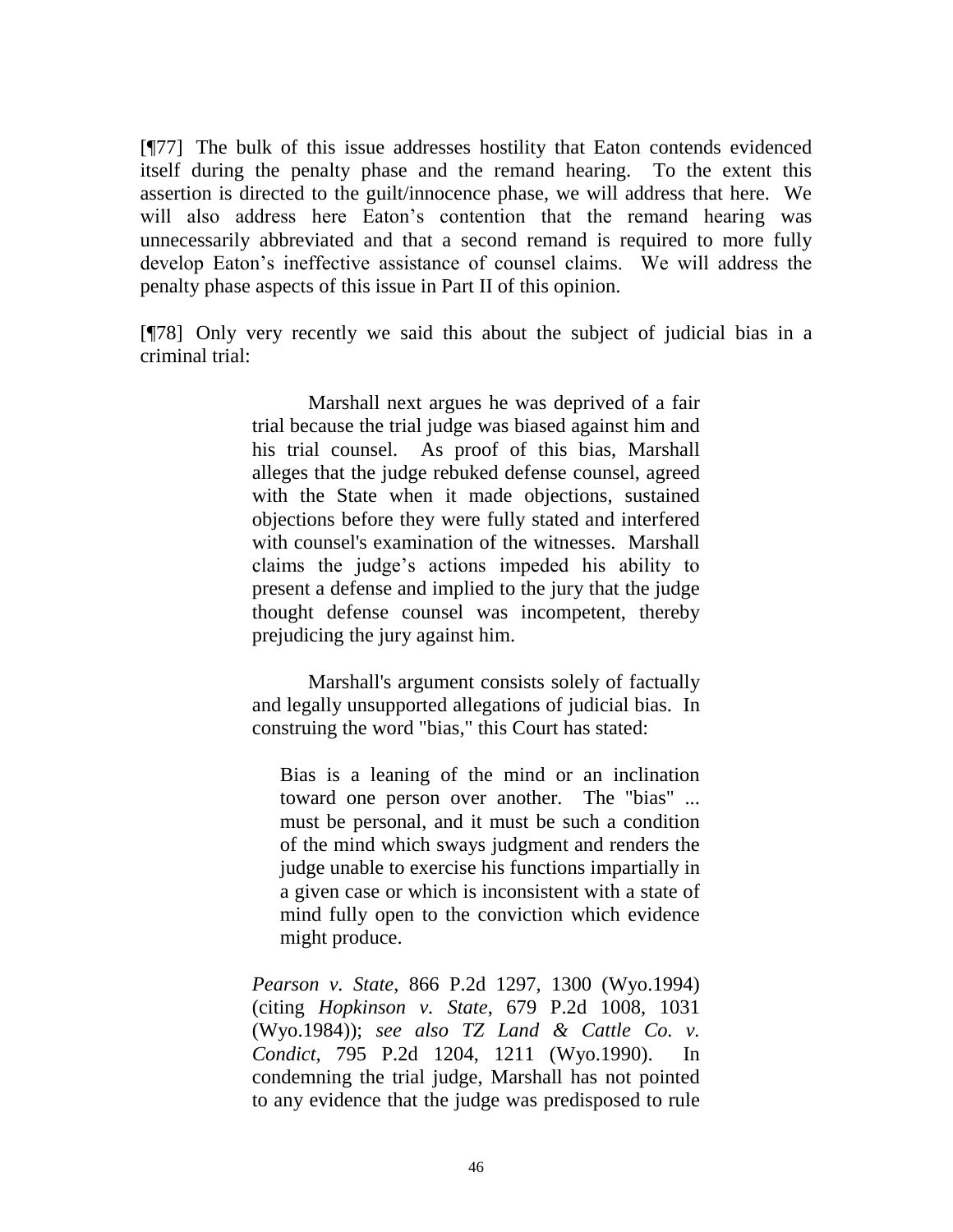against him or that the judge's rulings were based on anything other than the law and the facts before him. Nor has Marshall cited to any authority that the alleged judicial improprieties he has identified, in and of themselves, legally constitute judicial bias. Instead, Marshall has merely provided a list of adverse rulings from the trial transcript and a bald assertion that the trial court was biased against him. An appellant must show more than the fact that a trial court ruled against him on any particular matter to demonstrate judicial bias. *Brown v. Avery*, 850 P.2d 612, 616-17 (Wyo.1993). Marshall has failed to carry that burden.

*Marshall v. State*, 2005 WY 164, ¶¶ 6-7, 125 P.3d 269, 273 (Wyo. 2005).

[¶79] As was the case in *Marshall*, here Eaton failed to carry his burden. In the course of our review, we have comprehensively reviewed the transcripts of the voir dire and the guilt/innocence phase of the trial, and we find no evidence of the trial court being biased against Eaton, or in favor of the State, or that the district court showed favoritism to either party.

#### **(i) Guilt/innocence phase prejudice/bias/hostility.**

[¶80] Eaton contends that there were at least twelve instances wherein the district court evidenced a prejudice against him and his case. We enumerate those below. Eaton asserts that during the guilt/innocence phase, the trial court told the jury on several occasions that the penalty phase  $(1)$  "may require the jury to determine whether the death penalty must be imposed." On one occasion  $(2)$  the district court indicated that the jury would be called upon to determine if the death penalty "should be imposed." No objections were interposed. In addition, it is asserted that the district court instructed the jury that Eaton must prove mitigating factors by a preponderance of the evidence. No objections were interposed. During voir dire (3) the trial court would not allow Eaton to inquire into a juror's understanding of depression. With respect to two jurors, (4) the district court would not allow the defense to further inquire of jurors about their feelings concerning child abuse. With respect to three other jurors, (5) the district court entered into the voir dire to rehabilitate them when they expressed questionable views about the death penalty. The district court (6) excused a juror who indicated that she could not follow the instructions because she knew two of the defense witnesses. The district court (7) refused to excuse a juror for cause when he directly indicated that he considered Eaton to be guilty, but was rehabilitated by the prosecution (it was also evident that this juror was not very anxious to serve because of business matters). When a juror indicated that he had heard about the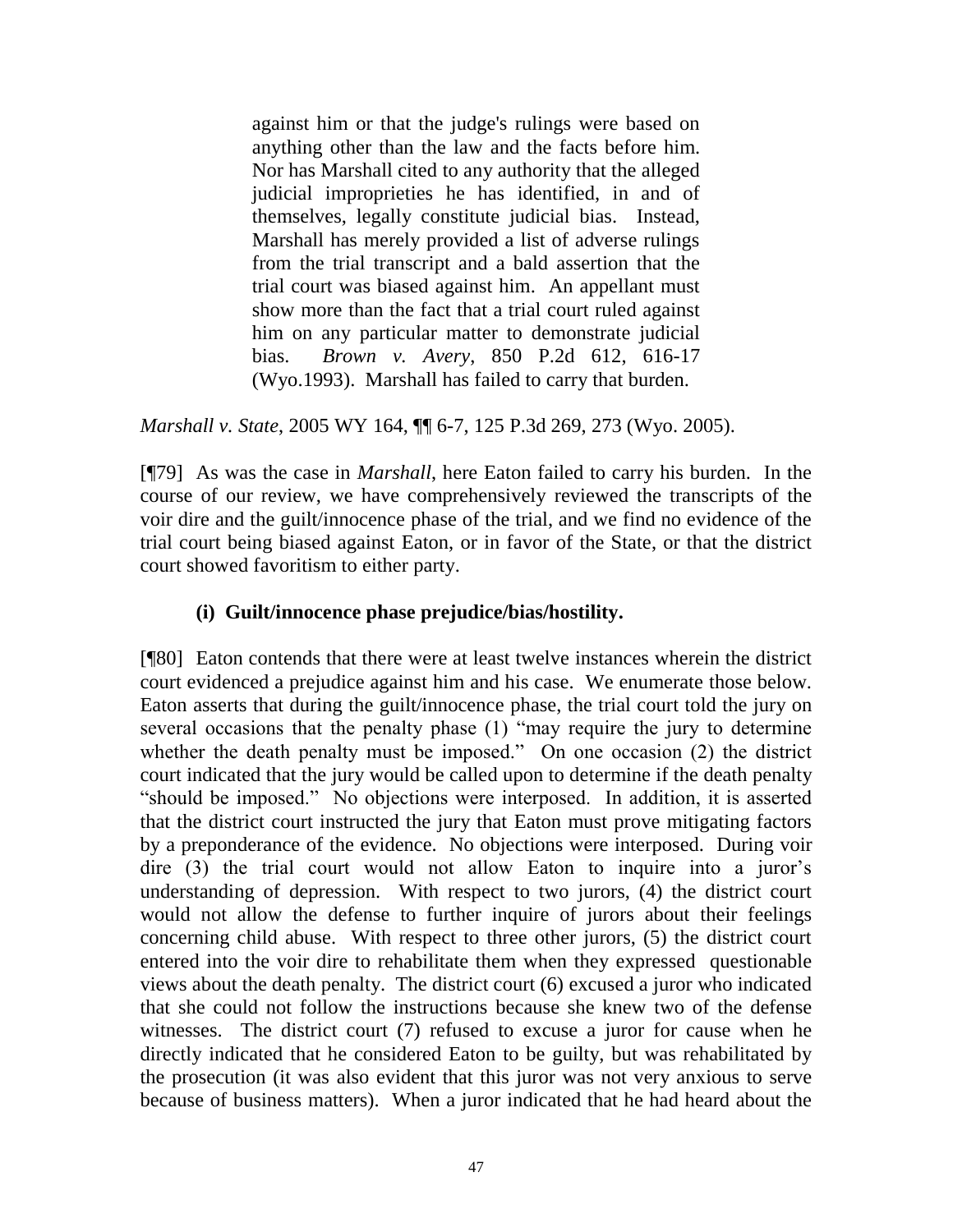case for over 16 years (but also stated that he was a "black and white guy," i.e., "I have to be shown things before I lean either way"), and expressed a view that he would impose the death penalty only under some circumstances (but also said he believed in "an eye for an eye" but agreed that application of the view might make everyone blind), the district court (8) erred in denying Eaton's motion to excuse that juror for cause. When the State persisted in asking a juror what types of cases were appropriate for the death penalty, the district court (9) overruled Eaton's objections to that line of questioning. The district court (10) instructed a potential juror that he did not have to call defense counsel "sir" (after the juror had used "sir" in eight consecutive answers, the district court said, "... I appreciate you're trying to be polite, but it isn't necessary to call him 'sir.' "). The district court  $(11)$ stated to one juror that "this trial will have two phases" (but qualified that with a further explanation that that was only so if the defendant was found guilty of first degree murder). Eaton contends that the district court showed its bias (12) when it told him, in front of the jury, to "calm down" when he had one of his outbursts.

[¶81] In summary, Eaton contends that just about every ruling the district court made during voir dire and the guilt/innocence phase that was adverse to him, demonstrated a prejudice against Eaton. Likewise, it is contended that just about every ruling that the district court made that was favorable to the State demonstrated a bias in favor of the State. We have examined the transcripts of Eaton's trial with great care and conclude that the district court did not demonstrate prejudice against Eaton, nor did it demonstrate a bias in favor of the State.

## **(ii) Need for additional remand.**

[¶82] Eaton floats a contention that the remand hearing was unnecessarily abbreviated and that an additional remand is required. We do not agree that the district court failed to allow enough time for the remand hearing. This is borne out by our careful examination of the record, as well as by Eaton's failure to describe with some level of precision what could be accomplished by an additional remand.

## **E. Juror Misconduct**

[¶83] Eaton contends that a juror's misconduct requires reversal of his convictions. The juror in question went to the Government Bridge crime scene to take a look for himself and then relayed his findings during the jury's deliberations. Unquestionably, the juror's conduct was improper and remedial action of some sort was required. Any independent inquiry by a juror about the evidence violates the juror's duty to limit his consideration to the evidence, arguments, and law presented in open court. 89 C.J.S. *Trial*, §§ 775, 776, 780 (2001). However, it also is necessary for a defendant to demonstrate that a juror's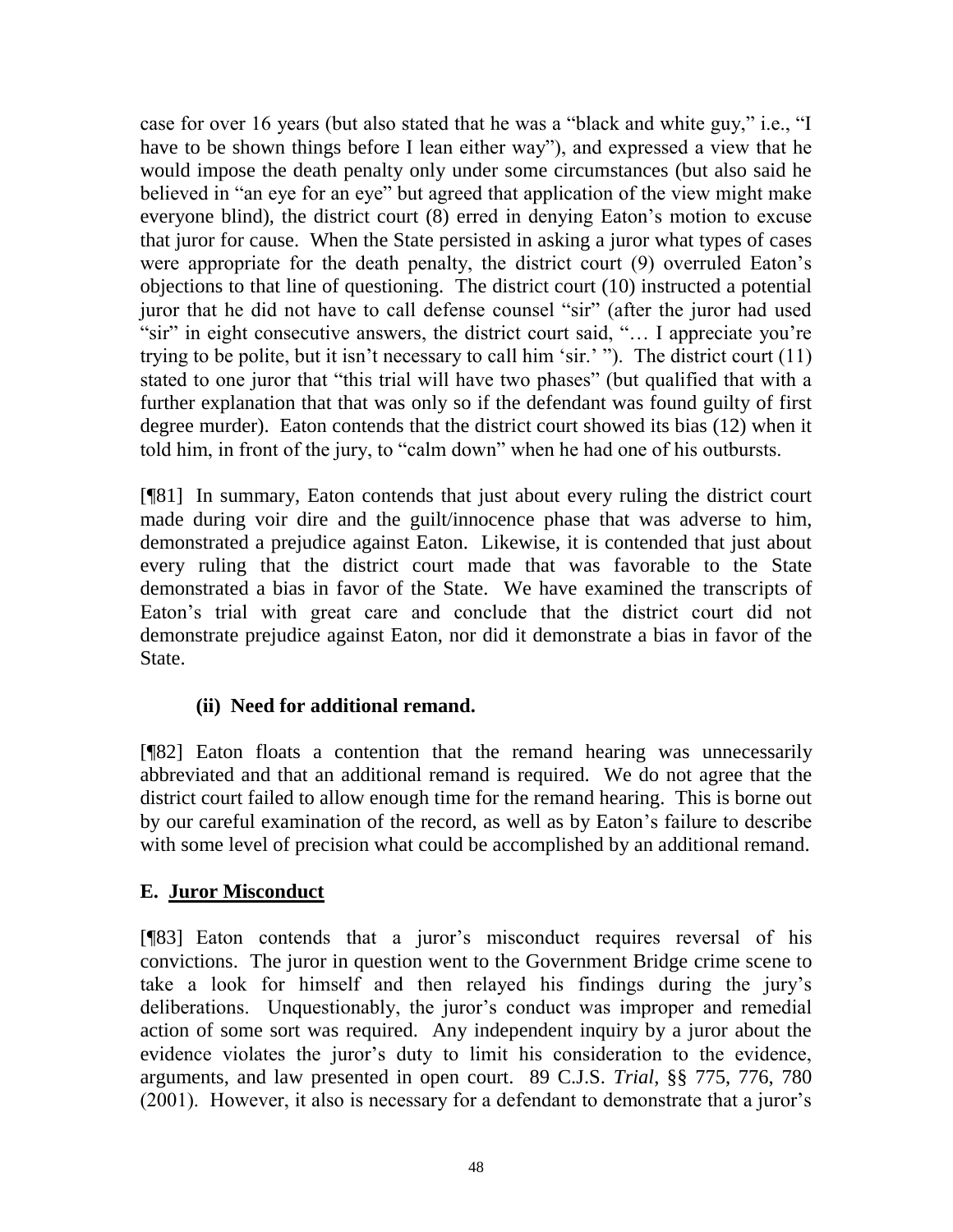misconduct operates in such a manner so as to prejudice his right to a fair trial. Jimmie E. Tinsley, *Jury Misconduct Warranting New Trial*, 24 Am.Jur. POF2d 633, 651-53 (§ 5. Independent investigations, tests, or experiments by jurors) (1980 and Supp. 2006); and see, e.g., *Guess v. State*, 443 S.E.2d 477, 481 (Ga. 1994) (in murder trial two jurors read newspaper article that related that the defendant had previously been found guilty of the crime; trial court did not abuse its discretion in denying motion for new trial or in denying motion to excuse the two jurors where they said they would not consider that in their deliberations); also see generally *Skinner v. State*, 2001 WY 102, ¶¶ 10-15, 33 P.3d 758, 762-64 (Wyo. 2001).

[¶84] Here, the juror who conducted the investigation was excused and an alternate was seated in his place. The district court denied the motion for mistrial. The decision to grant a mistrial rests within the sound discretion of the trial court. Granting a mistrial is an extreme and drastic remedy that should be resorted to only in the face of an error so prejudicial that justice could not be served by proceeding with trial. E.g., *Allen v. State*, 2002 WY 48, ¶ 75, 43 P.3d 551, 575 (Wyo. 2002).

[¶85] It is evident that the juror misconduct created a significant crisis in these proceedings. We will give the "death is different" axiom its full measure of importance in this context. However, that axiom is tempered by the equally important concept that, even in a death penalty case, a defendant is entitled to a fair trial, but not a perfect trial. The misconduct did create a crisis, but the district court ably surmounted that crisis by doing all that could have been done to salvage the hard work that had already been accomplished, while at the same time ensuring Eaton's right to a fair trial.

[¶86] The jury began its deliberations in the guilt/innocence phase in the early afternoon on Monday, March 15, 2004. At 9:55 a.m., on Tuesday, March 16, 2004, the district court called all attorneys and parties to the courtroom to consider a question raised by the jury. The question was this: "The jury members have a serious concern about one jury person that openly admitted going out to Government Bridge [where, according to the testimony at trial, Ms. Kimmel's body was thrown into the North Platte River] to investigate and form an opinion about the tire track evidence presented during the case."

[¶87] The district court called the juror who created this problem (hereafter referred to as JJC) into the courtroom, in order to make a discreet further inquiry. JJC conceded that he had done his own investigation, but that his comments were not a matter of substantial discussion. In order to explore the matter further, the jury foreperson was called into the courtroom. The foreperson related that the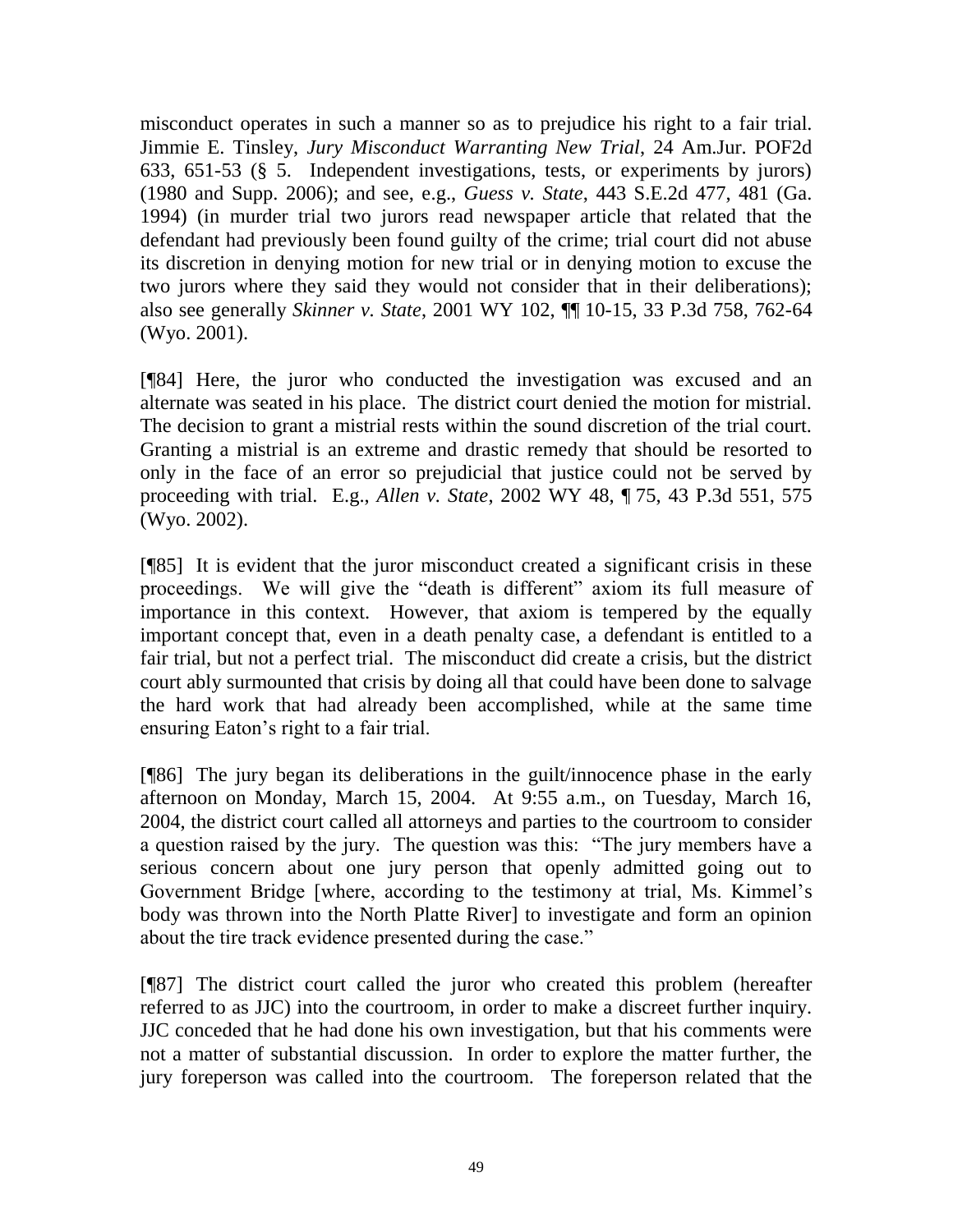matter had been a matter of substantial discussion and that nine out of the eleven other jurors expressed serious concern.

[¶88] It was decided that replacing JJC with an alternate was essential, but the lead defense counsel also indicated that he needed time to consider a mistrial motion. The trial court heard argument on the mistrial motion later that morning and decided that further inquiry of the jury was appropriate under these circumstances. Before that inquiry was commenced, the parties agreed to the general time lines leading up to this incident. On March 15, 2004, the jury began its deliberations at 2:05 p.m., and retired for the day at 5:00 p.m. The jury resumed deliberation at 9:00 a.m. on March 16, 2004, and the note came to the trial judge at about 9:45 a.m. that same day. At that time, the trial court told the jury to cease its deliberations. The admonition to cease deliberations was given again when the jury was informed that JJC had been excused from the jury.

[¶89] The eleven remaining jurors were then brought into the courtroom for further inquiry. We will summarize their responses to the district court's questions (which the parties agreed to), numbering the juror's  $(1) - (11)$  as their responses appear in the record:

(1) Juror (1) said she could put aside JJC's comments and begin deliberations anew, with a new juror, relying only on the evidence presented at trial.

(2) Juror (2) said the same.

(3) Juror (3) was more of a problem. Initially he did not think he would be able to put the errant comments of JJC aside and that it would influence him in further deliberation. Eventually, the district court clarified the crux of the question Juror (3) was being asked, and he changed his mind (i.e., once the juror understood that JJC would no longer be on the jury). Although it took up over six pages of the transcript to straighten this out, the juror eventually agreed that he could start deliberations over from scratch with a clean slate.

(4) (5) (6) (7) (8) (9) (10) (11). The remainder of the jurors said they could put aside JJC's comments and begin deliberations anew, with a new juror, relying only on the evidence presented at trial.

[¶90] Defense counsel then renewed his motion for mistrial and, failing that, that Juror (3), discussed above, also be replaced with an alternate juror. The district court denied both motions.

[¶91] We conclude that Eaton was not prejudiced by JJC's misconduct and that the district court adequately addressed all of the concerns raised by that misconduct.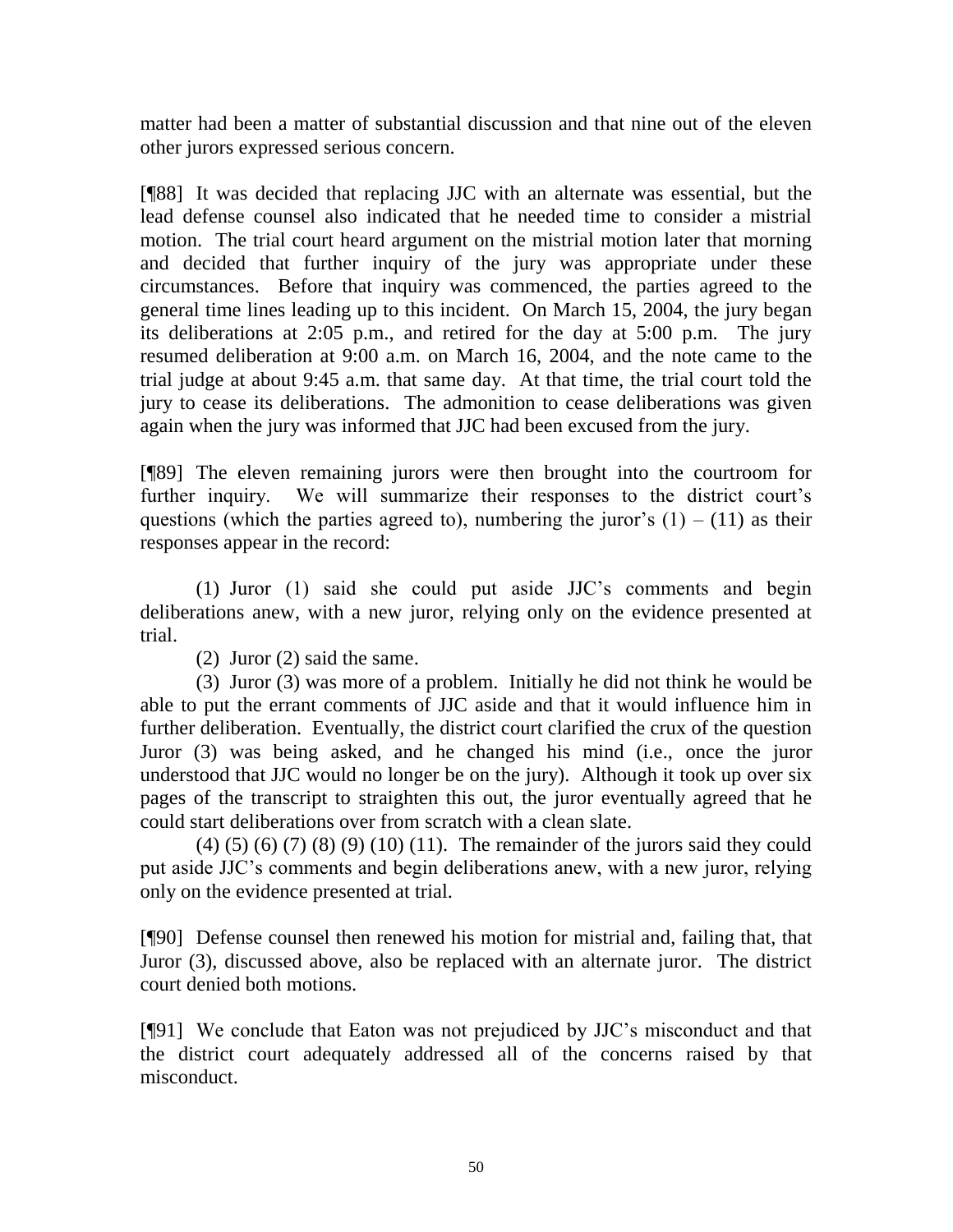#### **F. Admission of Evidence**

[¶92] Eaton contends that the district court erred in several respects with regard to the admission of evidence. Evidentiary rulings are within the sound discretion of the trial court. This Court will generally accede to the trial court's determination of the admissibility of evidence unless that court clearly abused its discretion. We have described the standard of an abuse of discretion as reaching the question of the reasonableness of the trial court's choice. Judicial discretion is a composite of many things, among which are conclusions drawn from objective criteria. It also means exercising sound judgment with regard to what is right under the circumstances and without doing so arbitrarily or capriciously. In the absence of an abuse of discretion, we will not disturb the trial court's determination. The burden is on the defendant to establish such abuse. *Trevino v. State*, 2006 WY 113, ¶ 10, 142 P.3d 214, 217 (Wyo. 2006).

## **(i) Testimony of Joe Dax.**

**[**¶93] Joe Dax was incarcerated in the Natrona County Detention Center in a cell near that in which Eaton was housed during the time April 3, 2003 through April 8, 2003. Eaton objected to Dax's testimony for many reasons. For one thing, Eaton maintained through his attorneys that he had never spoken with Dax (and Dax's appearance in the courtroom produced one of Eaton's outbursts). addition, Eaton's attorneys claimed that Dax's proposed testimony was patently false and was being given only in the hope that it would help Dax with mitigating the sentences to be imposed for his pending crimes.

[¶94] Of even greater importance, Dax's testimony included an admission on Eaton's part that he had made a pass at Ms. Kimmell, who had helped him out by giving him a ride, and that she became angry and stopped her car and ordered him to get out. Eaton did not get out, but instead grabbed her and sexually assaulted her. It took a considerable amount of leading questioning by the prosecutor to get Dax to state why he knew Eaton had had sexual contact with Ms. Kimmel, but eventually he said that Eaton commented that she was "a lousy lay." The district court overruled the defense attorney's objections, but admonished the jury "Ladies" and gentlemen, that statement is offered to you solely for the purpose of Mr. Blonigen's question, which was to indicate whether or not  $-$  and again, it's up to you to evaluate this testimony – Mr. Eaton had any sexual contact with Ms. Kimmell." After the admonishment, the prosecutor repeated Dax's comment word for word, and Dax agreed that was what Eaton had said to him.

[¶95] The essence of Eaton's contention in this regard is that this evidence was so inflammatory and prejudicial that its admission was error that requires reversal of his conviction. We have said in several contexts that allowing the admission of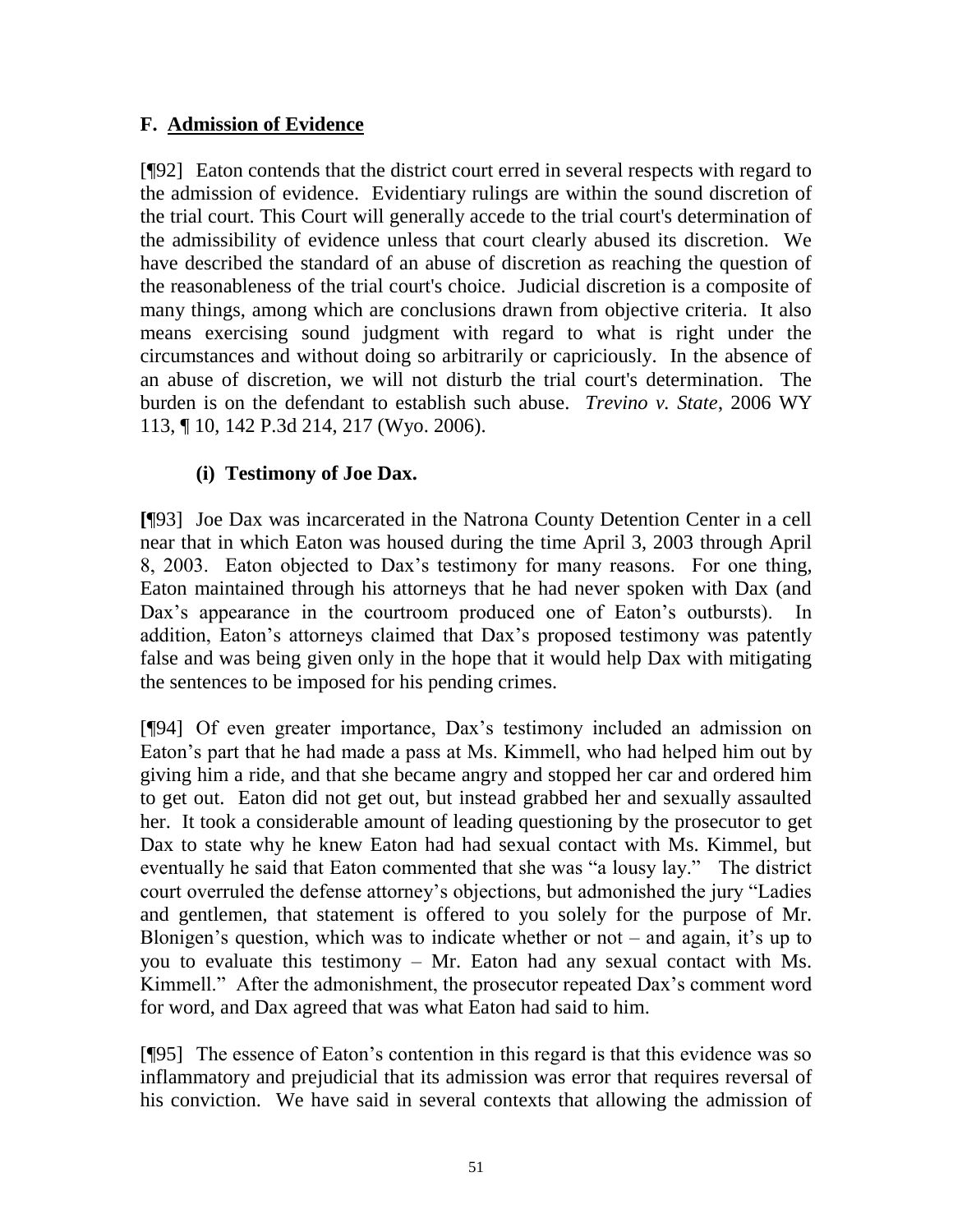such testimony will be viewed as reversible error only if the defendant can demonstrate that the evidence had little or no probative value and that it was extremely inflammatory or introduced for the purpose of inflaming the jury. E.g., *Dike v. State*, 990 P.2d 1012, 1019-20 (Wyo. 1999); *Law v. State*, 2004 WY 111, ¶¶ 16-29, 98 P.3d 181, 187-91 (Wyo. 2004); compare *Perritt v. State*, 2005 WY 121, ¶¶ 26-29, 120 P.3d 181, 193 (Wyo. 2005).

[¶96] Evidence that points to guilt is, by its very nature, prejudicial. Here, Dax's testimony went to the heart of the crime: that Eaton was with Ms. Kimmell, and that he kidnapped her, sexually assaulted her, and murdered her. However, we agree that the prosecutor used poor judgment in allowing it to be a part of his case, a crucial case for the Kimmell family, for the citizens of this State, and for Eaton. The district court might well have disallowed its admission because all parties knew it was coming and the objections were made well in advance of its telling. However, the district court admonished the jury that it was admissible only as proof of Eaton's having sexually assaulted his victim. Under these circumstances, we conclude that the district court did not abuse its discretion in allowing its admission, and the probative value of the evidence, as limited by the trial court's instruction, was not outweighed by its prejudicial or inflammatory qualities.

#### **(ii) Dr. Thorpen in the jury box.**

[¶97] This issue arose as the jury was being shown Exhibits 632 and 633**.** These exhibits are quite grisly, as they are color photographs of Ms. Kimmell's chest cavity, essentially looking from the inside out. They are basically blood red in color, and depict the stab wounds as they enter the chest cavity through the ribs from the outside of her body. Defense counsel objected to their admission, but that objection was overruled. The issue raised in this appeal with respect to those exhibits results, in part, from their admission and, in part, because Dr. Thorpen went into the jury box with them and personally showed them to jurors, pointing out the wounds in more detail because some jurors were not able to make out the details shown by those photographs. The defense made no objection to this incident. Because there was no objection, we consider this under the plain error standard: (1) The record must clearly present the incident alleged to be error; (2) Eaton must demonstrate that a clear and unequivocal rule of law was violated in a clear and obvious, not merely arguable, way; and (3) Eaton must demonstrate that he was denied a substantial right resulting in material prejudice to him. *Lopez v. State*, 2006 WY 97, ¶ 18, 139 P.3d 445, 453 (Wyo. 2006).

[¶98] Eaton's contention is that this caused some jurors to view the evidence in a different light than other jurors, and that it gave undue weight to those photographs. Neither party has cited authority directly in point, and our own research effort did not uncover such a case. While it certainly may be the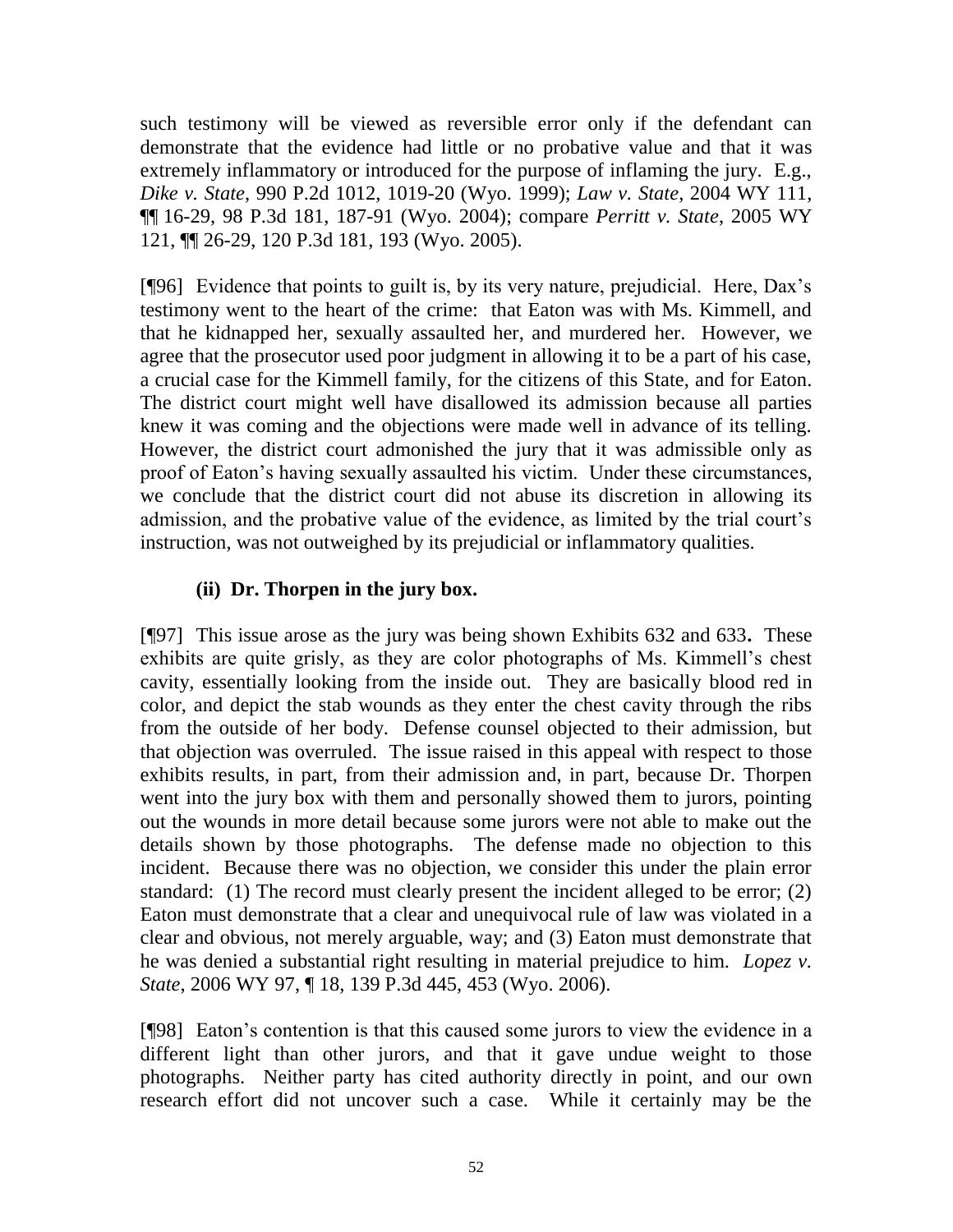preferred practice not to allow a witness to mingle in such a manner with the jurors, we are unable to categorize it as plain error meriting reversal of Eaton's convictions.

#### **(iii) Mary Follette.**

[¶99] Mary Follette testified that she had a conversation with Eaton in 1991. In that conversation Eaton advised her: "He said that  $-$  he made me promise him that I would not stop at any of the rest areas, because that's where rape – women got raped and killed." Eaton's contention is that the evidence was not relevant and that its relevance, if any, was outweighed by its prejudice to Eaton and because it tended to inflame the jury as well. The district court overruled the objection. The admission of circumstantial evidence is extremely liberal, allowing for the admission of any circumstances that shed light on the matter being investigated. See *Wentworth v. State*, 975 P.2d 22, 27 (Wyo. 1999).

[¶100]We conclude that the district court committed no errors with respect to the admission or exclusion of evidence that would require reversal of Eaton's seven convictions.

## **G. Record Incomplete**

[¶101]Eaton contends that the record of the proceedings during the guilt/innocence phase is not complete. Under the authority of *Bearpaw v. State*, 803 P.2d 70, 78-79 (Wyo. 1990), which requires that the record on appeal be at least sufficient and complete enough for this Court to give the central issues meaningful review, and W.R.A.P. 3.02(a), which requires that transcripts in criminal cases consist of **all proceedings**, he claims his convictions must be reversed. Eaton contends that the record is deficient. The focus of this argument is the instructions conference that preceded the charge to the jury in the guilt/innocence phase, but includes a few other nonspecific instances where the transcripts suggest that court and counsel conferred off-the-record. However, no effort was made below to augment the record on appeal under the auspices of W.R.A.P. 3.03 or 3.04. Defense counsel's reasons for not insisting that the inchambers conference on the guilt/innocence phase instructions be recorded by a court reporter was explored during the remand hearing on the ineffective assistance of counsel issues. In this appeal, appellate counsel note that, in the initial proceedings in Eaton's case, defense counsel insisted that the instructions conference be reported, and that defense counsel's testimony at the remand hearing was merely self-serving, after-the-fact justification for the failure to insure that this portion of the proceedings was properly reported. Appellate counsel also note that a request was made to this Court for a stay of the briefing schedule so that off-the-record discussions could be reconstructed, and this Court denied that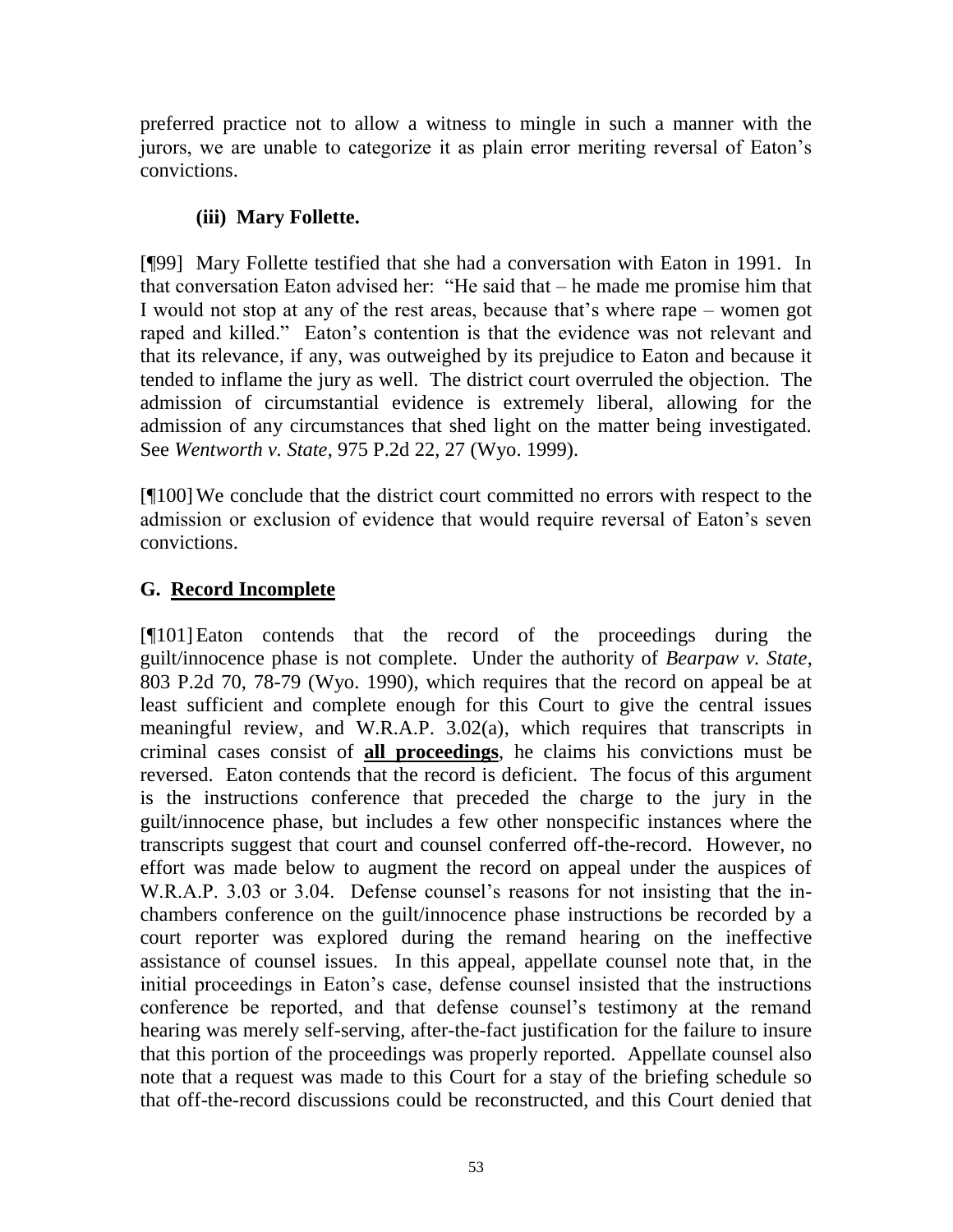request. However, we take note that our order denied the motion, but with the admonition that such a reconstruction could readily take place within the generous briefing schedule and without a stay of the proceedings.

[¶102]Whatever efforts may have been made by appellate counsel to augment the record, beyond those found in the transcript of the remand hearing, are not called to our attention. Our perusal of the remand hearing transcripts, as well as the transcripts of the trial itself, leaves us well satisfied that the failure to have a reporter present at the instructions conference, and the instances where court and counsel parleyed off the record (most often over "house-keeping" matters), do not constitute an error that requires the reversal of Eaton's convictions.

# **H. Prosecutorial Misconduct**

[¶103]Eaton contends that the prosecutor engaged in misconduct during the guilt/innocence phase of the trial in only one instance. Before we will hold that an error in the nature of prosecutorial misconduct has affected an accused's substantial rights, thus requiring reversal of a conviction, we must conclude that based upon the entire record, a reasonable possibility exists that in the absence of the error the verdict might have been more favorable to the accused. *Harlow*, ¶ 25, 105 P.3d at 1063; *Williams v. State*, 2006 WY 131, ¶ 37, 143 P.3d 924, 934 (Wyo. 2006) (and cases cited therein). Moreover, a decision to reverse on such a basis hinges on whether or not a defendant's case has been so prejudiced as to constitute denial of a fair trial. The propriety of any comment within a closing argument is measured in the context of the entire argument. *Dysthe v. State*, 2003 WY 20, ¶ 22, 63 P.3d 875, 884 (Wyo. 2003). If there is no objection to instances of alleged misconduct, we review under the plain error rule. *Id.* at ¶ 23.

[¶104]Eaton contends that there was no evidence to support the inference argued for by the prosecutor that Ms. Kimmell must have known from the time she was first abducted by Eaton what her fate was going to be. We deem this to be fair argument premised on evidence that Kimmell was held captive for a period that could have been two days, but more probably lasted seven days. Kimmell was handled roughly, bound, and raped during her captivity. Her killing involved a massive skull fracture and methodical, multiple stabbings. The prosecutor's argument was within the bounds set by our precedents on this subject.

# **I. Cumulative Error**

[¶105]Eaton contends that if the cumulative effect of the errors outlined above is considered, then Eaton's convictions must be reversed and this matter remanded for a new trial. We have said that the purpose of the cumulative error rule is to address whether or not the cumulative effect of two or more individually harmless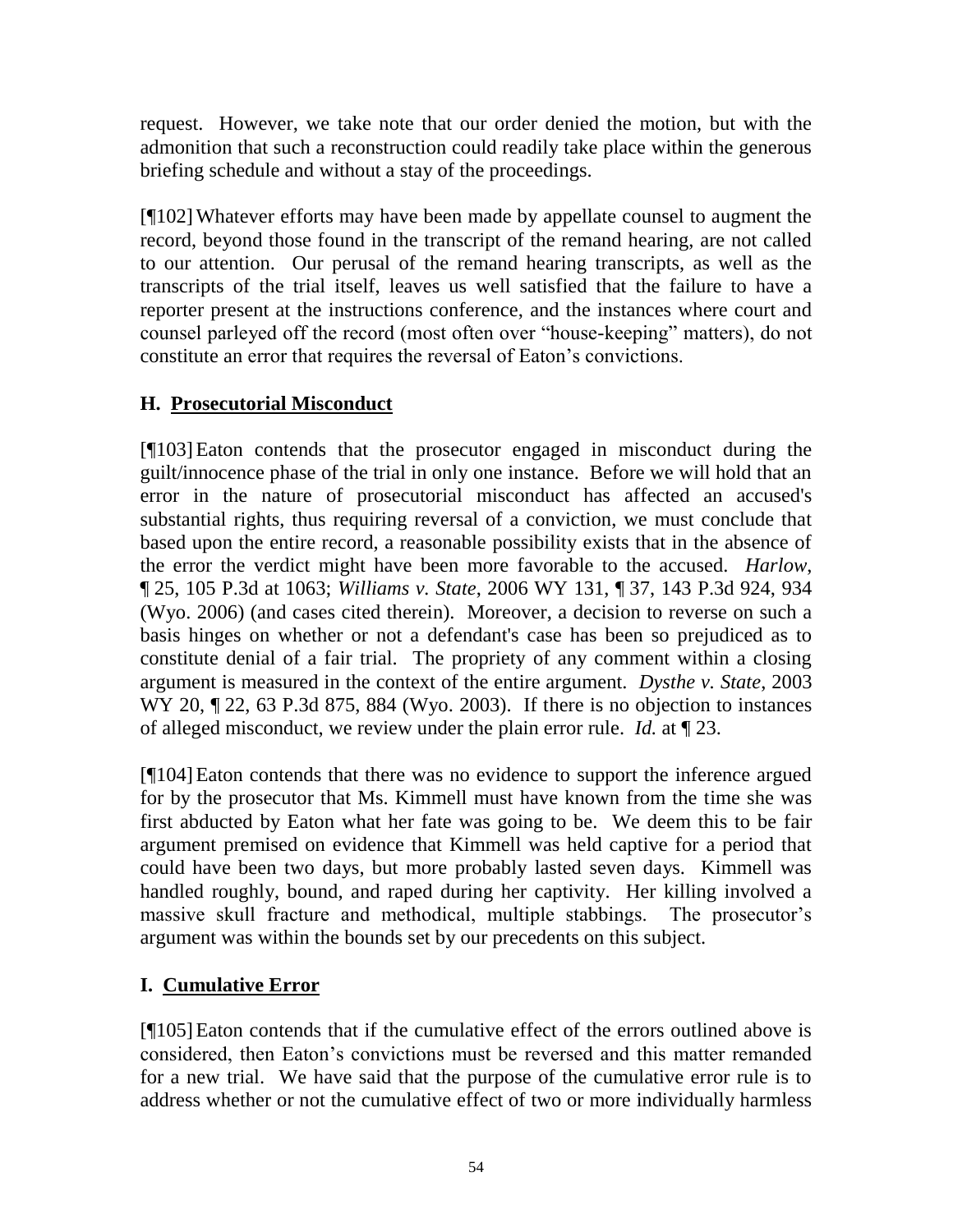errors has the potential to prejudice a defendant to the same extent as a single reversible error. In that equation, we only consider matters determined to be errors, not matters asserted to be errors but determined **not** to be erroneous. Moreover, a series of harmless or nonprejudicial errors will only be cause for reversal where the accumulated effect constitutes prejudice and the conduct of the trial is other than fair and impartial. *McClelland v. State*, 2007 WY 57, ¶ 27, 155 P.3d 1013, 1022 (Wyo. 2007); *Luedtke v. State*, 2005 WY 98, ¶ 36, 117 P.3d 1227, 1234 (Wyo. 2005). For the most part, we have found no errors in the guilt/innocence phase. To the extent some harmless error has been identified herein, or to the extent we have opined that a different approach may be preferable to that adopted by the trial court, we are compelled to conclude that cumulative error is not a factor in the guilt/innocence phase of this case, and we will not reverse Eaton's convictions on that basis.

#### **CONCLUSION**

[¶106]We have examined the briefs of the parties and the record on appeal with the utmost care, and we hold that no error occurred during the guilt/innocence phase of Eaton's trial that would require reversal of his seven convictions. Therefore, the judgment of the district court is affirmed in all respects.

## **PART II: Sentencing Phase**

[¶107]We begin this part of the opinion with an acknowledgment that some of the errors asserted in Part I of the opinion may have an effect on our analysis of the issues that relate to the penalty imposed in this case. By this we do not suggest cumulative error, because we will deal with that separately. Although the asserted errors that occurred during the guilt/innocence phase did not operate to invalidate Eaton's convictions, the errors we considered and rejected with respect to the guilt/innocence phase may affect our view of the validity of the sentence imposed. Where that is the case, we will be direct in including those matters in the equation.

## **A. Voir Dire**

[¶108]Eaton contends that the voir dire of the jury was so poorly done by the defense team that the penalty imposed must be remanded for a new sentencing trial. This issue is presented principally in the context of ineffective assistance of counsel, with a more generalized failure of the voir dire process woven into it. We treat ineffective assistance of counsel in the next section of this Part of our opinion, but with respect to voir dire, and especially the death qualifying process, we will dispose of all issues raised here. The trial court has an affirmative duty to ensure that a jury of competent, fair, and impartial persons is impaneled; however,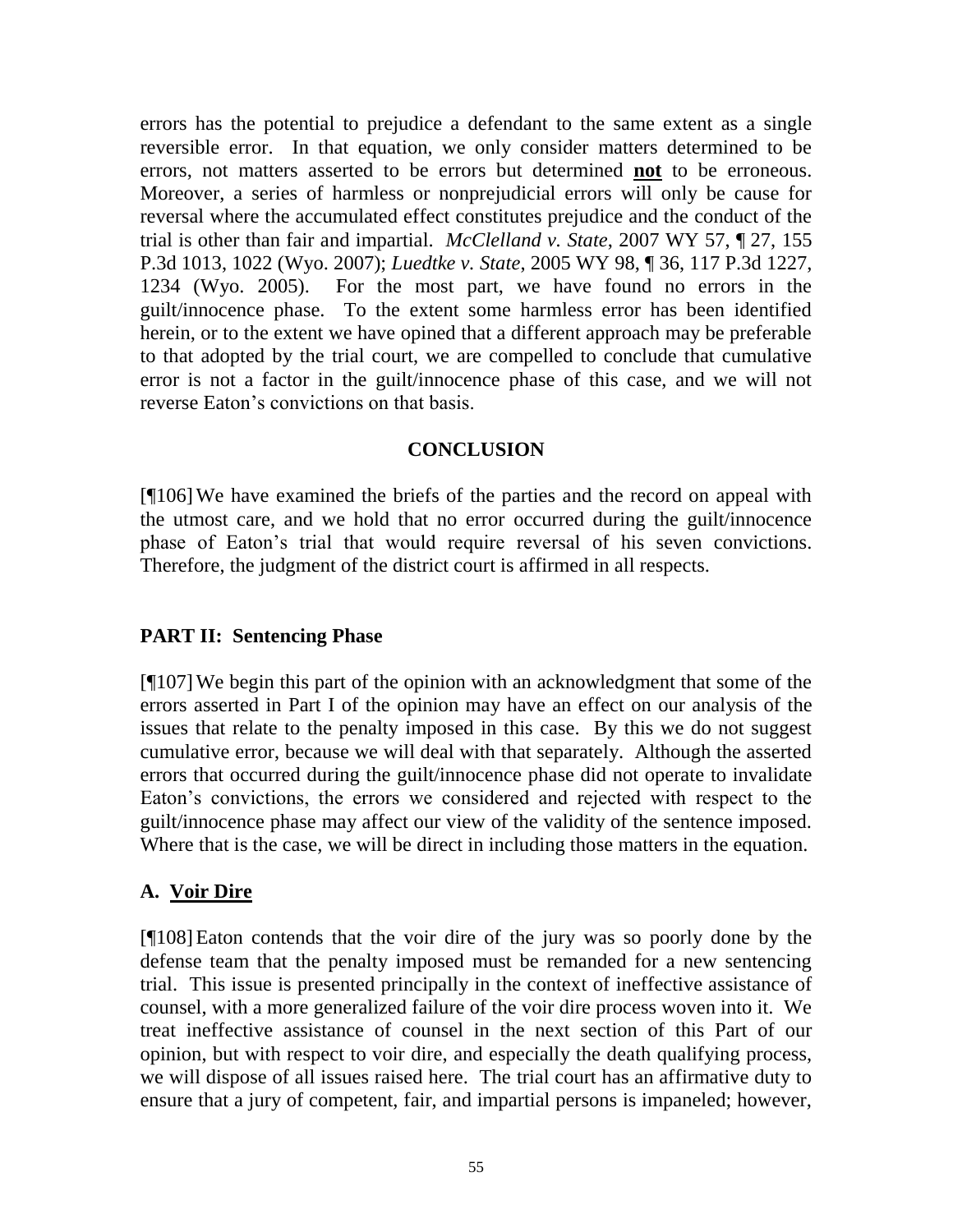the conduct of voir dire and the impaneling of a jury are functions committed to the discretion of the trial court, and we do not reverse the exercise of that discretion by a trial court absent clear abuse. *Olsen*, ¶ 196, 67 P.3d at 604.

[¶109]We set out the standards for a proper, death-qualifying voir dire in *Harlow*, ¶¶ 15-24, 70 P.3d at 187-89:

> In presenting this argument, Harlow seeks to tease out of the opinions of the United States Supreme Court in *Wainwright v. Witt*, 469 U.S. 412, 424, 105 S.Ct. 844, 852, 83 L.Ed.2d 841 (1985), and *Morgan v. Illinois*, 504 U.S. 719, 112 S.Ct. 2222, 119 L.Ed.2d 492 (1992), talismanic language for conducting voir dire in a capital case. In *Witt*, the United States Supreme Court adopted as the appropriate standard for excluding a prospective juror from a capital case because of his or her views on capital punishment the proposition of whether the individual's views would "prevent or substantially impair the performance of his duties as a juror in accordance with his instructions and his oath.‖ *Witt*, 469 U.S. at 424, 105 S.Ct. at 852. Subsequently, the United States Supreme Court clarified the *Witt* opinion in *Morgan*. In the *Morgan* case, the United States Supreme Court reversed a capital sentence because the trial court had refused to ask potential jurors, "If you found [the defendant] guilty, would you automatically vote to impose the death penalty no matter what the facts are?" *Morgan*, 504 U.S. at 723, 112 S.Ct. at 2226. Instead, the trial court had posed this question to the venire, "Would" you follow my instructions on the law even though you may not agree?" The United States Supreme Court held the question asked to be inadequate to reveal potential jurors who had refused to consider mitigating circumstances. The United States Supreme Court explained

A juror who will automatically vote for the death penalty in every case will fail in good faith to consider the evidence of aggravating and mitigating circumstances as the instructions require him to do. Indeed, because such a juror has already formed an opinion on the merits, the presence or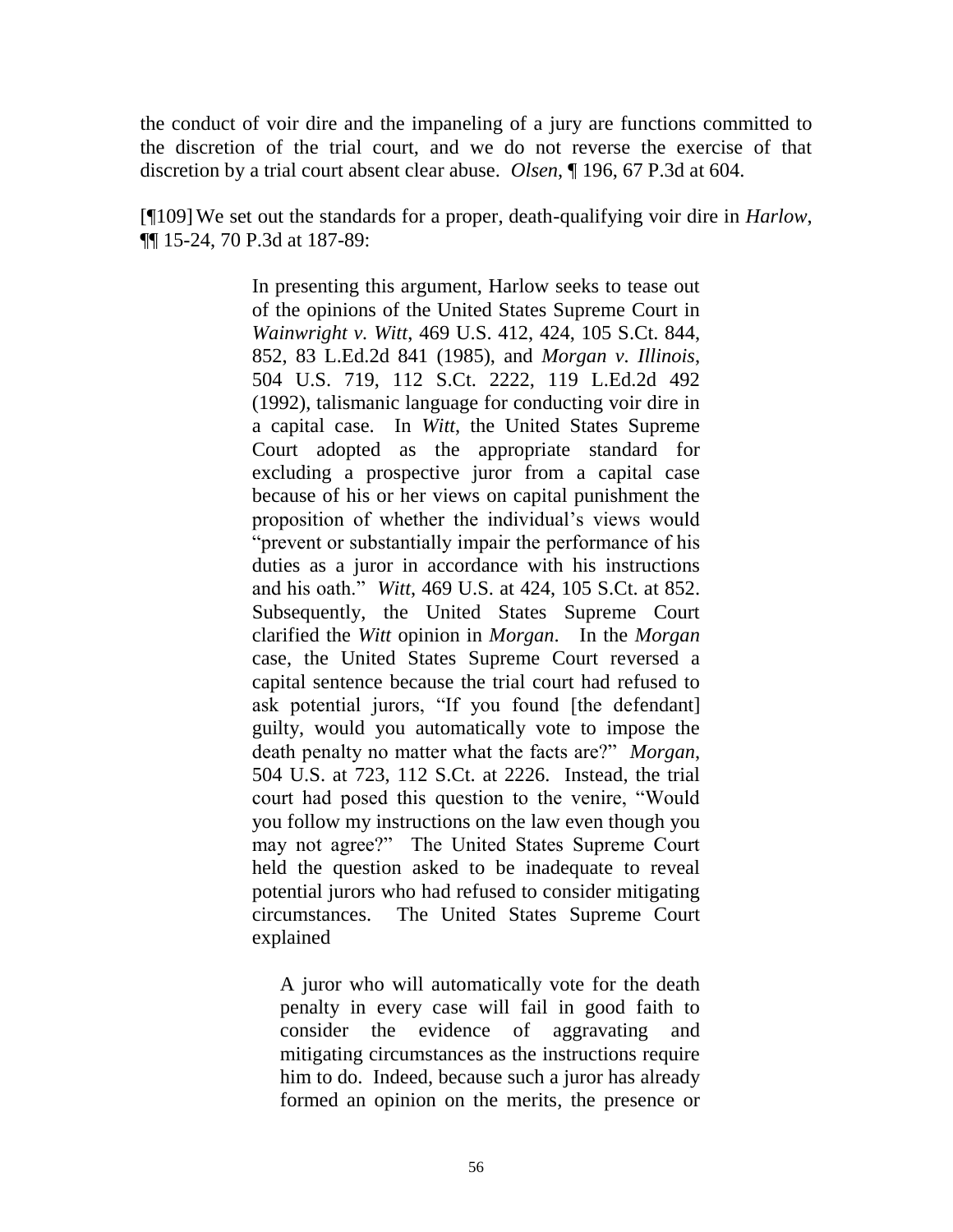absence of either aggravating or mitigating circumstances is entirely irrelevant to such a juror. Therefore, based on the requirement of impartiality embodied in the Due Process Clause of the Fourteenth Amendment, a capital defendant may challenge for cause any prospective juror who maintains such views. If even one such juror is empanelled and the death sentence is imposed, the State is disentitled to execute the sentence.

*Id*. at 729, 112 S.Ct. at 2229-30. Subsequently, the United States Supreme Court articulated the goal, saying, "[p]etitioner was entitled, upon his request, to inquiry discerning those jurors who, even prior to the State's case in chief, had predetermined the terminating issue of his trial, that being whether to impose the death penalty." *Id.* at 736, 112 S.Ct. at 2233.

In Wyoming, the legislature clearly has adopted the *Witt* proposition in Wyo. Stat. Ann. § 7-11-  $105(a)(iii)$  (Michie 1997), which states:

(a) The following is good cause for challenge to any person called as a juror in a criminal case:

\* \* \* \*

(iii) In a case in which the death penalty may be imposed, he states that his views on capital punishment would prevent or substantially impair performance of his duties as a juror in accordance with his oath or affirmation and the instructions of the court[.]

The gravamen of Harlow's contentions relative to the voir dire examination of the jury is that the trial court did not ask prospective jurors whether they held views that would "prevent or substantially impair" them from sentencing him to life imprisonment in the event of a conviction. Harlow presented the issue several months before trial in a "Motion for Legal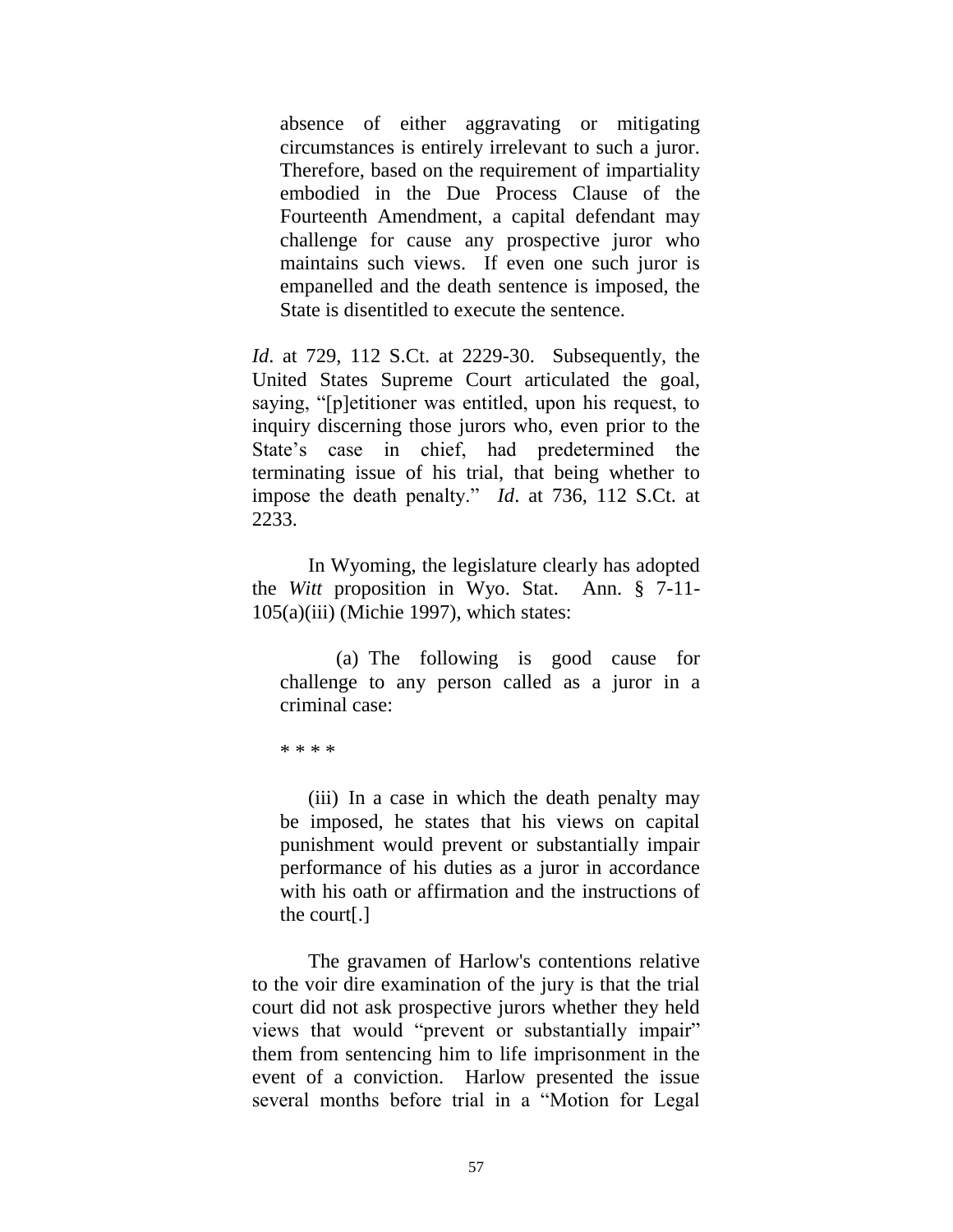Standard/Definition by Court of Death Qualification." In that motion, Harlow invoked *Witherspoon v. Illinois*, 391 U.S. 510, 88 S.Ct. 1770, 20 L.Ed.2d 776 (1968), which he contended recognized error for the dismissal of veniremen mainly because they do not believe in capital punishment and acknowledged that they have conscientious or religious scruples against the infliction of the death penalty. On the same day, Harlow submitted a motion to remove for cause jurors who will automatically vote for death in which he invoked *Morgan* to support an argument that jurors also should be asked whether they automatically vote for the death penalty in every case. In substance, Harlow was asking for the question that the trial court posed using substantially the language from *Morgan*.

Subsequently, at a pretrial motion hearing, Harlow's counsel contended that the law did not deny to the prosecution the ability to challenge for cause those who say they would never vote to impose the death penalty, but that the prosecution could not dismiss veniremen merely because they did not believe in capital punishment. The response was that Harlow simply was demanding that the State be ordered to comply with  $\S$  7-11-105(a)(iii). At the continuation of the hearing, Harlow also requested that the trial court enter an order stating that anybody who automatically would vote for the death penalty under these particular sets of circumstances is not qualified to serve.

When jury selection for Harlow's trial began, defense counsel repeatedly violated W.R.Cr.P. 24 and also a prior order of the trial court by asking questions that the trial court deemed inappropriate. Counsel persisted despite repeated warnings; and after counsel refused to stop talking while making his presentation despite caution from the trial court to stop, the trial court announced that it would conduct voir dire. The trial court then denied Harlow's motion for a mistrial and noted that the jurors were questioned specifically about attitudes regarding the death penalty and were asked about their inclination to automatically impose the death penalty in accordance with the question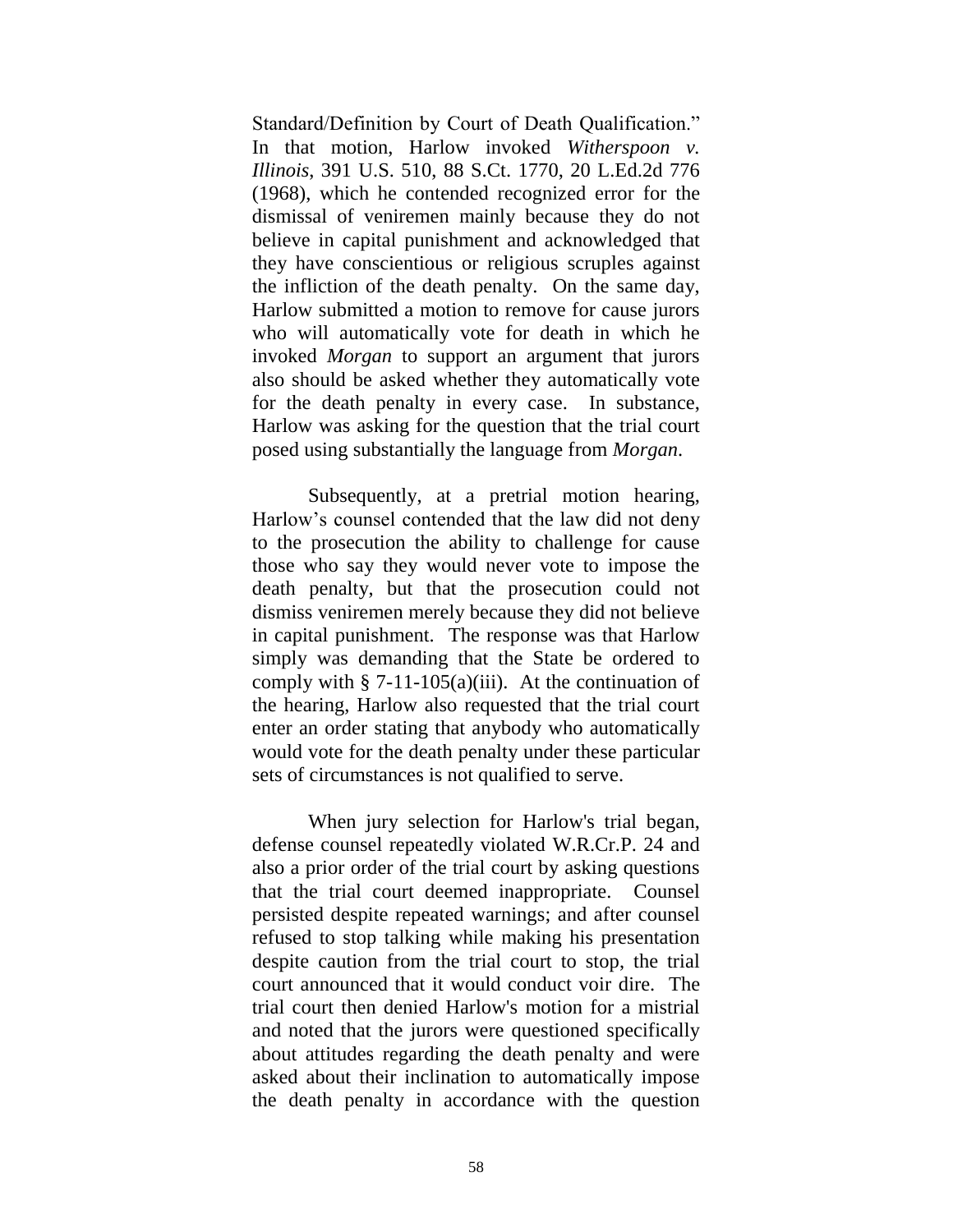approved in *Morgan*. The trial court also pointed out that jurors were asked the *Witt* question ascertaining whether the jury would never vote for the death penalty.

We review the trial court's conduct of jury voir dire under an abuse of discretion standard. *Vit v. State*, 909 P.2d 953, 960 (Wyo.1996). We have said with respect to our examination of judicial discretion that ―[w]e perceive the core of our inquiry as reaching the question of reasonableness of the choice made by the trial court.‖ *Vaughn v. State*, 962 P.2d 149, 151 (Wyo.1998). In *Vaughn*, we reaffirmed our adoption in *Martin v. State*, 720 P.2d 894, 897 (Wyo.1986), of the following standard:

Judicial discretion is a composite of many things, among which are conclusions drawn from objective criteria; it means a sound judgment exercised with regard to what is right under the circumstances and without doing so arbitrarily or capriciously. *Byerly v. Madsen*, 41 Wash.App. 495, 704 P.2d 1236 (1985).

*Vaughn*, 962 P.2d at 151.

In analyzing Harlow's contentions, we are persuaded that the goal of the voir dire with respect to establishing a challenge for cause as it is articulated in § 7-11-105(a)(iii) is to identify those jurors at both ends of the spectrum. According to the *Witt* standard, those jurors who would never impose a death penalty presumably would insert "yes" to the question captured in the statute. The effort also would be made to eliminate jurors who would always vote for the death penalty in accordance with the *Morgan* standard. Harlow contends that in making the latter endeavor, the trial court should invoke the "prevent or substantially impair" language even though the question is more direct than the statute or *Witt* requires. Harlow contends that *Morgan* demands that his position be adopted, but in our view that claim misses the essential point found in *Morgan*. We prefer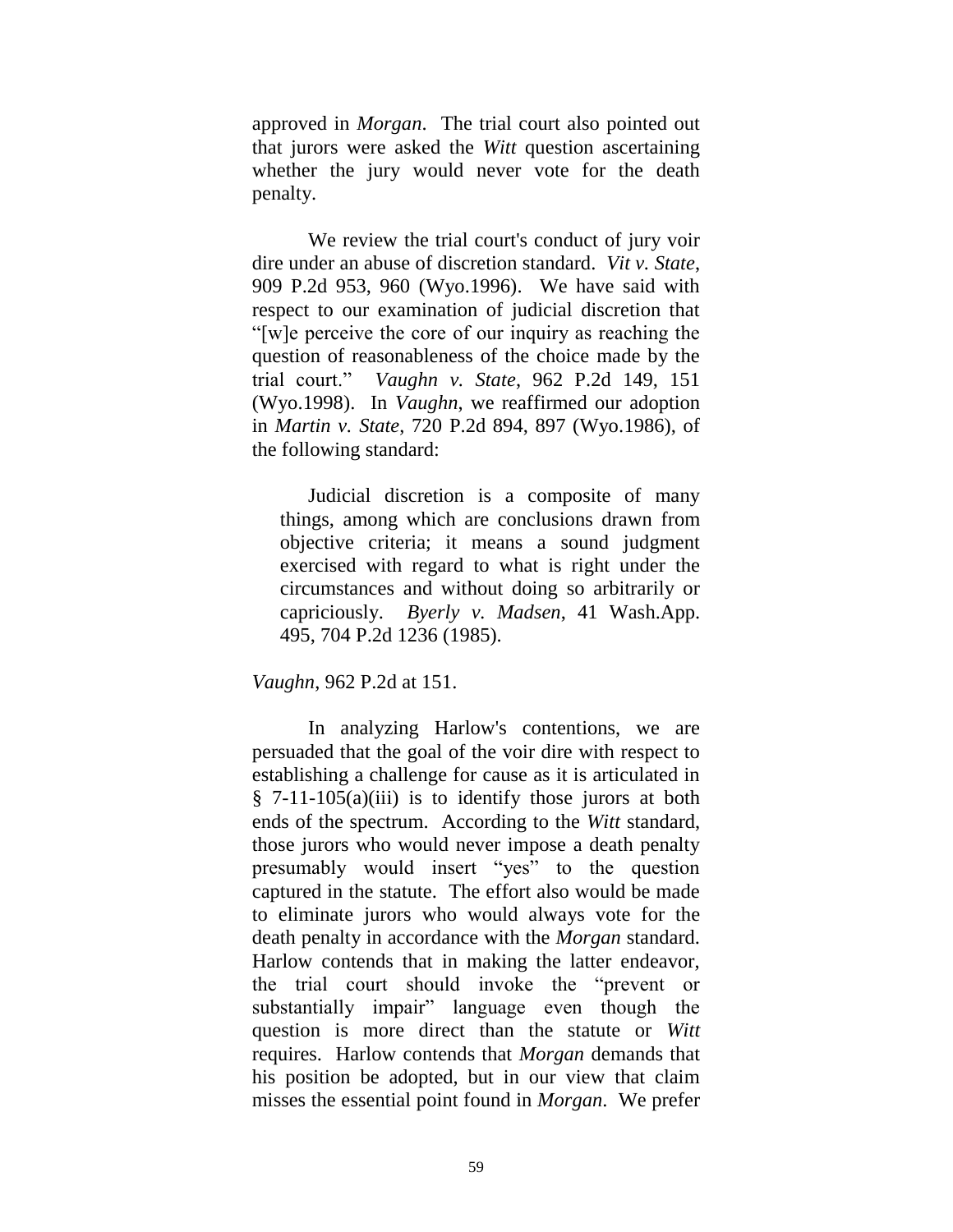a more pragmatic analysis that is articulated in opinions from two United States Courts of Appeal.

In *McQueen v. Scroggy*, 99 F.3d 1302, 1329-30 (6th Cir.1996), the United States Court of Appeals for the Sixth Circuit upheld a capital sentence in an instance in which the appellant claimed he had not been allowed to question potential jurors adequately on whether they would impose the death sentence in every circumstance. *McQueen* determined that error occurred when the trial court refused to ask questions proposed by the trial counsel for his co-defendant: "Would you inflict the death penalty in all murders?"; "In what kinds of cases do you think the death penalty is warranted?"; and "Do you believe the death penalty is a deterrent?" *Id.* at 1329. The trial court instead asked each juror whether the juror could accept and impose any penalty within the statutorily specified range in the event of conviction. The United States Court of Appeals for the Sixth Circuit said:

A person who answers that he will consider every possible penalty ... is by virtue of that answer disclaiming the intent to impose the death penalty in every case. There are no magic words in these circumstances. Here the questions and answers disclose that the jurors were ready to consider each of the penalties that could be imposed, and that they were not predisposed to give only death or to act with leniency. It would be a game of semantics, not law, to conclude that the failure to phrase a question in a specific way is fatal where other questions are equally illuminating.

*Id*. at 1330.

Subsequently, the United States Court of Appeals for the Tenth Circuit arrived at a similar conclusion in *United States v. McVeigh*, 153 F.3d 1166, 1205-06 (10th Cir.1998). McVeigh argued that the trial court unconstitutionally constrained him in examining the venire and prevented him from learning whether individual jurors automatically would vote for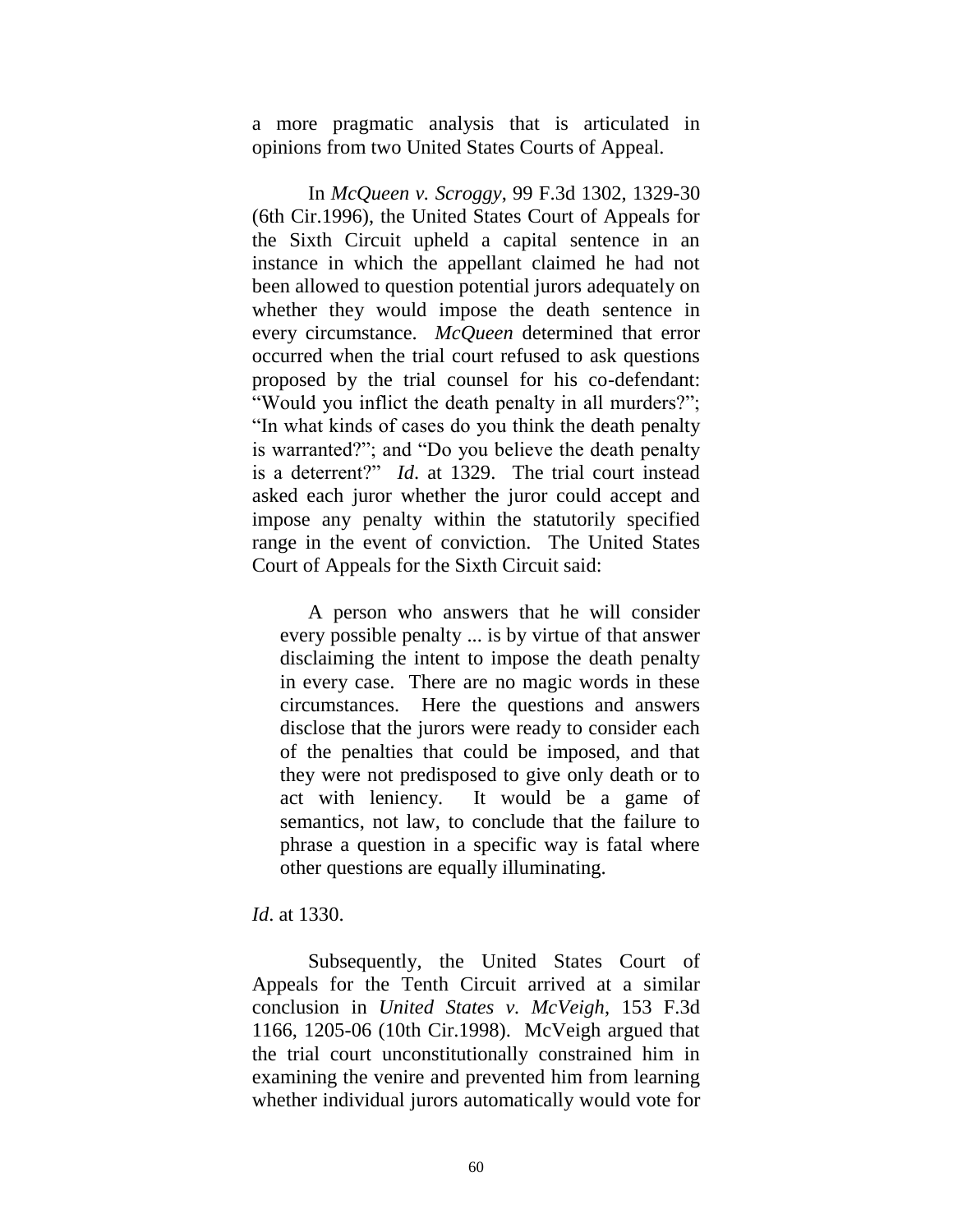death upon a conviction. The United States Court of Appeals for the Tenth Circuit held that the trial judge properly excluded this question:

If the allegations did--if you served on the jury and heard all the evidence in the guilty/innocence part of the trial and the jury voted that Mr. McVeigh was guilty, would you feel in that instance that the death penalty automatically should apply?

The court reasoned that "*Morgan* does not require courts to permit improperly phrased questions, such as questions that misstate the law or confuse the jurors." *Id.* at 1207. The court went on to say:

Further, the question is susceptible of an interpretation asking the juror how she would vote on the evidence presented at trial. That is a question broader than the scope of inquiry *Morgan* requires. The question approved in *Morgan* was the following: "If you found [the defendant] guilty, would you automatically vote to impose the death penalty no matter what the facts are?" *Morgan*, 504 U.S. at 723, 112 S.Ct. 2222, 119 L.Ed.2d 492 (emphasis added). The Supreme Court felt such a question was necessary to identify jurors who would always impose the death penalty upon conviction of a capital offense "regardless of the facts and circumstances of conviction." *Id.* at 735, 504 U.S. 719, 112 S.Ct. 2222, 119 L.Ed.2d 492.

*McVeigh*, 153 F.3d at 1207.

The record in this case demonstrates that the trial court asked prospective jurors whether their views would "always require" them to impose the death penalty following a conviction for murder. The question asked is calculated to elicit the same information as the question required by the United States Supreme Court in *Morgan*, "If you found [the defendant] guilty, would you automatically vote to impose the death penalty no matter what the facts are?" Furthermore, the trial court complied with the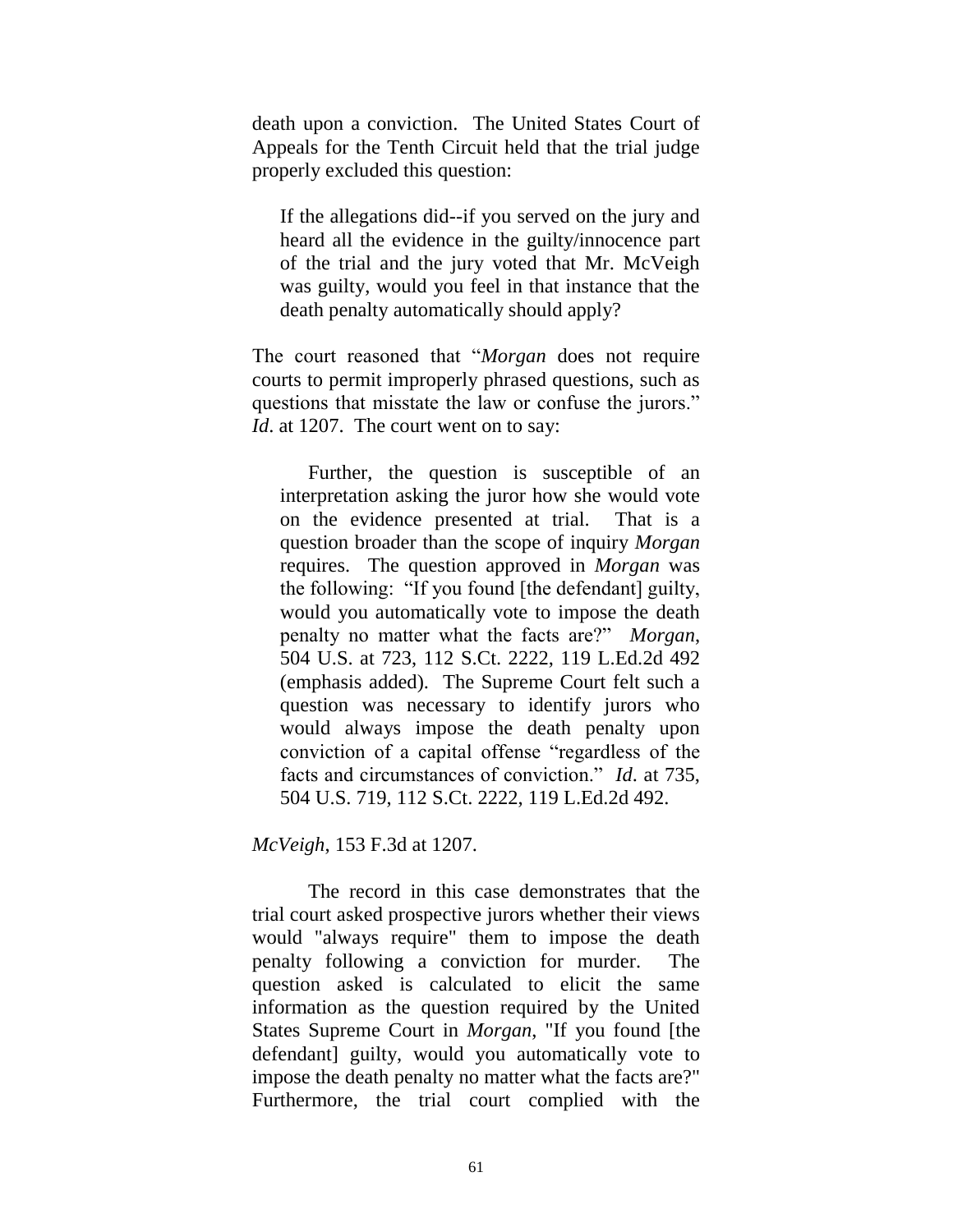requirements of the Wyoming statute that adopts the rule of *Witt*. We hold that the voir dire questions posed by the trial court were sufficiently similar to the question approved in *Morgan* as to be "equally illuminating." We do not perceive that it is necessary to fetter the discretion of the trial court by structuring any further mandatory phrasing of questions of the veniremen. Certainly, in the exercise of its discretion, the trial court is able to form a conclusion as to how effective the communication is between counsel or the court and the potential jurors being questioned, and we perceive no abuse of discretion in what was accomplished in this case.

Also see *Olsen*, ¶¶ 64-69, 67 P.3d at 561-63.

[¶110]Eaton makes arguments similar to those propounded by Harlow. He contends that the biases of his jury were neither adequately explored nor objected to, even when obvious. Furthermore, he asserts that his attorney's conduct "was not 'strategic' but instead a failure 'to exercise the customary skill and diligence that a reasonably competent attorney would provide." Continuing, Eaton contends that the trial court also had a duty to ensure that the jurors' biases and attitudes were adequately explored, which the trial court failed to do.

[¶111] As we begin our analysis of the voir dire as it pertained to the death qualifying process, we note that the district court conducted the voir dire in several large groups (approximately 27-33 to a group). The district court made comments at the opening of each of these sessions as did the prosecutor and the defense attorney. The comments made by the district court and counsel were agreed to prior to beginning of voir dire. Although the comments varied a bit from group to group, they could be most accurately characterized as "scripted." Prior to the beginning of the first session, counsel for both sides agreed that they had no objections to the district court's planned comments or to the comments of each other.

[¶112]In analyzing this case, we have, of course, examined the entire voir dire which consumed six full days, and part of a seventh (February 23-27, 2004, and March 1-2, 2004). We have most carefully examined the transcript regarding the specific jurors to whom Eaton directs our attention. We will not set out the questioning of each of the jurors mentioned by Eaton in detail in this opinion, because to do so would make it unnecessarily long. With respect to the voir dire, we are satisfied to make these observations. The district court did a creditable and evenhanded job of overseeing the process and established clear guidelines prior to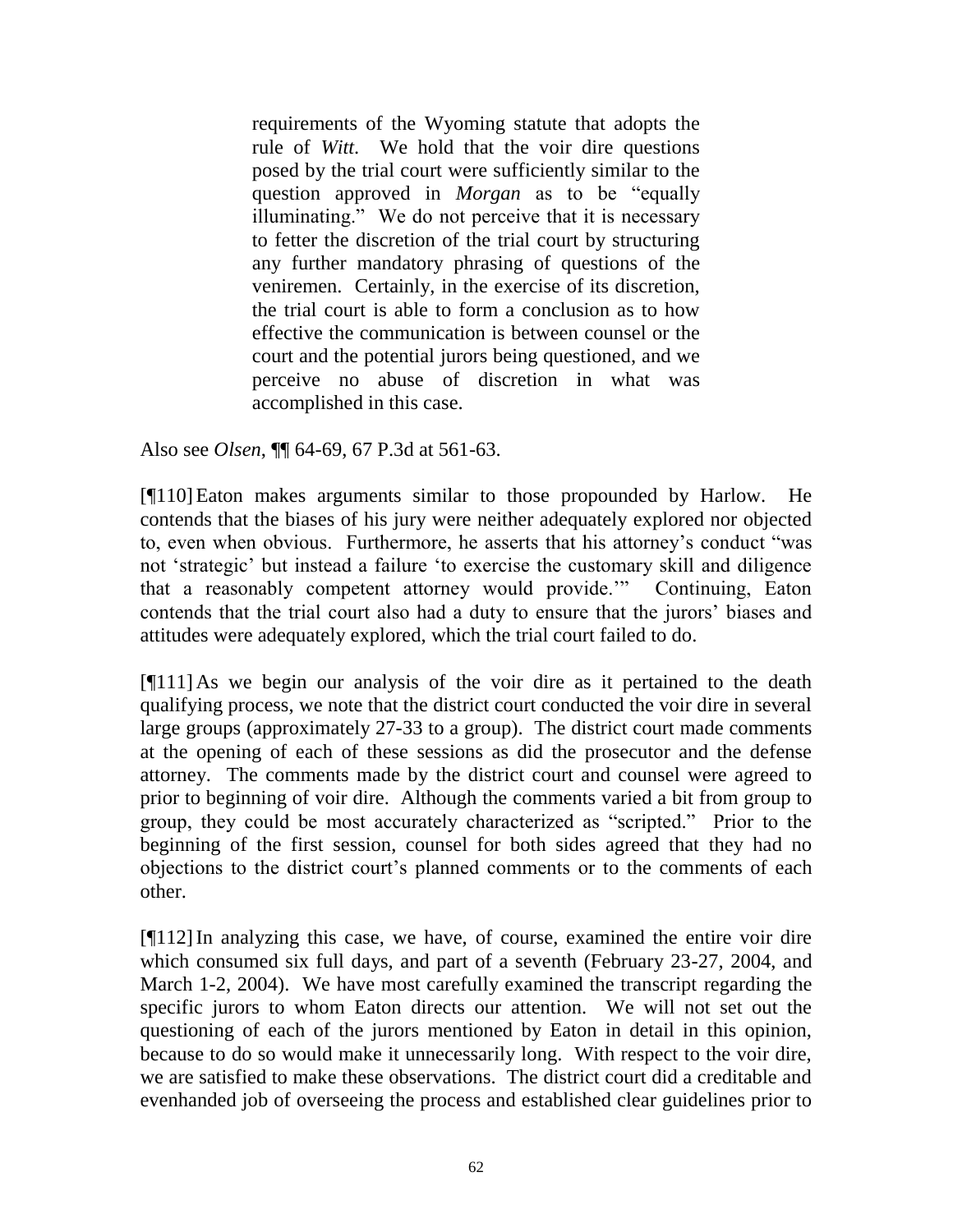the beginning of that difficult process. The parties agreed to the sorts of questions that could be asked under the then prevailing standards set out in the cases of the United States Supreme Court, the appellate courts of many of our sister states, as well as the guidance provided in opinions within our own jurisprudence. We are satisfied, in particular, that the district court was unerring in its granting excusals for cause where a juror expressed a view that suggested he/she would always or almost always impose the death penalty, and, hence, would be "prevented or substantially impaired" from properly applying the law in that regard. Although the opposite circumstance did not arise quite so often, the district court was likewise unerring in excusing jurors who said they could "never" impose the death penalty. However, such excusals for cause were not granted until the juror had made it clear beyond cavil that he/she could not impose the death penalty under any circumstances and could not put that view aside and follow the law as given to the jury by the court.

[¶113]In the lengthy portion of his brief wherein Eaton challenges aspects of the voir dire, his contentions are based primarily on selected passages taken out of ten or twelve pages (per juror) of questioning. Indeed, if those passages had been representative of the jurors' responses to questioning, some serious problems would have existed. However, in each and every instance, when the entirety of the questioning process is considered, it was then revealed that jurors who were fully qualified under the applicable test were passed to the jury, just as when the juror was not so qualified he/she was excused.

[¶114] Although this case faced its fair share of problems, the voir dire is one area where we commend all the participants for their commitment to doing the voir dire in accordance with the prevailing standards, and to the very best of their respective abilities. See *Uttrecht v. Brown*, \_\_\_ U.S. \_\_\_, 127 S.Ct. 2218, 2222-2231, 167 L.Ed. 2d 1014 (2007).

#### **B. Application of the 2003 Statute to this Case**

[¶115]This issue arises under Article 1, § 10 of the United States Constitution which prohibits a state from passing any ex post facto law, as well as Wyo. Const. art. 1,  $\S 35$  ("No ex post facto law...shall ever be made."). "Ex post facto law" is a phrase of art in the law. It is defined as "[a] law that impermissibly applies retroactively, esp. in a way that negatively affects a person's rights, as by criminalizing an action that was legal when it was committed." Black's Law Dictionary,  $620$  ( $8<sup>th</sup>$  ed. 2004). Its more precise contours are given substance by "an accretion of case law." As articulated by this nation's highest court in *Dobbert v. Florida*, 432 U.S. 282, 97 S.Ct. 2290, 2298, 53 L.Ed.2d 344 (1977) (quoting *Beazell v. Ohio*, 269 U.S. 167, 169-70, 46 S.Ct. 68, 70 L.Ed. 216 (1925)):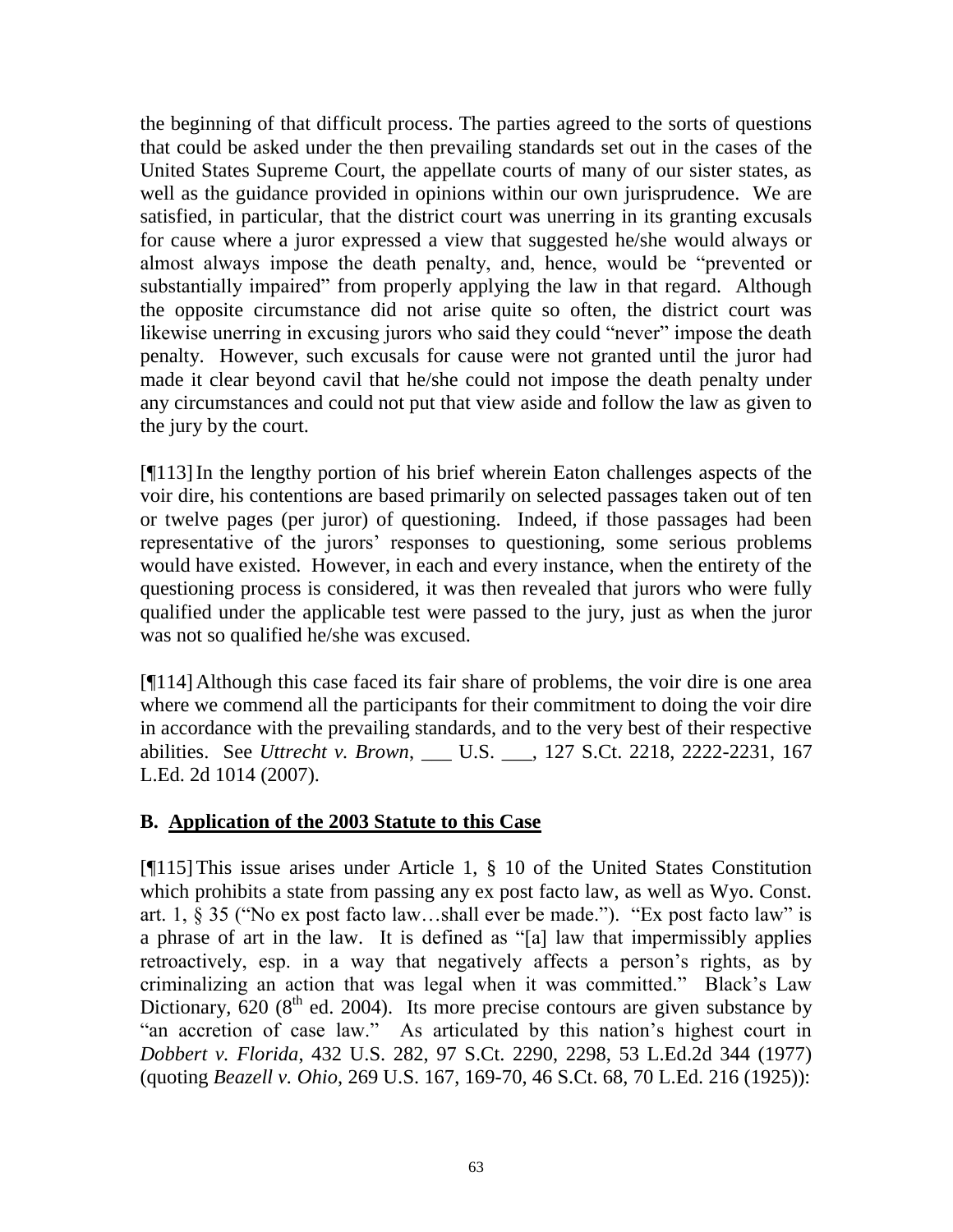It is settled, by decisions of this Court so well known that their citation may be dispensed with, that any statute which punishes as a crime an act previously committed, which was innocent when done; which makes more burdensome the punishment for a crime after its commission, or which deprives one charged with crime of any defense available according to law at the time when the act was committed, is prohibited as *ex post facto*.

Also see *Carmell v. Texas*, 529 U.S. 513, 120 S.Ct. 1620, 1626-31, 146 L.Ed.2d 577 (2000); *Collins v. Youngblood*, 497 U.S. 37, 110 S.Ct. 2715, 111 L.Ed.2d 30 (1990) (clarifying "confusions" in the meaning of "ex post facto"); *In re Wright*, 3 Wyo. 478, 480-81, 27 P. 565, 29 L.R.A. 748 (Wyo. 1891); *Snyder v. State*, 912 P.2d 1127, 1130-31 (Wyo. 1996). The analysis is the same whether considered under the United States Constitution or the Wyoming Constitution.

[¶116]Eaton contends that the district court erred in allowing him to stipulate that portions of the 2003 death penalty statute would apply to his case, instead of the statute that was in place at the time the crime was committed in 1988 (not using the 1989, 1999, and 2001 amendments). In essence, he contends that the 2003 version of the death penalty statute made "more burdensome the punishment for a crime after its commission." Defense counsel entered into that stipulation with the prosecutor (and the district court condoned it), because all three agreed that the 2003 version included some advantages for Eaton, but no disadvantages, and Eaton should be entitled to the benefit of those advantages. However, this came after defense counsel had championed strict application of the law, Wyo. Stat. Ann. § 6-2-102 (Michie 1983), in effect at the time of the crime (1988), and opposed application of the 2003 version of § 6-2-102. Initially, the district court agreed that the version of the statute in place in 1988 had to be applied. On appeal, Eaton now contends that some of the amendments were disadvantageous to him.

[¶117]In the proceedings below, and in the briefs filed in this Court, there are a variety of references to various years of the statutes at issue. In some cases, only the term "current" is used (in years 2003 and 2004). On remand for the *Calene* hearing, it is not made clear exactly what statutes were applied, or at least what statutes the prosecution and defense agreed to apply. Initially, the district court granted Eaton's motion to apply only the law as it stood in 1988. On January 13, 2004, an order was entered that acknowledged that the district court granted the earlier motion, but went on to say that it is "understood between the parties that the order shall be limited to exclude the aggravator of ‗future dangerousness' and it is further stipulated that in all other respects the current statutory scheme shall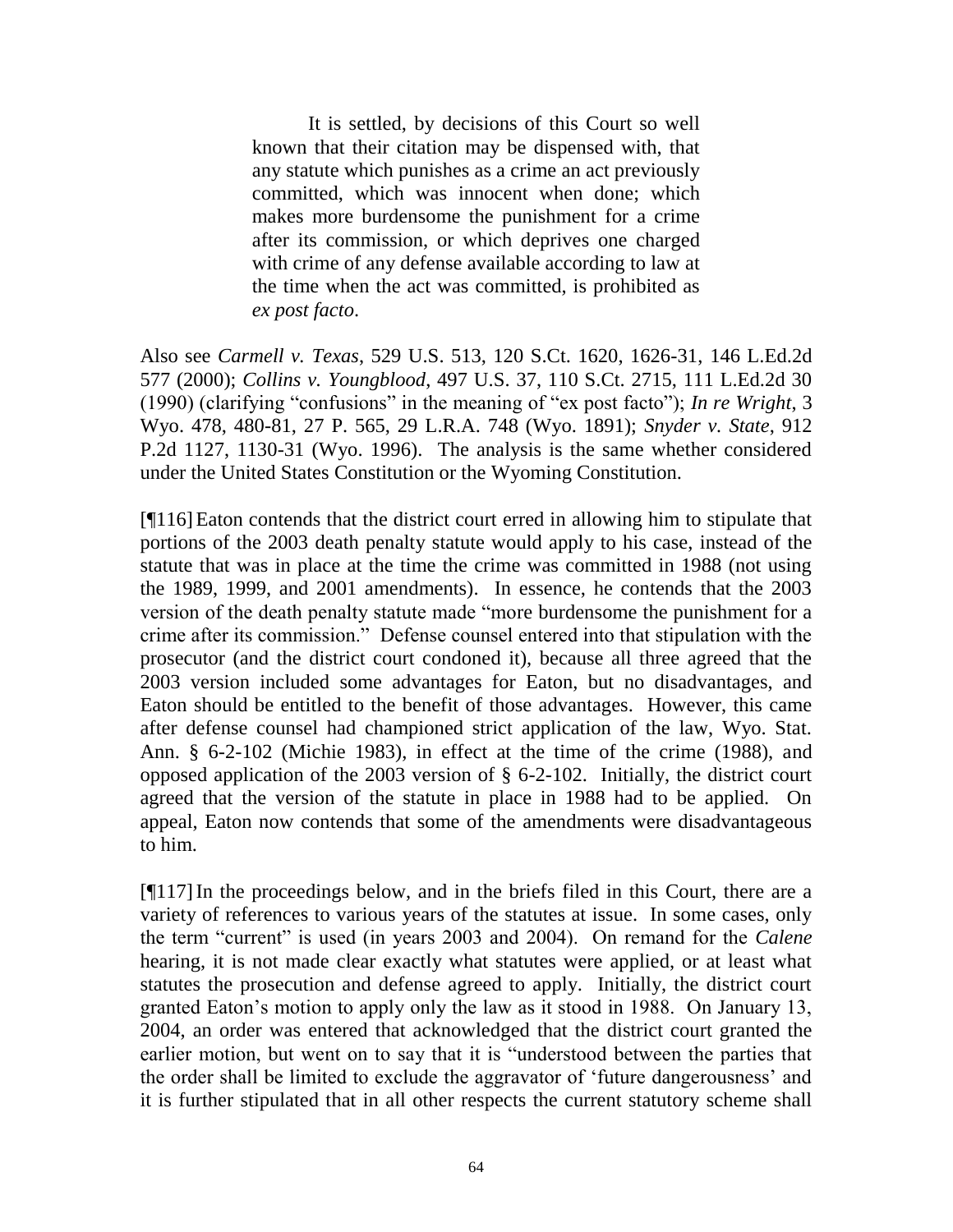govern this case including, but not limited to, the penalty option of life without parole." The briefs are not entirely clear in this regard either. However, we are satisfied that the 2001 and 2003 versions are the same, and that by "current," everyone agreed to apply the statutes as they appeared in the 2003 statutes. The analysis set out below will compare the statute as it stood at the time of the crime (1988), and as it appeared in the 2003 version of the Wyoming Statutes.

[¶118] Appellate counsel appear to suggest that perhaps trial counsel yielded to pressure from the district court which had apparently changed its mind to apply the then current version of the first degree murder statute, in any event. Thus, as a matter of "strategy," defense counsel entered into the stipulation so as to get ―future dangerousness‖ off the table and to appease the district court. This subject is also a part of the "ineffective assistance of counsel" issues which come up later in this Part of our opinion.

[¶119] At the time Eaton committed these crimes, Wyo. Stat. Ann. § 6-2-102 (Michie 1983) provided:

#### **§ 6-2-102. Presentence hearing for murder in the first degree; mitigating and aggravating circumstances; effect of error in hearing.**

(a) Upon conviction of a person for murder in the first degree the judge shall conduct a separate sentencing hearing to determine whether the defendant should be sentenced to death or life imprisonment. The hearing shall be conducted before the judge alone if:

> (i) The defendant was convicted by a judge sitting without a jury;

> > (ii) The defendant has pled guilty; or

(iii) The defendant waives a jury with respect to the sentence.

(b) In all other cases the sentencing hearing shall be conducted before the jury which determined the defendant's guilt or, if the judge for good cause shown discharges that jury, with a new jury impaneled for that purpose.

(c) The judge or jury shall hear evidence as to any matter that the court deems relevant to a determination of the sentence, and shall include matters relating to any of the aggravating or mitigating circumstances enumerated in subsections (h) and (j) of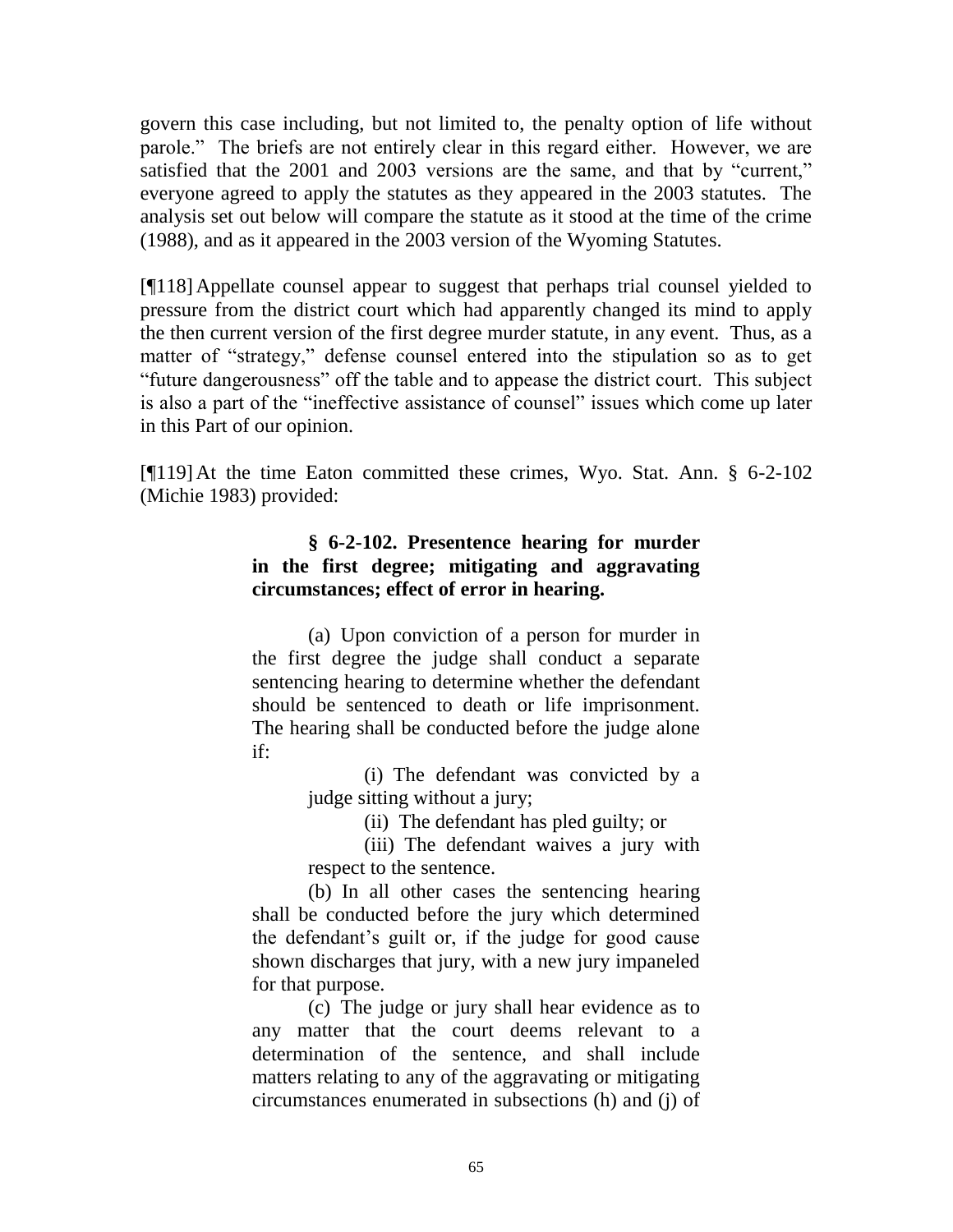this section. Any evidence which the court deems to have probative value may be received regardless of its admissibility under the exclusionary rules of evidence, provided the defendant is accorded a fair opportunity to rebut any hearsay statements, and provided further that only such evidence in aggravation as the state has made known to the defendant or his counsel prior to his trial shall be admissible.

(d) Upon conclusion of the evidence and arguments the judge shall give the jury appropriate instructions, including instructions as to any aggravating or mitigating circumstances, as defined in subsections (h) and (j) of this section, or proceed as provided by paragraph (ii) of this subsection:

(i) After hearing all the evidence, the jury shall deliberate and render a recommendation of sentence to the judge, based upon the following:

> (A) Whether one (1) or more sufficient aggravating circumstances exist as set forth in subsection (h) of this section;

> (B) Whether sufficient mitigating circumstances exist as set forth in subsection (j) of this section which outweigh the aggravating circumstances found to exist; and

> (C) Based upon these considerations, whether the defendant should be sentenced to death or life imprisonment.

(ii) In nonjury cases, the judge shall determine if any aggravating or mitigating circumstances exist and impose sentence within the limits prescribed by law, based upon the considerations enumerated in subparagraphs (A), (B), and (C) of this subsection.

(e) The death penalty shall not be imposed unless at least one (1) of the aggravating circumstances set forth in subsection (h) of this section is found. The jury, if its verdict is a recommendation of death, shall designate in writing signed by the foreman of the jury the aggravating circumstance or circumstances which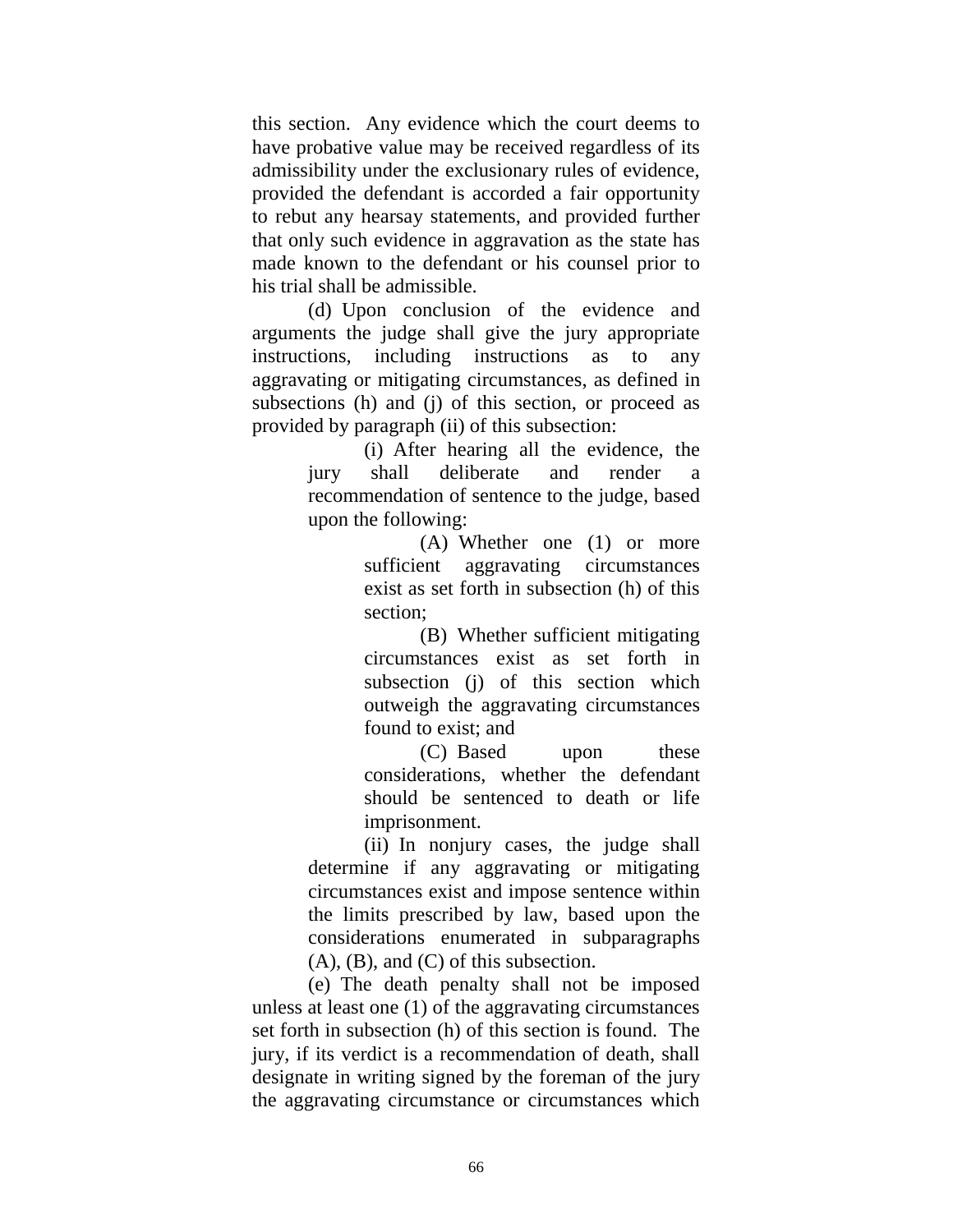it found beyond a reasonable doubt. In nonjury cases the judge shall make such designation. If the jury cannot, within a reasonable time, agree on the punishment to be imposed, the judge shall impose a life sentence.

(f) Unless the jury trying the case recommends the death sentence in its verdict, the judge shall not sentence the defendant to death but shall sentence the defendant to life imprisonment as provided by law. Where a recommendation of death is made, the court shall sentence the defendant to death. $[4]$ 

(g) If the trial court is reversed on appeal because of error only in the presentence hearing, the new trial which may be ordered shall apply only to the issue of punishment.

(h) Aggravated circumstances are limited to the following:

> (i) The murder was committed by a person under sentence of imprisonment;

> (ii) The defendant was previously convicted of another murder in the first degree or a felony involving the use or threat of violence to the person;

> (iii) The defendant knowingly created a great risk of death to two (2) or more persons;

> (iv) The murder was committed while the defendant was engaged, or was an accomplice, in the commission of, or an attempt to commit, or flight after committing or attempting to commit, any robbery, sexual assault, arson, burglary, kidnapping or aircraft piracy or the unlawful throwing, placing or discharging of a destructive device or bomb;

> (v) The murder was committed for the purpose of avoiding or preventing a lawful arrest or effecting an escape from custody;

> (vi) The murder was committed for pecuniary gain;

> **(vii) The murder was especially heinous, atrocious or cruel**;

 $\overline{\phantom{a}}$ 

<sup>4</sup> This subsection was repealed in 2001. 2001 Wyo. Sess. Laws ch. 96 § 3.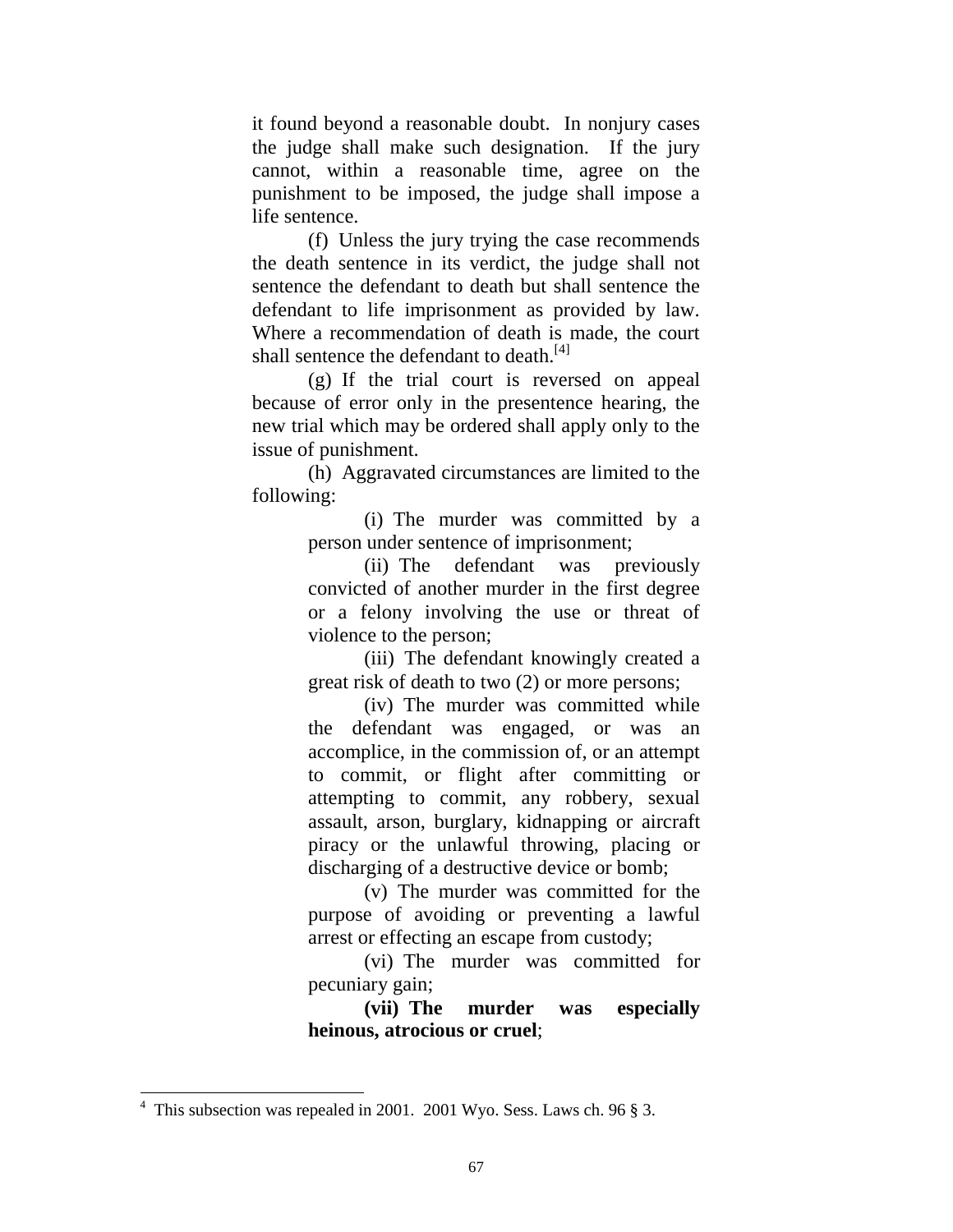(viii) The murder of a judicial officer, former judicial officer, district attorney, former district attorney or former county and prosecuting attorney, during or because of the exercise of his official duty.

(j) Mitigating circumstances shall be the following:

(i) The defendant has no significant history of prior criminal activity;

(ii) The murder was committed while the defendant was under the influence of extreme mental or emotional disturbance;

(iii) The victim was a participant in the defendant's conduct or consented to the act;

(iv) The defendant was an accomplice in a murder committed by another person and his participation in the homicidal act was relatively minor;

(v) The defendant acted under extreme duress or under the substantial domination of another person;

(vi) The capacity of the defendant to appreciate the criminality of his conduct or to conform his conduct to the requirements of the law was substantially impaired;

(vii) The age of the defendant at the time of the crime. [Emphasis added.]

[¶120] At the time of Eaton's trial, Wyo. Stat. Ann. § 6-2-102 (LexisNexis 2003) provided that (Additional material and reorganized material are indicated by **boldface** type. Material deleted is shown in strike out, although in a few cases it has merely been moved elsewhere in the statute.):

> **§ 6-2-102. Presentence hearing for murder in the first degree; mitigating and aggravating circumstances; effect of error in hearing.** [Bold in both versions.]

> (a) Upon conviction of a person for murder in the first degree **in a case in which the state seeks the death penalty**, the judge shall conduct a separate sentencing hearing to determine whether the defendant should be sentenced to death, **life imprisonment**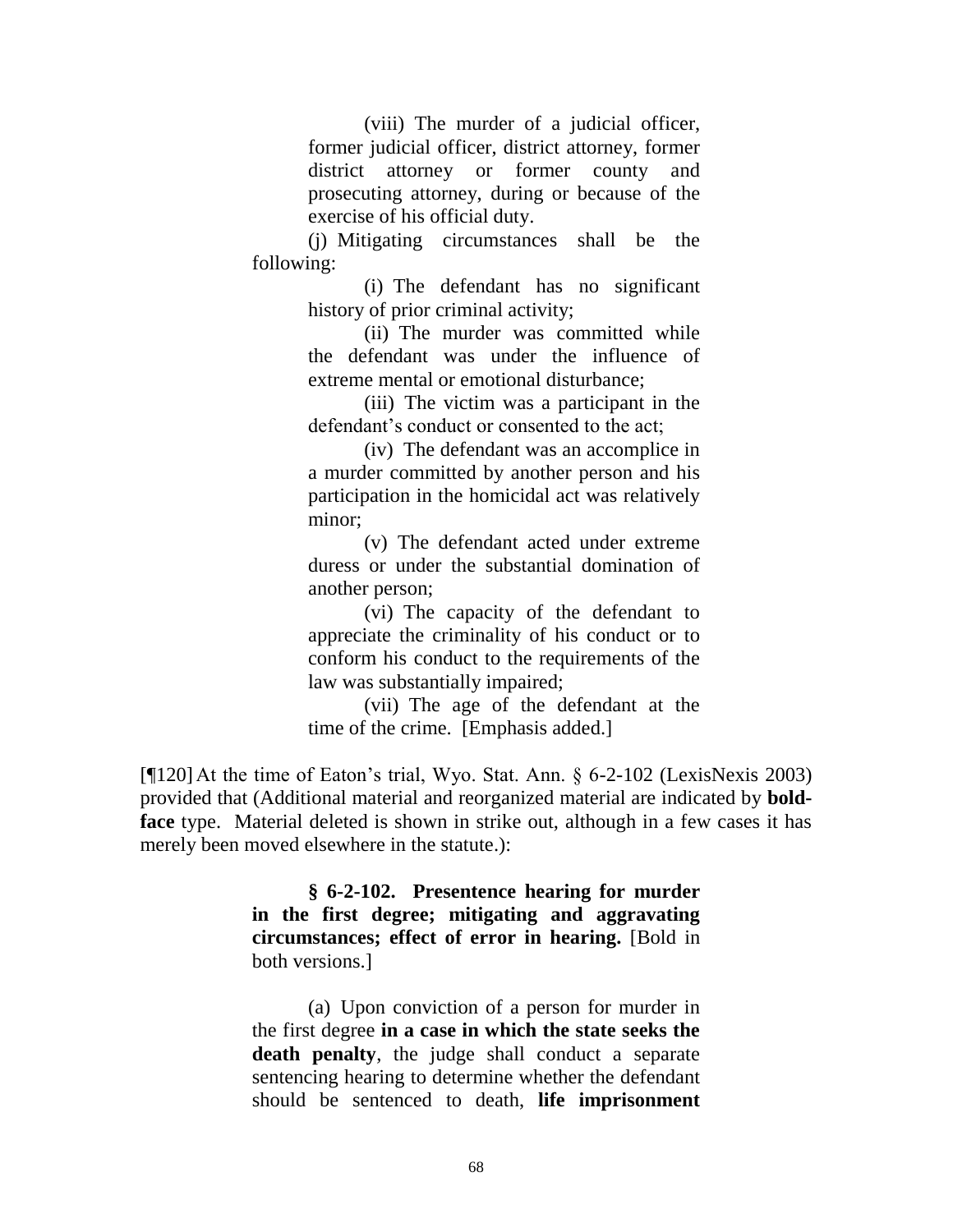**without parole** or life imprisonment. The hearing shall be conducted before the judge alone if:

> (i) The defendant was convicted by a judge sitting without a jury;

(ii) The defendant has pled guilty; or

(iii) The defendant waives a jury with respect to the sentence.

(b) In all other cases the sentencing hearing shall be conducted before the jury which determined the defendant's guilt or, if the judge for good cause shown discharges that jury, with a new jury impaneled for that purpose. **The jury shall be instructed that if the jury does not unanimously determine that the defendant should be sentenced to death, then the defendant shall be sentenced to life imprisonment without parole or life imprisonment**.

(c) The judge or jury shall hear evidence as to any matter that the court deems relevant to a determination of the sentence, and shall include matters relating to any of the aggravating or mitigating circumstances enumerated in subsections (h) and (j) of this section. Any evidence which the court deems to have probative value may be received regardless of its admissibility under the exclusionary rules of evidence, provided the defendant is accorded a fair opportunity to rebut any hearsay statements, and provided further that only such evidence in aggravation as the state has made known to the defendant or his counsel prior to his trial shall be admissible.

(d) Upon conclusion of the evidence and arguments the judge shall give the jury appropriate instructions, including instructions as to any aggravating or mitigating circumstances, as defined in subsections (h) and (j) of this section, or proceed as provided by paragraph **(iii)** of this subsection:

(i) After hearing all the evidence, the jury shall deliberate and render a recommendation of sentence to the judge, based upon the following:

> (A) Whether one (1) or more sufficient aggravating circumstances exist **beyond a reasonable doubt** as set forth in subsection (h) of this section;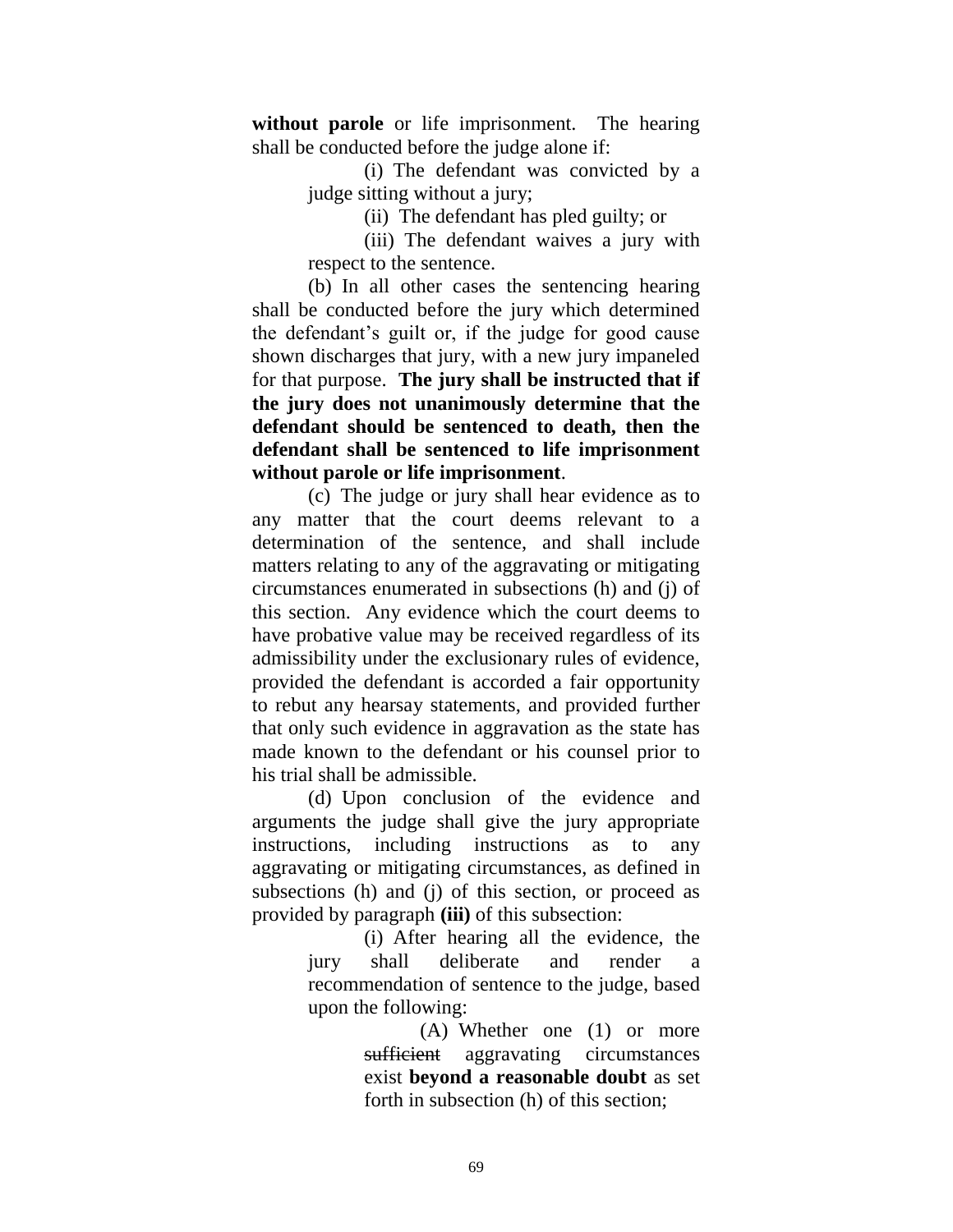(B) Whether sufficient**, by a preponderance of the evidence,** mitigating circumstances exist as set forth in subsection (j) of this section which outweigh the aggravating circumstances found to exist; and

(C) Based upon these considerations, whether the defendant should be sentenced to death or life imprisonment. **The mere number of aggravating or mitigating circumstances found shall have no independent significance.**

(ii) **The jury shall consider aggravating and mitigating circumstances unanimously found to exist, and each individual juror may also consider any mitigating circumstances found by that juror to exist. If the jury reports unanimous agreement to impose the sentence of death, the court shall discharge the jury and shall impose the sentence of death. If the jury is unable to reach a unanimous verdict imposing the sentence of death within a reasonable time, the court shall instruct the jury to determine by a unanimous vote whether the penalty of life imprisonment without parole shall be imposed. If the jury is unable to reach a unanimous verdict imposing the penalty of life imprisonment without parole within a reasonable time, the court shall discharge the jury and impose the sentence of life imprisonment**;

(**iii**) In nonjury cases, the judge shall determine if any aggravating or mitigating circumstances exist and impose sentence within the limits prescribed by law, based upon the considerations enumerated in subparagraphs (A), (B), and (C) **of paragraph (i)** of this subsection.

(e) The death penalty shall not be imposed unless at least one (1) of the aggravating circumstances set forth in subsection (h) of this section is found. In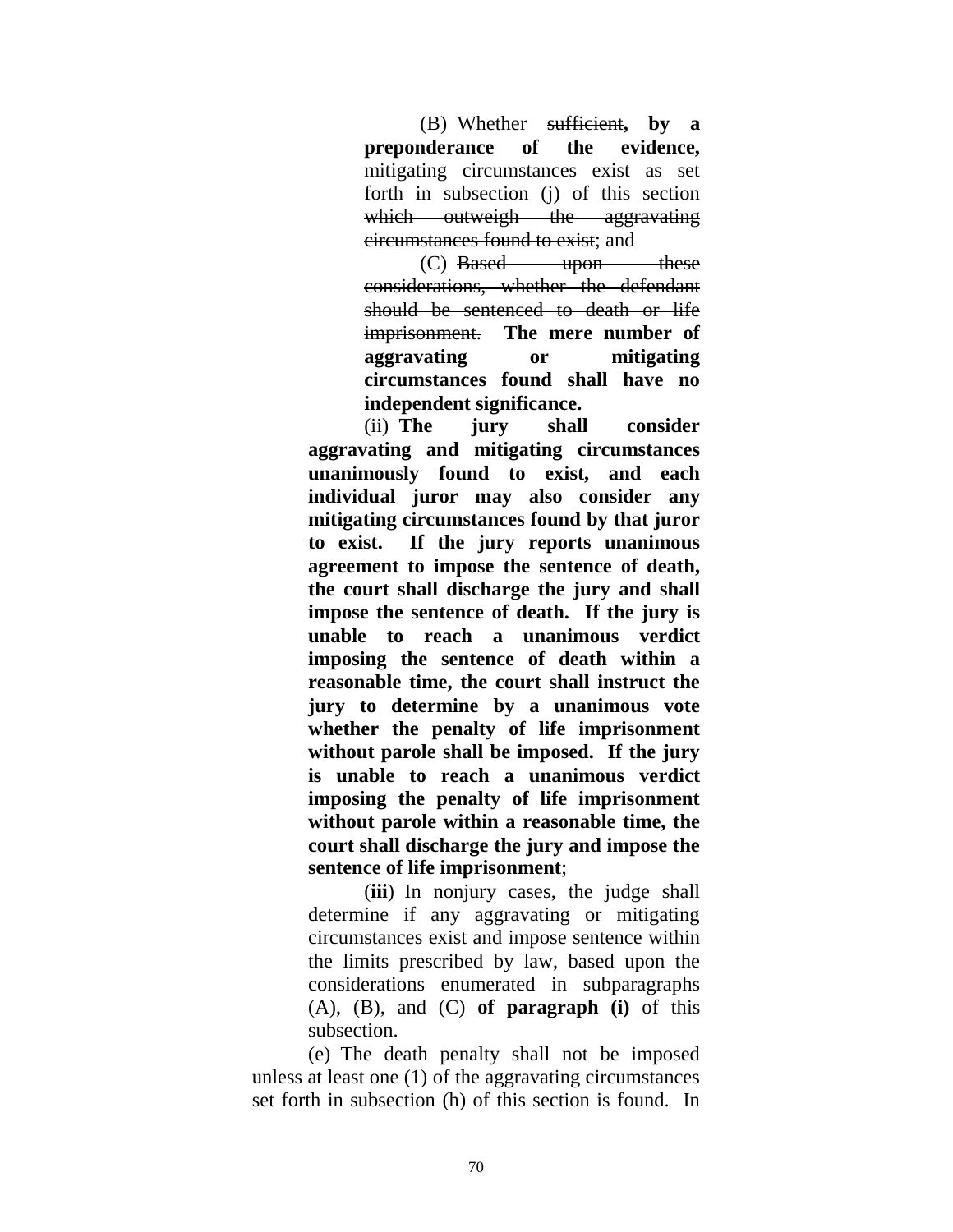nonjury cases the judge shall make such designation. The jury, if its verdict is a **sentence** recommendation of death, shall designate in writing signed by the foreman of the jury: the aggravating circumstance or circumstances which it found beyond a reasonable doubt. In nonjury cases the judge shall make such designation. If the jury cannot, within a reasonable time, agree on the punishment to be imposed, the judge shall impose a life sentence.

> **(i) The aggravating circumstance or circumstances which it unanimously found beyond a reasonable doubt;**

> **(ii) The mitigating circumstance or circumstances which it unanimously found by a preponderance of the evidence; and**

> **(iii) The mitigating circumstance or circumstances which any individual juror found by a preponderance of the evidence.**

(f) Unless the jury trying the case recommends the death sentence in its verdict, the judge shall not sentence the defendant to death but shall sentence the defendant to life imprisonment as provided by law. Where a recommendation of death is made, the court shall sentence the defendant to death. **Repealed by Laws 2001, ch. 96, § 3.**

(g) If the trial court is reversed on appeal because of error only in the presentence hearing, the new trial which may be ordered shall apply only to the issue of punishment.

(h) Aggravated circumstances are limited to the following:

> (i) The murder was committed by a person under sentence of imprisonment;

> > **(A) Confined in a jail or correctional facility;**

**(B) On parole or on probation for a felony;**

**(C) After escaping detention or incarceration; or**

**(D) Released on bail pending appeal of his conviction.**

(ii) The defendant was previously convicted of another murder in the first degree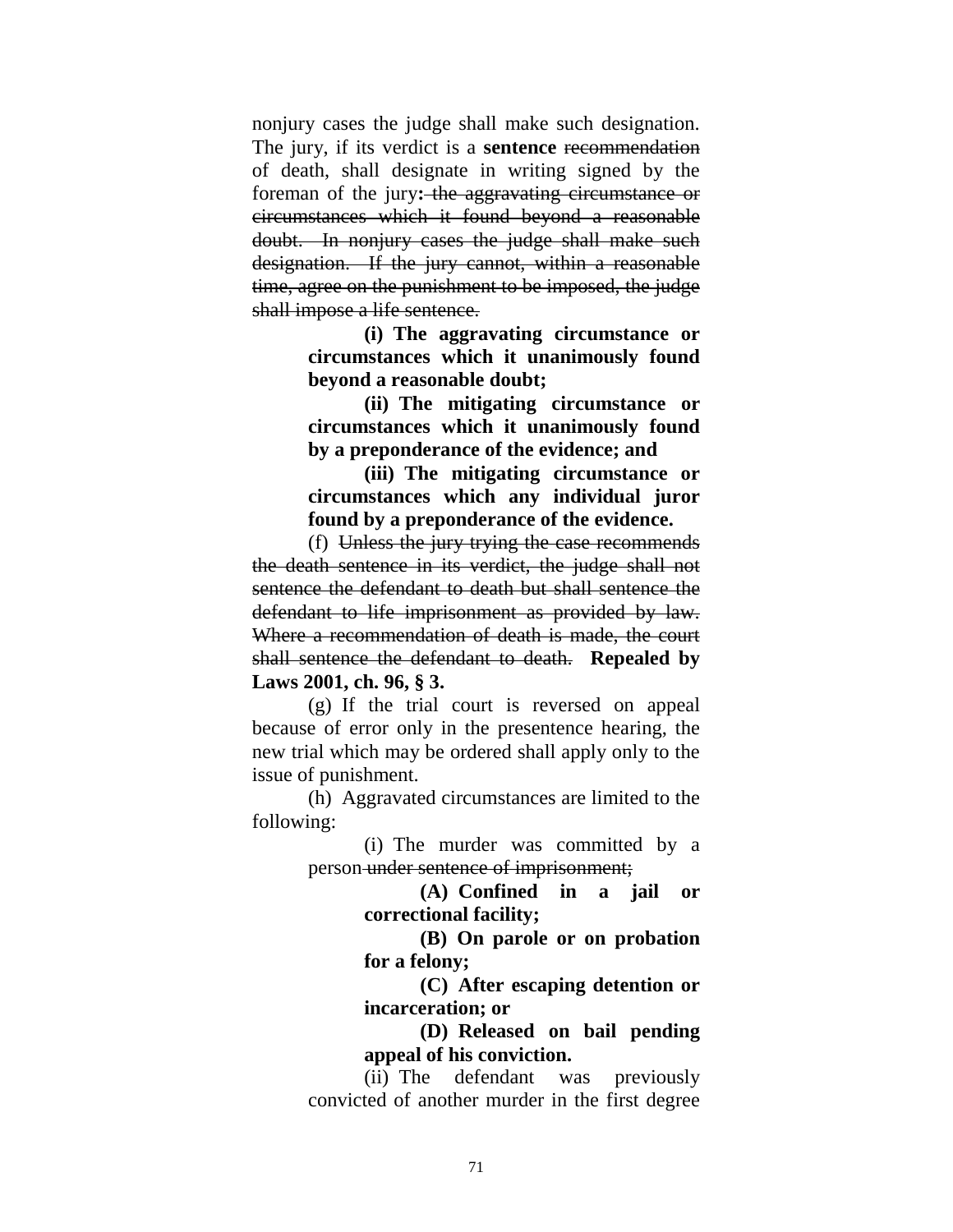or a felony involving the use or threat of violence to the person;

(iii) The defendant knowingly created a great risk of death to two (2) or more persons;

(iv) The murder was committed while the defendant was engaged, or was an accomplice, in the commission of, or an attempt to commit, or flight after committing or attempting to commit, any robbery, sexual assault, arson, burglary, kidnapping or aircraft piracy or the unlawful throwing, placing or discharging of a destructive device or bomb;

(v) The murder was committed for the purpose of avoiding or preventing a lawful arrest or effecting an escape from custody;

(vi) The murder was committed **for compensation, the collection of insurance benefits or other similar** pecuniary gain;

(vii) The murder was especially heinous atrocious or cruel, being unnecessarily torturous to the victim;

(viii) The murder of a judicial officer, former judicial officer, district attorney, former district attorney, **defending attorney, peace officer, juror or witness** or former county and prosecuting attorney, during or because of the exercise of his official duty **or because of the victim's former or present official status**.

**(ix) The defendant knew or reasonably should have known the victim was less that seventeen (17) years of age or older than sixty-five (65) years of age;**

**(x) The defendant knew or reasonably should have known the victim was especially vulnerable due to significant mental or physical disability;**

**(xi) The defendant poses a substantial risk and continuing threat of future dangerousness or is likely to commit continued acts of criminal violence;**

**(xii) The defendant killed another human being purposely and with premeditated malice and while engaged in,**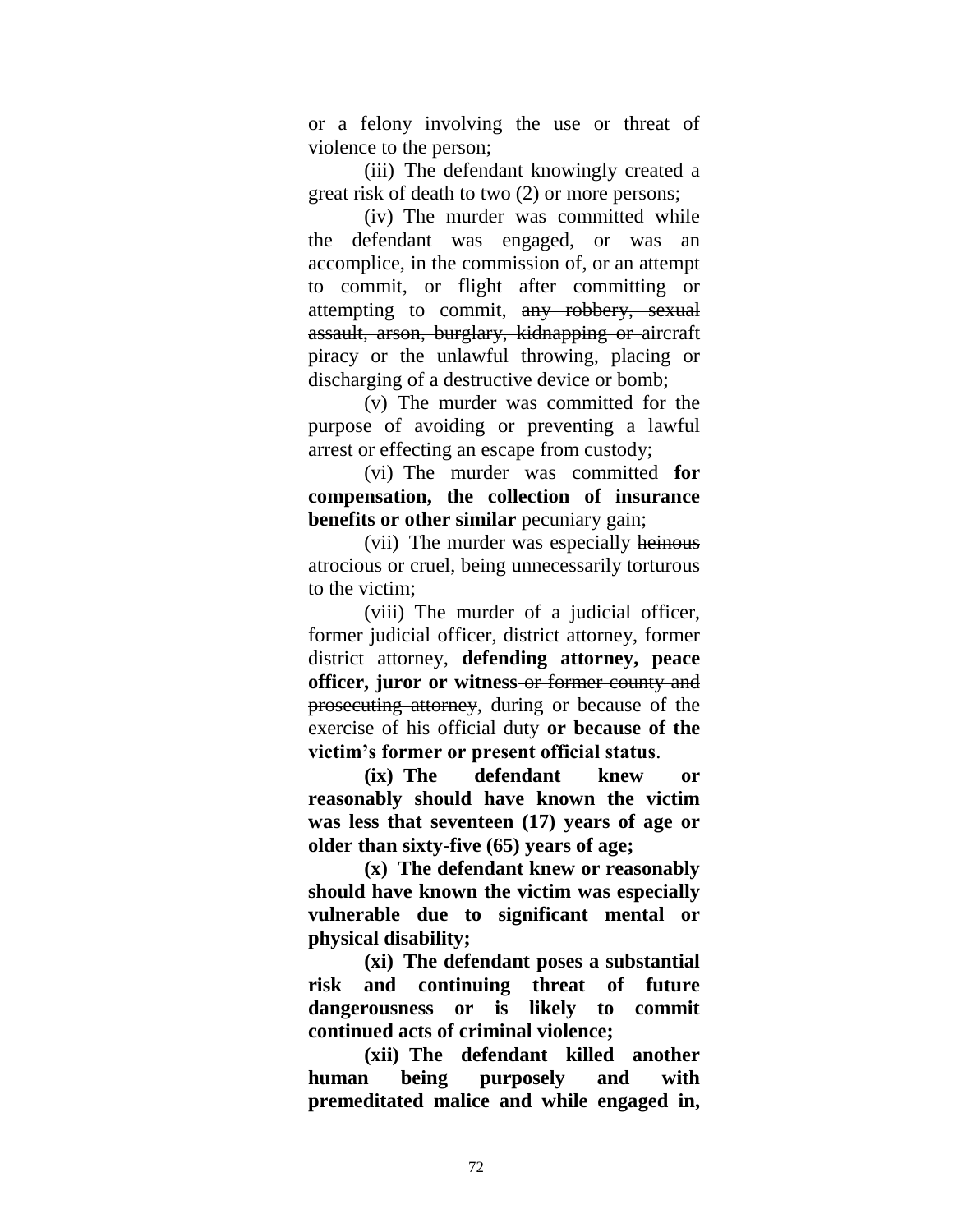**or as an accomplice in the commission of, or attempt to commit, or flight after committing or attempting to commit, any robbery, sexual assault, arson, burglary, kidnapping or abuse of a child under the age of sixteen (16) years.** 

(j) Mitigating circumstances shall be **include** the following:

> (i) The defendant has no significant history of prior criminal activity;

(ii) The murder was committed while the defendant was under the influence of extreme mental or emotional disturbance;

(iii) The victim was a participant in the defendant's conduct or consented to the act;

(iv) The defendant was an accomplice in a murder committed by another person and his participation in the homicidal act was relatively minor;

(v) The defendant acted under extreme duress or under the substantial domination of another person;

(vi) The capacity of the defendant to appreciate the criminality of his conduct or to conform his conduct to the requirements of the law was substantially impaired;

(vii) The age of the defendant at the time of the crime;

**(viii) Any other fact or circumstance of the defendant's character or prior record or matter surrounding his offense which serves to mitigate his culpability.**

[¶121] An important feature of this discussion is that, while defense counsel originally insisted that Eaton be tried under the death penalty law in effect at the time the crime was committed, defense counsel eventually stipulated that the then current version of the death penalty statute (with some modifications) be applied instead. In this appeal it is contended that that stipulation had the effect of placing Eaton at a disadvantage because the older statute provided for no burden of proof with respect to mitigating evidence, and the potential issue concerning the unconstitutionality of the "atrocious, heinous, and cruel" aggravator (which was modified in the 2003 version of the statute to eliminate the unconstitutionality argument) was taken off the table. However, defense counsel believed that he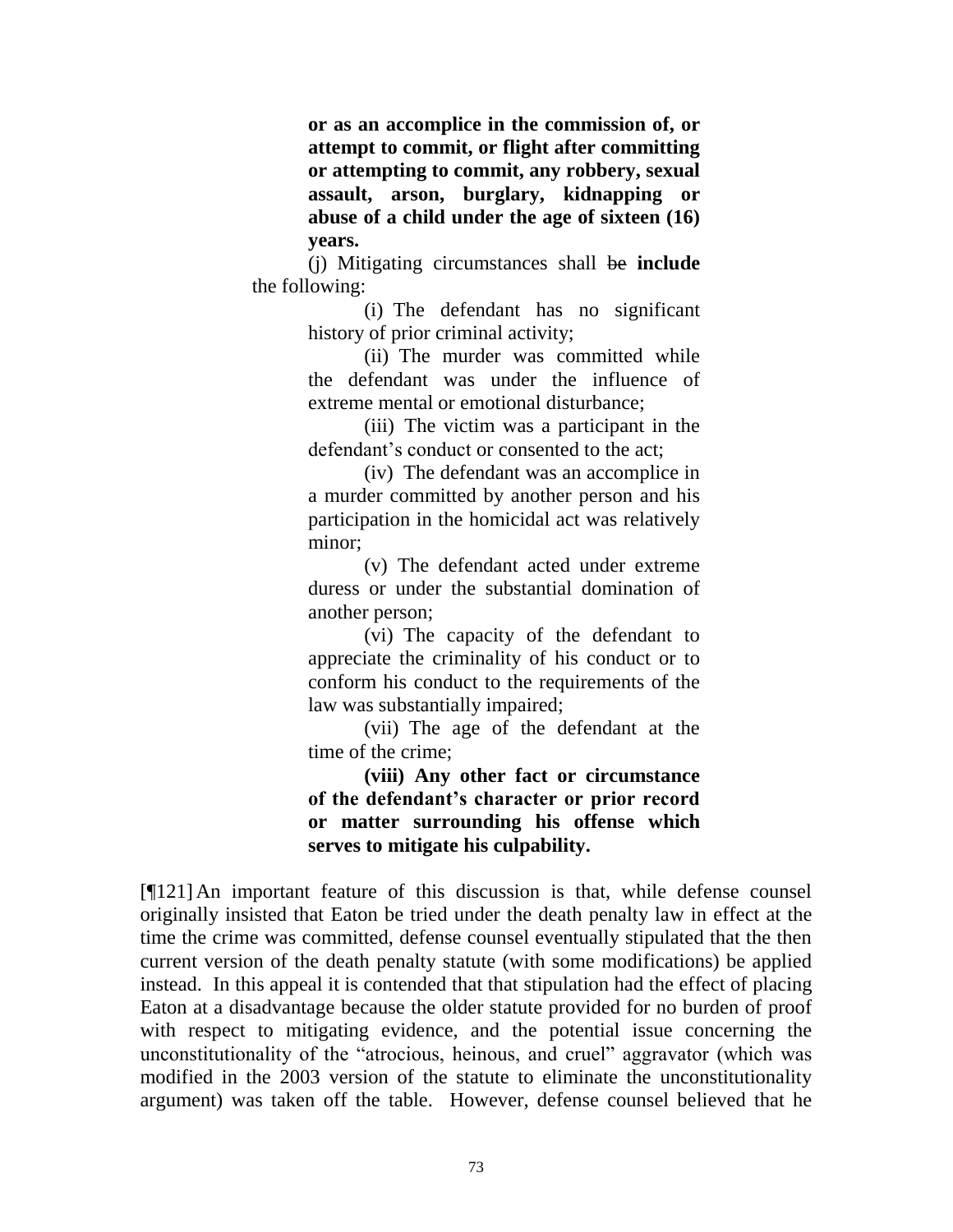reaped a couple of advantages from the stipulation: (1) The provision for a burden of proof as to aggravators (beyond a reasonable doubt) and mitigators (by a preponderance of the evidence) aided his case; and (2) because the new statute provided a third alternative sentence, "life without parole [LWOP]." To the extent the newer statute could be said to be disadvantageous, it was pretty much agreed that those aspects of it would not be applied ("future dangerousness" could not be used as an aggravator).

[¶122] Of course, we must begin our discussion of this issue with a recognition that Eaton did not object to the district court's application of the 2003 version of the statute, and the Ex Post Facto argument that we are called upon to consider here was not considered in the district court. We will assume for purposes of resolving this issue that the district court determined that Ex Post Facto concerns were not present, and now that this issue is laid at our doorstep, we are called upon to review it *de novo*.

[¶123] As another threshold matter, we note that Eaton points out that Wyo. Stat. Ann § 6-1-101 (Michie 1983 and LexisNexis 2003) provides:

# **§ 6-1-101. Short title; applicability of provisions; conflicting penalties.**

(a) This act may be cited as the Wyoming Criminal Code of 1982.

(b) This act does not apply to crimes committed prior to the effective date of this act. Prosecutions for a crime shall be governed by the law in effect on the date when the crime occurred. A crime was committed prior to the effective date of this act if any of the elements of the crime occurred prior to the effective date of this act.

(c) In a case pending on or after the effective date of this act, involving a crime committed prior to the effective date, if the penalty under this act for the crime is different from the penalty under prior law, the court shall impose the lesser sentence.

[¶124] For the most part, this language is now of no import whatsoever. This was the opening statute in a general revision of the criminal code that became effective on July 1, 1983. It does not govern the question we are called upon to answer here. See *Attletweedt v. State*, 684 P.2d 812, 814-15 (Wyo. 1984).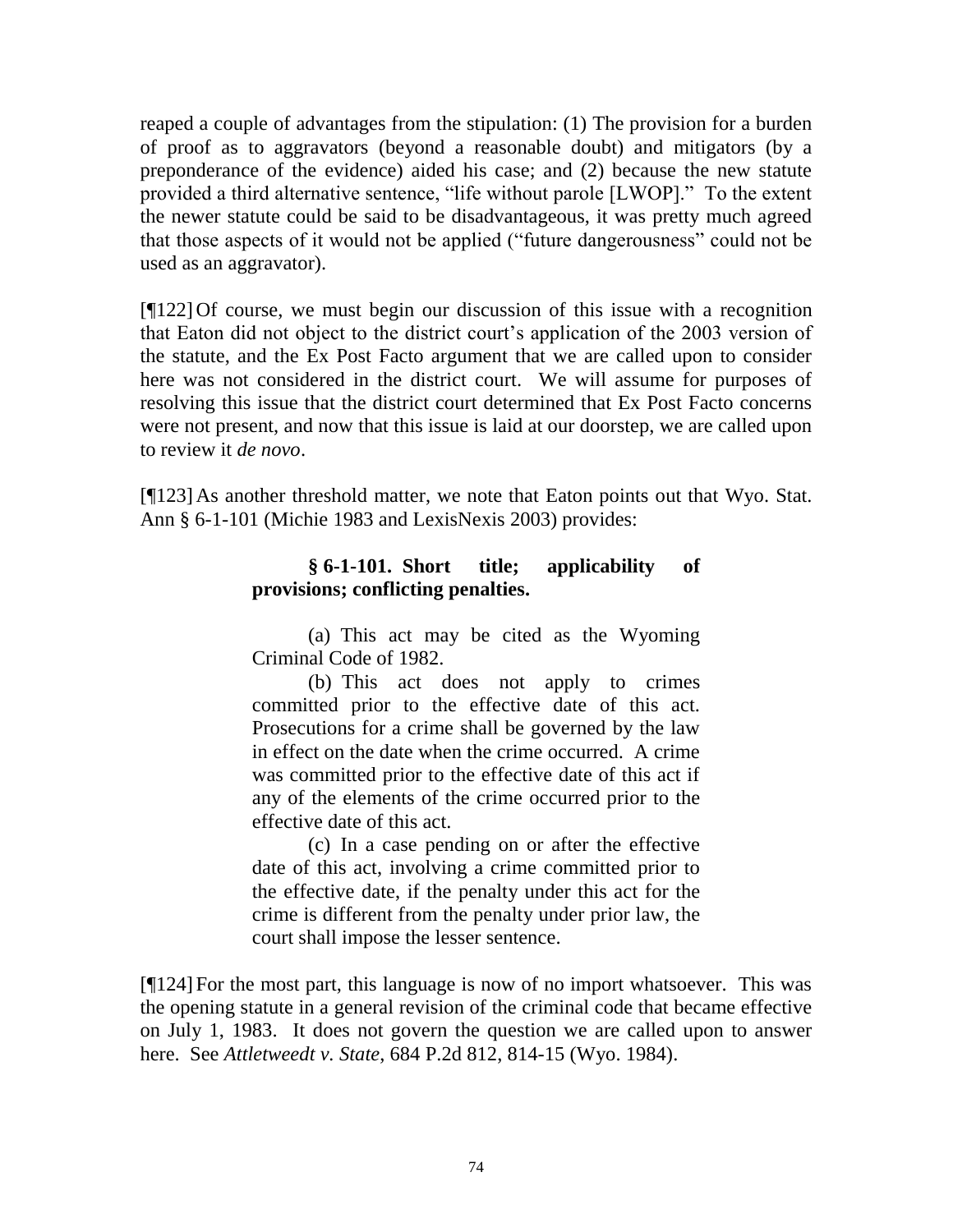[¶125]Where the changes in a death penalty statute are procedural, and on the whole ameliorative, the Ex Post Facto clause is not violated. *Dobbert*, 432 U.S. 282, 97 S.Ct. 2290 at 2298. We have carefully examined the 2003 version of the statute and conclude, as did the district court, that the changes that were applied to Eaton's case did not impose any additional burdens on him and that the procedural changes were, in their totality and as applied, salutary for his case. Hence, the Ex Post Facto Clause was not violated.

## **C. Ineffective Assistance of Counsel**

[¶126]We will apply the same standard of review here as we did in Part I. See ¶¶ 35-37, *supra*.

## **(i) 2003 statute.**

[¶127]Because we have determined immediately above that the district court did not err in applying the 2003 version of the statute, we also conclude that the defense's strategy in this respect did not constitute ineffective assistance of counsel.

## **(ii) Whether Trial Counsel Provided Ineffective Assistance in the Investigation and Presentation in the Sentencing Phase of Mitigating Evidence.**

[¶128]Eaton's criticisms of his trial counsels' performance in investigation and presentation of mitigating evidence proceed on two lines. On the first line, he claims that, although trial counsel did investigate and present some "life history" mitigating evidence, trial counsel failed to sufficiently investigate and obtain for presentation more "life history" mitigating evidence from various sources, such as Eaton's father, siblings, children, former wife, other relatives, former employers and co-workers, former teachers and schoolmates, welfare service providers, health care providers, mental health care providers, school records, birth records, medical records, and so on. Eaton argues that these failures "resulted in a thin, virtually non-existent mitigation case."

[¶129] On the second line of criticism, Eaton claims that his trial counsel's performance in his preparation and presentation of mitigating evidence through two expert witnesses, Dr. Kenneth Ash and Dr. Linda Gummow, was deficient. With regard to trial counsel's preparation and presentation of Dr. Ash's testimony, Eaton asserts that trial counsel's failure to alert Dr. Ash about certain notations in a journal kept by Doris Buchta, one of Eaton's neighbors, which suggested that Eaton may not have been as socially isolated as Dr. Ash believed, exposed Dr. Ash to the prosecutor's damaging cross-examination. With regard to trial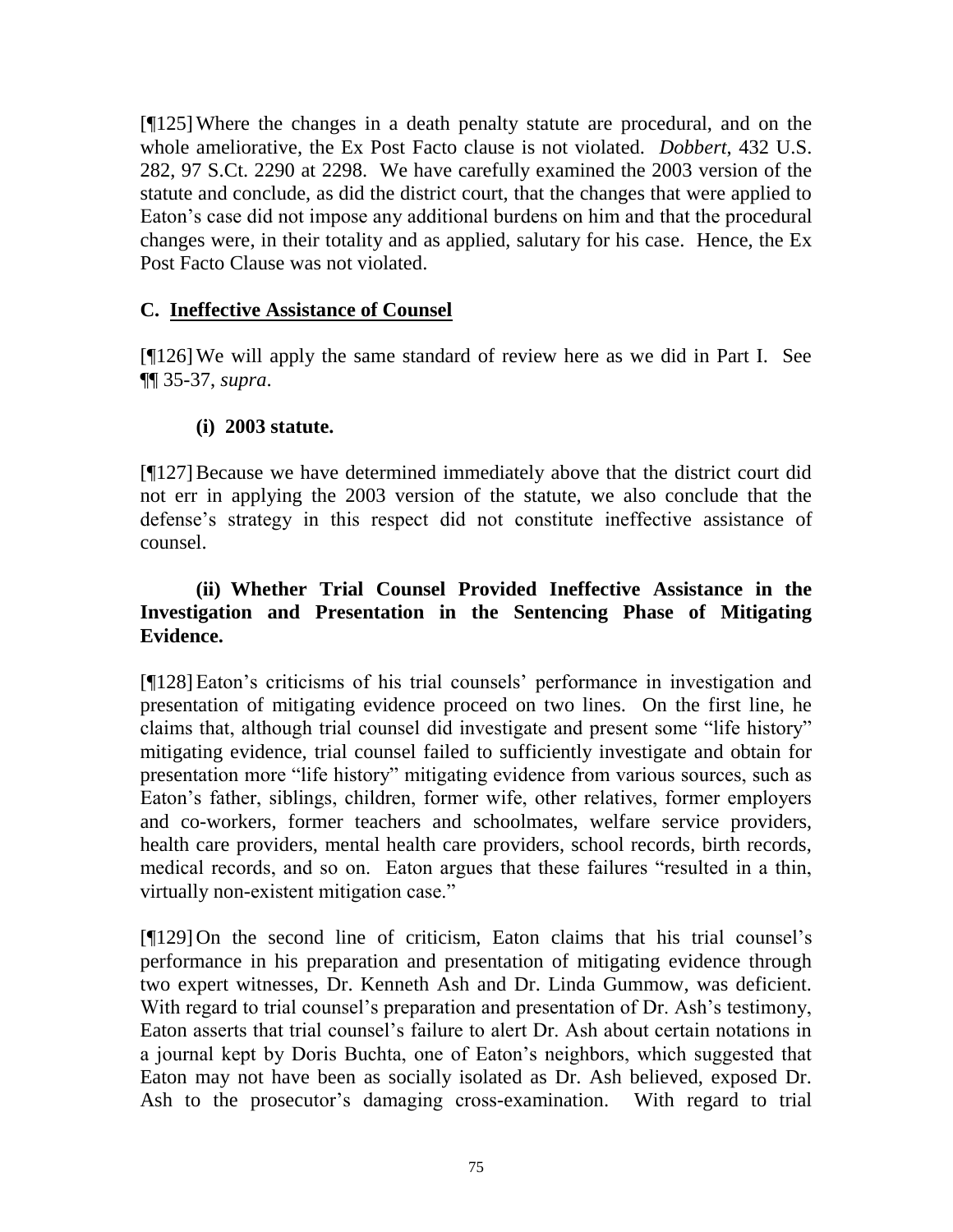counsel's preparation and presentation of Dr. Gummow's testimony, Eaton points to three matters. First, Eaton claims that trial counsel's failure to provide Dr. Gummow with the correct date of the suicide death of Eaton's brother (which Dr. Gummow mistakenly thought was before the Kimmell homicide) damaged Dr. Gummow's credibility. Second, Eaton claims that trial counsel's deletion of three particular slides from Dr. Gummow's thirty-slide PowerPoint presentation during her testimony devalued her testimony. Third, Eaton presents Dr. Gummow's posttrial criticisms that in her association with trial counsel several days before her testimony and during her testimony there seemed to be confusion; meetings were not conducted in private areas; trial counsel was not organized and helpful; and trial counsel was irritable, shaky, and not in good health. Eaton argues that trial counsel's "overreliance on two ill-prepared doctors, mixed in with the family members who 'tanked,' gave the jury no coherent mitigation story, and so not a single mitigating factor was found by a single member of the jury."

[¶130]The State asserts that on the full record before us, Eaton has failed to show trial counsel's deficient performance in any respect, let alone prejudice. According to the State, the record shows that trial counsel's investigation included, among other things, revealing interviews with Eaton himself as well as with numerous family members and friends; acquisition of pertinent mental health records of both Eaton and his deceased mother; and mental health examinations of Eaton by two experienced, well-qualified mental health experts. The State asserts that, based on trial counsel's investigation, trial counsel presented significant mitigating evidence of Eaton's "life history" encompassing his childhood poverty and abuse, disadvantaged background, limited educational opportunities, and lifelong mental health problems, all of which was relevant to the jury's assessing his moral culpability. The State also points out that—aside from a few unilluminating school records, a former schoolmate's report that a young Eaton was a victim of school bullies' taunts and physical abuse, and a one-page document (Disposal of Client Record Form from the Lincoln County Mental Health Association) showing that Eaton sought counseling in 1986 shortly following similar documented counseling in the Community Hospital in Torrington, Wyoming, that same year—Eaton did not present any additional mitigating evidence at the remand evidentiary hearing or with his motion for a new trial as required by the applicable legal precedent. As for these few items of additional evidence, the State argues that they are cumulative of similar mitigating evidence that was presented at trial and they are of such minimal evidentiary value that, had they been considered by the jury, no reasonable probability exists that the jury would have reached a different verdict. Finally, the State also rejects Eaton's criticisms of trial counsel's preparation and examination of Dr. Ash and Dr. Gummow.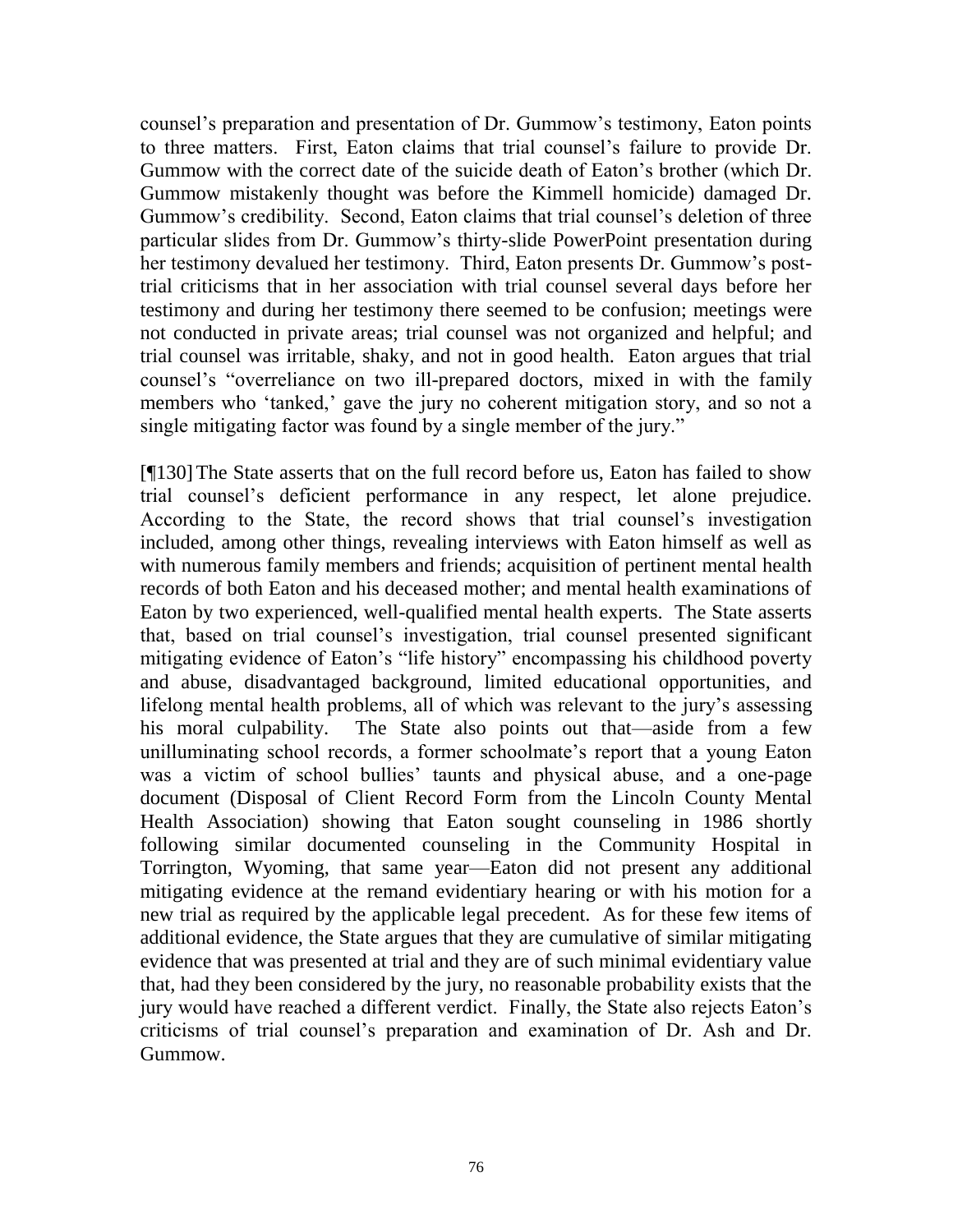[¶131] As we noted earlier in this opinion, under our remand order the trial court held a five-day evidentiary hearing during which Eaton's appellate counsel and the prosecutor developed a record covering, among other issues, Eaton's contentions and criticisms of his trial counsel's performance. As previously noted, the trial court issued a 47-page decision letter in which it discussed the record developed during that hearing, considered the applicable legal precedent, and concluded that Eaton's trial counsel had not rendered ineffective assistance in representation of Eaton. With respect to Eaton's contentions of ineffective assistance in investigation and presentation of mitigating evidence, the trial court's treatment of those contentions appears in pages 21-33 of its decision letter. We reiterate our standard of review: we do not disturb the trial court's findings of fact unless they are clearly erroneous or against the great weight of the evidence; we review *de novo* the trial court's conclusions of law, which in this instance concern whether or not trial counsel's performance was deficient and, if it was, whether Eaton was prejudiced by that deficient performance. As we shall now explain, we hold that Eaton's trial counsel did not provide ineffective assistance in the investigation and presentation of mitigating evidence in the sentencing phase of the trial.

[¶132]We have reviewed Eaton's contentions and criticisms and the State's responses in the light of the legal standards<sup>5</sup> and analytical model set forth in

 $\overline{a}$ 

In any case presenting an ineffectiveness claim, the performance inquiry must be whether counsel's assistance was reasonable considering all the circumstances. Prevailing norms of practice as reflected in American Bar Association standards and the like, *e.g.,* ABA Standards for Criminal Justice 4-1.1 to 4-8.6 (2d ed. 1980) ("The Defense Function"), are guides to determining what is reasonable, but they are only guides. No particular set of detailed rules for counsel's conduct can satisfactorily take account of the variety of circumstances faced by defense counsel or the range of legitimate decisions regarding how best to represent a criminal defendant.

*Strickland*, 466 U.S. 668, 688-89, 104 S.Ct. 2052, 80 L.Ed.2d 674 (1984); see also*, Rompilla v. Beard*, 545 U.S. 374, 125 S.Ct. 2456, 162 L.Ed.2d 360 (2005); and *Wiggins v. Smith*, 539 U.S. 510, 524, 123 S.Ct. 2527, 156 L.Ed.2d 471 (2003) ("we long have referred [to these ABA Standards] as 'guides to determining what is reasonable' ").

We note that the new ABA Guidelines adopted in 2003 explain in detail the obligations of defense counsel to investigate mitigating evidence. ABA Guidelines for the Appointment and Performance of Counsel in Death Penalty Cases ¶ 10.7, at 80-83 (2003) describe defense counsel's obligation to investigate mitigating evidence for the trial's sentencing phase (omitting quotation marks and lengthy footnotes):

<sup>5</sup> In *Strickland*, the Court noted: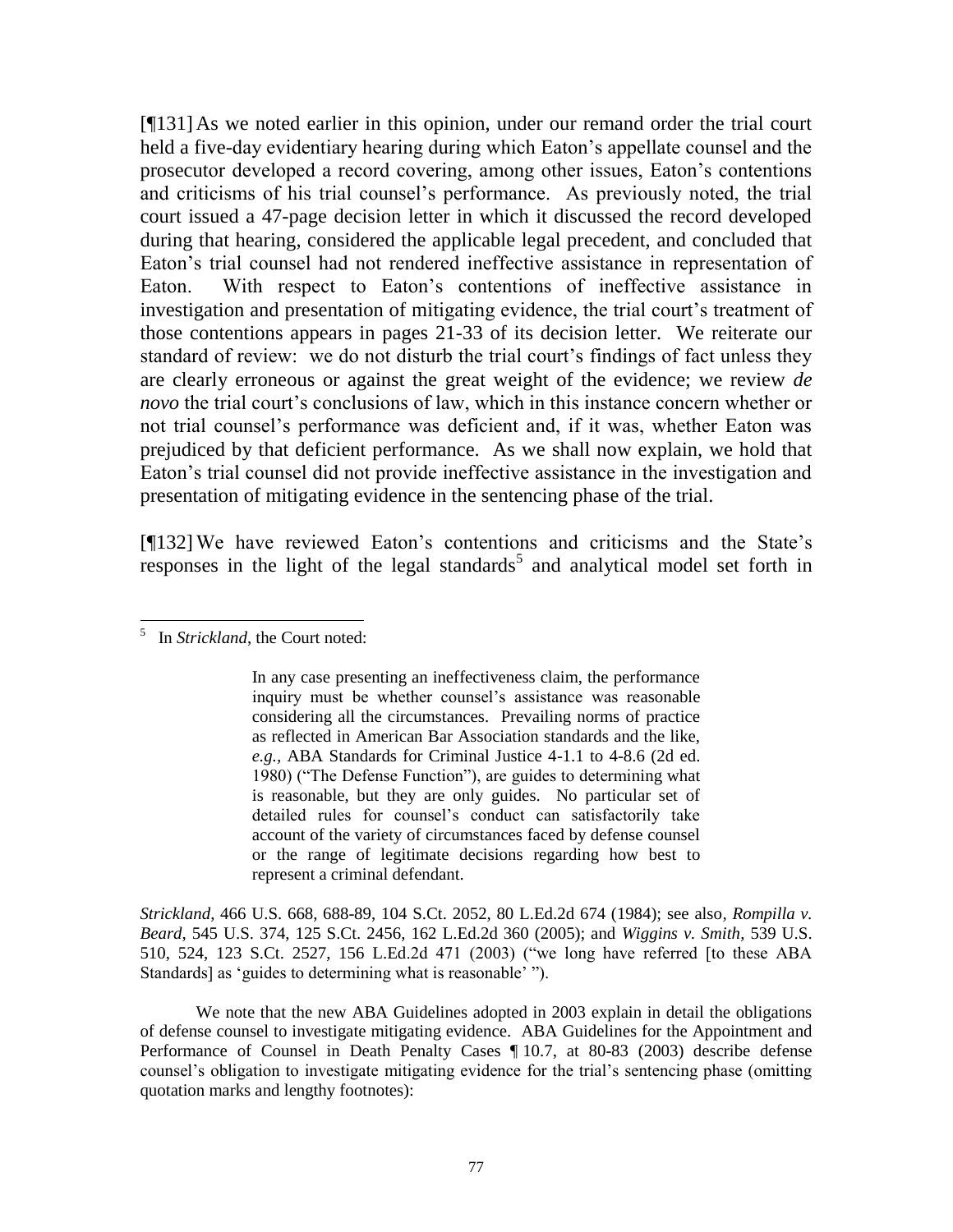Counsel's duty to investigate and present mitigating evidence is now well established. The duty to investigate exists regardless of the expressed desires of a client. Nor may counsel sit idly by, thinking that investigation would be futile. Counsel cannot responsibly advise a client about the merits of different courses of action, the client cannot make informed decisions, and counsel cannot be sure of the client's competency to make such decisions, unless counsel has first conducted a thorough investigation with respect to both phases of the case.

l

Because the sentencers in a capital case must consider in mitigation, anything in the life of a defendant which might militate against the appropriateness of the death penalty for that defendant, penalty phase preparation requires extensive and generally unparalleled investigation into personal and family history. At least in the case of the client, this begins with the moment of conception [*i.e.*, undertaking representation of the capital defendant]. Counsel needs to explore:

(1) Medical history (including hospitalizations, mental and physical illness or injury, alcohol and drug use, pre-natal and birth trauma, malnutrition, developmental delays, and neurological damage);

(2) Family and social history (including physical, sexual, or emotional abuse; family history of mental illness, cognitive impairments, substance abuse, or domestic violence; poverty, familial instability, neighborhood environment, and peer influence); other traumatic events such as exposure to criminal violence, the loss of a loved one, or a natural disaster; experiences of racism or other social or ethnic bias; cultural or religious influences; failures of government or social intervention (e.g., failure to intervene or provide necessary services, placement in poor quality foster care or juvenile detention facilities);

(3) Educational history (including achievement, performance, behavior, and activities), special educational needs (including cognitive limitations and learning disabilities) and opportunity or lack thereof, and activities;

(4) Military service, (including length and type of service, conduct, special training, combat exposure, health and mental health services);

(5) Employment and training history (including skills and performance, and barriers to employability);

(6) Prior juvenile and adult correctional experience (including conduct while under supervision, in institutions of education or training, and regarding clinical services).

The mitigation investigation should begin as quickly as possible, because it may affect the investigation of first phase defenses (e.g., by suggesting additional areas for questioning police officers or other witnesses), decisions about the need for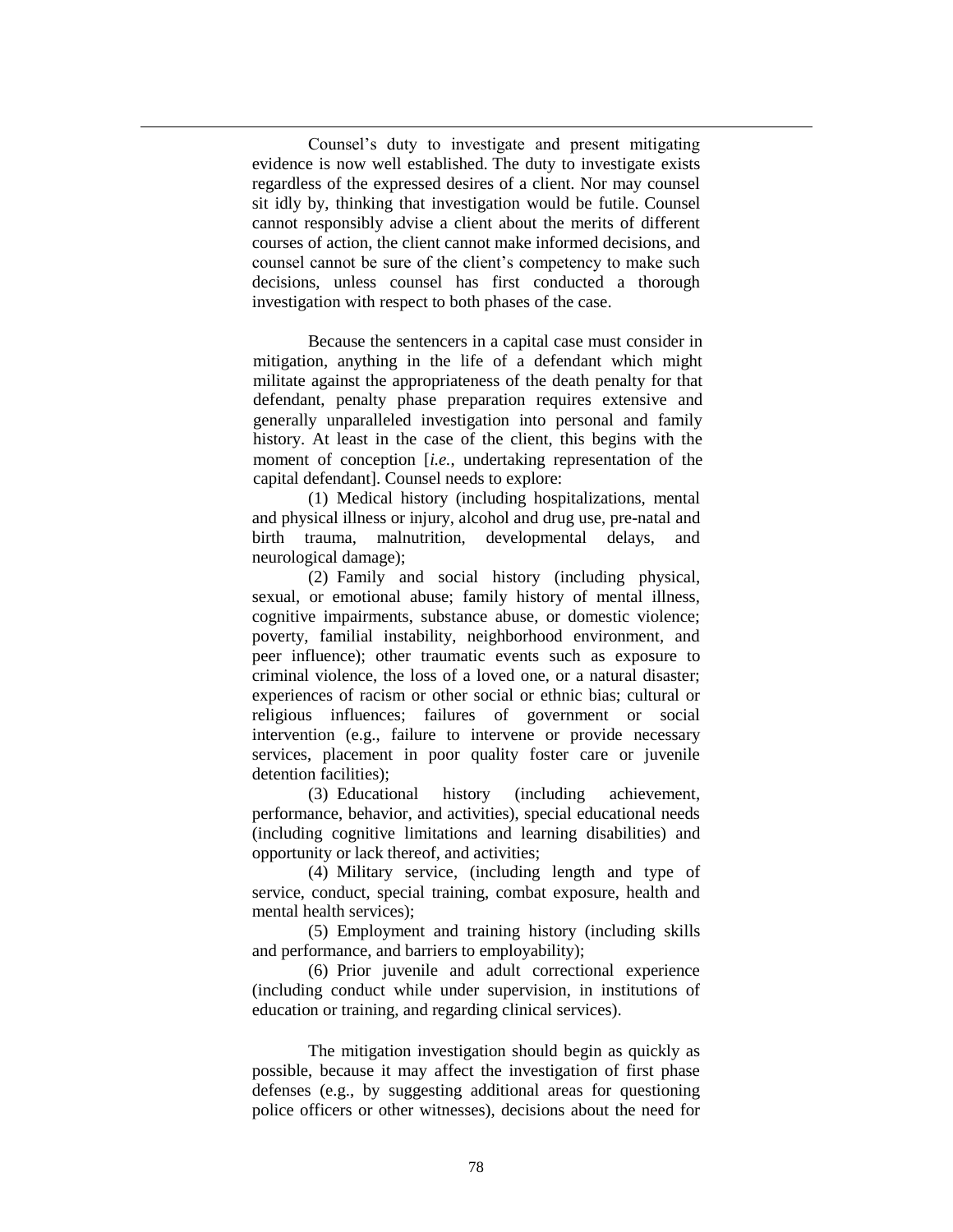*Strickland*, *supra* (reviewing both the performance component and the prejudice component, the Court found neither deficient performance nor prejudice) and the line of United States Supreme Court decisions following that seminal decision, namely, in ascending order, *Burger v. Kemp*, 483 U.S. 776, 107 S.Ct. 3114, 97 L.Ed.2d 638 (1987) (because the Court did not find deficient performance, it did not need to address prejudice); *Williams v. Taylor*, 529 U.S. 362, 120 S.Ct. 1495, 146 L.Ed.2d 389 (2000) (the Court found deficient performance and prejudice); *Wiggins v. Smith*, 539 U.S. 510, 123 S.Ct. 2527, 156 L.Ed.2d 471 (2003) (the Court found deficient performance and prejudice); and *Rompilla v. Beard*, 545 U.S. 374, 125 S.Ct. 2456, 162 L.Ed.2d 360 (2005) (the Court found deficient performance and prejudice). We have also taken note of two recent decisions of the Tenth Circuit Court of Appeals, namely, *Anderson v. Sirmons*, 46 F.3d 1131  $(10<sup>th</sup> Cir. 2007)$  (the court panel found deficient performance and prejudice); and *Smith v. Mullin*, 379 F.3d  $919$  ( $10<sup>th</sup>$  Cir. 2004) (the court panel found deficient performance and prejudice). All of these decisions are helpful particularly because they precisely focus on the discrete issue of alleged ineffectiveness of counsel in investigating and presenting mitigating evidence in the sentencing phase of a capital trial. These decisions instruct:

An ineffective assistance claim has a performance component and a prejudice component. The components are mixed questions of fact and law. A court does not have to approach the inquiry by addressing performance first and prejudice second. A court does not have to address

> expert evaluations (including competency, mental retardation, or insanity), motion practice, and plea negotiations.

l

It is necessary to locate and interview the client's family members (who may suffer from some of the same impairments as the client), and virtually everyone else who knew the client and his family, including neighbors, teachers, clergy, case workers, doctors, correctional, probation, or parole officers, and others. Records—from courts, government agencies, the military, employers, etc.—can contain a wealth of mitigating evidence, documenting or providing clues to childhood abuse, retardation, brain damage, and/or mental illness, and corroborating witnesses' recollections. Records should be requested concerning not only the client, but also his parents, grandparents, siblings, cousins, and children. A multigenerational investigation extending as far as possible vertically and horizontally frequently discloses significant patterns of family dysfunction and may help establish or strengthen a diagnosis or underscore the hereditary nature of a particular impairment. The collection of corroborating information from multiple sources—a time-consuming task—is important wherever possible to ensure the reliability and thus the persuasiveness of the evidence.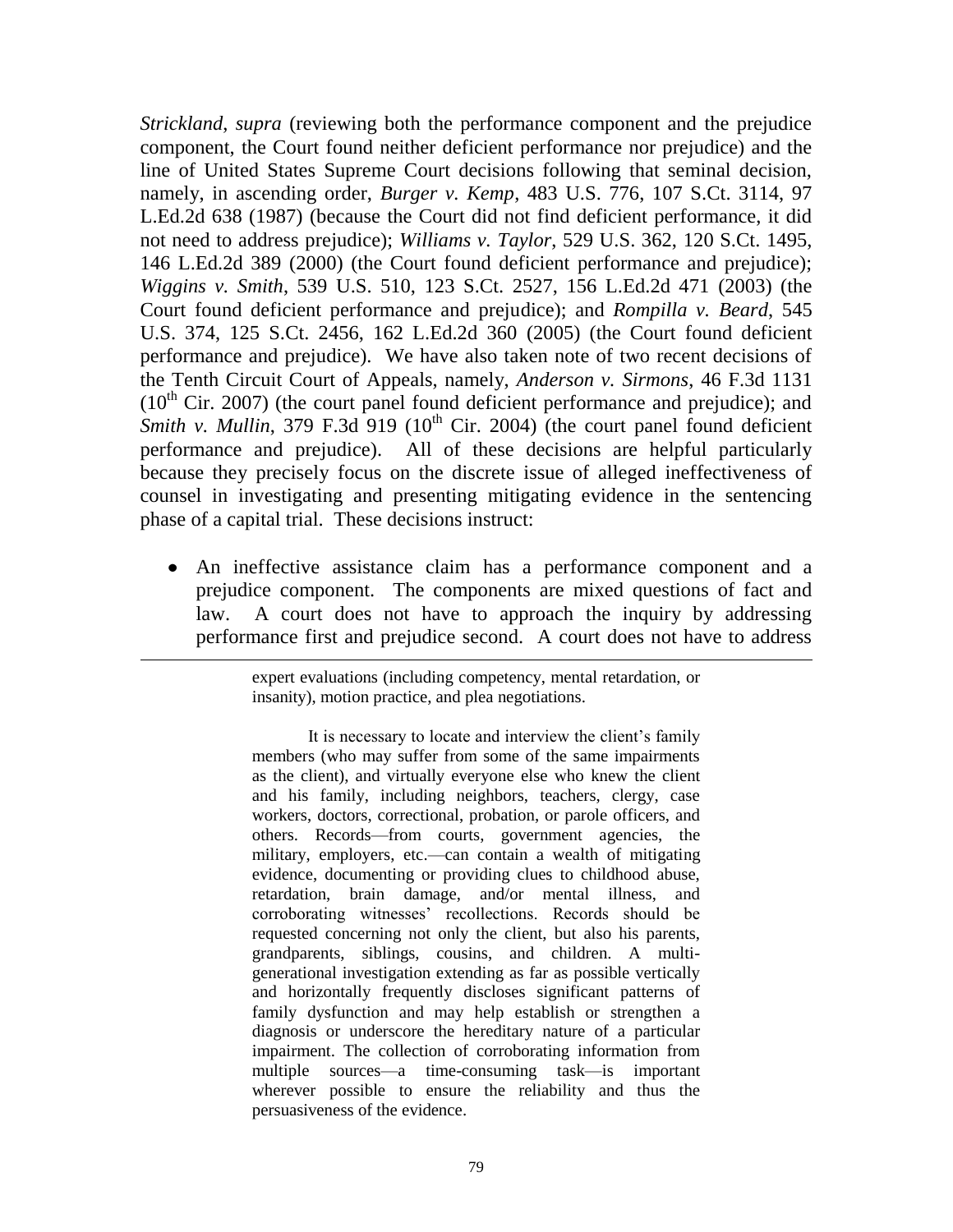both components if the appellant makes an insufficient showing on one. If a court determines it is easier to dispose of the claim because sufficient prejudice is lacking, the court may do so.

#### • The performance component

-- to show that trial counsel's performance was deficient, the appellant must show that counsel made errors so serious that counsel was not functioning at an objective standard of reasonableness under prevailing professional norms, considering all the circumstances as of the time of counsel's conduct;

-- judicial scrutiny of trial counsel's performance must be highly deferential. A court must indulge a strong presumption that counsel's conduct falls within the wide range of reasonable professional assistance;

-- trial counsel has a duty to make reasonable investigations or to make a reasonable decision that makes particular investigations unnecessary. A court must directly assess a particular decision not to investigate for reasonableness under all the circumstances, applying a heavy measure of deference to counsel's judgments.

#### • The prejudice component

-- a court shall not set aside the sentence if trial counsel's deficient performance had no effect on the sentence. The appellant must affirmatively show that counsel's deficient performance actually had an adverse effect on the defense;

-- when an appellant challenges a death sentence, the question is whether there is a reasonable probability – which is less than a preponderance of the evidence but sufficient to undermine confidence in the outcome – that, absent the errors, the sentencer – including an appellate court, to the extent it independently reweighs the evidence – would have concluded that the balance of aggravating and mitigating circumstances did not warrant death. In making this determination, the court must evaluate the totality of the available mitigating evidence – both that presented in the sentencing phase of the trial and that presented in the post-trial evidentiary hearing – in reweighing all the mitigating evidence against the aggravating evidence.

-- the ultimate focus of the inquiry must be on the fundamental fairness of the proceeding. A court must be concerned with whether, despite the strong presumption of reliability, the result is unreliable because of a breakdown in the adversarial process.

[¶133] In order to provide context to trial counsel's presentation of "life history" mitigating evidence in the sentencing phase of the trial, we shall briefly recount the parties' opening statements and the prosecution's evidentiary submission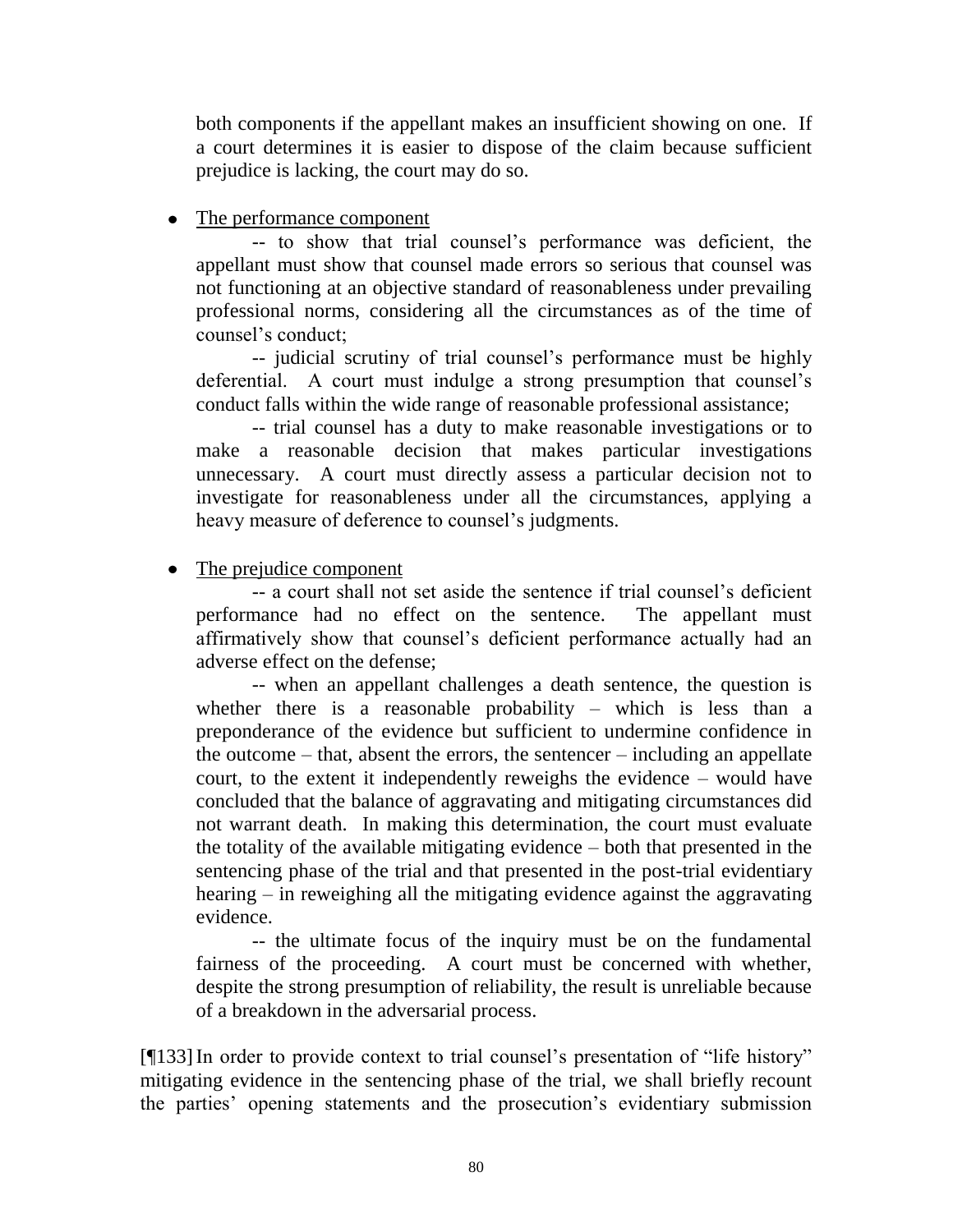which preceded trial counsel's evidentiary submission. Following that, we shall recount in some detail the "life history" mitigating evidence that trial counsel presented in the sentencing phase.

[¶134]In the prosecution's opening statement, the prosecutor stated that he would offer into evidence all of the guilt phase evidence and would ask the jury to return the death sentence. He listed the statutory aggravating circumstances in the case: (1) The murder was especially atrocious or cruel, being unnecessarily torturous to the victim; (2) the murder was premeditated and committed purposely while Eaton was engaged in the crimes of kidnapping, robbery, and sexual assault; and (3) Eaton was previously convicted of a felony involving the use or threat of violence to the person. The prosecutor declared that all three aggravating circumstances would be proved beyond any reasonable doubt, and the jury would need to find only one of them before deciding whether the death penalty was appropriate. Turning to Eaton's mitigation case, the prosecutor said he expected it would center around evidence of Eaton's background and history of depression, but that such evidence, even if believed, could not overcome the State's strong aggravating circumstances.

[¶135]In defense counsel's opening statement, he said that Eaton accepted and respected the jury's verdict in the guilt phase. He then stated that Eaton's life had value and trial counsel would give the jury reasons to take the road to life for Eaton. He alerted the jury that he would review Eaton's life, presenting witnesses who knew him from his youngest days and witnesses who had observed and evaluated him concerning his present situation, and would show that Eaton's life had not been a pretty picture. Trial counsel stated that Eaton, unlike most persons in the courtroom, did not have a nuclear family, but had a father who beat him. Trial counsel said that Eaton never had a chance in his life, unlike the others in the courtroom. He told the jury that it alone had the decision whether Eaton would die of natural causes in a penitentiary cell or would be executed. Trial counsel then briefly reviewed the expected evidence of Eaton's troubled childhood: an alcoholic and selfish father who was a transient laborer and was good at abusing young Eaton; a poor family that moved many times; a mother who was severely abused and hospitalized with schizophrenia; a young Eaton who was forced to work long hours at the farm and who dropped out of school to work to support the family; a young Eaton who did not do well when he attended school and who had a low IQ; a 16-year old Eaton who was diagnosed at a psychiatric hospital as disturbed and depressed. Trial counsel also reviewed briefly the evidence of Eaton's troubled adult life, including his failed marriage, his difficulty holding steady employment, his continuing depression, and his isolated and poor living conditions. Trial counsel also reviewed the evidence of Eaton's mental health evaluations by, and expert opinions of, neuropsychologist Dr. Linda Gummow and psychiatrist Dr. Kenneth Ash.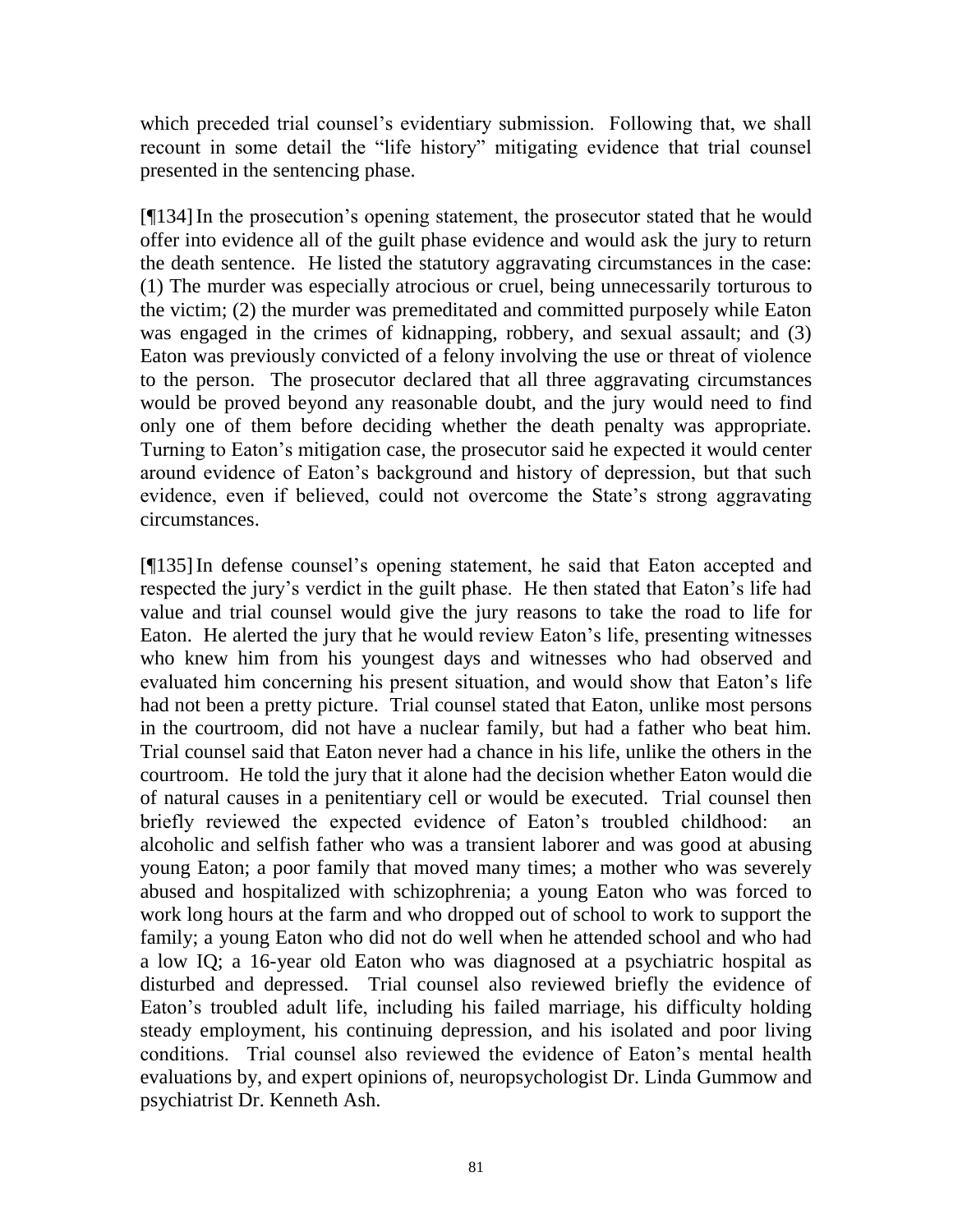[¶136]Turning to the applicable statutory mitigating circumstances and reasons for life, trial counsel identified: (1) The murder was committed while Eaton was under the influence of an extreme mental or emotional disturbance; (2) Eaton acted under extreme duress; (3) the capacity of Eaton to appreciate the criminality of his conduct or to conform his conduct to the requirements of law was substantially impaired; and (4) any other fact or circumstance of Eaton's character or prior record or matter surrounding his offense which serves to mitigate his culpability. Concluding his opening remarks, trial counsel submitted that the only logical, right, fair, and ethical choice was for Eaton to serve the rest of his life in the state penitentiary.

[¶137]Before calling its first witness, the prosecution formally moved for the introduction into evidence of all of the guilt-phase testimony and exhibits previously introduced and received. Eaton's trial counsel added that that applied as well to all defense guilt-phase evidence. The district court judge ruled that all such evidence was received. The prosecution next examined in quick succession three witnesses to establish Eaton's previous conviction of aggravated assault and battery in Sweetwater County. Those witnesses were Shannon Breeden, the victim, Richard Haskell, from the Sheriff's department, and Tony Howard, a prosecuting attorney. The prosecution rested.

## "Life History" Mitigating Evidence

[¶138]We review Eaton's first line of criticisms of trial counsel's performance by first considering the "life history" mitigating evidence that trial counsel presented at the sentencing phase. Following that, we shall consider the additional "life" history" mitigating evidence that Eaton presented at the remand evidentiary hearing and in his motion for a new trial. Having in mind the sentencing phase record, the remand evidentiary hearing record, and the motion for new trial record, we will then be in the best position to judge Eaton's contentions and the State's responses on this appellate issue.

[¶139] The sentencing phase record reveals that trial counsel presented "life" history" mitigating evidence through two expert witnesses who had interviewed and evaluated Eaton before trial and who had reviewed a number of records and statements containing "life history" information, several family members of Eaton's, and several friends and acquaintances of Eaton's. Dr. Kenneth Ash, psychiatrist, described his expert qualifications and his general evaluation procedure, including a review of medical records; conversation with Eaton's trial counsel; meeting with Eaton to explore his life history and present circumstances; and personal observation of Eaton's thinking, moods, and behavior. Dr. Ash described that he met with Eaton in jail on four separate occasions for a total of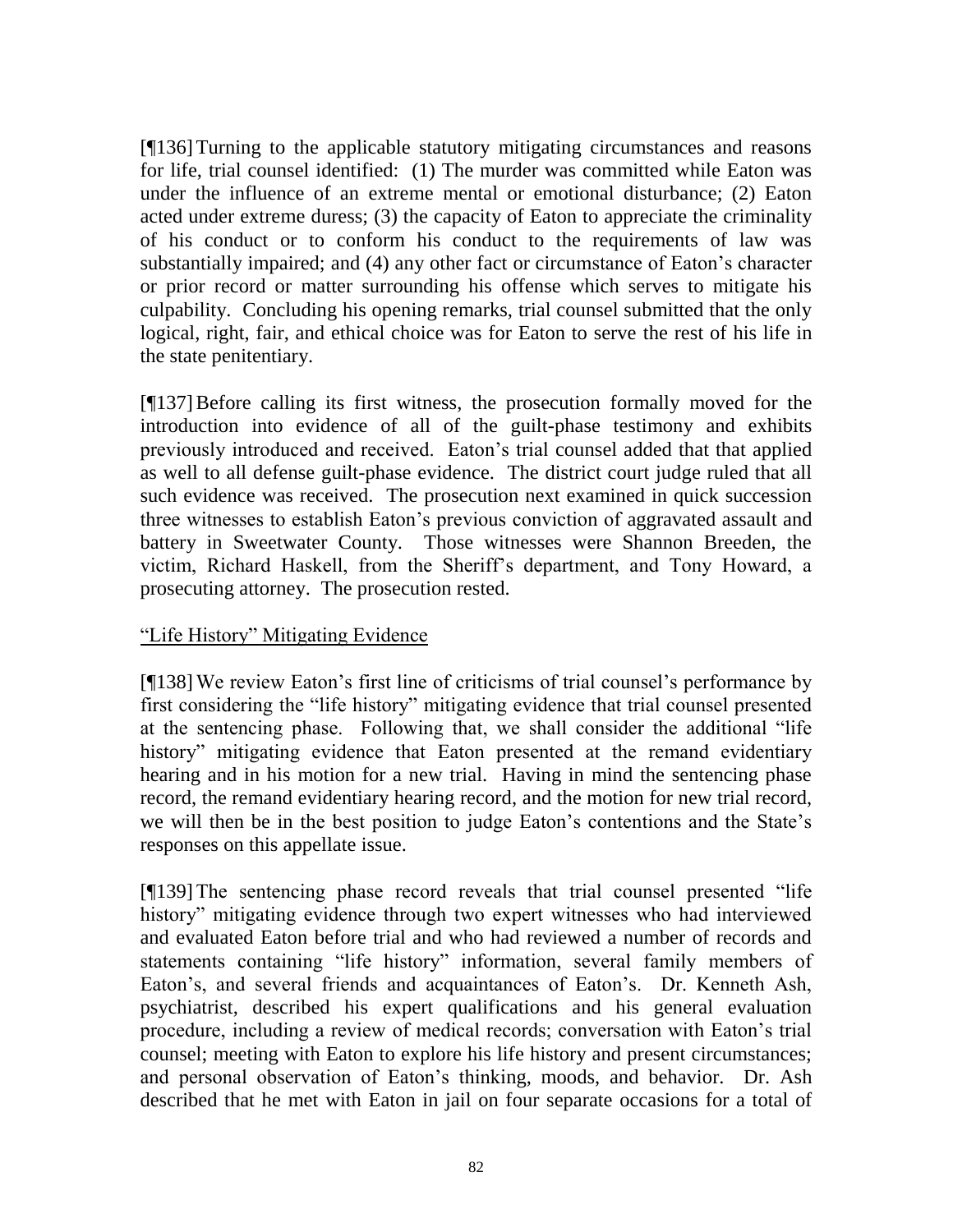about twelve and a half hours, during which he observed him as he asked questions about his life history and present circumstances. In considering Eaton's growth from childhood forward, Dr. Ash examined Eaton's available medical evaluation records including those from the Colorado Psychiatric Hospital when he was sixteen years old and from the hospital in Torrington, Wyoming, when Eaton was there in 1986. From these records of mental health evaluations, Dr. Ash noted a consistent finding of depression. Dr. Ash then explained the effect of depression on the brain and differentiated mild depression from Eaton's lifelong significant clinical depression which causes brain damage. Dr. Ash saw evidence of this clinical depression as he talked to Eaton. Dr. Ash related that Eaton told him about his failed marriage, family, and welding work, and his living in a bus in Moneta, Wyoming, in poverty and isolated from family and friends. Dr. Ash testified how Eaton's psychosocial and environmental problems related to his depression diagnosis. Dr. Ash identified the numerous stressors in Eaton's life. Dr. Ash also testified about Eaton's past significant problems in schooling and failure to get a general education certificate from a secondary school. Dr. Ash learned that Eaton had no access to health care. Dr. Ash evaluated Eaton as a person with major impairments in the areas of work, school, family relationships, judgment, thinking, and mood. Trial counsel examined Dr. Ash about his review of Eaton's 1986 Torrington hospital records which revealed his depression and suicidal ideation. Dr. Ash testified that Eaton's IQ was in the 80s to low 90s, in the low range of normal.

[¶140] Dr. Ash expressed these opinions about Eaton with supporting testimony:

1. A consistent finding of significant clinical depression, after considering his growth from childhood to manhood, the Colorado Psychiatric Hospital record when Eaton was sixteen years old, and the 1986 record at the Community Hospital at Torrington; and

2. Eaton committed the Kimmell homicide when under the influence of extreme emotional disturbance and extreme distress.

[¶141] Dr. Linda Gummow, neuropsychologist, testified about her expert qualifications, experience, and evaluation procedure. She spent two days with Eaton, estimating that twenty-five percent of that time was interview and the rest was test administration. She testified about her background evaluation of Eaton, which entailed getting as many documents as possible about his past life, such as medical records, educational records, psychiatric records, and police records. She testified that she also reviewed information obtained from persons in Eaton's life, including Eaton's sisters, Sharon Slagowski and Judy Mason, and Eaton's father, Merle. She testified about her preparation of a background chronology of Eaton's life using the various records and interview statements. She also had obtained and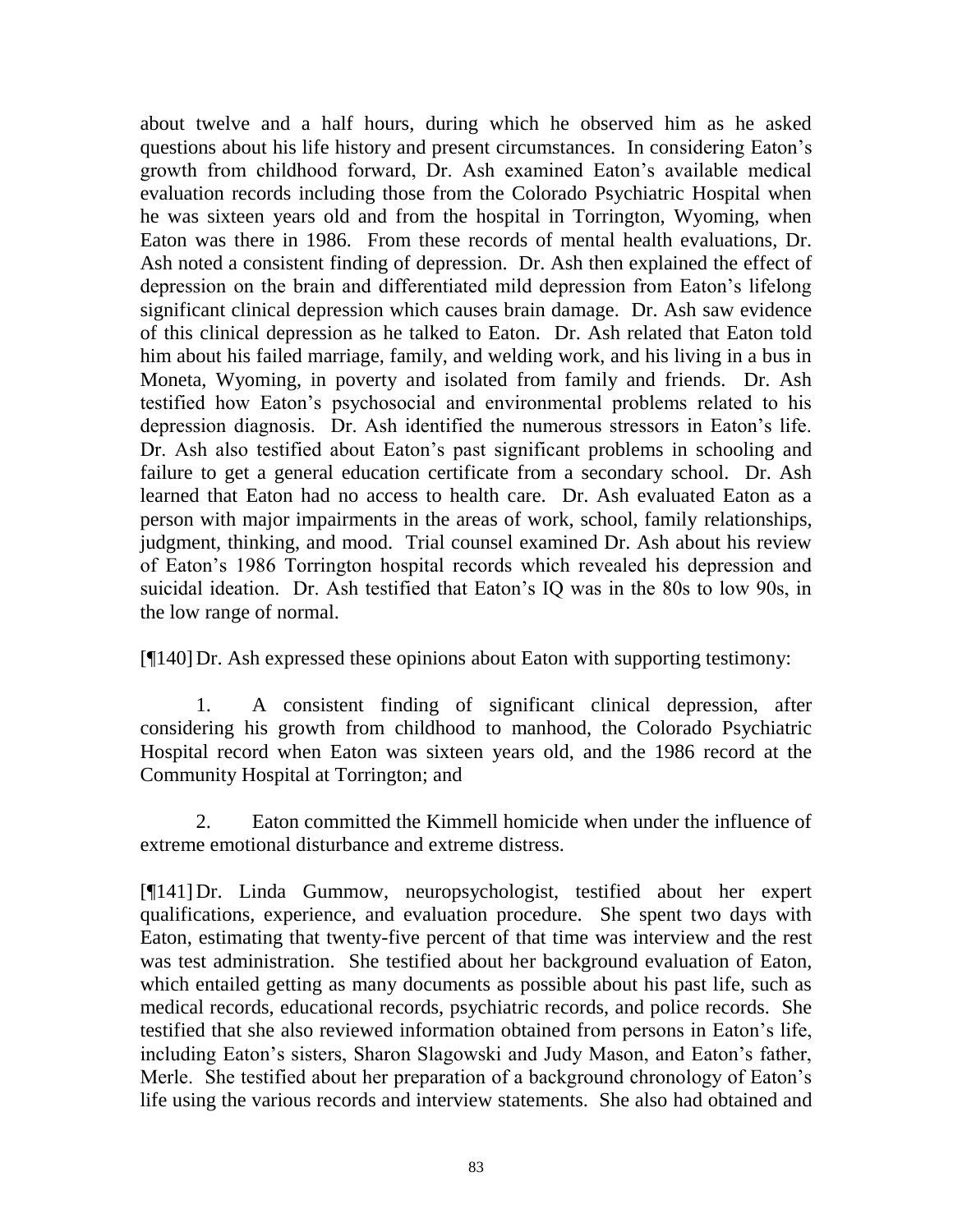used the psychiatric records of Eaton's mother as part of the background chronology of Eaton's life. Trial counsel introduced into evidence, without objection, Dr. Gummow's background chronology of Eaton's life. In some detail, Dr. Gummow's testimony follows:

> This chronology basically just gives some marker events in Mr. Eaton's life. The first line is his birth on February 10, 1945. He's the second oldest of eight children and the oldest son.

> He was raised by his natural parents. His father was the primary support of the family, who – he did a number of occupations, but he basically had an eighthgrade education and did a lot of manual occupations: mining, ranching, farming. The family moved fairly frequently. There's some testimony indicating that the father drank heavily, regularly. There's some family information indicating that there was physical abuse in the family, the mother and Mr. Eaton; some testimony indicating that the abuse to Mr. Eaton was more significant, perhaps, than that to other siblings. And that fits with the research which suggests that the oldest son sometimes takes the heaviest brunt.

> > . . . .

Mr. Eaton – this is his report, now – had a strong emotional attachment to his mother, who was reported to be a good mother, who cared for the family and did the best she could until she started to have mental health problems – and we don't know the exact onset, but sometime around 1961.

There's supposedly some fights between the parents.

Due to the frequent moves and Mr. Eaton's personality style, he had few friends. He was a slow developer. He seemed immature for his years. And he had very heavy responsibility as the oldest son, because his father sometimes couldn't find work locally and had to leave the – the home for extended periods of time; and during that time, he was basically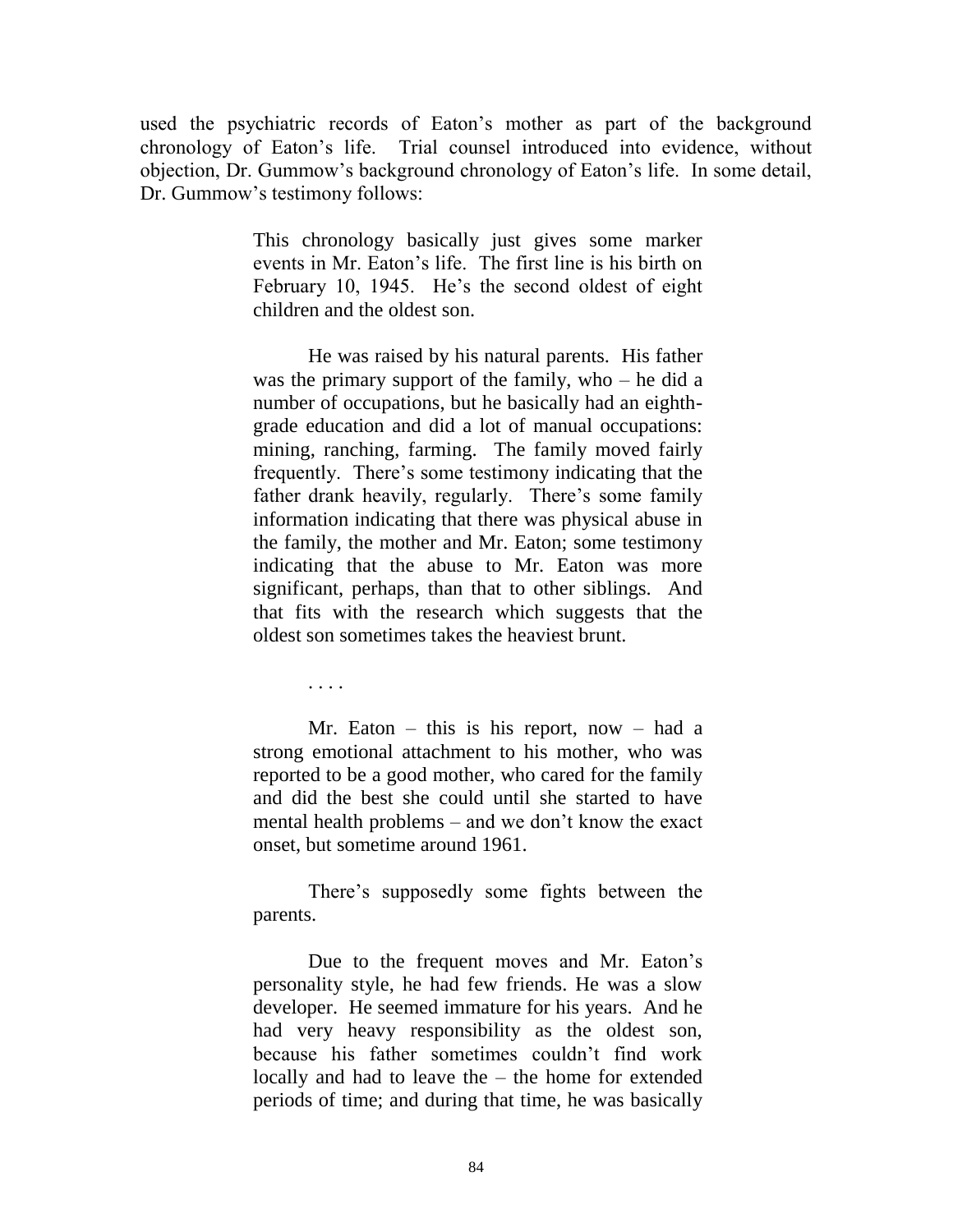responsible for whatever farm animals they had and so on.

There is some suggestion that  $-$  well, it's fairly well documented the family was economically struggling throughout most of their – most of his childhood, with difficulty providing basic medical services. Sometimes children did not get medical problems treated until they were quite severe or other people intervened.

This is Mr. Eaton's report. Mr. Eaton reported that he started running away in third grade. Documents suggest that he started running away sometime around fifth grade. This was reported to be due to fear of punishment, being struck by his father.

In 1960 – he would be approximately 16 years old, 15 years old – he was identified as having poor attention. He was held back in school.

Now, this is where I'm not sure of these dates. The earliest hospitalization date I have is this – definite is 1962, when Mrs. Eaton was hospitalized in the Colorado State Hospital in Pueblo. There's an indirect reference in the evaluation that Mr. Eaton, when he was 16, stating that she had had a nervous breakdown previous to 1961. So somewhere in '60, '61, Mrs. Eaton started developing symptoms of what was diagnosed consistently as schizophrenia.

He was identified as having some learning problems in the Greeley School District, and he was at some point held back. It's very confusing – his academic record is very confusing. We don't have many documents. We just have Meeker and Greeley, when he was 16. We don't have the earlier documents. We were unable to obtain them.

Q. (By Mr. Skaggs) Doctor, is that common in cases that have this kind of age?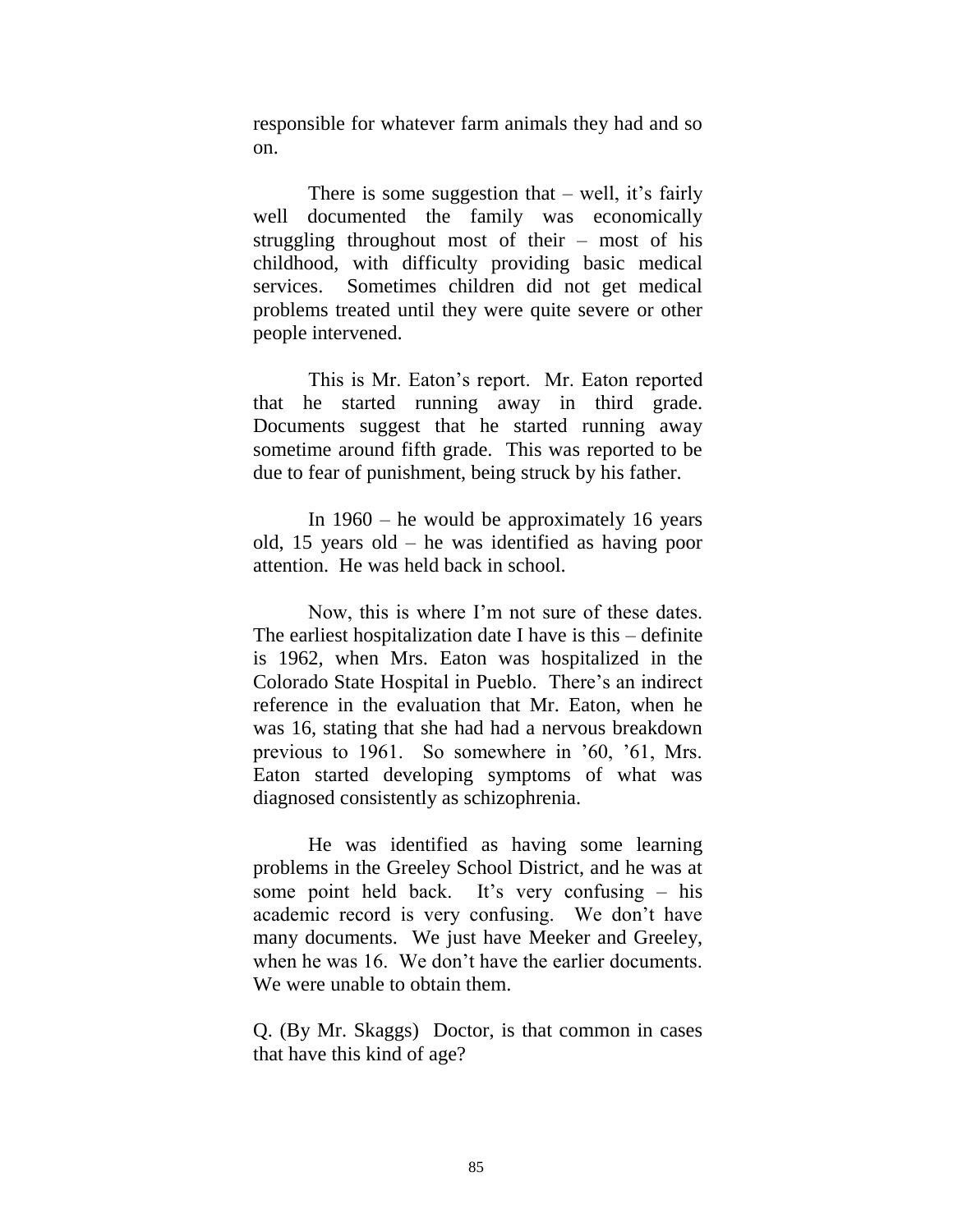A. They are common in older – older defendants. It's easier to get records now, with computers and so on. And, also, when the person moves frequently and there's a lot of schools, sometimes the school doesn't have a record if the student is only there for six months.

. . . .

He was diagnosed – this is his first known psychiatric diagnosis. He was diagnosed as being a depressed youngster, had been depressed for a long time, having serious emotional problems and being unable to relate.

This was the physician who noted that Mr. Eaton had difficulty relating to  $-$  to others, particularly adults; had very poor peer relationships. He had no friends. He was a fairly unappealing youngster who seemed to be immature.

He was treated at Colorado Psychopathic Hospital for – primarily for diagnosis, and then he was referred to several facilities outside of his family, including Lookout Mountain School for Boys and then the Buena Vista Correctional Center. It was in the Buena Vista Correctional Center that he learned to weld.

. . . .

So – and welding became his primary occupation throughout his life. He joined several unions.

And I've got the diagnosis stating '66 for the schizophrenia, but it was actually '62. I just didn't want to put it two places.

Q. Was she hospitalized more than once –

A. Yes.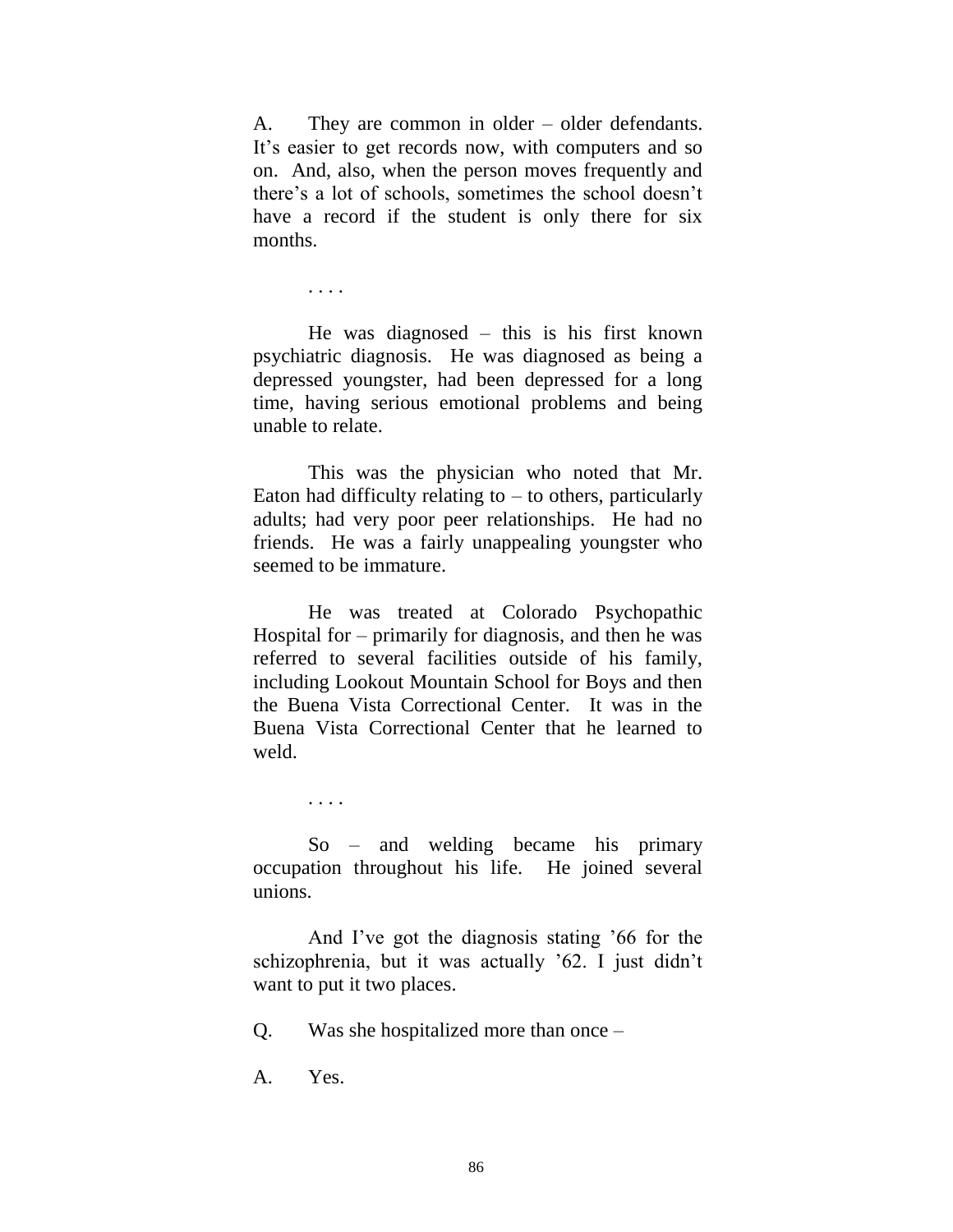- Q. -- according to the records?
- A. Multiple –
- Q. Okay.
- A. -- several times in one year.

And her hospitalization – her first hospitalization date and Mr. Eaton's hospitalization date are very close in time. And Mr. Eaton believed that he was responsible for his mother's mental health problems.

Q. Is that a self-reported thing?

A. That's his self report. There's no indication that anyone else blamed him, but he felt that he was responsible.

He lived and worked, after he was released from the correctional center, primarily as a welder. He contributed financially to his family, both as a child, as an adult, contributing a lot of his earnings. He was active in a church, helped build a church in 1972. He became a member of the Operating Engineers Union in approximately 1972.

Most important event occurred in his life and was in 1971, where he married Melody St. John. He was 26 years old at the time. I believe she was 18. And it was the first significant and long-term relationship that he had had. He had not had any longterm relationships before. He reported a few date-ortwo-type relationships. They had three children, two sons and a daughter. And the marriage was not a happy one. His happiness with the marriage, according to his report, ended on his wedding night, when his wife said she wanted a divorce. There was a lot of acrimony and difficulty in the marriage, mutual accusations, and, I think, a considerable bitterness on both parties. They were separated, we know, at least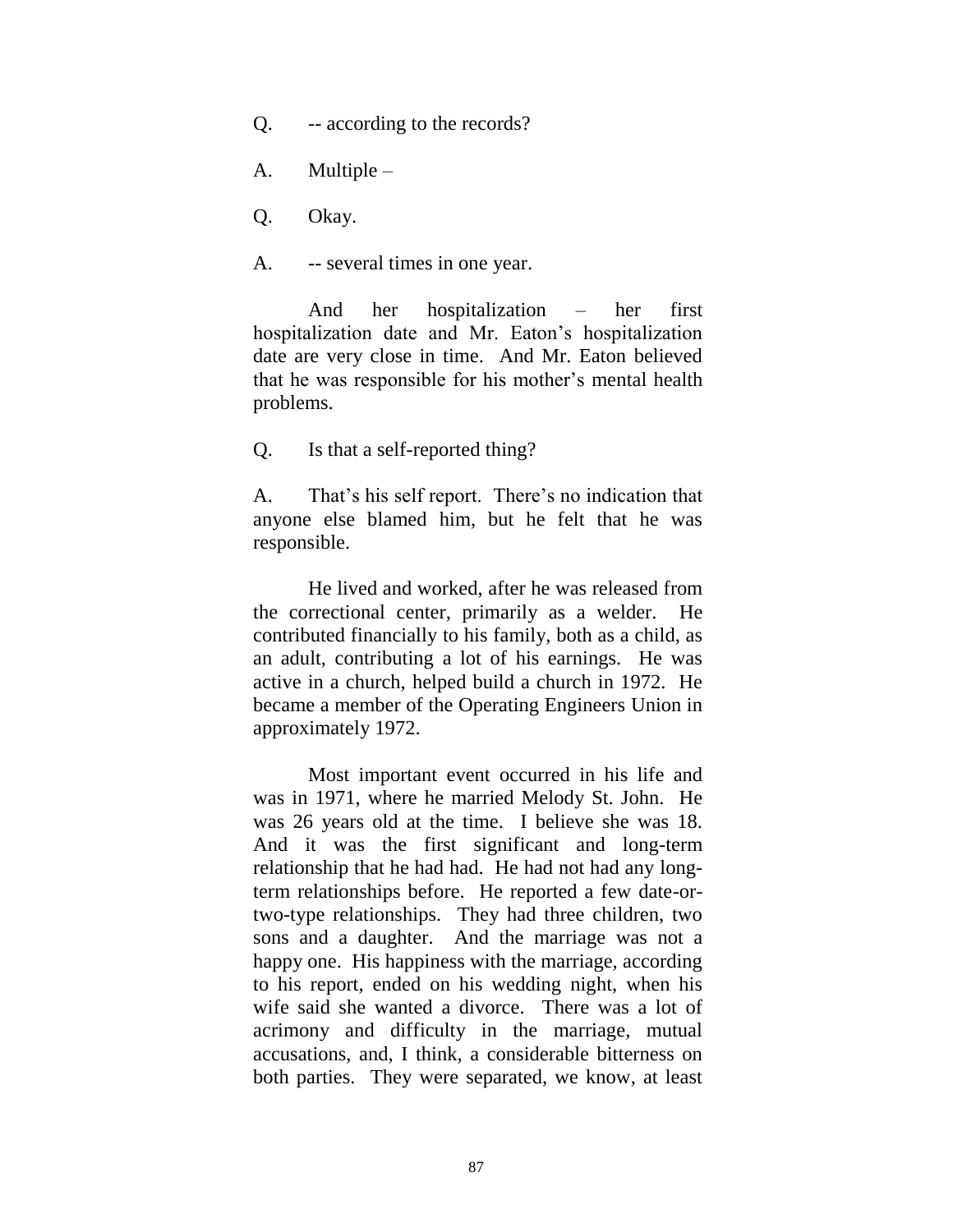once, in 1979, when Melody filed for a divorce; and then they then reconciled.

Early in the relationship, Mr. Eaton was the primary source of support. His work history is worth mentioning. He worked, like I said, primarily as a welder. His longest job was – according to his report, was about a year or year and a half. That was a long time for him. He changed jobs frequently. He had difficulty getting along with coworkers, got in altercations, sometimes left for – for no apparent reason. Same work pattern that his father had, very short employments here and there.

So toward the end of the marriage, Mrs. – Melody became more the primary support of the family. She undertook more of the responsibility. She became very disenchanted with the conflict in the family and the instability of his work history. And she started basically supporting the family. He, at this point in time, was doing occasional welding jobs, as I understand it, and was also doing some sort of a junk business, going – trading materials, you know, salvaging and going to junk shows and things, so  $$ kind of flea markets and so on.

Sometimes their living conditions were quite rough, sometimes living in a trailer without amenities.

And so she filed for divorce in 1986. She left him, and that was the end of the marriage. His wife left him, and he was hospitalized for depression at that time. He was hospitalized for a few days. He went to the hospital – he actually went to the police department. They were concerned about him. They took him to the community hospital, where they admitted him and diagnosed him with a depression and thought disorder.

. . . .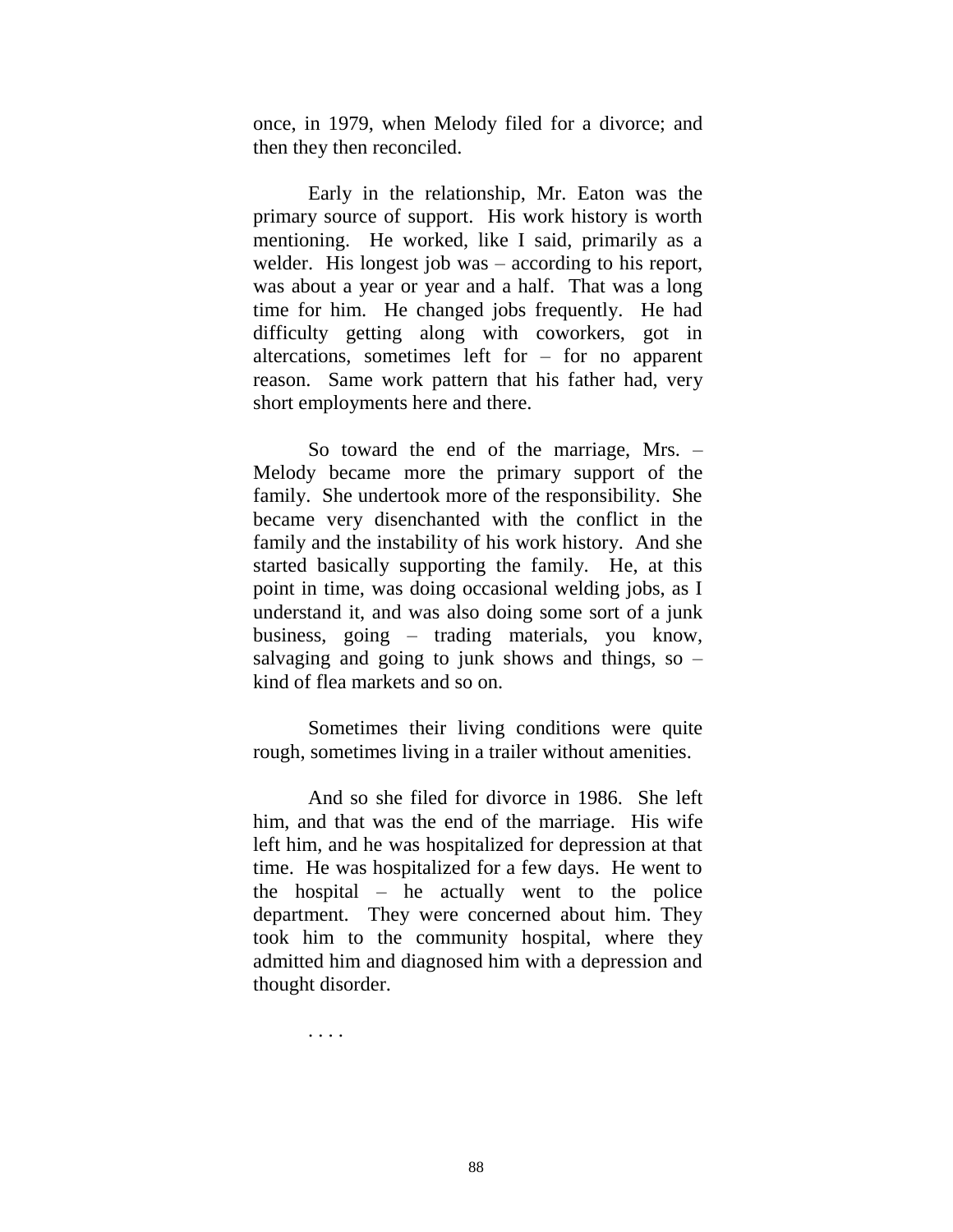Sometime – and this is an approximate date. Sometime in 1986, Mr. Eaton lived on the property  $-$  is it Moneta?

Q. Right.

A. He – this property was given to him, I believe, by a family member. And he – his reason was that he needed to get away from people. So he started living out here. And he called it "to hide out." The property didn't have any water. It had no facilities. Mr. Eaton basically was given an old bus which he put on the property and lived in it.

And by multiple reports, his lifestyle was extremely marginal. His diet was poor. His uncle told me that he would always bring a sandwich whenever he visited Dale because he didn't want to eat in the kitchen. And Dale would always offer him a meal. And Dale's meal consisted of taking  $a$  – pieces of frozen venison, which he hunted and caught, and throwing it into a skillet, which was indescribably dirty, and then eating that with his hands. And so Mr. Eaton's uncle told me that he always brought a sandwich so he could say, well, my wife would get mad if I didn't eat it.

So his lifestyle was very marginal, frequently described during this time frame and later as not – not having good hygiene. No evidence of that earlier; but later on, didn't bathe. Sometimes would go wash his car and get in the carwash with the car and bathe himself there; sometimes went to the neighbors. Had no water on the property, so he had to go to various places to get water.

So his behavior became bizarre and somewhat – and his grooming and hygiene were marginal during that phase, as well as his dietary habits.

Medication was recommended, I should mention, when he was in the community hospital, but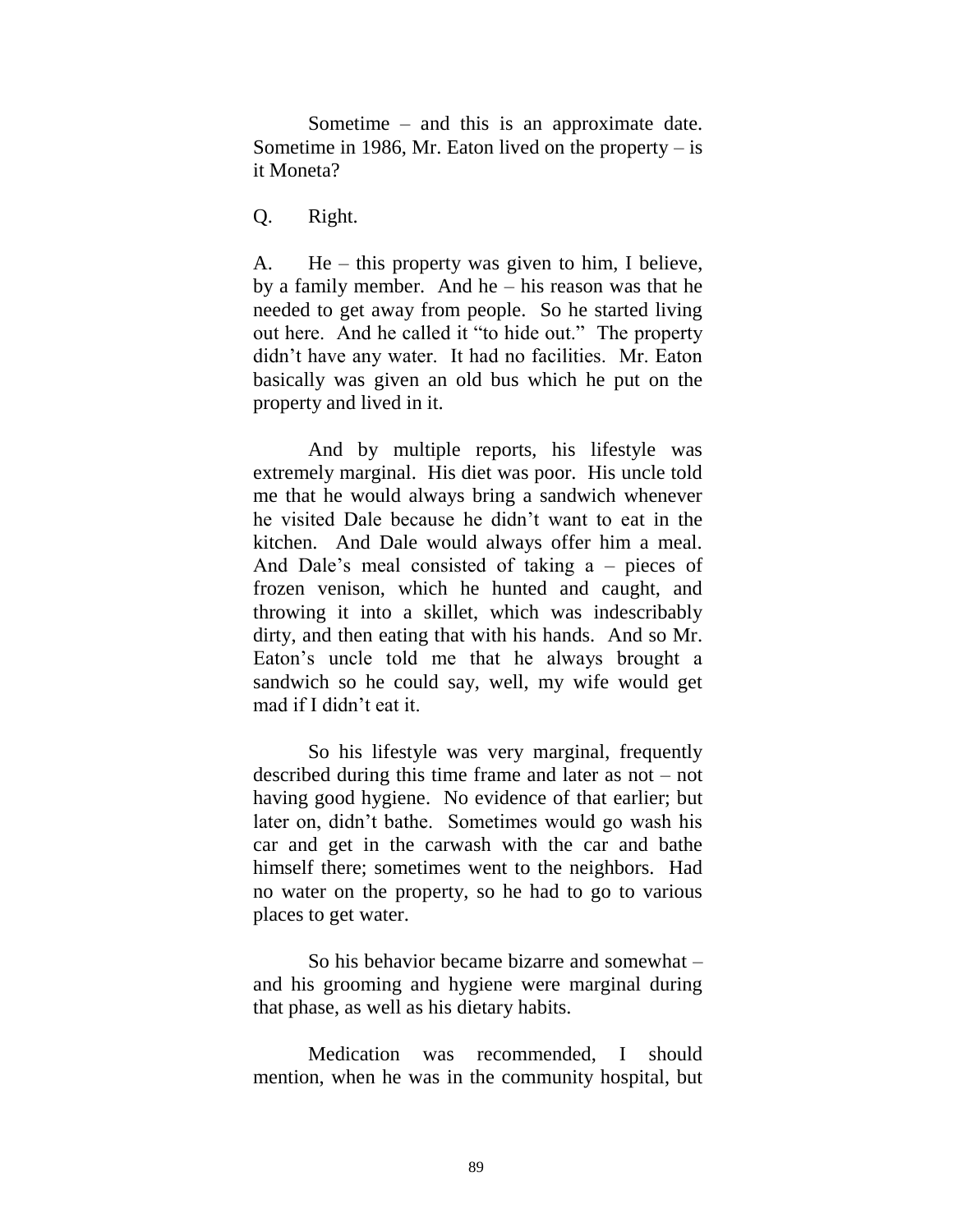he never followed up with mental health care afterward. They wanted him to, but he didn't do it.

This was another very significant date. That's why I put it on here. Dale's brother asphyxiated himself with carbon monoxide sometime in 1987. I don't know the exact date. Dale blamed himself for this, because he believed that if he had loaned his brother some money that he had asked for, that his brother wouldn't have committed suicide. Whether or not that's an accurate understanding, I don't know.

And then, of course, significant date here for our purposes is April 2, 1988, was when the body of Lisa Marie Kimmell was found in the North Platte River.

Shortly after Ms. Kimmell's death, his son, William, spent some time with him. And by interview, he indicated that Mr. Eaton was very unstable in the sense his lifestyle was unstable. I think they lived four or five different places in a year, and he was attending different schools during this period of time. He was also said to be very controlling and didn't want to live with him and left, and they had no more contact after that.

I should mention that I forgot to put it on  $-1$ mentioned in here, one of their children was removed from the home. And I'm not sure when that occurred, because I haven't seen the documents; but one of the sons was removed from the home.

- Q. Now, whose home was that?
- A. From Melody and Dale's home.
- Q. Okay.

A. Okay. And Mr. Eaton had no stable, long-term relationships with any other woman after this time. His best – his strongest relationship was with a woman in Nevada that he visited periodically, might stay a few months. And that woman described Dale, again, as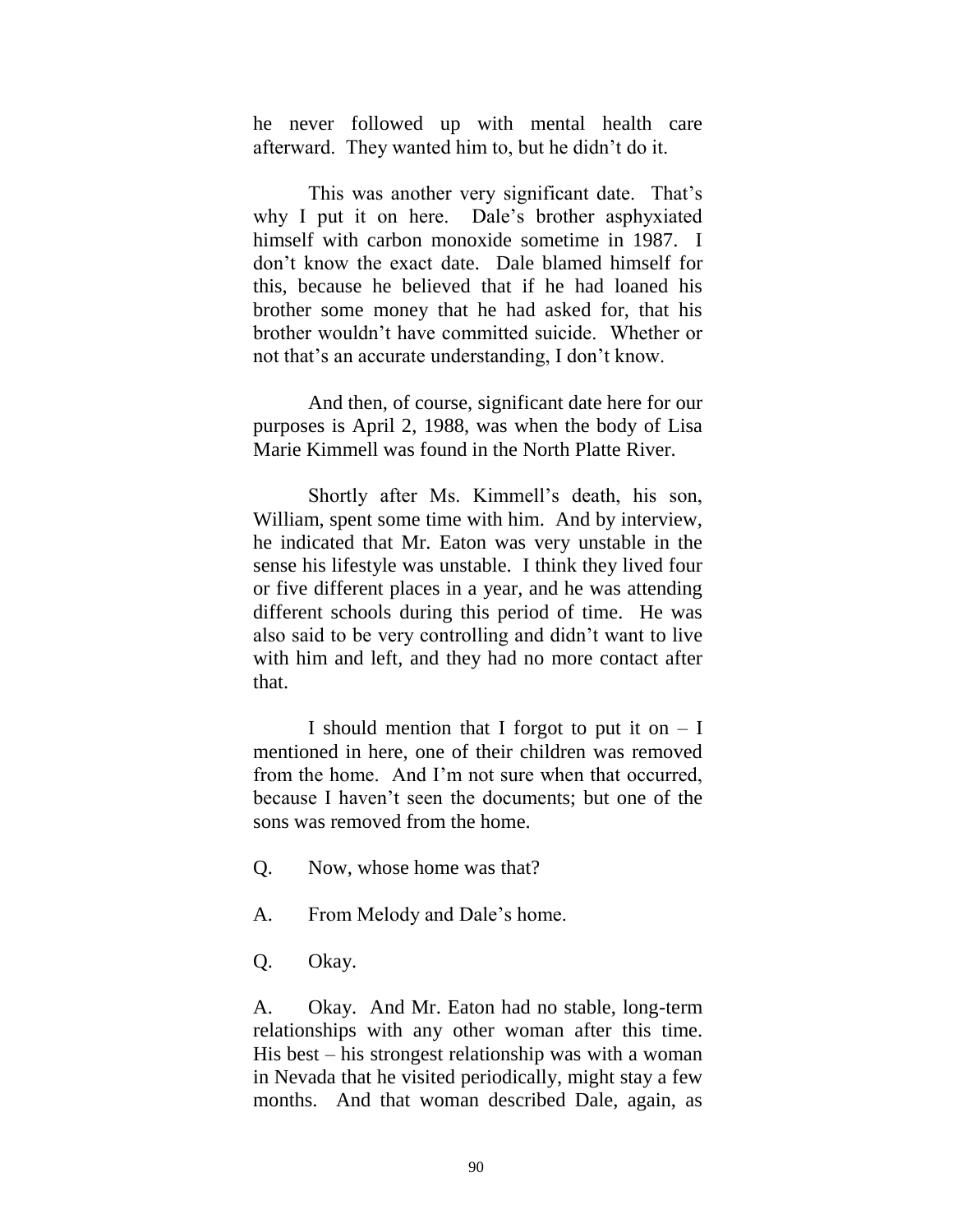having very poor grooming and called him junkyard Dale, because apparently his  $-$  his car was  $-$  his van was a jumble.

I should mention, during this time period, Mr. Eaton at one point in time had put together a welding truck and equipment; and he used that to kind of be a freelance welder, doing jobs all over the place. During this time frame before Ms. Kimmell's death, he lost that welding truck. He  $-$  his credit rating went down. And he basically really never worked more than 90 days at a time anywhere after that. He seemed to express it to me 90 days was a long time. When I interviewed him, he couldn't even recall his major employers. We got  $-1$  got five or six names, but he was just from one job to another job to another job to another job. And he remembered the longer jobs, but not the many, many others that he had had.

He's had a lot of psychiatric treatment from 1997 on, at least the evaluation and medication. He was diagnosed with depressive disorder, some issues with cognitive compliance – that is, some of the people that examined him were concerned that he wasn't being completely truthful with them. He was diagnosed with multiple suicide ideation, lifetime depression, PTSD. There's one not on here that should be on here. It was an occasional – couple diagnoses of explosive disorder, dysthymia, depression, major depression, anxiety, and post-traumatic stress disorder, which someone diagnosed based on his reported history of childhood abuse.

And then the last date here is in May – I mean April of 2003. He was transported to Natrona County jail to stand trial for the death of Ms. Kimmell.

[¶142] Dr. Gummow expressed these opinions about Eaton with supporting testimony:

1. There was a 95% probability that Eaton was responding honestly during her testing and evaluating for his psychiatric symptoms, and there was no malingering on Eaton's part.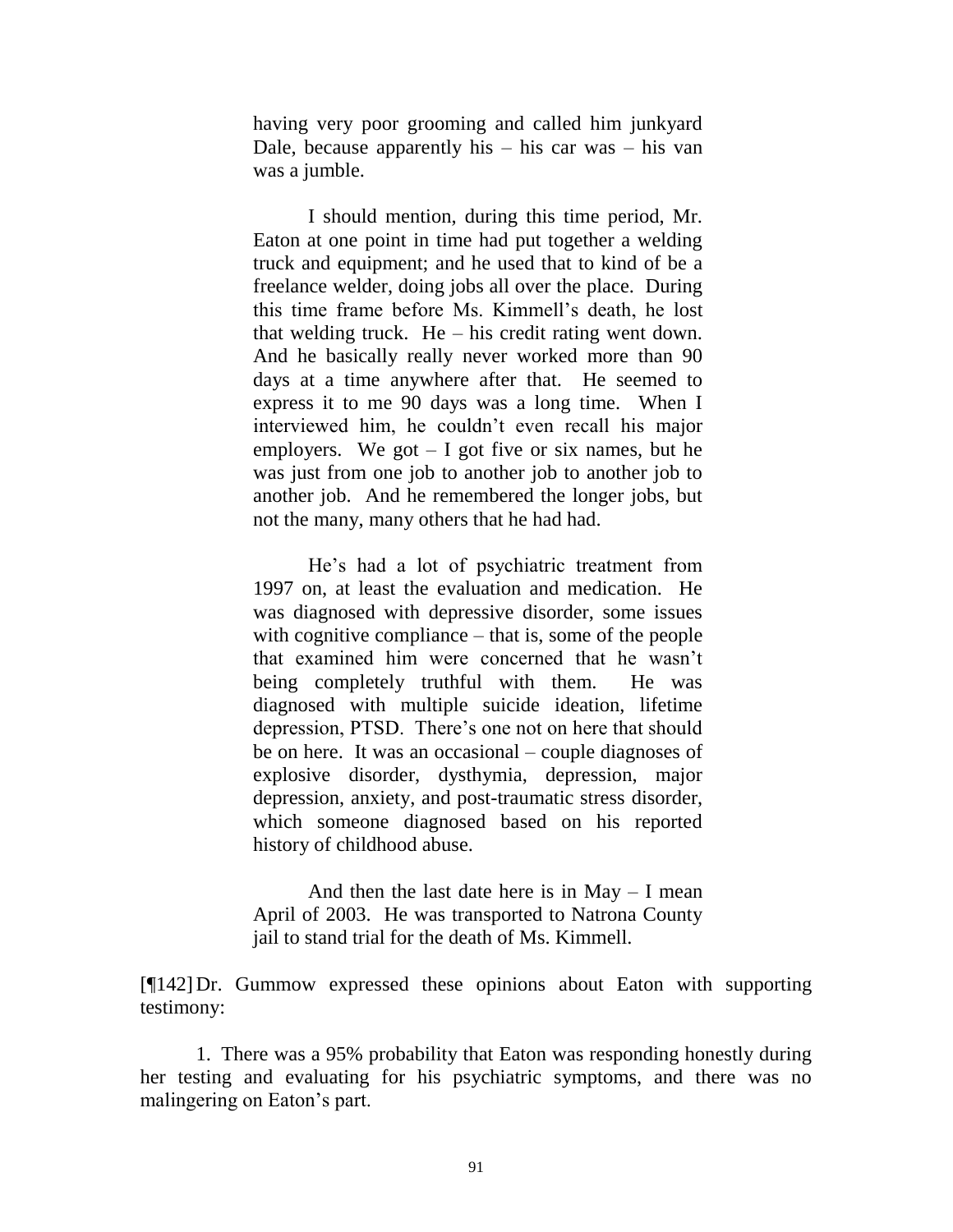2. At age 16, Eaton was diagnosed at the Colorado Psychiatric Hospital with depression, suicidal ideation, disturbed sleep disorder, low self-esteem, and inability to relate.

3. Eaton's depressive disorder is called depressive disorder NOS because of psychotic features and brain damage. It is of long-standing existence dating to his adolescence and was present in an exacerbated or severe form in 1988.

4. Eaton has had a long-standing learning disorder, with an IQ range from 76, which is borderline, to high 80s to 90s.

5. Eaton's depression is probably genetic and his family members' mental conditions bear this out; his major depressive disorder is considered to be a brain disease and it has been exacerbated by the social factors in his life, including his documented child abuse.

6. Eaton's academic skills in reading, math, and spelling "are far below average."

7. Eaton has moderate to severe brain damage.

8. Eaton's depression is linked to his behavior. Eaton never learned any coping styles to help him deal with the irrational feelings associated with his depression illness.

9. Eaton's significant lifelong psychiatric disorder caused extreme emotional disturbance and extreme duress at the time of the Kimmell homicide.

 $[9143]$ Corroborating the "life history" mitigating evidence presented by Drs. Ash and Gummow, four family members of Eaton's testified on Eaton's behalf. Loren Ferrin, whose deceased older sister was Eaton's mother, testified that he had known Eaton since Eaton's birth. Through Mr. Ferrin, trial counsel introduced into evidence several photographs of Eaton and his family members taken in the mid-1950s when Eaton was ten to twelve years old. Mr. Ferrin testified that Eaton's mother had told him that Eaton's father, Merle, had kicked her and "broke her tailbone." Mr. Ferrin said he was going to confront Merle Eaton about the matter, but his sister (Eaton's mother) told him not to because Merle Eaton "would just come back and pick on her then." Mr. Ferrin testified that Eaton's father drank to excess, had several jobs, and moved the family from a half dozen to a dozen times. There were eight children in the family, but one died at birth. Mr. Ferrin stated that, although he had not seen Eaton hit by his father, Eaton did not have a good relationship with his father – Eaton was afraid of him. Mr. Ferrin said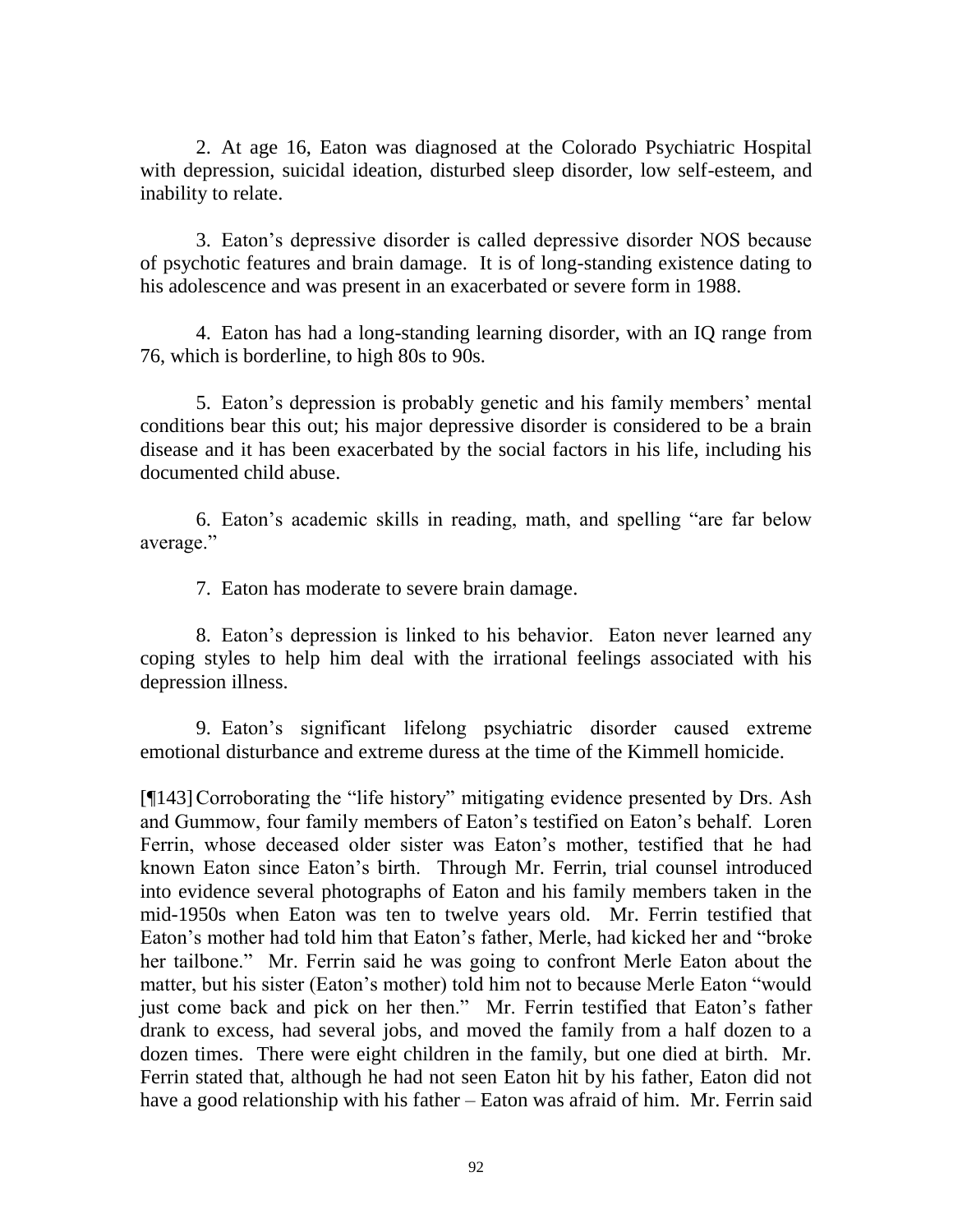that Eaton, the oldest boy in the family, "wasn't treated good" and "had to do a lot that he shouldn't have had to do." Mr. Ferrin recounted how he and his late wife had tried to adopt the young Eaton because Eaton's father "was picking on him too much." Mr. Ferrin also said that later on Eaton's father was going to "adopt all of the kids out," but it did not happen. Mr. Ferrin described Eaton's father as selfish, testifying "when the rest of the family would be out starving to death sometimes, he would go down to the cafe and have big steaks." He recounted an incident when he and his late wife visited the Eaton family and "they didn't have anything to eat." Mr. Ferrin's father bought lunch meat so they could have dinner; but Eaton's father "figured he didn't get enough to eat, so he went down to the cafe and had a big steak dinner after that." Mr. Ferrin described another occasion when Eaton's mother was in the hospital and Mr. Ferrin was riding home with Eaton's father. Eaton's father had a box of candy and told Mr. Ferrin, "Let's eat it up before we get home ... [t]he kids will just eat it up." Mr. Ferrin mentioned a later time when Eaton had bought his father a welding truck so they could work together; Eaton's father bought new tires for the truck, charged the purchase to Eaton, and then left. Mr. Ferrin recalled that Eaton's parents argued all the time. Mr. Ferrin said that Eaton had a good relationship with his mother. Mr. Ferrin also testified that he was the person who had given Eaton the Moneta property where Eaton lived.

[¶144]Loren Ferrin's wife, Betty, testified that she had known Eaton since 1951. At the beginning of her testimony, she became emotional and stated, "I can't do this.‖ The trial judge offered her a glass of water to calm her. She then testified that she liked Eaton and did not want him to die because "I don't think he was in his right mind when he did this."

[¶145] Marilyn O'Malley, Eaton's aunt, testified that she has known Eaton since his birth. Eaton's mother was Ms. O'Malley's sister. Ms. O'Malley testified that she never saw Eaton's father hit Eaton's mother, "but he ridiculed her all the time." She said that Eaton's mother was a patient at a mental hospital for two or three years. Commenting on what Eaton's mother had to put up with from Eaton's father, Ms. O'Malley testified, "well, the ridicule; and then he abused the children, and . . . she couldn't stand up for them in any way. And that was back in the days when wives and children had no protection or no place to go when they were in trouble." She recounted a particular incident between Eaton and his father:

> Well, I was there one time when the children were playing around. And when there's several children, there's bound to be a little noise. And Merle didn't – when he came home, he expected everything to be quiet. And the children were playing. And all of a sudden, he jumps out of his chair and grabs his belt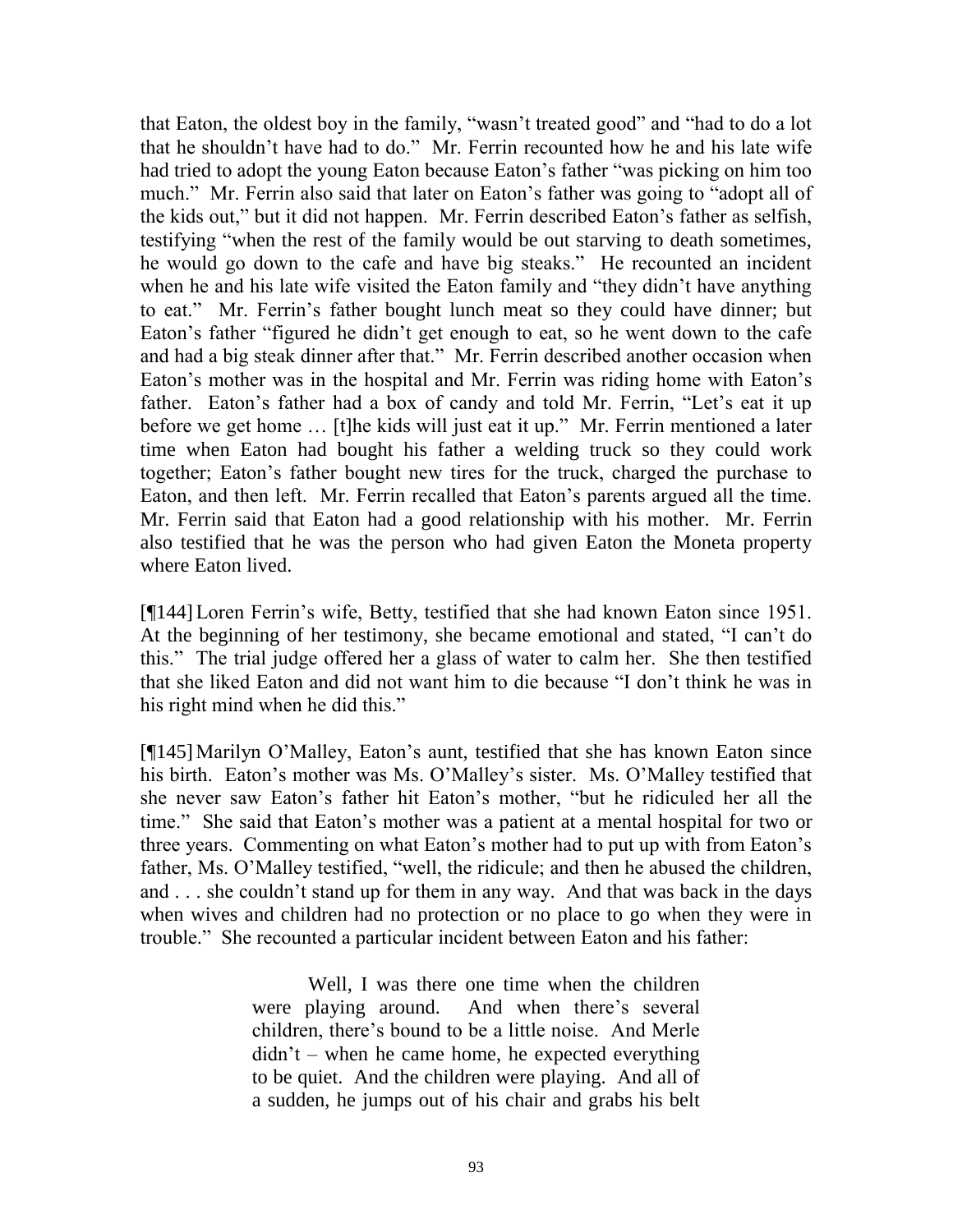up – you know, took it off his body, had a big wide belt with a buckle on it, and started beating on Dale Wayne. And Dale Wayne – I mean, he beat all of the kids to some extent, but I think Dale Wayne got the brunt of it. He seemed to be always the one that got first and most.

She added that she never saw Eaton's father hit Eaton's sisters, saying, "I don't think they were affected as much as Dale Wayne was, by a long shot." She had seen other occasions of Eaton's father abusing Eaton. She also testified:

> But I felt so sorry for him one time. I was a young wife with a little child, about a year and a half old. And I just felt so sorry for him that I wanted to get him away from that home for awhile. So I asked if I could keep him. And as I recall – I don't remember the exact number of days, but it was, like ten days or two weeks. He stayed with my husband and I. And my husband taught him how to fish, and they would go fishing. We would cook them. He had a great time with us....

> And then I wanted to keep him longer, but his mother said that his dad had work for him to do.

Ms. O'Malley also remembered an occasion when she and her mother visited the Eaton family in Meeker, Colorado. Ms. O'Malley rode into town with Eaton's father and, as he had done with Mr. Ferrin, Eaton's father was eating from a box of candy and told her if he took it home the kids would eat it. At the time, the rest of the family did not have much food. Eaton's father did not like to eat the vegetable stew that Eaton's mother made for the family, so he would eat in town. Ms. O'Malley testified that Eaton had "always been very sweet to me." She stated that Eaton's mother expressed concern for her children all the time, but "didn't seem to dare show too much affection or stand up for the kids at all; but she loved them.‖ When Eaton's mother had her mental breakdown, she could no longer care for her children. Eaton's father had a lot of different jobs and the family moved around quite a bit – at least eight. Eaton's paternal grandmother "was not a very pleasant person to be around" and "was rather ornery to" Eaton's mother. Ms. O'Malley identified several photographs of Eaton as a young boy and of Eaton and his then-wife and two of his children. Ms. O'Malley testified that Eaton left home at the age of fourteen or fifteen because of his relationship with his father.

[¶146] Trial counsel also presented "life history" mitigating evidence from Eaton's sister, Sharon Slagowski, by way of Lynn Cohee, a Natrona County Deputy Sheriff. Through Deputy Cohee, trial counsel introduced into evidence excerpts of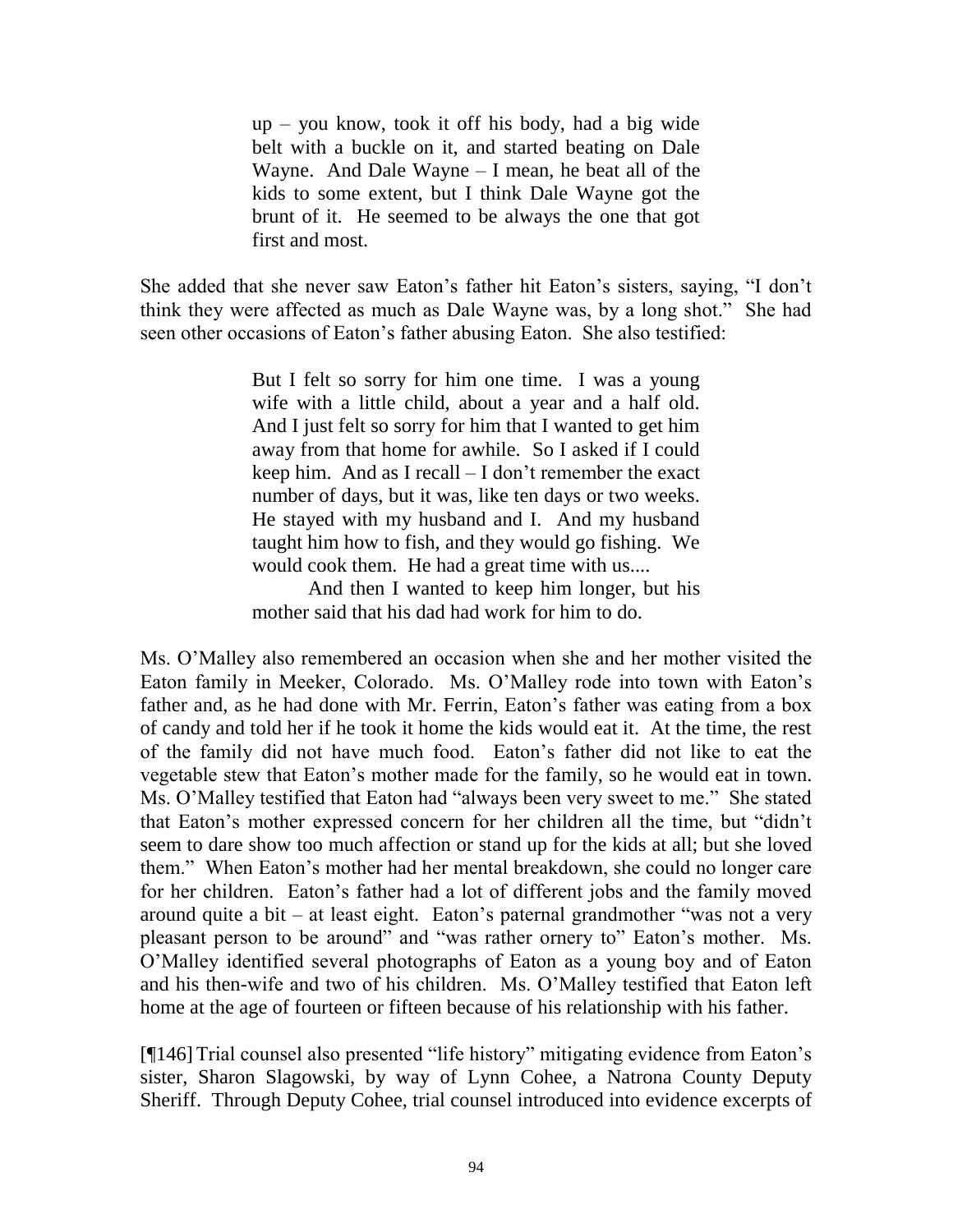Ms. Slagowski's interview by Deputy Cohee. These excerpts contained evidence of Eaton's mental and physical abuse as a child and limited education. In these excerpts her testimony was as follows:

> SS: He just uh, as being older, I see that dad just kind of picked on him and he was, when he was growing up, he was mean to him and made him work when he was really young, you know and .... Uh, as I look at it now, he was child abused when he was little. ... Getting hit around and the, not, not only the mental but the physical abuse.

. . . .

SS: Yeah, I remember when he used to hit him with a belt and uh, hit him with his fist and uh, I remember one time when but I don't remember how old I was he broke a beer bottle over his head. ... You know, other than that, the, just that kind of physical abuse.

LC: Ok. When he broke the beer bottle over his head. do you remember how Dale, how old Dale was then?

SS: We lived in, down in [Riverton], so in Riverton, we had to be real young. ... Probably, I was in school. Dale and I was both in school, so we had to be in the uh, oh man, I'm thinking early grade school.

LC: Ok. Uh, how about any head injuries? Did that cause any head injuries?

SS: I don't know. He was never taken to the doctor for it. … But he was hit around. It wasn't just on the, it wasn't on his butt, every time he got hit it was where ever dad decided to hit him. He just had a rough life.

LC: How did he do in school, do you know?

SS: Well, he never had a chance to be in school. We moved around a lot and that really effected [sic] him. And he never got to be a little boy, cuz he had to work so hard. And he was always up so early, uh, you know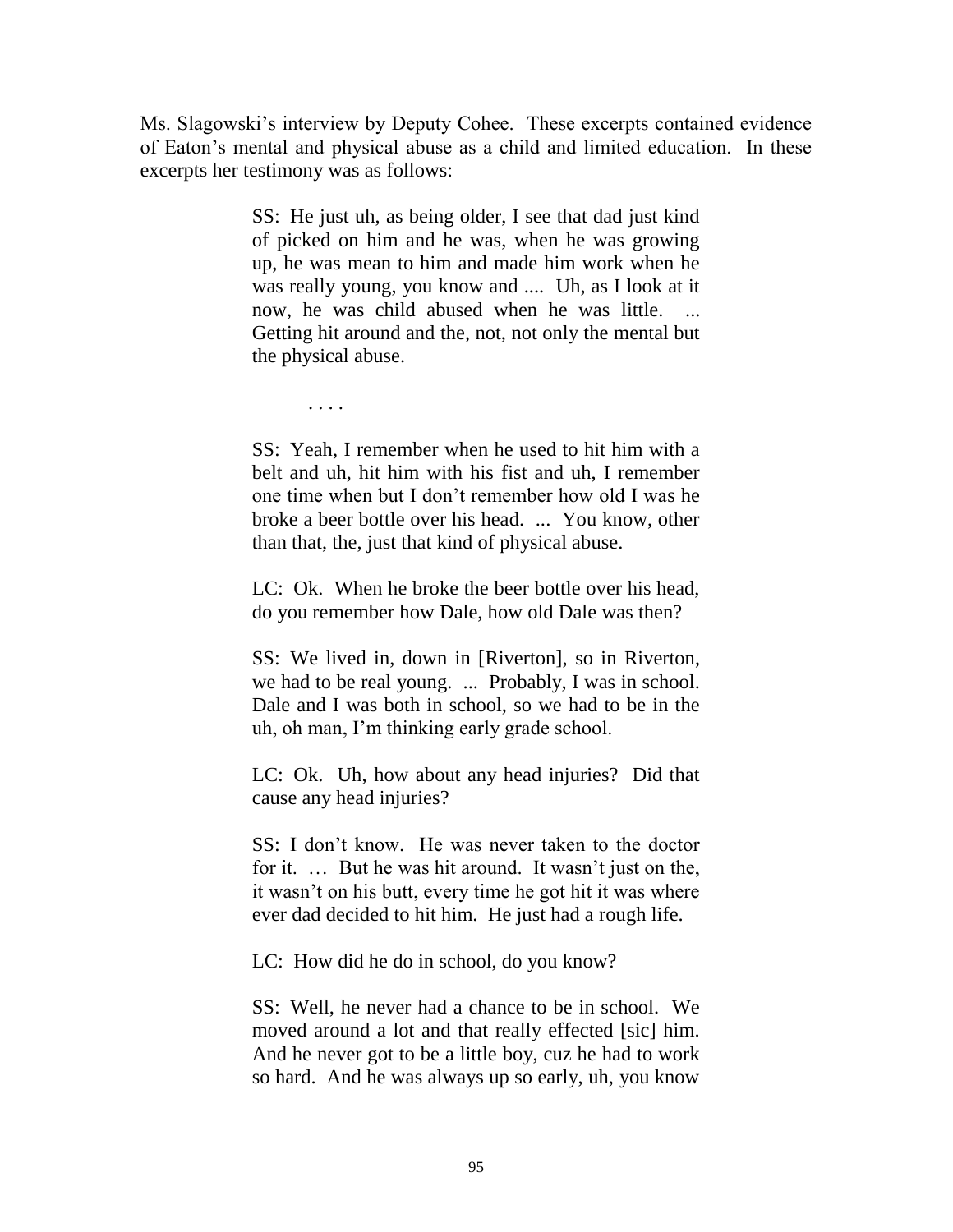milking cows … and doing the (inaudible) farm work and everything. He never got a chance to be a kid.

LC: Ok. Do you remember how far he -- he did get to go in school?

SS: He had, he made it through, let's see, we went, we lived in Meeker and that's the last time he attended school that I know of. And let me see, I was in the, probably  $7<sup>th</sup>$  or  $8<sup>th</sup>$  grade is all the way he went.

[¶147] Trial counsel also presented "life history" mitigating evidence from four of Eaton's friends and acquaintances. Virginia Schiffern testified that she and her husband, Lodine, had known Eaton since 1972, and he had stayed with them a few times in the past. She stated that they liked Eaton and she could not believe that he would ever do anything violent. She said that she and her husband attend church regularly and she believes that people make mistakes. Lodine Schiffern testified that he met Eaton shortly before Eaton was married, they were good friends, and he still likes him. He added that he "just can't believe ... anything like that could happen to him."

[¶148]Trial counsel presented testimony from Shirley and Floyd Widmer, owners of the store at Waltman. Mrs. Widmer testified that they are among the very few people who live in the Waltman-Moneta area. She testified that she has known Eaton for quite a few years as he used to eat at their store. She "has always gotten" along real good with" Eaton. She testified that when Eaton's son, Billy, was quite young, Eaton and he would stop in the store. She said that Eaton never had a bad temper around her. Floyd Widmer testified that he has known Eaton for a lot of years, likes him, and always got along with him.

[¶149]In connection with our review of trial counsel's mitigation case in the sentencing phase of the trial, we have also considered trial counsel's closing argument to the jury. His dominant themes were the power of a single juror to vote for a life sentence, the existence by a preponderance of the evidence of both statutory and non-statutory mitigating circumstances, Eaton's acceptance of responsibility for his crimes, and the jury's power to spare Eaton's life as a matter of mercy. Trial counsel emphasized that each juror must make a personal decision, and that one juror's vote can "stop this march into madness." He stressed that the only power Eaton had was through that juror who would choose life; an individual juror had the right to vote for life and was not answerable to anyone for that vote; and each juror was free to write on the verdict form any mitigating circumstance that particular juror believed existed. Trial counsel asserted that Dr. Ash's testimony and Dr. Gummow's testimony clearly proved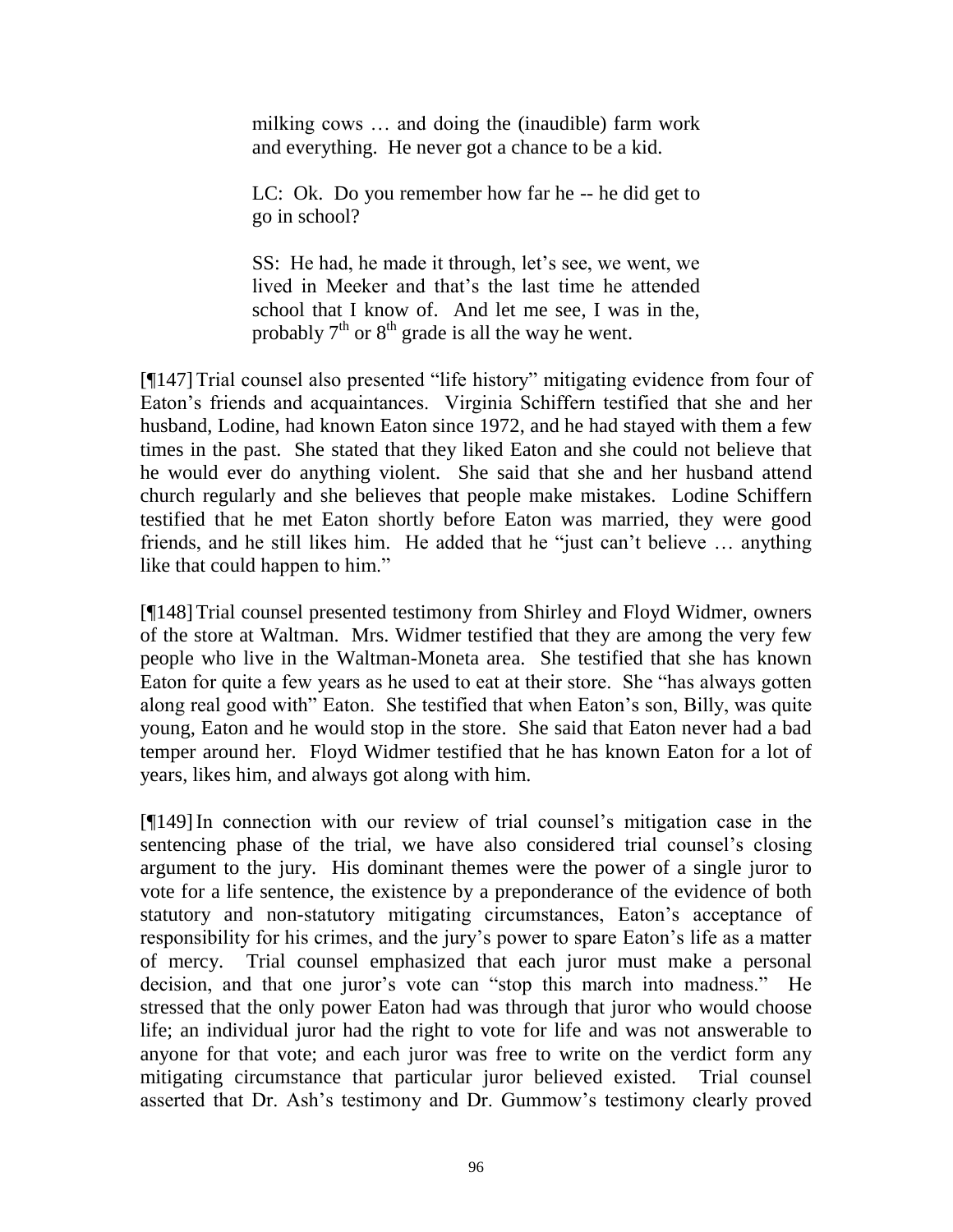that, at the time of the homicide and otherwise, Eaton suffered from extreme emotional or mental disturbance and duress and life-long depression, brain damage, and substantial mental impairment. Trial counsel recounted the uncontroverted evidence, from Dr. Gummow and Eaton's sister, Sharon Slagowski, and other witnesses, about Eaton's childhood abuse, uneven schooling, and hard work. He emphasized Eaton's very troubled life of poverty and extreme hopelessness. He stated that Eaton was remorseful for what he had done. Reviewing several of the jury instructions, trial counsel cautioned that the jury could consider only the three aggravating circumstances listed on the verdict form, but stressed that even if the jury found the existence of one or more of them, it could still vote for life. He also noted that even if the jury found no mitigating circumstances, it could still vote for life and it could vote for life solely on the basis of mercy or sympathy. In conclusion, trial counsel asked the jury to choose life.

 $[9150]$  With the above and foregoing sentencing phase "life history" mitigating evidence in mind, we now turn to the records of the remand evidentiary hearing and the motion for new trial based on newly discovered evidence to identify what additional "life history" mitigating evidence Eaton presented in those post-trial proceedings. At the remand hearing Eaton presented a one-page Disposal of Client Record Form from the Lincoln County Mental Health Association, Kemmerer, Wyoming, pertaining to Eaton, and trial counsel's testimony that, after Eaton's trial, trial counsel had received a telephone call from a man who had known Eaton when they were kids in Meeker, Colorado. According to this man, Eaton had suffered mental and physical abuse from schoolmates. In Eaton's motion for new trial, Eaton again presented the one-page Disposal of Record Form, an affidavit from Eaton's childhood friend from Meeker, who had called trial counsel after the trial had concluded, and several old school records pertaining to Eaton. The one-page Disposal of Record Form indicates that Eaton received service at the mental health facility in the period March 11, 1986 to July 7, 1986, which was after his discharge on March 7, 1986 from the Community Hospital in Torrington, Wyoming. The form indicates that the Lincoln County record was destroyed on May 29, 1996, well before Eaton was charged in the Kimmell homicide and, therefore, well before trial counsel entered his appearance in this case, which was in April 2003. The admitting and discharge diagnosis was similar to that obtained earlier in the Torrington facility, and the medication and dosage information was the same as obtained in the Torrington facility. The form listed the surnames of two therapists. In Eaton's appellate brief addressing the order denying his motion for new trial, Eaton informs the Court that one of the therapists had retired, moved out of state, and could not be located, and the other therapist had been contacted but did not recall Eaton. To the extent that this onepage disposal form is "life history" mitigating evidence, we find it is cumulative to similar evidence that trial counsel presented in the sentencing phase. We note also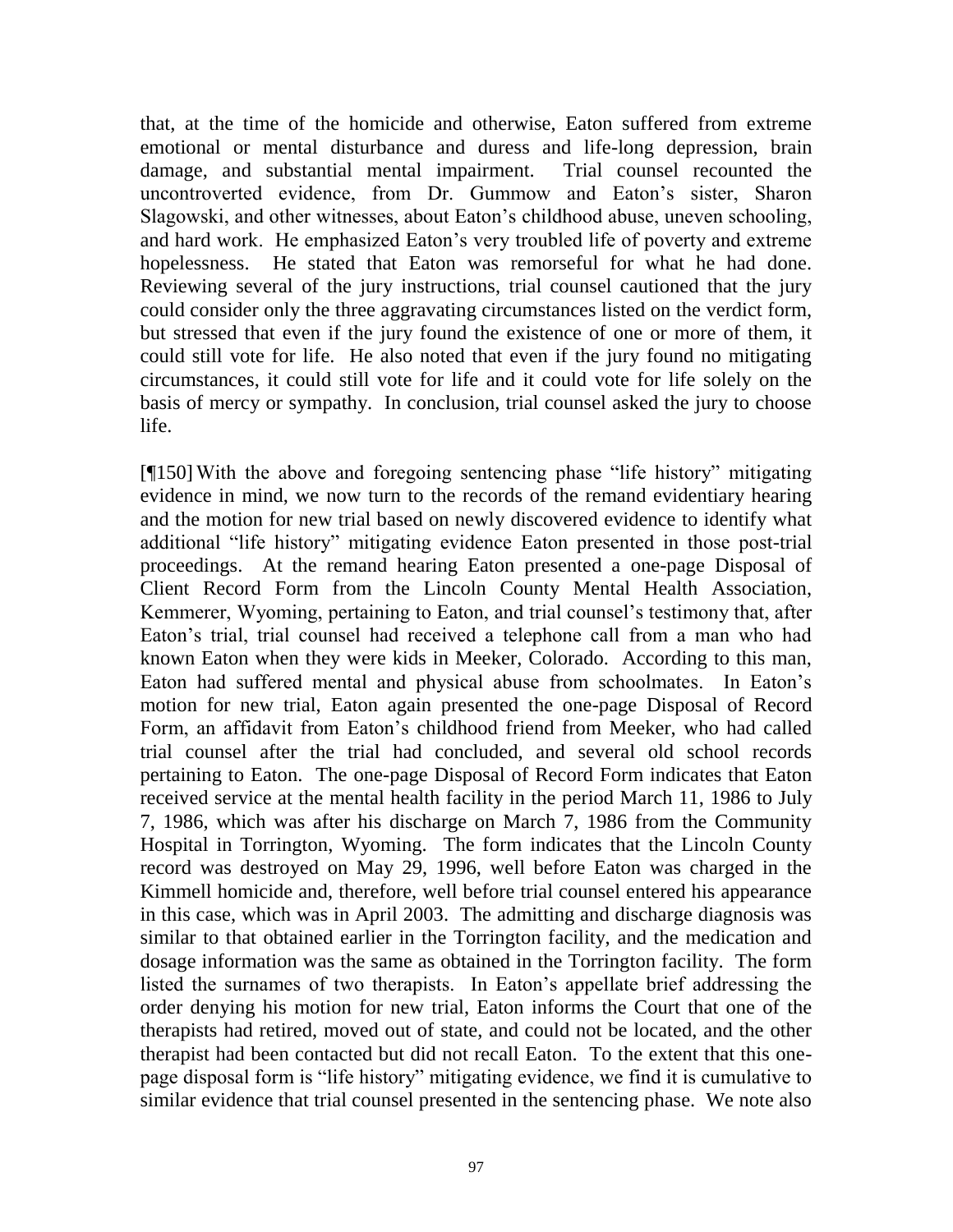the underlying record referred to on the form was apparently destroyed before Eaton was charged and trial counsel entered the case, and we note the two therapists were not sources of information available to trial counsel. Trial counsel's failure to discover the one-page disposal form is not deficient performance.

[¶151] With respect to the "life history" mitigating evidence from the man in Meeker, Colorado, who knew Eaton when they were school mates, his affidavit contains information that he knew Eaton at the age of 12 or 13; Eaton was teased, ridiculed and continually picked on by other children; a group of boys jumped him and rubbed Canadian thistles over his groin area; other children threatened to beat him badly if he did not give them money he earned from mowing lawns; Eaton's family was poor; Eaton wore the same clothing all the time; and Eaton was "a good kid, and a hard worker." Eaton contends that trial counsel's investigation was deficient for failing to find witnesses like this childhood friend; that had the trial defense team gone to Meeker, Colorado, and interviewed townspeople, it would have uncovered similar "life history" mitigating evidence. Considering this new evidence in the light of the substantial "life history" mitigating evidence that trial counsel did find, develop, and present at the sentencing phase, we cannot say that trial counsel's failure to investigate townspeople in Meeker or the other towns where Eaton once lived constitutes deficient performance. Such widespread investigations "can promise less than looking for a needle in a haystack, when a lawyer truly has reason to doubt there is any needle there." *Rompilla*, 545 U.S. at 389, 125 S.Ct. at 2467.

[¶152]With respect to the old school records that Eaton presented in his motion for new trial, Eaton identifies them as follows:

- school records from Tulsa, Oklahoma, which indicated that Eaton attended Lowell Elementary School  $(4<sup>th</sup> \text{ grade})$  for thirty half days (fifteen full days) in the 1956-57 school year;
- a single document from a school district in Scottsbluff, Nebraska;
- a school record from an Ely, Nevada, school district which indicated that Eaton had attended school there in 1955-56 for thirty-five days of the first term and ninety-two days of the second term, was eleven years old when he completed third grade, and scored below the class median average on the Stanford Achievement test; and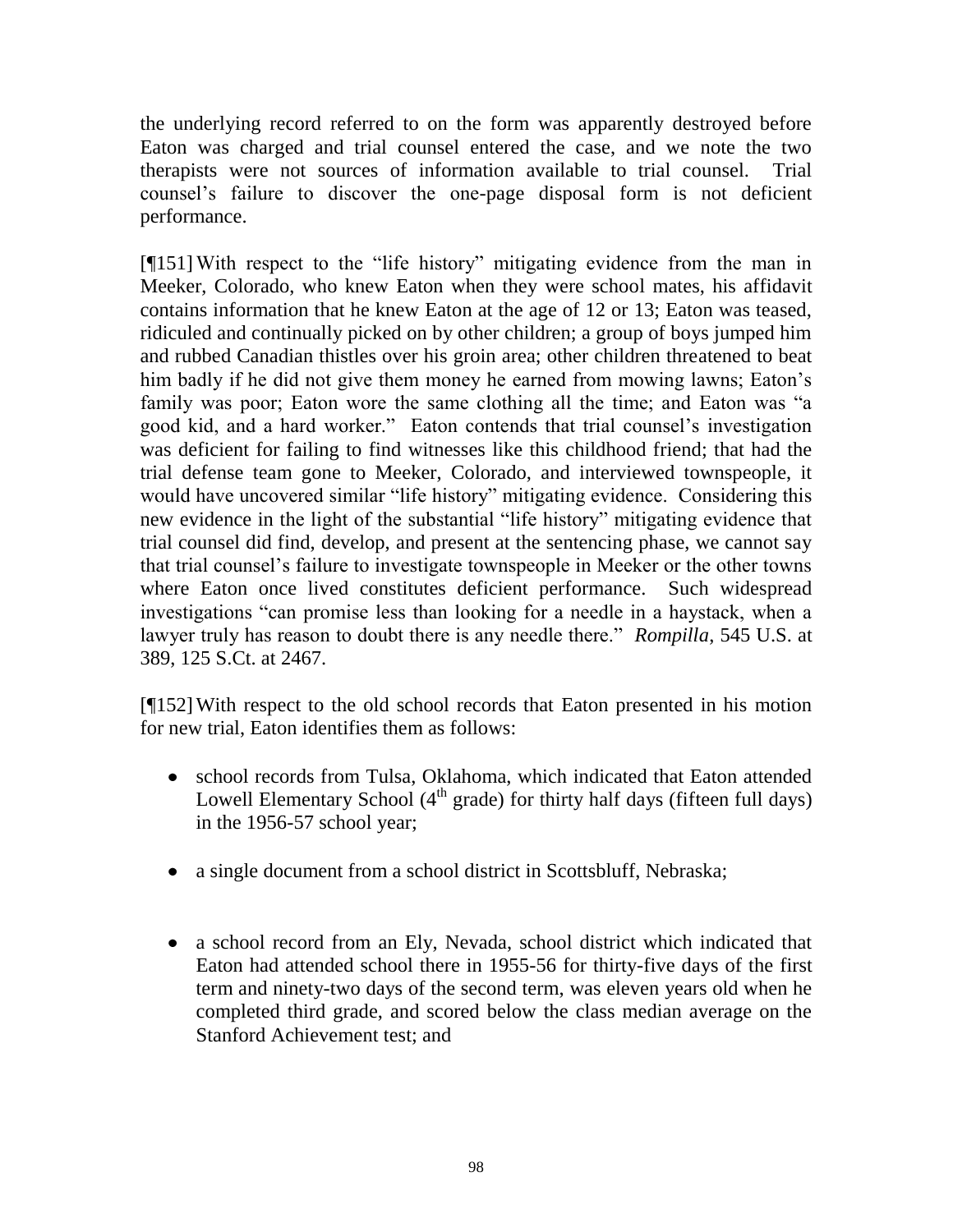• a school record from the Washakie County, Wyoming, school district that Eaton started second grade in 1954 and was dropped from school on March 24, 1955.

Eaton contends that these school records demonstrate the chaos and disorder that attended Eaton's early education and are not cumulative of any of the trial evidence. We find, however, that trial counsel presented substantial evidence of that chaos and disorder that attended Eaton's education in the sentencing phase of the trial through evidence from Dr. Gummow and Eaton's sister, Sharon Slagowski. We do not find that trial counsel's failure to obtain the aboveidentified school records constituted deficient performance.

[¶153] Although we hold that trial counsel's performance was not deficient for failing to obtain the one page Disposal of Record form and interview therapists whose names were listed on the form (one could not be located by Eaton's new counsel and the one who was located did not remember Eaton), for failing to look for people in Meeker, Colorado, and for failing to obtain additional school records, we shall proceed as the *Strickland* court did and assume arguendo that, in these three instances, trial counsel was deficient. Under that assumption, we shall consider the prejudice component, applying those elements of that component which we listed at the outset of our review of the mitigation issue. The *Strickland* line of cases instructs that:

- attorney errors cannot be classified according to likelihood of causing prejudice;
- not every error that conceivably could have influenced the outcome undermines the reliability of the result of the proceedings;
- a court shall presume that the jury acted according to law;
- the assessment of prejudice should proceed on the assumption that the decision maker is reasonably, conscientiously, and impartially applying the standards that govern the decision;
- a verdict only weakly supported by the record is more likely to have been affected by errors than one with overwhelming record support;
- some errors will have had a pervasive effect on the inferences to be drawn from the evidence, and some errors will have had an isolated, trivial effect;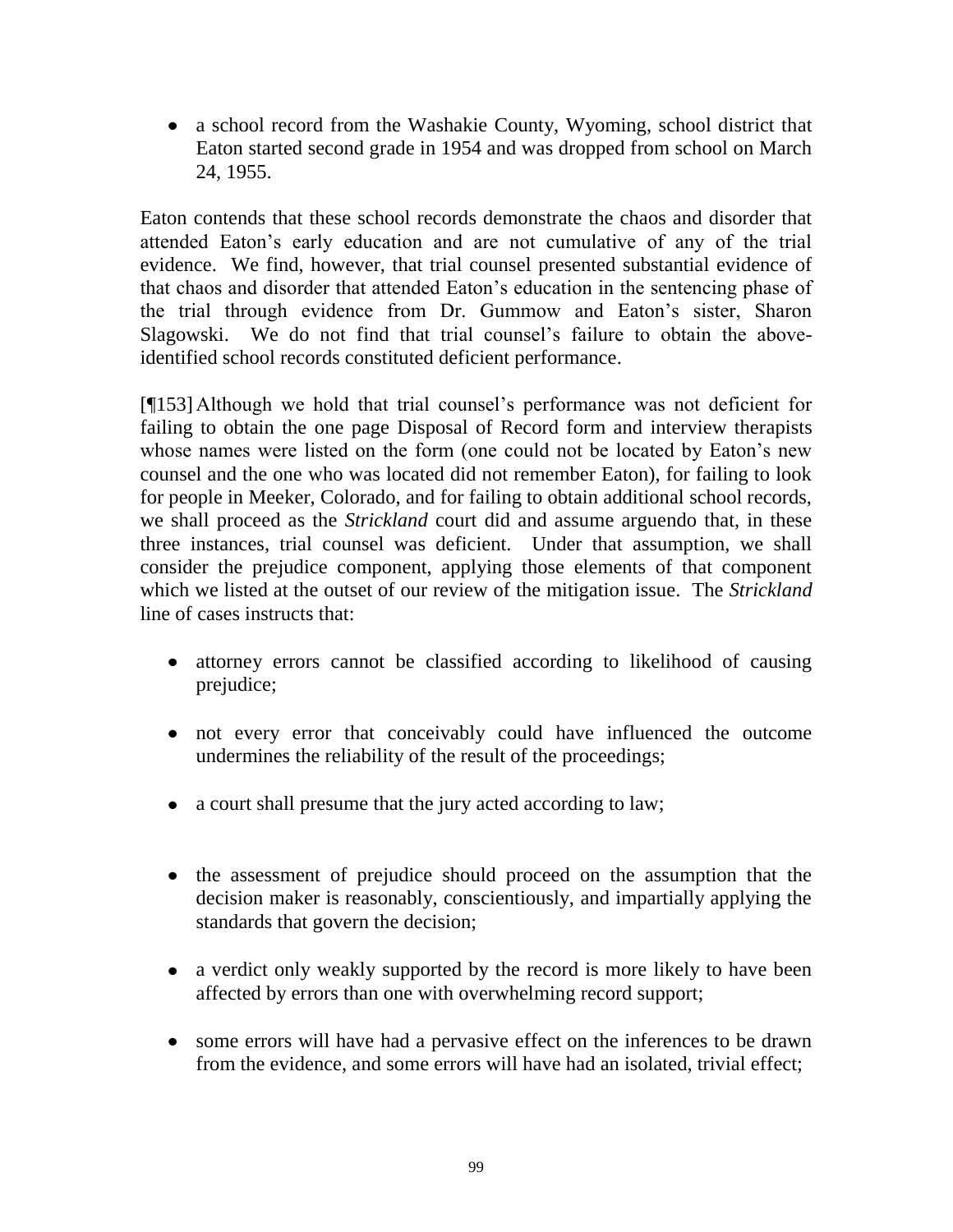- taking the unaffected findings as a given, and taking due account of the effect of the errors on the remaining findings, the court must ask if the appellant has met the affirmative burden of showing that the decision reached would reasonably likely have been different absent the errors; and
- the ultimate focus of inquiry must be on the fundamental fairness of the proceeding and whether, despite the strong presumption of reliability, the verdict is unreliable because of a breakdown in the adversarial process.

[¶154] Applying the elements of the prejudice component and the above-listed instructions, we hold that Eaton has failed to carry his affirmative burden. The evidence that Eaton says his trial counsel should have found and offered at the sentencing phase of the trial would not have altered the sentencing profile presented to the jury. At most, this evidence was cumulative to the substantial evidence that was found and presented to the jury by trial counsel. We have considered the totality of the evidence – the mitigating evidence presented in the sentencing phase and the additional mitigating evidence submitted by Eaton in the post-trial proceedings and the evidence supporting the aggravating circumstances found by the jury. Upon that consideration, we hold that there is not a reasonable probability that, absent the errors, the jury, or even one juror, would have concluded that the balance of aggravating and mitigating circumstances did not warrant death.

[¶155] Having completed our discussion of the additional "life history" mitigating evidence that Eaton did present in the post-trial proceedings, we next discuss Eaton's complaint that trial counsel did not present more "life history" mitigating evidence from Eaton's family members and relatives, former employers and coworkers, and others. At the outset, it bears noting that at the remand evidentiary hearing Eaton did not call any witnesses from any of these categories to present more "life history" mitigating evidence. However, testimony from Mr. Skaggs, lead trial counsel, who testified in person at the hearing, and his investigator, Priscilla Moree, who testified by way of deposition which was submitted at the hearing, explained trial counsel's investigation and decisions concerning these potential sentencing phase witnesses. With respect to Eaton's father, Merle, Ms. Moree explained that she spent an afternoon visiting with him, and that he was not forthcoming in his answers to her questions about his deceased wife and his children, She realized that he was not going to admit that he had mistreated Eaton as a child. Ms. Moree discussed with Mr. Skaggs the results of her visit with Eaton's father. Mr. Skaggs was also aware that Eaton's father had made a statement to the sheriff's investigator that Eaton had a normal childhood. Because Mr. Skaggs had evidence from other Eaton relatives that Eaton's father had abused Eaton and that his childhood was not normal, he decided against calling Eaton's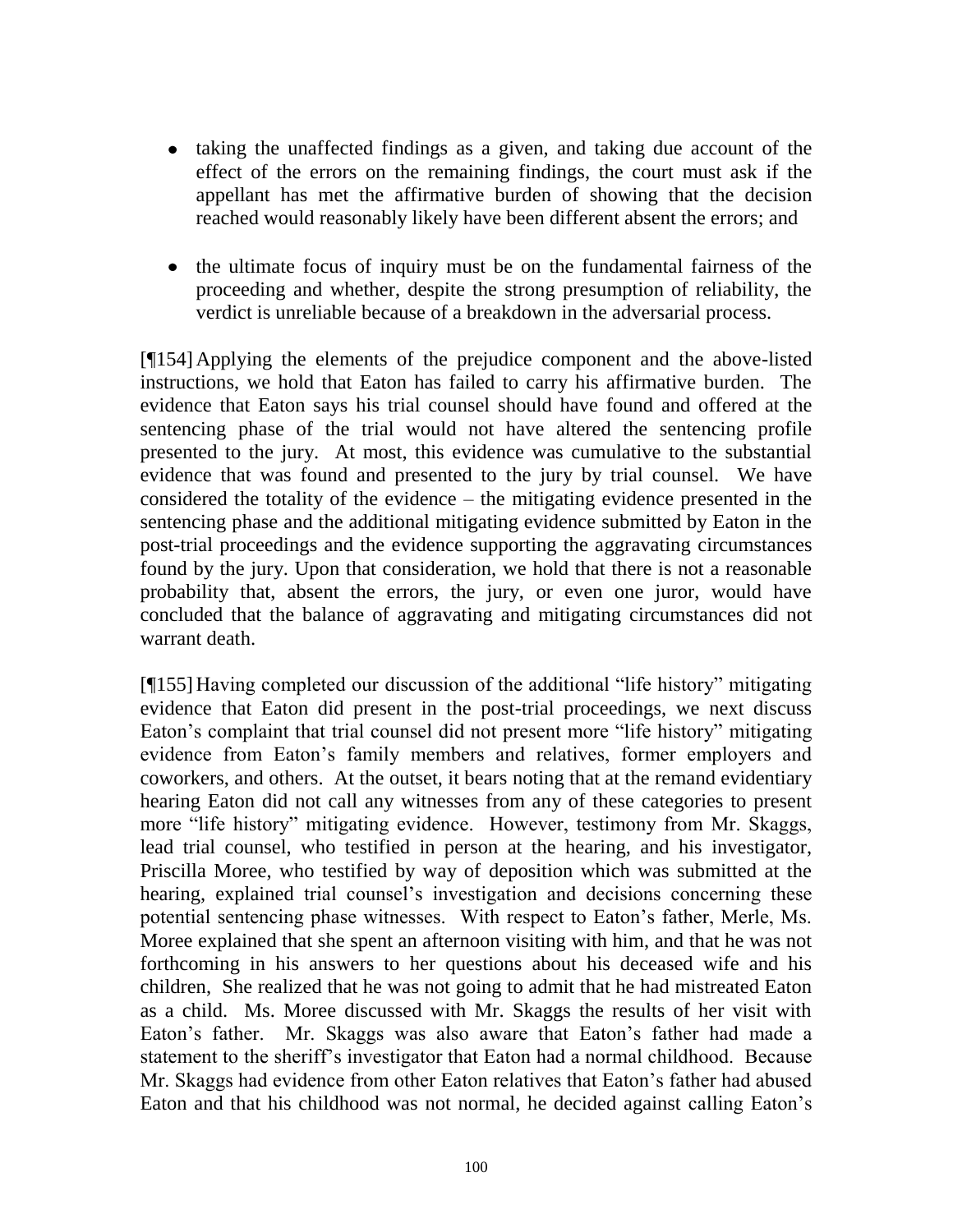father as a witness in order to avoid any contradictory evidence. We find that trial counsel's decision was a product of reasonable professional judgment, and Eaton has failed to overcome the strong presumption that trial counsel's decision was within the wide range of professionally competent assistance.

[¶156]With respect to Eaton's younger sister, Judy Mason, Ms. Moree interviewed her and her husband at their home in Colorado. It is clear from Ms. Moree's report to trial counsel about that interview that Ms. Mason had the same information about the abusive, chaotic, and dysfunctional childhood of the Eaton children at the hands of their father Merle as Ms. Moree and trial counsel had found and had presented from those witnesses who testified in the sentencing phase. This same information included the father's physical abuse of young Eaton, the lack of medical care, the many family moves, and the children's attending many different schools. As Ms. Moree's report shows, Ms. Mason also provided Ms. Moree and trial counsel with damaging information about Eaton, including Eaton's violent and abusive marriage to Melody Cline and their having lived in squalor, Eaton's son Eddie, had reported that Eaton had sexually molested and abused him, Eaton's bragging about stealing parts from vehicles in used car lots, Eaton's poor physical hygiene, and Eaton's explosive temper.

[¶157] Ms. Moree testified that, following this interview, Ms. Mason became uncooperative, would not return her telephone calls, and did not respond to letters seeking her cooperation. Ms. Moree testified that by the time of trial, she and Mr. Skaggs learned that Ms. Mason had made public statements denying there had been abuse in the family. Mr. Skaggs decided that Ms. Mason was not going to help her brother. Mr. Skaggs saw Ms. Mason at the trial, sitting with the Kimmell family. We note in Eaton's appellate brief that he inappropriately refers to several excerpts allegedly from a book written by Miss Kimmell's mother. The excerpts, purportedly information from Ms. Mason, concern stories about Eaton's deceased mother and a younger brother of Eaton's. Neither the book nor the excerpts were offered into evidence at either post-trial proceeding and are not evidence before this Court.<sup>6</sup> We shall not consider them.

[¶158]We find that trial counsel's decision not to call Ms. Mason as a witness in order to avoid her potentially damaging and contradictory testimony, especially in

l

<sup>&</sup>lt;sup>6</sup> Eaton referenced the book in his motion for new trial. The district court declined to consider the book's contents, stating:

Now, I understand that the defense has referenced Ms. Kimmell's book. I have not read that book. I don't think it is appropriate evidence. I don't know where Ms. Kimmell got her information. It may be valid; it may not. But I don't think I can consider a cite from a book as much in this case.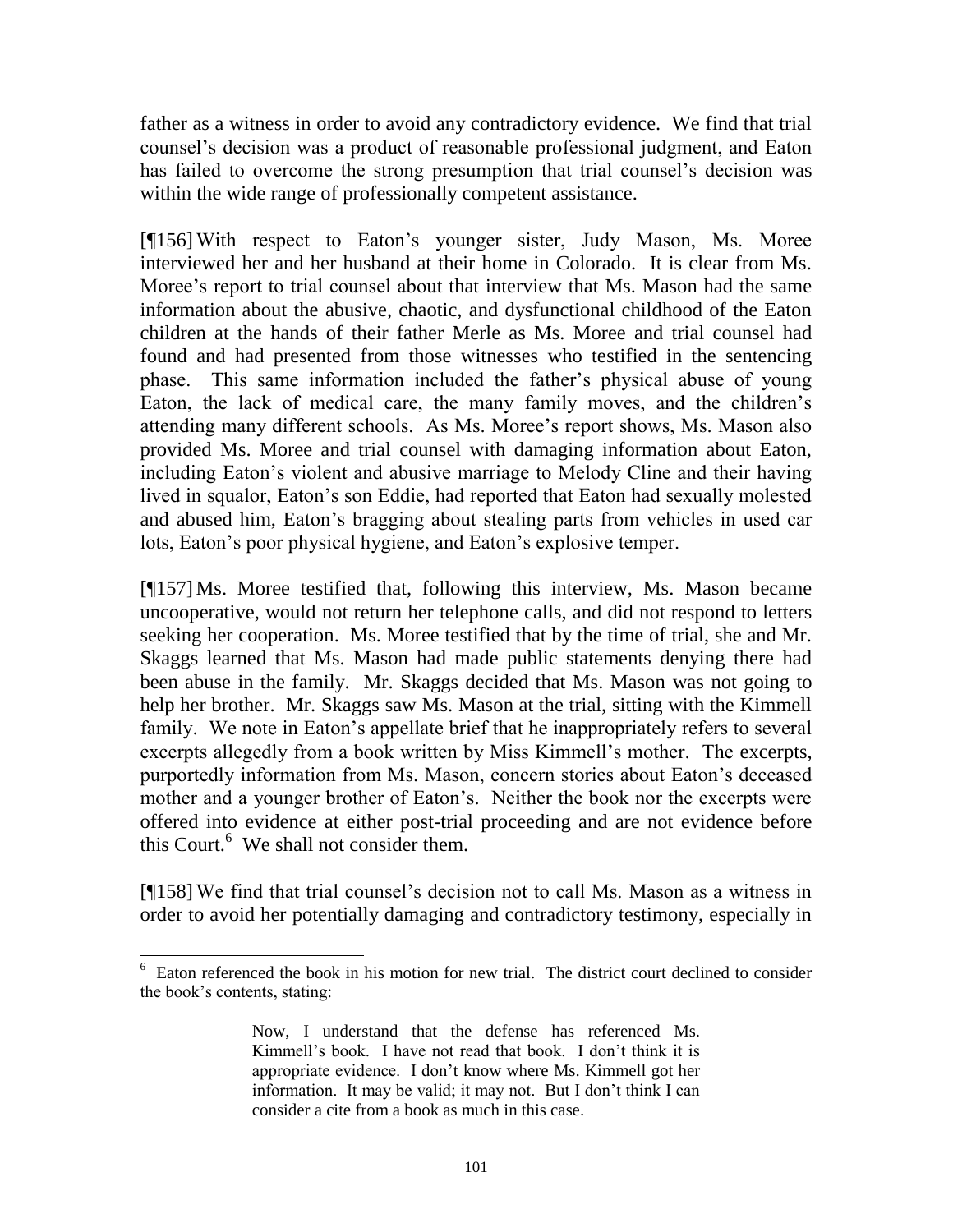light of her unwillingness to cooperate with trial counsel and her apparent association with the Kimmell family at trial, was a product of reasonable professional judgment, and Eaton has failed to overcome the strong presumption that trial counsel's decision was within the wide range of professionally competent assistance.

[¶159]With respect to Eaton's sister, Sharon Slagowski, Ms. Moree interviewed her and found that she, like Judy Mason, was initially cooperative but later became uncooperative and did not respond to telephone calls and letters seeking her help. Ms. Moree testified that Sharon Slagowski, who had been a dispatcher for the police department in Lyman, Wyoming, told her initially that she would like to be helpful but was concerned that her neighbors and friends not know about her relationship to Eaton because of her standing in the community. According to Mr. Skaggs, Sharon Slagowski would not confirm the parts of her statement to the sheriff's office that he wanted her to testify about in person. He believed that she did not want to testify. He decided to use, and he did use at trial, those excerpts from her statement to Sheriff's Deputy Lynn Cohee which were favorable. He said this decision avoided the risk that, if she testified in person, she would say that abuse never happened. We find that trial counsel's decision not to call Ms. Slagowski at trial, but to use the favorable excerpts from her interview statements, was a product of reasonable professional judgment, and Eaton has failed to overcome the strong presumption that trial counsel's decision was within the wide range of professionally competent assistance.

[¶160]With respect to Eaton's other sister, Mary Achziger, Ms. Moree testified that Judy Mason told her that she wanted nothing to do with Eaton or his case and "Mary will not be good to talk to." Mr. Skaggs testified that they had read Mary Achziger's negative statement given to the sheriff's office and decided not to interview her. We have assessed trial counsel's decision not to try to locate and interview Ms. Achziger for reasonableness under these circumstances, applying a heavy measure of deference to trial counsel's judgment. Given Ms. Mason's statement that her sister wanted nothing to do with Eaton or his case and that "Mary will not be good to talk to" and considering trial counsel's knowledge that she had made a negative statement to the sheriff's office, we find that trial counsel made a reasonable decision that contact with this family member was unnecessary. Eaton has failed to overcome the strong presumption in trial counsel's favor. Trial counsel's decision was within the wide range of professionally competent assistance.

[¶161] Ms. Moree had a telephone conversation with Eaton's brother, Richard, who is fifteen years younger than Eaton. He did not tell her much about Eaton, was "kind of vague," and said, "if that's what happened, my brother deserves whatever." Ms. Moree recalled that Richard and Eaton had been involved in some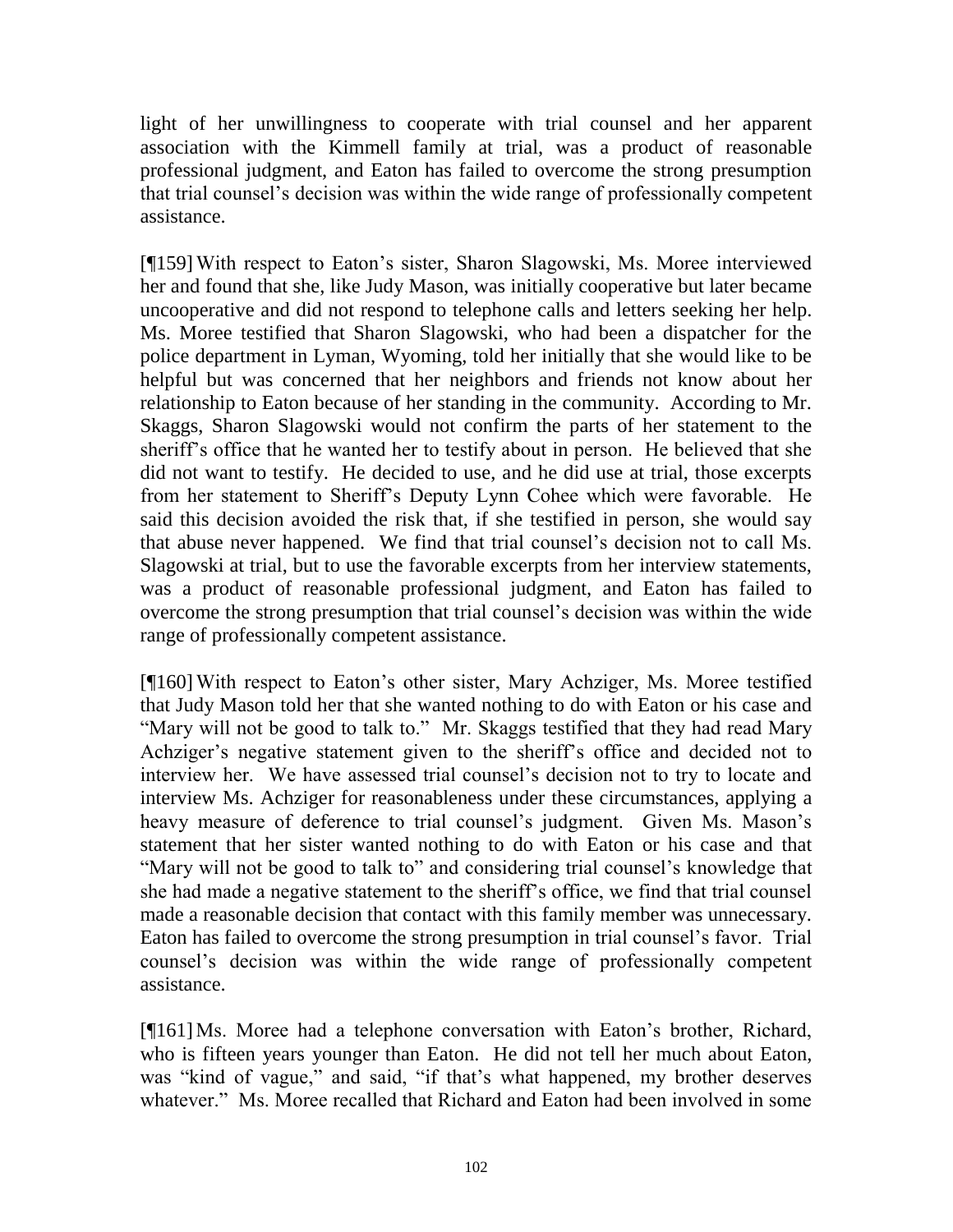sort of an insurance scam at some time. She testified that when Richard returned her phone call, "he didn't really want anything to do with the case." Both Ms. Moree and Mr. Skaggs had read Richard's statement given to the sheriff's office which suggested that Richard suspected that Eaton was involved in another homicide. Mr. Skaggs decided not to use any part of that statement at trial because he feared that the prosecution's rebuttal would reveal that suspicion. Although trial counsel sent several letters to Eaton's siblings -- Judy, Sharon, and Richard -- explaining the importance of family mitigation evidence and asking for their cooperation in the case, Mr. Skaggs testified that they did not respond. We find that trial counsel's decision not to call Eaton's brother, Richard, as a witness in order to avoid potentially damaging testimony, especially in light of his unwillingness to cooperate with trial counsel and his expressed feeling about what Eaton deserved, was a product of reasonable professional judgment. Eaton has failed to overcome the strong presumption in trial counsel's favor.

[¶162]With respect to Eaton's former wife, Melody Cline, both Ms. Moree and Mr. Skaggs testified about their conversations with her. Ms. Moree testified that, ―I spent many hours with her and I think she wanted Dale to live just so he could die a miserable death in his cell." Ms. Moree's impression was that, in Melody Cline's marriage to Eaton, she was abused by him and she was abusive to him in return. Mr. Skaggs testified that he learned from Ms. Cline that the marital relationship "was so terribly violent, so ugly, not only to her but to the rest of the kids, as well, that she would have contributed absolutely nothing to our mitigation phase and would have contributed a great amount to [the prosecution's] aggravation phase.‖ According to Mr. Skaggs, she described beatings and sexual assaults by Eaton; she described fearing for her life during these situations and right around the time of the Kimmell homicide. We find that trial counsel's decision not to call Eaton's former wife as a witness was a product of reasonable professional judgment. Eaton has failed to overcome the strong presumption that trial counsel's decision was within the wide range of professionally competent assistance.

[¶163] Mr. Skaggs also testified that they could not find the Eatons' son, Eddie, to interview him because Ms. Cline would not tell them where he lived. On the subject of trial counsel's not interviewing Eaton's son Eddie, trial counsel knew that Ms. Moree's report of her interview of Judy Mason revealed that Judy Mason ―says that Eddie reported being sexually molested/abused by [Eaton] and that was when the State stepped in and Melody [Eaton's former wife] gave up custody of Eddie to the State of Wyoming when he was 10 years old." Trial counsel's decision not to further pursue Eaton's son given these circumstances was reasonable, especially in light of the heavy measure of deference to be accorded trial counsel's judgment.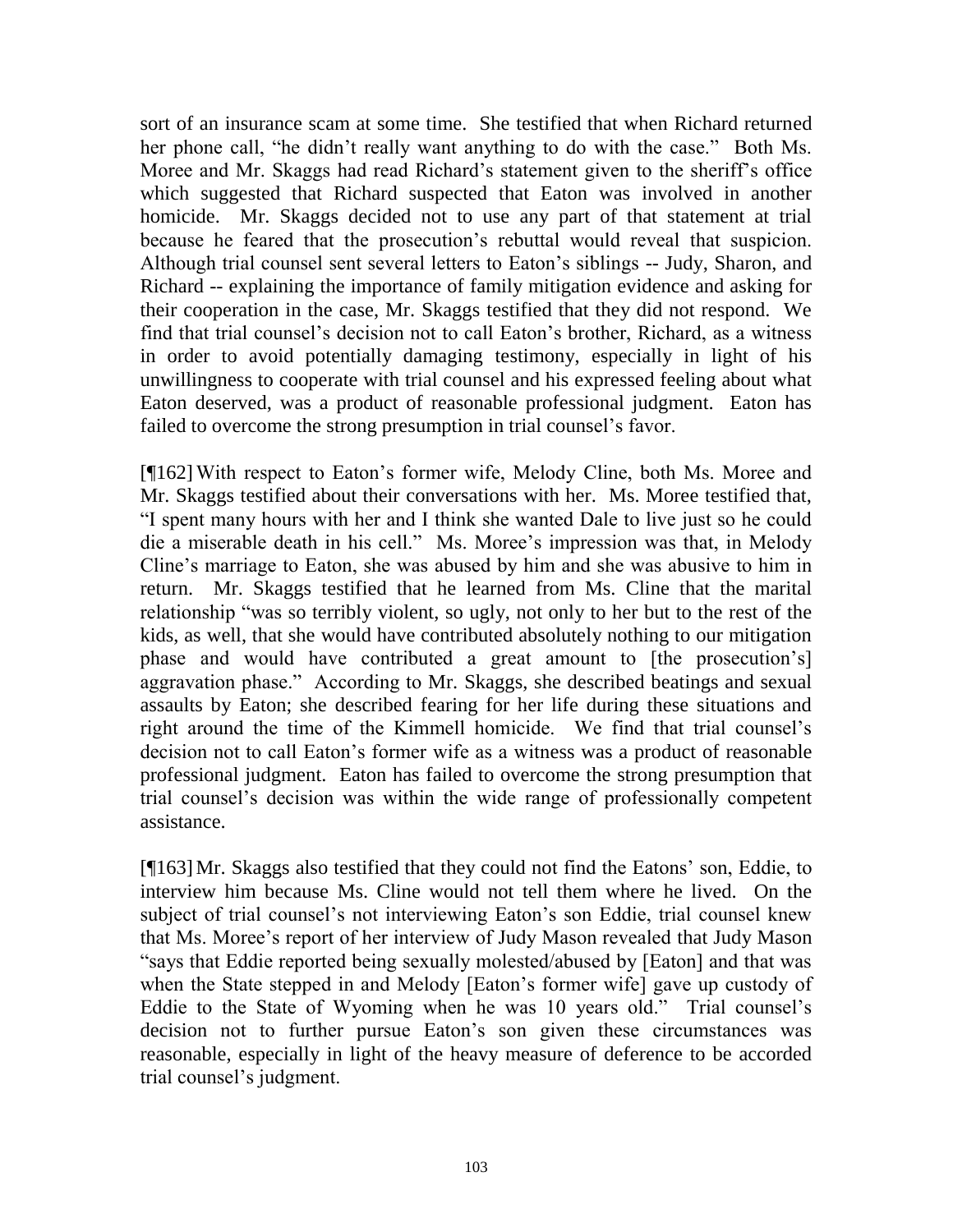[¶164] Ms. Moree interviewed Eaton's son, Billy, in person twice in Cheyenne, Wyoming, where he was living with his mother. Ms. Moree testified that Billy did not offer anything that she thought would have been good mitigation for Eaton. She asked Mr. Skaggs to accompany her on her second visit with Billy so he could get a feeling about Billy. In that second visit, Billy described Eaton as being violent and throwing wrenches at his head. Mr. Skaggs testified that in deciding not to use Billy as a witness, "I used what I talked to him about. Billy could have added nothing. Billy didn't like his dad. Billy didn't love his dad. Well, he didn't care about his dad. Even the fun times with his dad were, you know, mixed with the times of violence. And, you know, Billy would have just not added anything. Billy wanted him killed, is the bottom line." We find that trial counsel's decision not to call Eaton's son Billy as a witness was a product of reasonable professional judgment. Eaton has failed to overcome the strong presumption that trial counsel's decision was within the wide range of professionally competent assistance.

[¶165] Ms. Moree had a telephone conversation with Eaton's daughter, Valitha, who was attending a culinary school in Denver, Colorado. Valitha told her she loved Eaton, that he had been a good father and had not abused her. She was just a young girl when she stayed briefly with Eaton at his place in Moneta. Ms. Moree asked Valitha if they could meet in Denver, but Valitha said she could not spare the time because that would harm her education. Ms. Moree testified that, ―[w]hat she related to me was she could not come to the trial, she could not testify, and she was not interested in testifying." Ms. Moree told Mr. Skaggs about her conversation with Valitha. Mr. Skaggs testified that he was aware of the unsanitary living conditions at Eaton's Moneta place as described in a deposition given by Eaton's neighbor, Doris Buchta. He was concerned that Valitha would have had to describe those conditions which were inappropriate for a girl of her age when she stayed with Eaton. Mr. Skaggs also testified that he had reviewed a sheriff's office report of an interview with Valitha in which she indicated that there was a lot of domestic abuse in the home and that Eaton had not been in her life for some considerable period of time. Mr. Skaggs stated he did not think she would have been a productive witness. We find that trial counsel's decision not to call Eaton's daughter as a witness was a product of reasonable professional judgment. Eaton has failed to overcome the strong presumption that trial counsel's decision was within the wide range of professionally competent assistance.

 $[166]$  Ms. Moree spoke on the telephone with another potential "life history" mitigation witness, Kerry Rose, who worked as a waitress in Nevada, had known Eaton, and had been contacted by the sheriff's office about Eaton and the charges against him. In Ms. Moree's written report to Mr. Skaggs informing him that Rose was willing to testify on Eaton's behalf, she said, among other things, that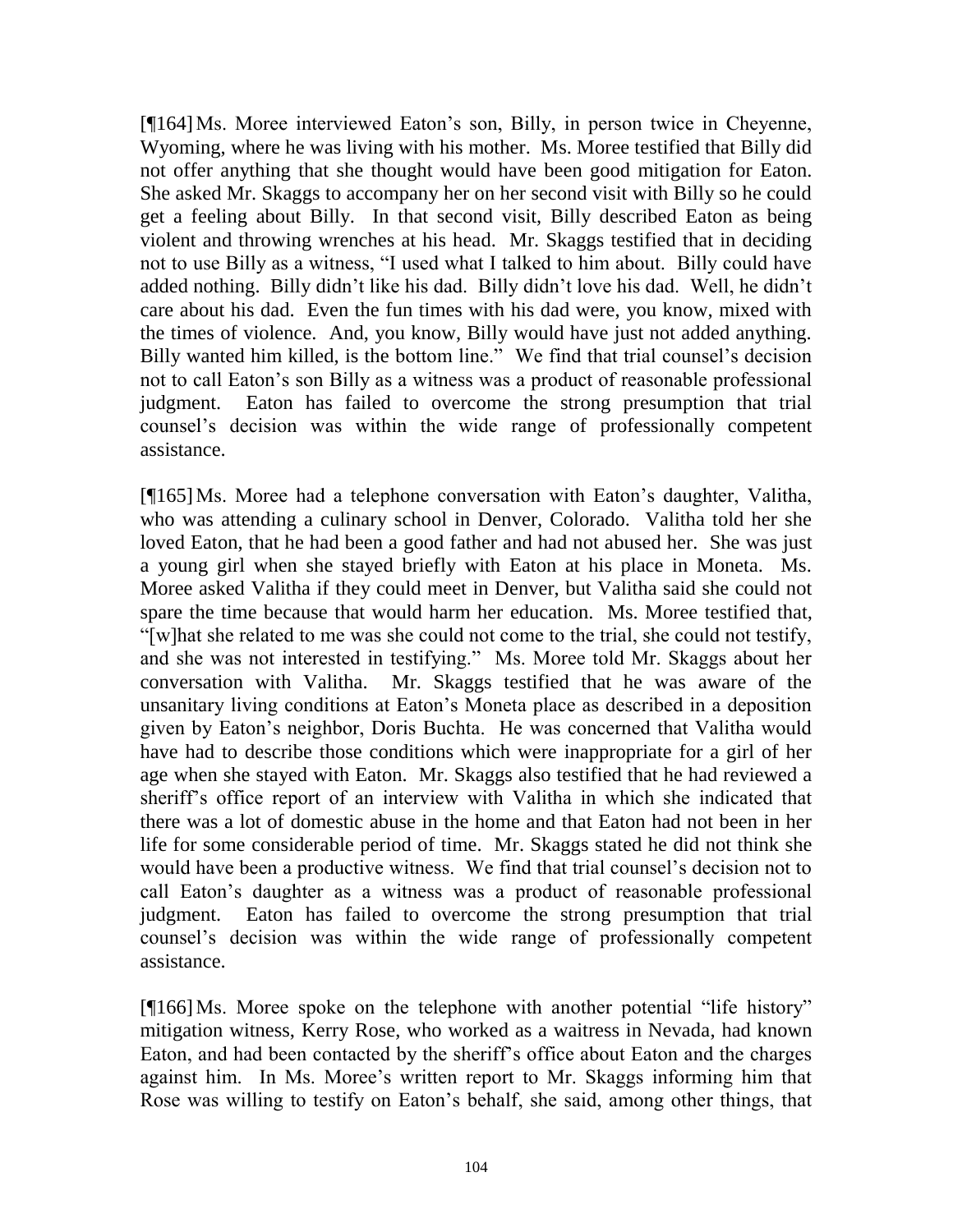Rose and her family had been totally shocked and devastated to hear about the charges against Eaton. Rose said Eaton was not that type with her, was never mean to her, and brought her breakfast in bed and flowers. Rose told her that Eaton had worked with her father in Utah and the family liked him. Rose said her father told her that Eaton had a fight with a coworker. Rose said she and Eaton had an argument about a woman who had baby-sat Rose's daughter and that Eaton had been jealous of the woman. Ms. Moree testified that she was aware that Rose had told the police that Eaton had lived in a pigsty, she had had sex with him but did not really like him, and that Eaton had given her jewelry. Mr. Skaggs testified that he and Ms. Moree had a long discussion about the pros and cons of bringing Rose to Wyoming for the trial and that he decided against it. Mr. Skaggs' considerations included: Rose had not been around Eaton for years; in Rose's mind, they were not particularly close; Eaton had given her a diamond ring and that a diamond ring was missing from Miss Kimmell's property. Mr. Skaggs decided, "it didn't seem like she would help the defense at all. That diamond ring could have been real problematical." We find that trial counsel's decision not to call this potential witness was a product of reasonable professional judgment, especially in light of potentially damaging information. Eaton has failed to overcome the strong presumption in trial counsel's favor.

[¶167]Both Ms. Moree and Mr. Skaggs spoke to Vince Horn, a federal public defender in Denver, Colorado, who had represented Eaton on a charge of felon in possession of a firearm. Mr. Horn provided his file to Ms. Moree. Mr. Skaggs learned from Mr. Horn and another close source that Eaton and Mr. Horn "didn't get along real well." Mr. Skaggs did not want to use Mr. Horn as a witness because, among other reasons, he did not want Eaton's lengthy criminal record before the jury; Eaton and Mr. Horn had not gotten along well; and Mr. Skaggs believed that the jury would view with distrust Mr. Horn's testimony about Eaton. We find that trial counsel's decision not to call Mr. Horn as a witness was a product of reasonable professional judgment. Eaton has failed to overcome the strong presumption that trial counsel's decision was within the wide range of professionally competent assistance.

[¶168] Ms. Moree interviewed by telephone Eaton's former friends, Joanne and Ed Walsh. Mr. Skaggs did not think they would be good witnesses because the friendship had soured over a borrowed item – "something came up in Mr. Eaton's possession that shouldn't have been there," and Mrs. Walsh indicated that she was afraid of Eaton. We find that trial counsel's decision not to call Mr. and Mrs. Walsh as witnesses was a product of reasonable professional judgment. Eaton has failed to overcome the strong presumption that trial counsel's decision was within the wide range of professionally competent assistance.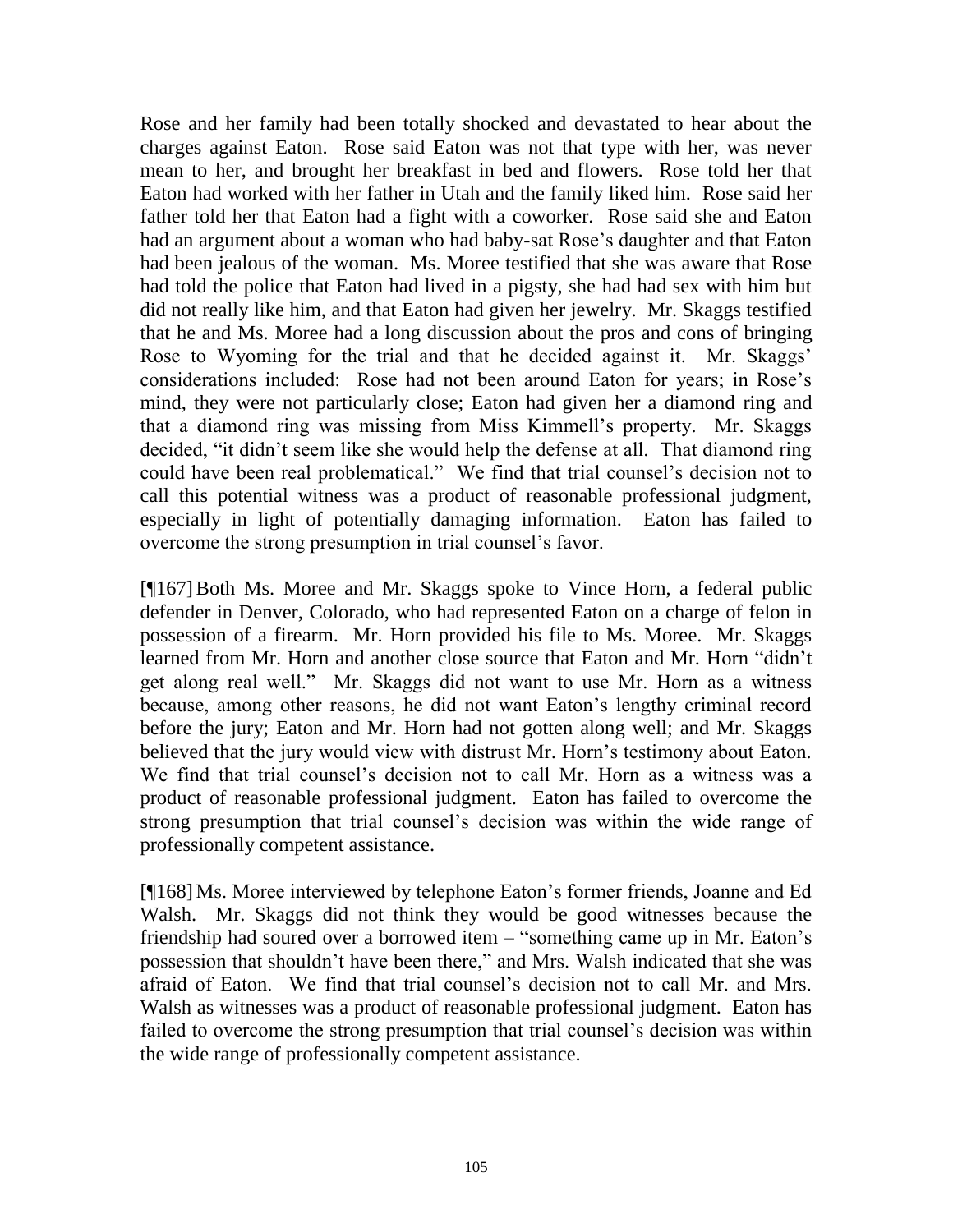[¶169]With respect to Eaton's employment history, Ms. Moree put together what she was able to find in various documents, but she characterized Eaton's employment history as sporadic as he did not stay in any one place for any length of time. She testified the records showed that Eaton had been fired from at least three jobs for assaulting coworkers. She also testified that for most of the past six or seven years Eaton had been incarcerated. Mr. Skaggs testified that it was difficult to obtain a thorough work history because Eaton frequently changed jobs, the jobs lasted a short time and ended somewhat disastrously, he was selfemployed with his own welding truck, he had been fired several times for assaulting coworkers, and there was no work history for the seven years before the trial because Eaton had been incarcerated. We find that trial counsel's investigation and presentation of Eaton's employment history through several trial witnesses was a product of reasonable professional judgment that supported the limitations on investigation into that history. Eaton has failed to overcome the strong presumption that trial counsel's decision was within the wide range of professionally competent assistance.

[¶170]With respect to Eaton's medical history, Ms. Moree learned from Eaton's sister, Judy Mason, that Eaton and his siblings were not taken to be seen by doctors and were not given inoculations during their childhood. According to Dr. Ash's interview with Eaton, Eaton had no access to medical care. Ms. Moree did obtain and provide to Drs. Ash and Gummow the Colorado mental health records of both Eaton and Eaton's mother, about which they testified in the sentencing phase of the trial. And, of course, we note that Eaton's 1986 Torrington hospital record and his Wyoming State Hospital records were in evidence during the testimony given by those two doctors. We find that trial counsel's investigation and presentation of Eaton's medical and mental health history was a product of reasonable professional judgment that supported the limitations on investigation into that history. Eaton has not overcome the strong presumption in trial counsel's favor.

[¶171] Ms. Moree and Mr. Skaggs had records pertaining to his incarceration at the Wyoming State Penitentiary, his federal incarceration, and his juvenile action in Colorado. Mr. Skaggs testified that Eaton's criminal record was "the biggest aggravator of all," mentioning Eaton's prior record in the Natrona County jail, his bad conduct in jail and threats to go after inmates, his prior record in Florence, Colorado, where a fellow inmate was killed, his record of escape from CAC and his possession of a gun when he was caught, and his "perfectly atrocious juvenile" court history," which included stabbing a woman over a watermelon. Mr. Skaggs testified that he wanted to avoid any of that history coming before the jury. We find that trial counsel's decision to avoid as much as possible potentially damaging evidence of Eaton's criminal history was a product of reasonable professional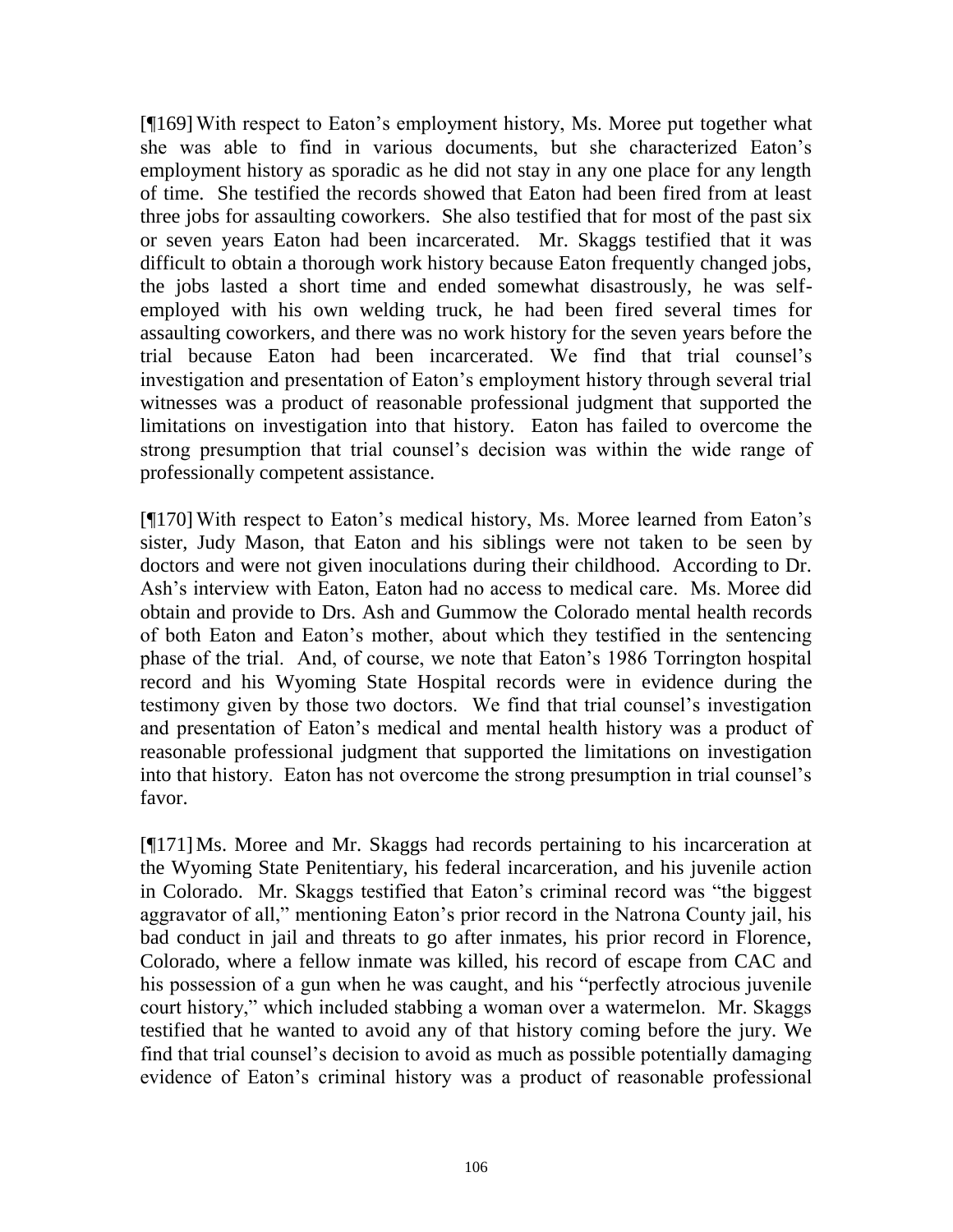judgment. Eaton has failed to overcome the strong presumption in trial counsel's favor.

[¶172]In our review of the record of the remand evidentiary hearing, we have also taken note that both Ms. Moree and Mr. Skaggs testified that they were not limited by financial considerations in their work on Eaton's case. Ms. Moree testified that Mr. Skaggs did not request that she keep her costs down because of the public defender's budget. Mr. Skaggs testified he was never denied resources. He stated that Mr. Ken Koski, the State Public Defender, "was very careful not to deny any resources."

 $[9173]$  We now have a complete picture of the "life history" mitigating evidence that trial counsel and his investigator explored, developed, and presented in the sentencing phase of Eaton's trial; the additional but scant "life history" mitigating evidence that Eaton explored, developed, and presented at the remand evidentiary hearing and in his motion for a new trial based on newly discovered evidence; and the testimony of trial counsel and his investigator at the remand evidentiary hearing that informs us concerning trial counsel's decisions in the presentation of the "life history" mitigating evidence in the sentencing phase. We have analyzed this complete picture in the light of those legal standards and analytical model set forth in the *Strickland* line of cases earlier mentioned. We hold that, in light of all the circumstances and with application of a heavy measure of deference to trial counsel's judgments, trial counsel's decisions in the matters identified by Eaton were within the wide range of professionally competent assistance. Eaton has failed to show that trial counsel's performance was deficient.

[¶174]We begin our review of Eaton's second line of criticisms of trial counsel's performance by first considering Eaton's claim that trial counsel's performance in his preparation and presentation of mitigating evidence through his expert witness, Dr. Ash, was deficient. Eaton asserts that trial counsel's failure to alert Dr. Ash about certain notations in a journal kept by Doris Buchta, one of Eaton's neighbors near his Moneta property, which notations suggested that Eaton may not have been as socially isolated as Dr. Ash believed, exposed Dr. Ash to the prosecutor's damaging cross-examination. It is important to view this claim in the context of trial counsel's direct examination of Dr. Ash on the subject, the prosecution's cross-examination, trial counsel's re-direct examination, and trial counsel's testimony at the remand hearing. In trial counsel's direct examination of Dr. Ash in the sentencing phase, Dr. Ash testified that he had talked to Eaton about the way Eaton was living in March and April of 1988:

> A. Mr. Eaton was living in the most abject of circumstances. He had lost his marriage, lost his family. He had lost his welding business. He had lost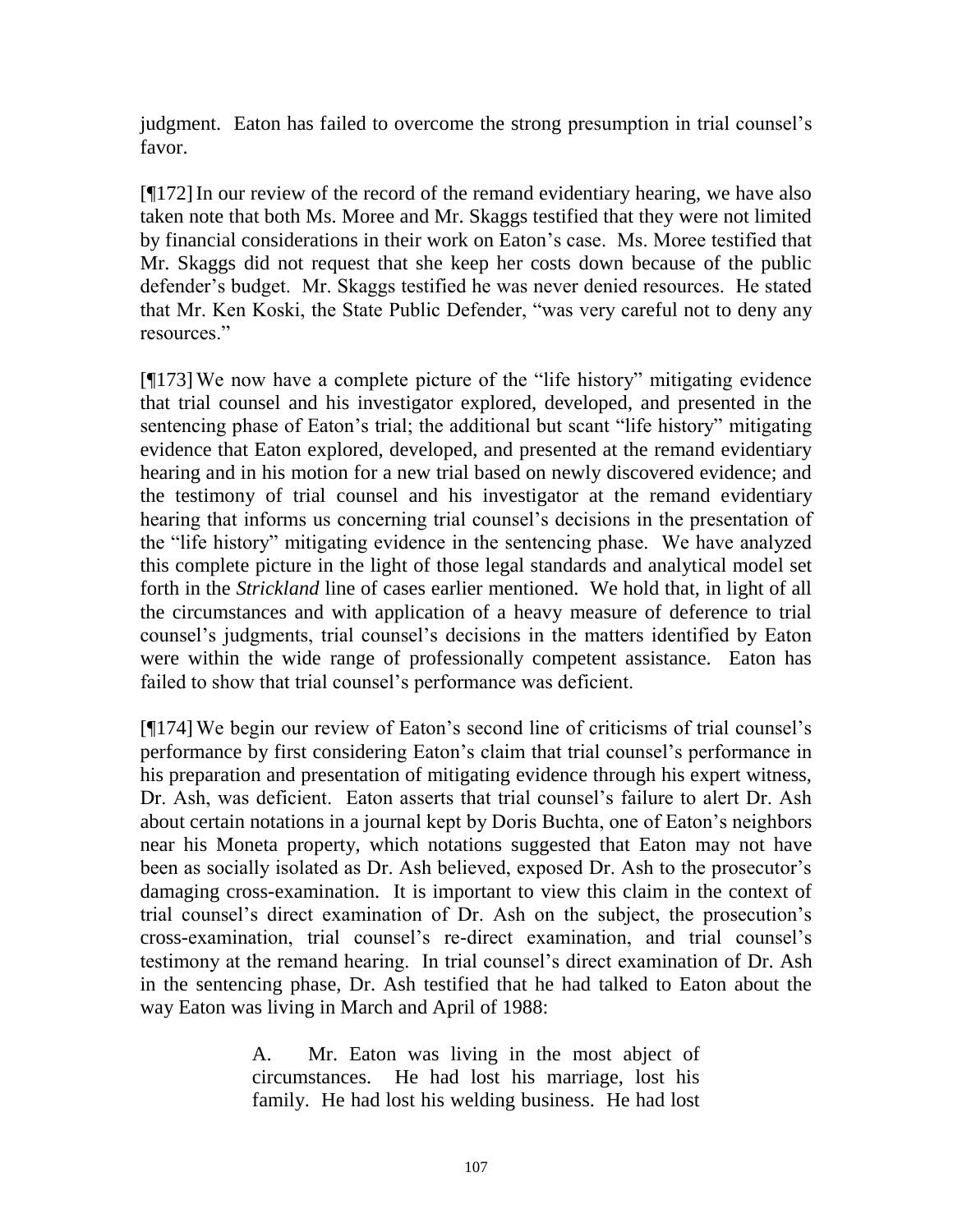his job. He had lost his home, because he could not afford it. He had a home that would take 2- or \$300 a month in Cheyenne. He lost that and was living in  $a$ a bus by himself. He was isolated, essentially, from friends; and he was isolated from family. He was in poverty. He was able to manage to feed himself, essentially, by scavenging cans out of dumps and selling them for money for groceries.

On cross-examination, the prosecution and Dr. Ash had the following exchange:

Q. Now, Mr. Eaton, when he spoke to you, describes a fairly miserable life at the time of early 1988; fair statement?

A. Yes.

Q. Okay. Were you aware that he was, on a frequent basis, visiting his neighbors?

A. At the time in the spring?

Q. Yes.

A. No.

Q. Okay. For instance, did you know there was a little old lady across the way that kept a diary?

A. I was aware of the people across the way. I had thought that they were getting involved with each other after this happened.

Q. Okay. Well, let's talk about that, then; because Mr. Eaton basically told you he holed up and didn't leave unless he just had to?

A. Yes.

Q. That's not an overstatement, is it?

A. That is not an overstatement.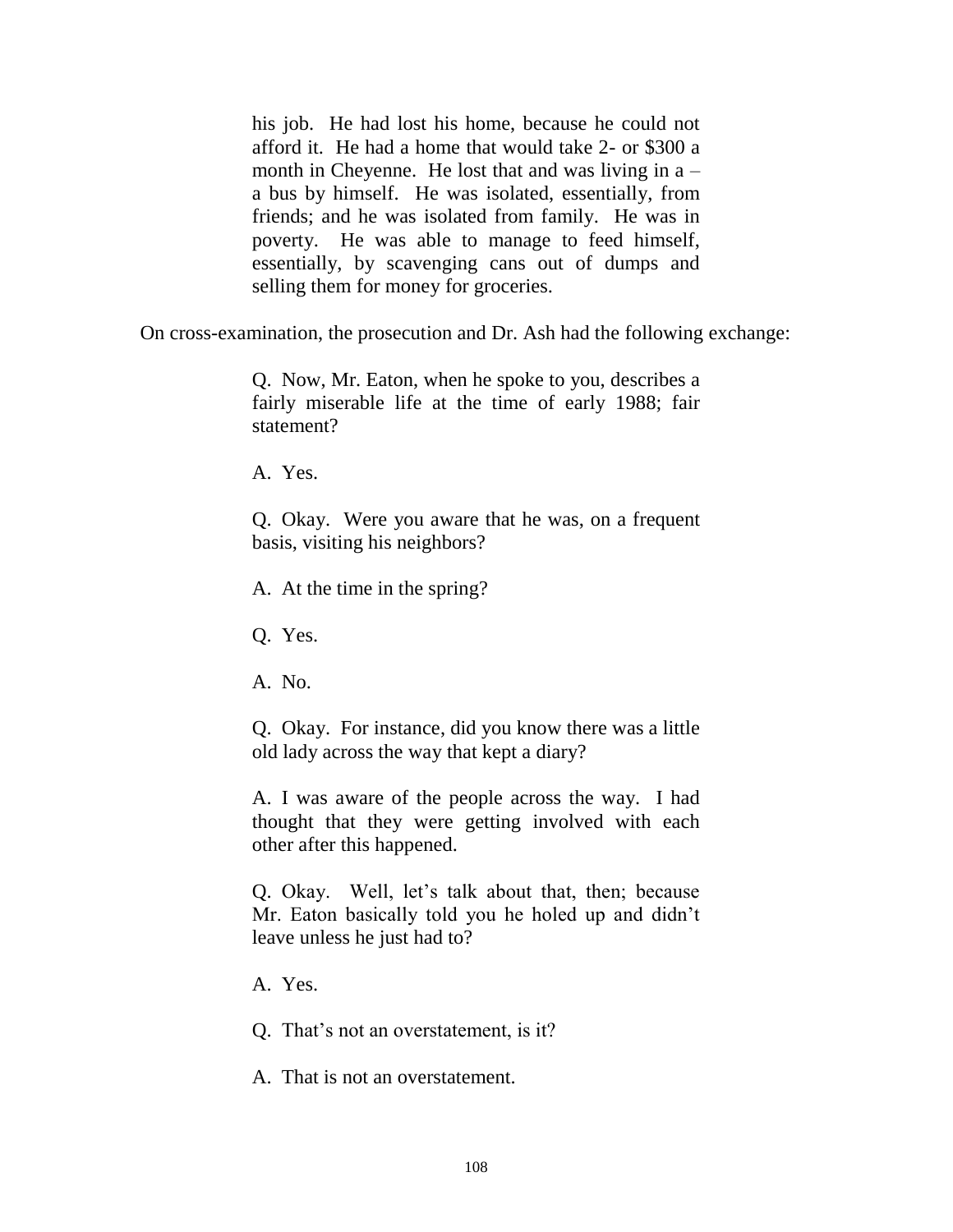Q. Okay. And so things that happened in March would be relevant, wouldn't they, March of 1988?

A. Yes.

Q. Okay. And, for instance, he also reported that he had a very poor economic status; is that true?

A. That's correct.

Q. Okay. So if she has a note that Dale visited on March 8 and paid the taxes on an adjoining property, that would seem somewhat inconsistent with what he told you, wouldn't it?

A. How much were the taxes?

Q. Well, I mean, I guess that's inconsistent two ways. He was going out and seeing people, that would indicate, wouldn't it?

A. He – he had a hard time getting out seeing people, he said. That's correct.

Q. Okay. Were you aware there's another entry on March 16 that he had visited the Buchtas? Were you aware of that?

A. No.

Q. Were you aware that on March 22, he visited the Buchtas for two hours? Were you aware of that?

A. No.

Q. On March 24, were you aware that he had gone over and helped Mr. Buchta work on a car?

A. No.

Q. And this persisted after March 24, did it not, the depression, this period of horrible isolation?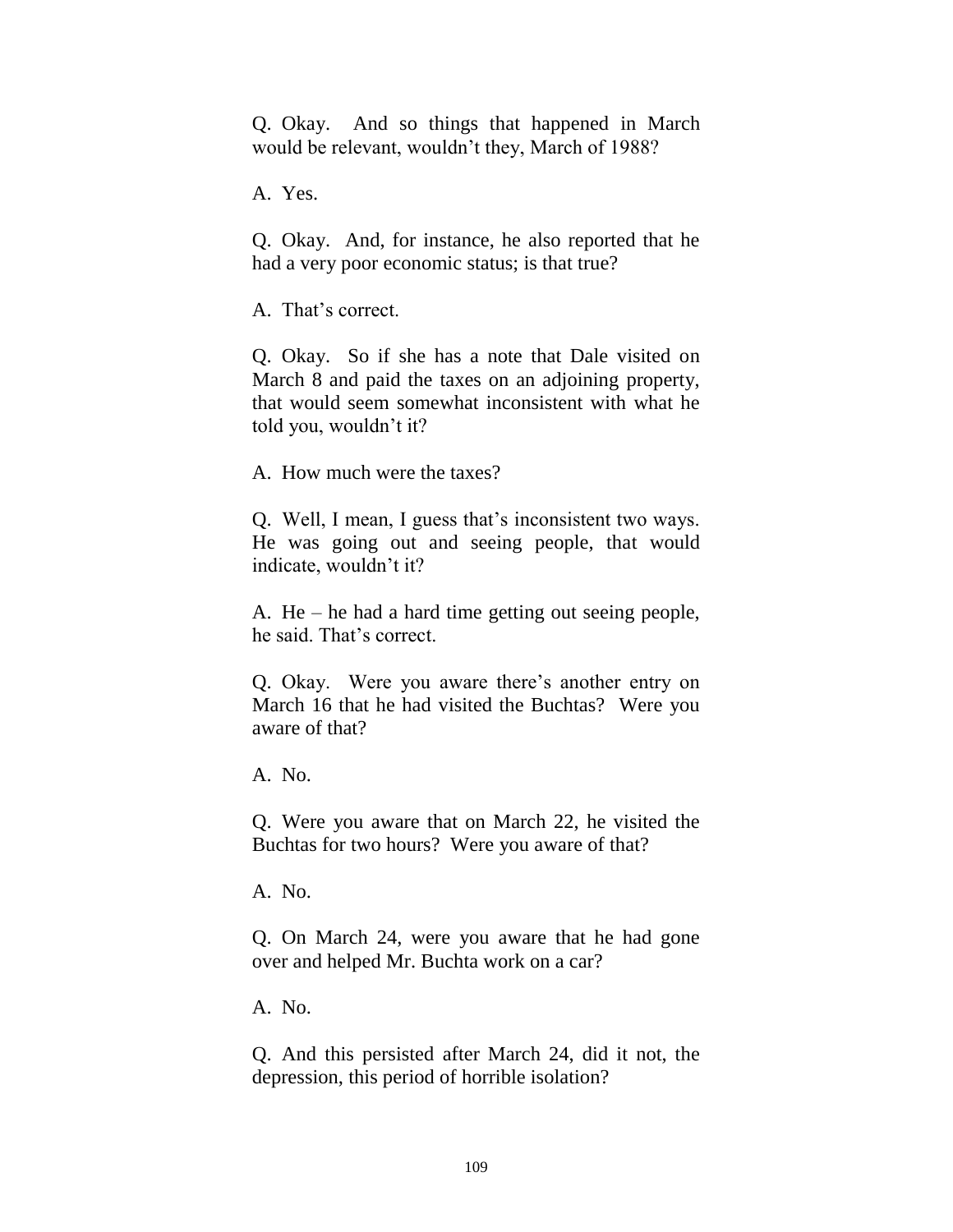A. In my opinion and from what I've been told, yes.

Q. Were you aware that he visited the Buchtas again on April 1?

A. No.

Q. Were you aware on April 11 that he wanted to visit, and he went over and visited them for six hours? Does that sound like he's keeping himself in isolation?

A. No, it does not.

Q. Finally – there's a lot of these, but I think this is a relevant time period. April 25, were you aware that he went over and visited the Buchtas, again, for chicken dinner?

A. No.

Q. So he's maybe not quite as isolated as he led you to believe?

A. There are more visits than I was aware of.

Q. Did they ever give you that to look at?

A. No.

During trial counsel's redirect examination of Dr. Ash on the subject, the following exchange occurred:

> Q. Okay. Now, you heard questions from Mr. Blonigen which indicated that Dale would go across the road and visit with Doris Buchta –

A. Yes.

Q. -- Buchta? You heard those questions?

A. Yes.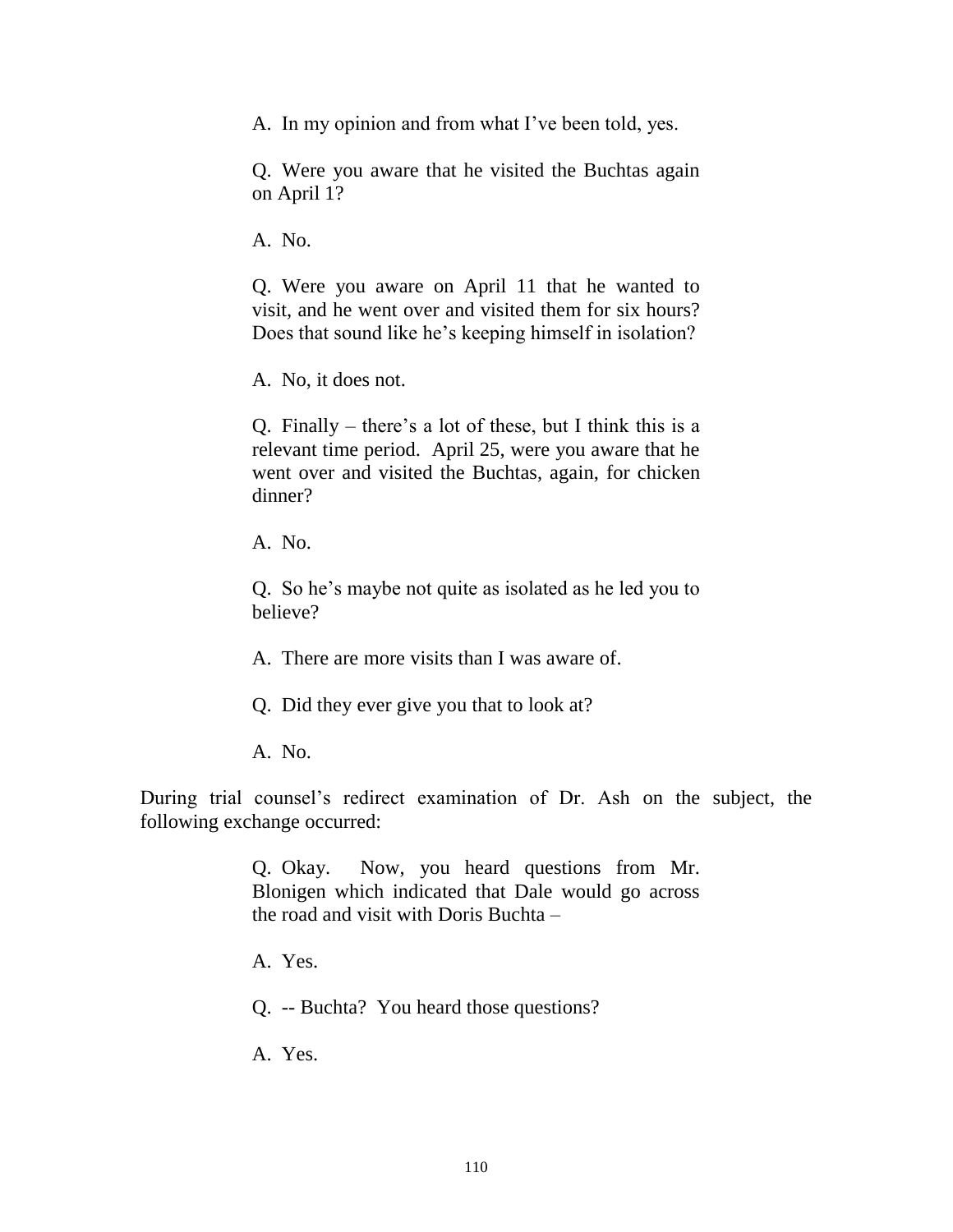Q. Would the fact that he would go across the street and visit with Doris Buchta every couple of weeks – would that cause you to change your mind that he's socially isolated?

A. A visit every couple of weeks is actually more visits than I had in mind that he was making. If that's all that he had contact with people during that time, that's still pretty isolated.

Q. Okay. Well, actually, he probably may have had contact with other people over in Waltman. Would that be inconsistent?

A. He – he gave a picture of – of being very isolated, very alone, and very depressed.

[¶175] At the remand evidentiary hearing, trial counsel explained that he had not given the Buchta journal to Dr. Ash because trial counsel believed it was not relevant "in terms of Dr. Ash's opinion that [Eaton] was living a life of social isolation out there." Trial counsel said that Mrs. Buchta's living three hundred yards across the highway did not mean Eaton was not in isolation. In trial counsel's opinion, the prosecution's cross-examination of Dr. Ash on the matter was not damaging. He said, "I think the jury understood that he was extremely isolated out there."

[¶176]In the district court's decision letter following the remand hearing, the court stated that the point could be argued either way, and that it was up to the jury to determine whether Eaton lived an isolated life and whether the fact was significant. In the court's opinion, the prosecution's cross-examination of Dr. Ash on the matter did not significantly impact Dr. Ash's opinion. After reviewing the full context of Eaton's claim, as well as the complete record of the sentencing phase of the trial, we do not find that trial counsel's not providing Dr. Ash with Mrs. Buchta's journal was deficient performance. Dr. Ash held his ground under the prosecution's cross-examination and testified that, even considering Mrs. Buchta's journal entries, "if that's all that he had contact with people during that time, that's still pretty isolated." We hold that Eaton has not established that, in light of this record, trial counsel's not providing Dr. Ash with Mrs. Buchta's journal was outside the wide range of professionally competent assistance.

[¶177]We continue our review of Eaton's second line of criticism of trial counsel's performance with consideration of his assertion that trial counsel's preparation and presentation of Dr. Gummow's testimony was deficient in three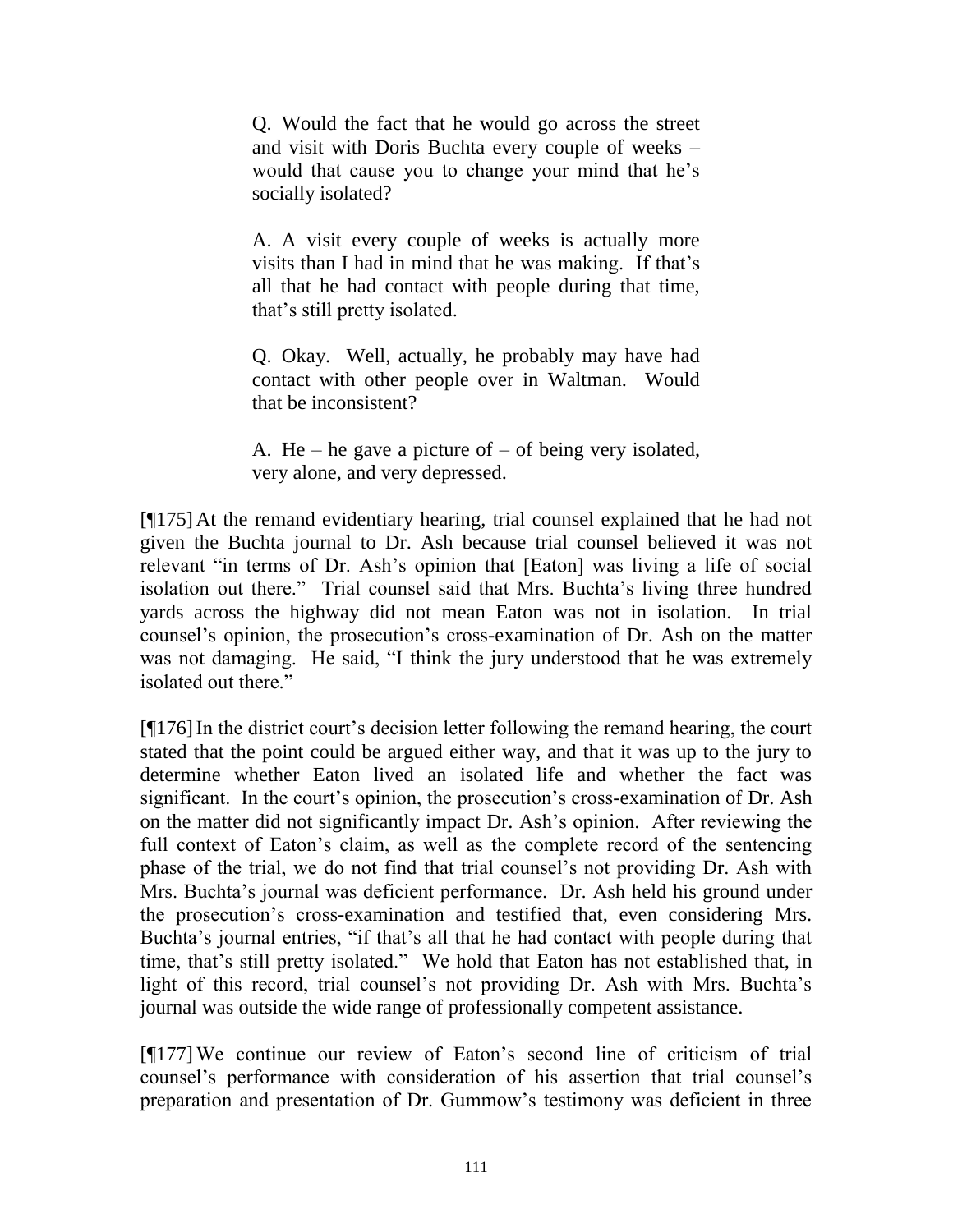respects. First, Eaton claims that trial counsel's failure to provide Dr. Gummow with the correct date of the suicide death of Eaton's brother (which Dr. Gummow mistakenly thought was before the Kimmell homicide) exposed Dr. Gummow to the prosecution's "quite brutal" cross-examination. It is helpful to consider this claim in context. During trial counsel's direct examination of Dr. Gummow, she testified in narrative fashion with a chronology of Eaton's life. Among other information, she included, in her words, "another very significant date," which was the carbon monoxide asphyxiation of Eaton's brother "sometime in 1987. I don't know the exact date." She said that Eaton blamed himself for his brother's suicide because he had not loaned his brother some money. Midway through the prosecution's cross-examination of Dr. Gummow, there was this exchange:

> [Mr. Blonigan]: Actually, from what he reported to you, the suicide of his brother wasn't having much impact on him at the time that he committed this crime, was it?

> A. I never specifically discussed that with him. I don't know whether it was still bothering him or not.

> Mr. Skaggs: Well, Your Honor – excuse me – actually, suicide of his brother I don't think happened until after –

Q. (By Mr. Blonigan): That's not what her chart says.

A. It was '87, is my understanding.

Mr. Skaggs: When was Torrington?

Mr. Blonigan: '86.

The Witness: '86.

Mr. Skaggs: Okay. So it happened afterward.

Mr. Blonigan: After Torrington, yes, but before the homicide.

Mr. Skaggs: Oh, okay. I missed where you were at.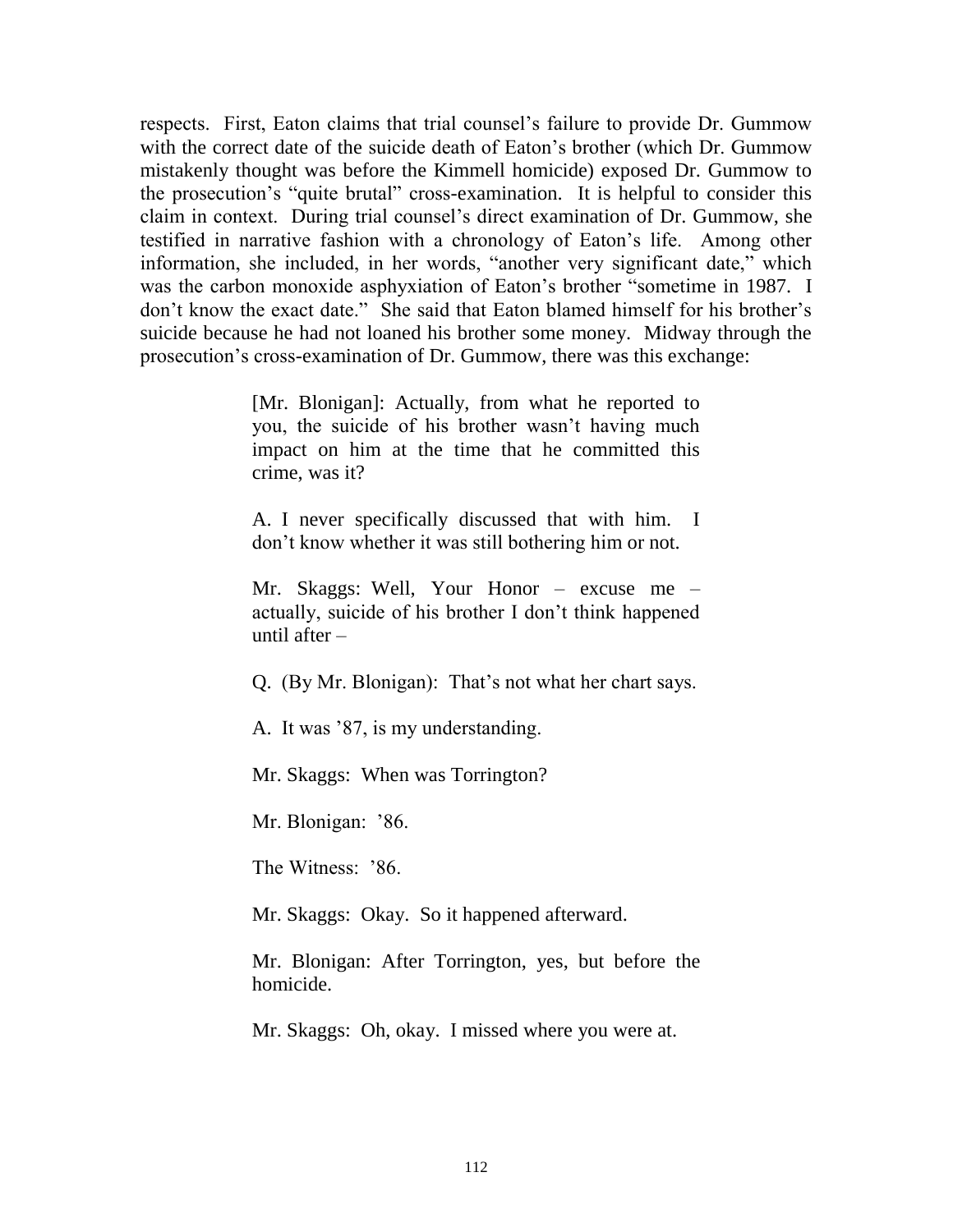Q. (By Mr. Blonigan): Did you consider the suicide of his brother a significant event in his life and in his mental state in 1988?

A. I have no way to evaluate that.

Q. Did you do anything to confirm whether that information was accurate?

A. Just – it was mentioned in reports. That's where I got the date from. I didn't get it from Mr. Eaton. Mr. Eaton didn't recall the date.

The prosecutor's cross-examination moved on to other matters, but then returned to the date of the brother's suicide toward the end when this exchange occurred:

> Q. And one of the – you said, when you were standing up there with this time chart, that one of the most significant events in Dale's life before the homicide was the suicide of his brother Darrel; is that correct?

A. That was my statement, yes.

Q. And that was listed as occurring on January 1, 1987; is that correct?

A. That's an approximate date. I only had the year. So when I have something like 1/1/87, it means that I don't know the exact date; and I put the year.

Q. Well, both you and Dr. Ash talked about this being an event that was affecting him at the time of the homicide, as part of his depression; isn't that true?

A. No, I didn't testify to that.

Q. Well, Doctor, did you ever bother to get a death certificate?

A. No.

Q. I would like to show you 1003, a simple thing to check on, a very simple thing to check on.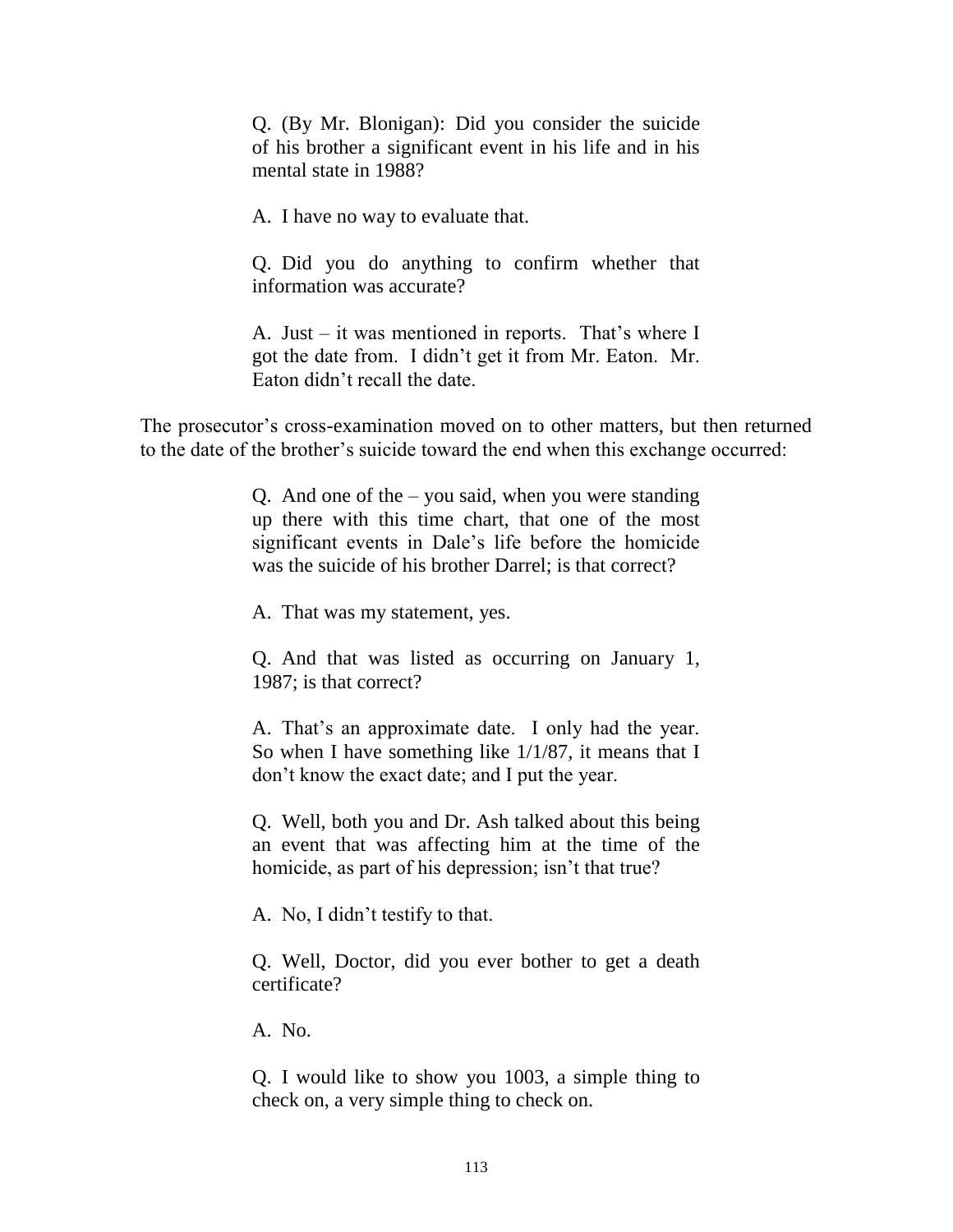A. Not for me. I'm not an investigator. I wouldn't even be able to get the authorization to do this.

Q. Doctor, what day did Mr. Eaton's brother commit suicide, from that document?

A. October 10, 1988.

Q. So, well after the Kimmell homicide; isn't that true?

A. That's true.

Mr. Blonigan: Move for the introduction of 1003, Your Honor.

Mr. Skaggs: Well, I object to that, Your Honor.

Mr. Blonigan: Well, Your Honor, I'm sure he does, but it directly impeaches and it is a certified copy of a regularly kept public record.

The Court: It may be a certified copy, but the doctor has not testified that this suicide was a factor that she weighed in – to my knowledge, weighed in –

Mr. Blonigan: I –

The Court: -- her diagnosis.

Mr. Blonigan: I disagree. On her direct testimony, she testified it was a very significant event.

Mr. Skaggs: I disagree with that, Your Honor.

The Court: Not relating to the homicide.

Mr. Blonigan: Well, are they saying his suicide is not related to the homicide in any way, or his state of mind?

Mr. Skaggs: That's exactly what we're saying.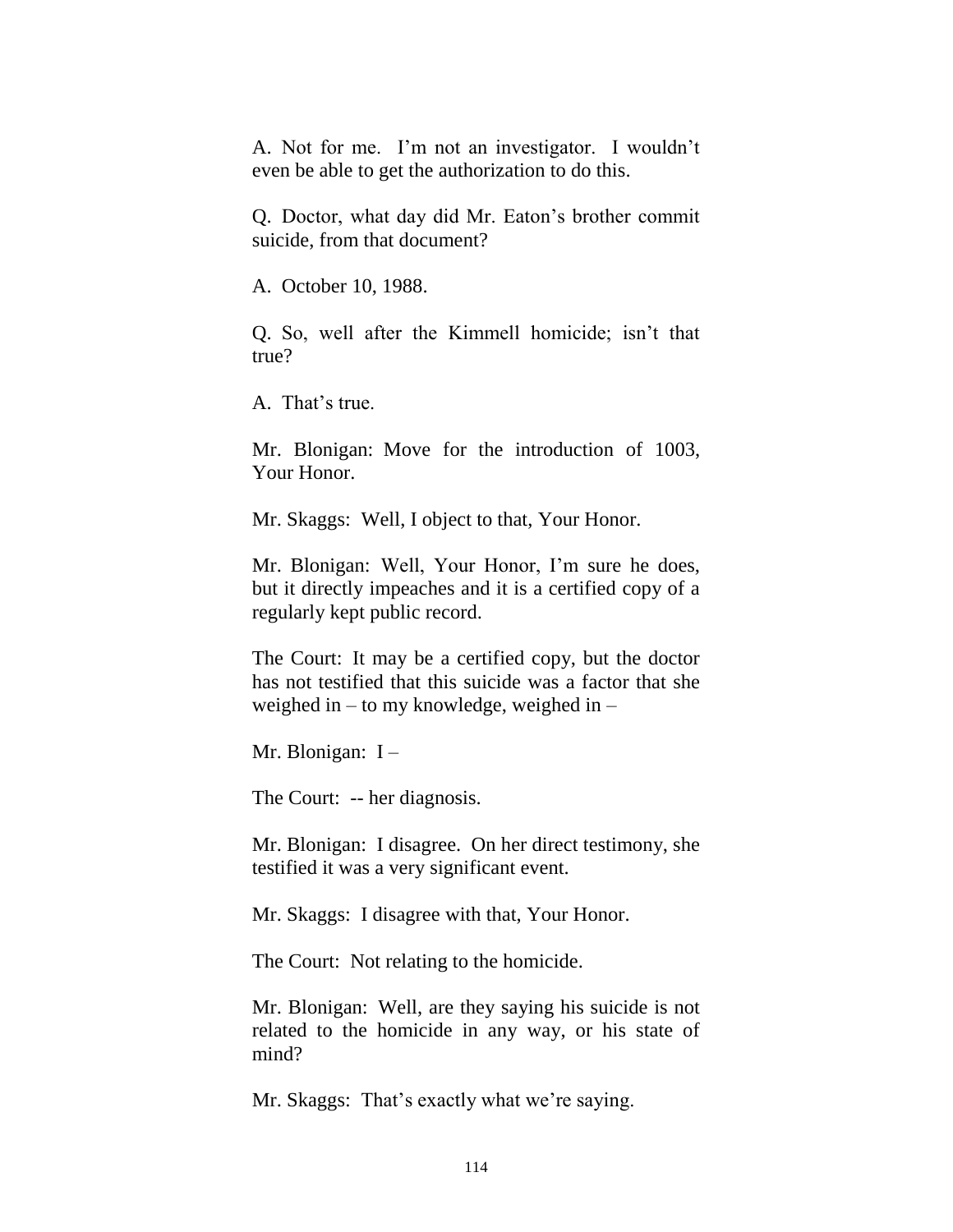The Witness: I have no evidence that it was directly related. I think I testified to that.

The Court: I'm going to not receive 1003.

The prosecutor then moved to strike the chronology exhibit, but the court denied the motion. In trial counsel's redirect examination, Dr. Gummow testified that the date of the brother's suicide had no relation to Eaton's mental condition at the time of the Kimmell homicide. She did not consider it and it was not mentioned to her, and she thought she had gotten the date from a presentencing report.

[¶178] At the remand evidentiary hearing, called on direct examination by Eaton's new counsel, Dr. Gummow testified that the date of the brother's suicide was not significant to her sentencing phase testimony. Asked by Eaton's new counsel if she had felt "beat up" on the prosecutor's cross-examination on that subject, Dr. Gummow answered, "not particularly." In the district court's decision letter following the remand evidentiary hearing, the court found that trial counsel's failure to correct Dr. Gummow's chronology of Eaton's life with the correct date of the brother's suicide was not significant. After reviewing the full context of Eaton's claim, as well as the complete record of the exchange among Dr. Gummow, trial counsel, the prosecutor, and the trial court on the point, we do not find that trial counsel's performance was deficient. Dr. Gummow's sentencing phase testimony on the import of the brother's suicide was clear: The date of the brother's suicide had no relation to Eaton's mental condition at the time of the Kimmell homicide; she did not consider it.

[¶179]The next specific criticism that Eaton lodged against trial counsel in his presentation of Dr. Gummow's sentencing phase testimony is trial counsel's deletion of three slides from Dr. Gummow's thirty-slide PowerPoint presentation during that testimony. In his appellate brief, Eaton states that, at the remand evidentiary hearing, Dr. Gummow "expressed concern about the substance of slides deleted from her testimony and presentation to the jury, as those went to Mr. Eaton's 'pretty well-documented history of depression and fairly strong history of genetic loading for mental illness...." At the remand evidentiary hearing, Dr. Gummow testified that the three slides would have helped the jury understand how depression can turn into rage, and rage can turn into violence. She felt this would have helped the jury to understand what Eaton had done. The first slide, Remand Exhibit AA, was a summary of the research on depression and serotonin and transmitters; the second slide, Remand Exhibit BB, was a survey of the literature about anger and depression among all people who suffer from that condition, and the third slide, Remand Exhibit CC, captioned "Genetics Brain Disease and Violence Facts," concerned the genetic component of depression, anger, and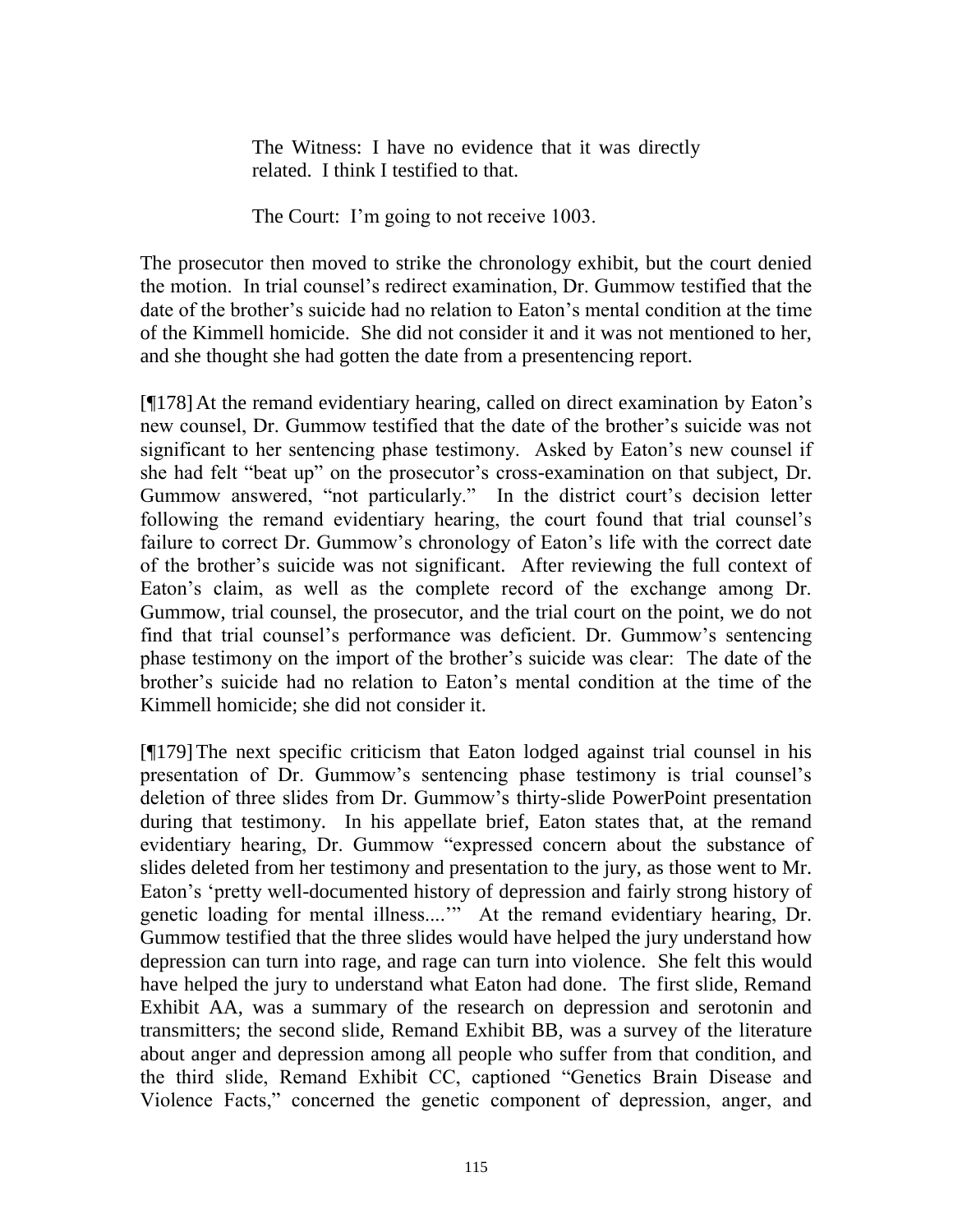aggression. According to Dr. Gummow, trial counsel met with her for three days before her trial testimony and decided to delete these three slides. At that meeting, she told him she thought it was important to make the link that depressed people can be aggressive; she said trial counsel's response was that he thought the prosecutor would not like them. At the remand evidentiary hearing, trial counsel testified that one of the reasons he pared down Dr. Gummow's testimony "in a couple of different slides before we even started" was that they would expose the defense to rebuttal on past misconduct. He added that it was a "terrific concern" not to get into areas where "people have negatives in their background." During the hearing, trial counsel indicated that he wanted to avoid as much as possible evidence that Eaton had a bad temper, was violent, and unable to be rehabilitated. We have closely examined Dr. Gummow's PowerPoint slide testimony in the sentencing phase and are satisfied that her testimony, even without the three slides, sufficiently covered Eaton's strong and well-documented long-standing history of depression and genetic loading for the mental illness which Dr. Gummow, as well as Dr. Ash, found in their evaluations of Eaton. She testified about the impact of depression on the brain and that depression is thought to be a genetic disorder and ―it is an inherited disorder in part. Usually, most depressed people have multiple family members who either have psychiatric conditions or depressive disorders ... the major depressive disorder is considered to be a brain disease that impacts brain transmitters and brain communication." Moreover, she stated, "it's exacerbated or worsened by social factors." She stated that Eaton had most of these factors including "early onset, he has childhood abuse ... and he has family members with significant history." She commented that Eaton's mother was diagnosed from 1962 to 1966 with the severe illness of schizophrenic reaction, chronic undifferentiated, and she confirmed Eaton's own 1986 hospitalization for mental health issues. She then testified on genetic research findings, including that individuals who have a predisposition to major depression are far more vulnerable to stressors. She then referred to the severe and significant psychiatric disorder of Eaton's mother, the reported display of explosive behavior of Eaton's father, Eaton's brother's suicide, and anger control issues of Eaton's brother. After testifying about many aspects of the brain, metabolism, antidepressant medication, Eaton's IQ and academic skills, through her slide presentation, Dr. Gummow stated her opinion that Eaton, who suffers from major depression, has moderate to severe brain damage and that depression is linked to his behavior. She then stated that a person with a milder form of depression is not going to lose control. Although some people have good family support that helps them develop techniques or coping styles to manage the difficult feelings associated with depression, she testified that Eaton did not have anyone to help him deal with the irrational feelings he had associated with his illness. She stated her opinion that Eaton's lifelong psychiatric disorder caused extreme emotional disturbance, inability to conform his conduct, and extreme duress in March and April 1988, the time of the Kimmell homicide. We note that during the prosecution's cross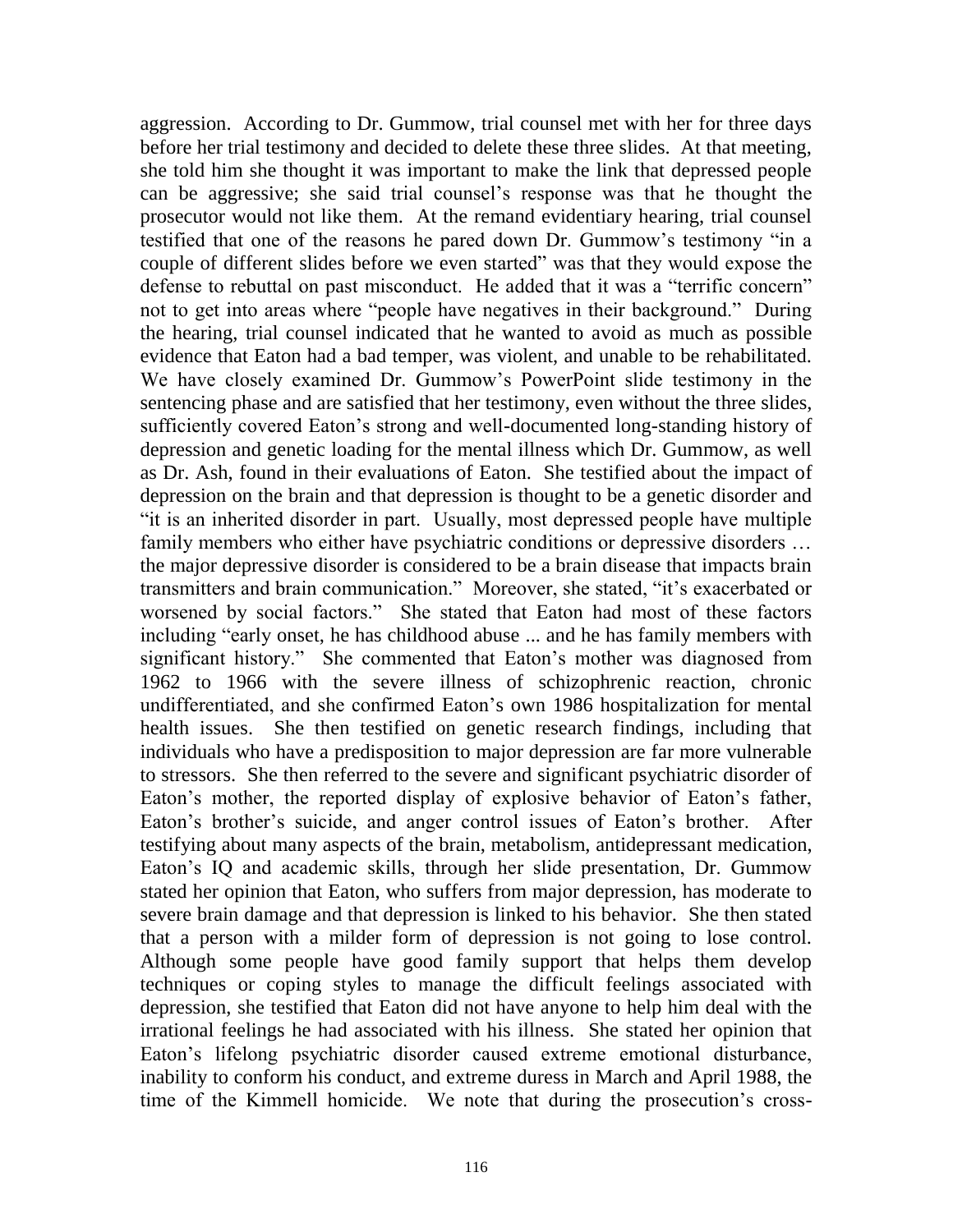examination, Dr. Gummow stated that, although her profession in the past had criticized linking certain mental illnesses and violent behavior, that linkage is not criticized nearly as much now with more objective methods. We also note that Dr. Gummow stated, in her remand evidentiary hearing testimony, that at Eaton's trial, she felt she had sufficient information to proceed with her evaluation and testimony in the case.

[¶180]Based upon our extensive review of Dr. Gummow's trial testimony, including her thirty-slide PowerPoint presentation, and the testimony at the remand evidentiary hearing from both Dr. Gummow and trial counsel, we conclude that Dr. Gummow's trial testimony about the linkage of depression, aggression, and genetic loading was ample; that trial counsel had made a reasonable decision to try to avoid to the extent possible evidence suggesting that Eaton had a bad temper, was violent, and unable to be rehabilitated. Under the circumstances, trial counsel found himself in a very difficult spot and, in our view, made a reasonable decision to delete the three slides in question. Consequently, we find no merit in Eaton's claim that trial counsel's performance in this regard was deficient.

[¶181]The final specific claim that Eaton aims at trial counsel in his preparation and presentation of Dr. Gummow's sentencing phase testimony arises from Dr. Gummow's post-trial criticisms that in her association with trial counsel several days before her testimony and during her testimony "there seemed to be confusion, meetings were not conducted in private areas, ... [trial counsel] was not behaving in the more organized, helpful fashion he had in the past ... [and was] irritable and shaky." This claim received attention during the remand evidentiary hearing, as both Dr. Gummow and trial counsel testified about the criticisms. Dr. Gummow testified that before the Eaton case, she and trial counsel had worked together on several other capital cases and she was working with him on another capital case at the time of the remand hearing. She said that trial counsel had first contacted her about the Eaton case weeks before May 20, 2003. Trial counsel entered the case in April 2003. We note that Eaton's trial was nine to ten months later. At trial counsel's request, she spoke to Dr. Ash, who was also working on the case, to get his views on Eaton's mental condition. We note from her trial testimony that she met with Eaton for two days to converse with and evaluate him through various tests she administered. At the remand evidentiary hearing, she testified about meeting and having telephone conversations with trial counsel as her work on the case progressed. She developed a chronology of Eaton's life based upon the "life history" materials and information provided by trial counsel. She spent several days in Casper before her testimony was presented at trial. She spent time with trial counsel during those days. On three or four occasions, they met at breakfast and discussed her testimony. It was on those occasions that she felt their meetings were not in private, and she felt uncomfortable, but she did not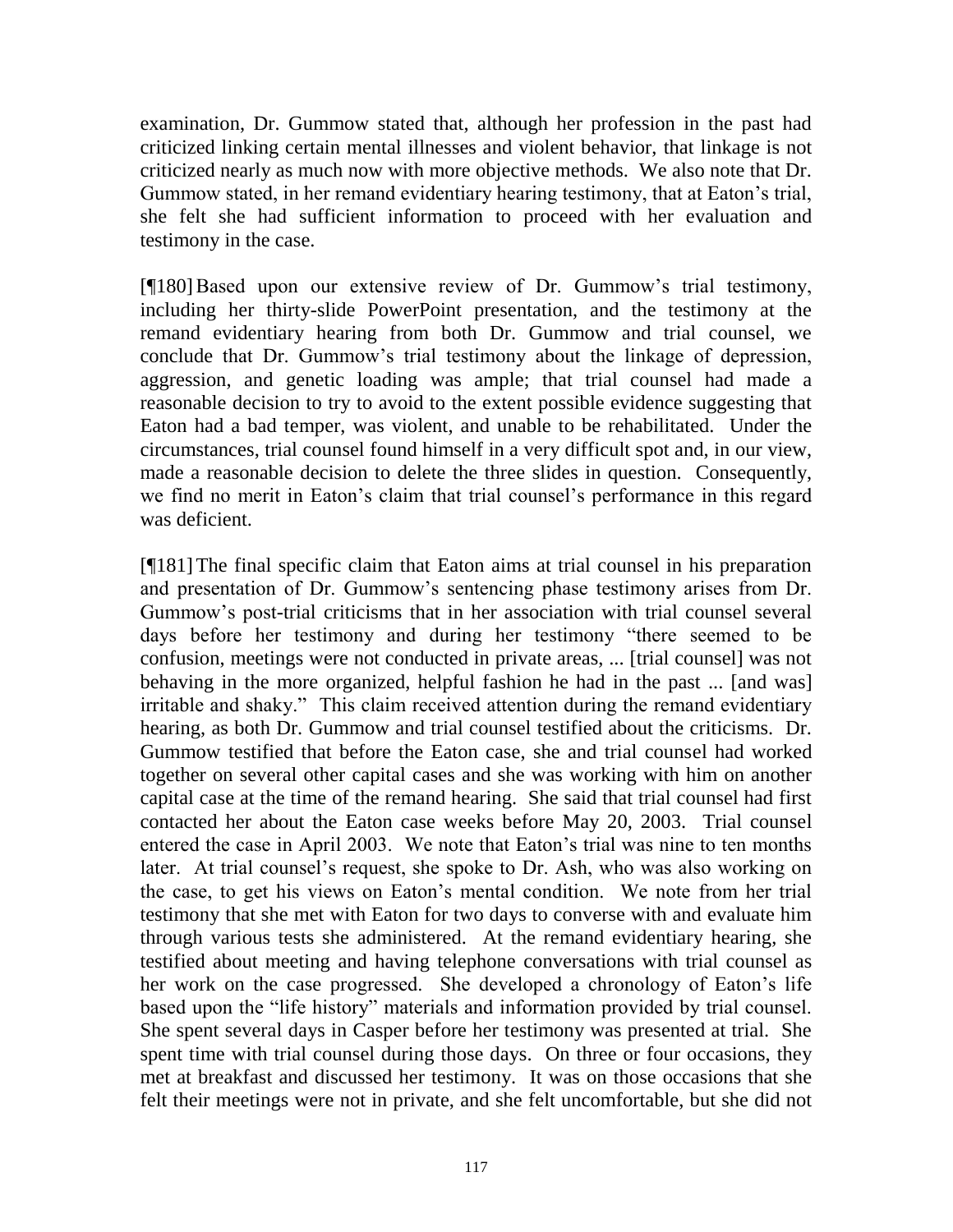make her concerns known to trial counsel. She also met with trial counsel and others on the defense team at the public defender's office, where they discussed her testimony. She described the tone of the meeting as uncomfortable in the sense that it was a "very tense situation," and trial counsel was irritable and "very snappish." From our previous discussion about trial counsel's deletion of three slides from Dr. Gummow's PowerPoint presentation, we know that three days before her testimony, she and trial counsel discussed that matter. Before her testimony, she and trial counsel had discussed her presentation in the courtroom with other members of the defense team, and court staff personnel were in and out on that occasion. She testified that she felt able to communicate with trial counsel, and he with her, about what her trial testimony would cover, but during particularly the second half of her testimony, she "began to wonder about that." In her remand hearing testimony, she elaborated on her observation of trial counsel's ill health during her trial testimony. She said that earlier trial counsel had mentioned to her that he had diabetes. She said that she had overheard him tell a court staff member that he was not feeling well and had passed out the night before. She said he was drinking lots of water. Under the prosecution's crossexamination, she stated that she had spent more than twenty hours preparing for the case and felt she had sufficient information to proceed with her evaluation and testimony in the case. Asked by the prosecutor why she did not share her concerns with trial counsel after the trial, she answered, "I like [trial counsel] and  $I - I$  think it was more I didn't want to hurt his feelings."

[¶182]Trial counsel testified about his working with Dr. Gummow in preparation for the trial and in the presentation of her testimony. Early on, he had traveled to Salt Lake City, Utah, to discuss with her matters relating to the case. He said he talked to her before trial several times in depth about her testimony. He referred to meeting with her in the public defender's office and at breakfast. Commenting on the condition of his health at trial, he said he had a cold and was ill to the point that he was somewhat grumpy, adding he is grumpy even when he is not ill. Responding to Dr. Gummow's testimony that he told a court staff member that he had passed out, he testified "I went home and got some sleep. I use that term loosely, meaning I sleep well or pass out. I go to bed early and sleep all night, which I don't normally do." Concerning his diabetic condition, he said that at trial he was not having any trouble maintaining his blood glucose levels and was checking that regularly. He agreed that he was drinking a lot of water; he said:

> Well, my mother always said drink a lot of water if you have a cold. And [at] that particular point, I did have a cold. I was dehydrating to some extent with a cold, and so, yes, I was drinking ... I was drinking a lot of water. I drink a lot of water anyway.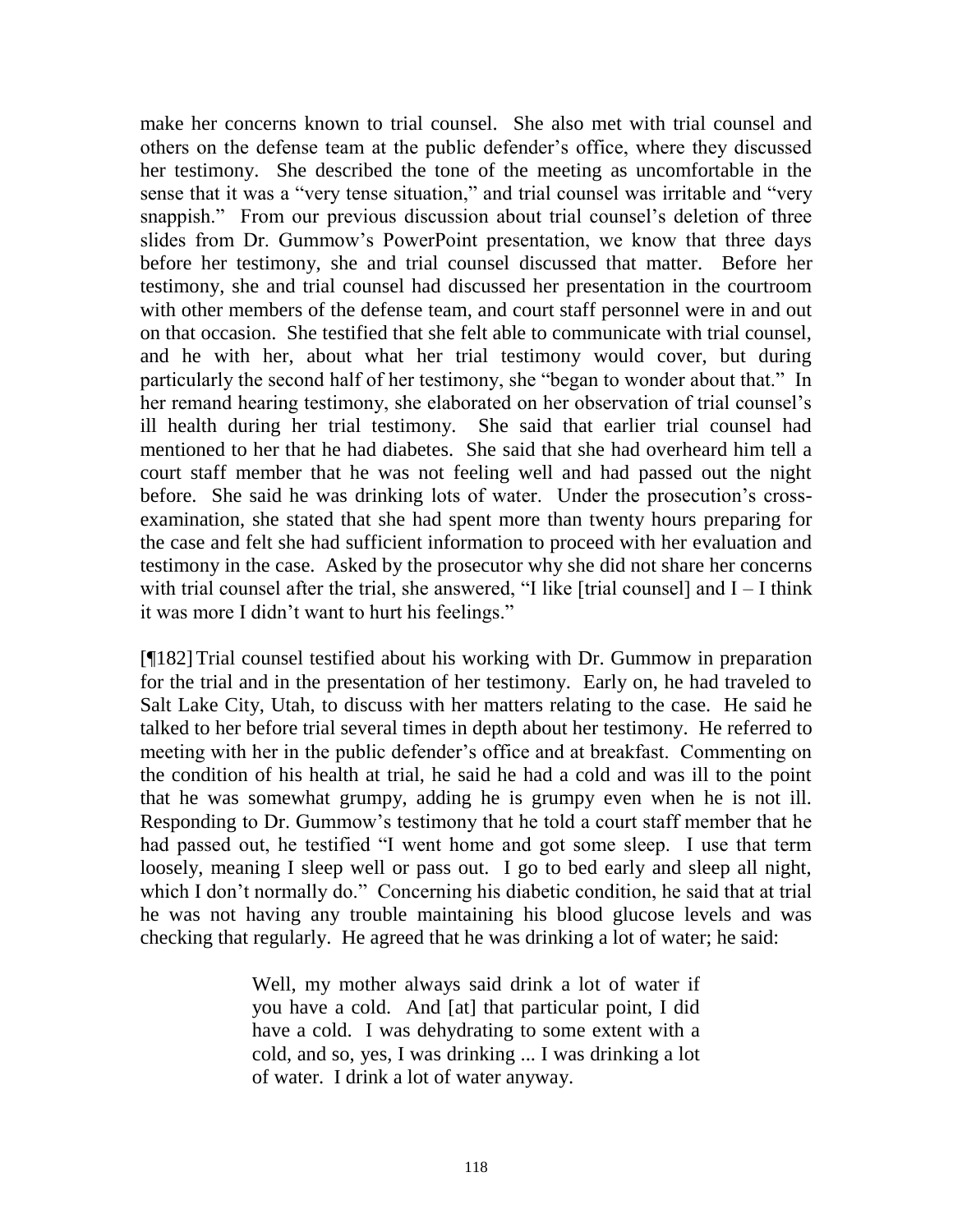He further testified that at no time did he feel that he was mentally and emotionally ill-prepared and confused.

[¶183]The trial court conducting the remand evidentiary hearing found that trial counsel's health was not an issue during trial; that his cold was relatively minor and had no impact on his ability to try the case. Eaton has made no showing that the trial court's finding of fact is clearly erroneous. Based upon our extensive review of Dr. Gummow's trial testimony and the testimony of trial counsel, we conclude that Eaton's final claim is without merit. We find no deficient performance in trial counsel's preparation and presentation of Dr. Gummow's trial testimony.

[¶184]To the extent that Eaton has in his appellate briefs raised any other claim asserting trial counsel's deficient performance in his representation of Eaton in the investigation, preparation, and presentation of mitigating evidence in the sentencing phase of his trial, we find no merit in any such assertions and hold that trial counsel's performance as Eaton's counsel was not deficient.

[¶185]In conclusion, Eaton has made no showing that the justice of his sentence was rendered unreliable by a breakdown in the adversary process caused by deficiencies in trial counsel's assistance. Eaton's sentencing proceeding was not fundamentally unfair.

## **(iii) Instructions.**

[¶186]We apply the same standard of review here as we did in Part I of this opinion. ¶¶ 67-68, *supra*.

[¶187] Once again, we are faced with an argument that boils down to this: The defense team offered good penalty phase instructions, but they did not vigorously pursue the use of those instructions. Eaton contends that the instructions offered by the defense team were better than those given by the district court, but in an unreported instructions conference, the defense did not fight to get those instructions used. The defense made no objections to the instructions given. At the remand hearing, the district court would not take testimony on the matter of the unreported instructions conference (expert or otherwise), but an affidavit of an expert on the subject does appear in the record on appeal.<sup>7</sup> The essence of Eaton's position on this issue is that the instructions given did not set forth a

 $\overline{a}$ 7 This argument depends in part upon an affidavit of Michael J. Heher, an attorney admitted to practice in Colorado and Hawaii, who appears to be an expert in matters such as this. He concludes that defense counsel did not render reasonably competent assistance of counsel because they did not pursue some of their offered instructions. We have considered the affidavit, but do not find it particularly persuasive in light of the applicable standard of review.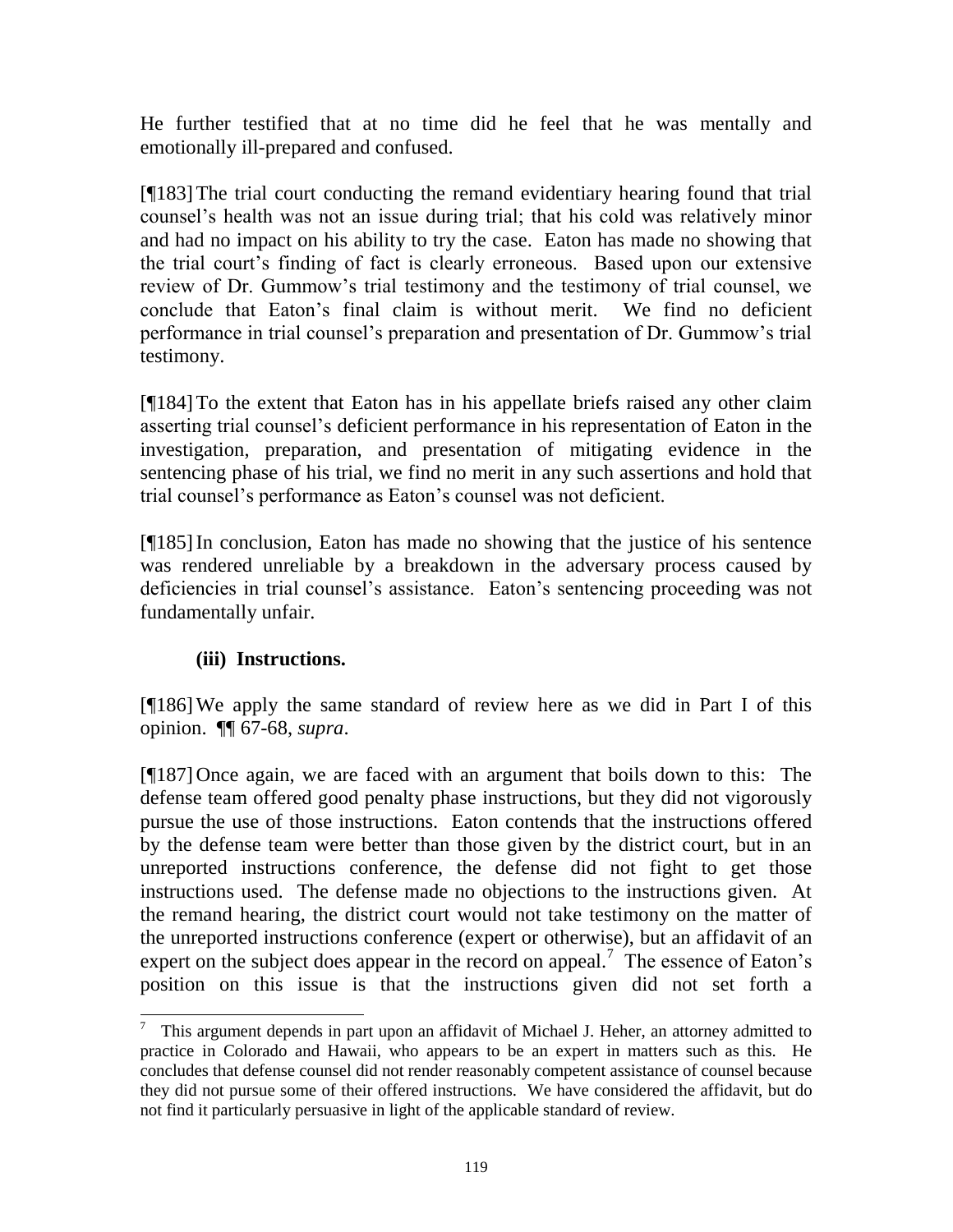comprehensible scheme for guiding the jurors' decisions. Moreover, it is claimed that the instructions were inconsistent and contradictory. Although Eaton makes mention of some specific instructions in this argument and compares offered instructions to given instructions to a limited extent, we will limit our review process to a consideration of whether or not any of the instructions given in the penalty phase were erroneous under the plain error standard.

[¶188]We have carefully examined all of the instructions given, and we find none to be erroneous, much less erroneous under the plain error standard. The central point that Eaton made in this segment of his brief is that the instructions could have been better and more favorable to him had his attorney fought more vigorously for those additional or different instructions. Instead, defense counsel made no objections whatsoever to the instructions given. Because none of the instructions given are erroneous, and because Eaton has not made a viable contention that an instruction not given was required, we conclude that no error occurred in the instructions to the jury during the penalty phase. Hence, counsel were not ineffective in this regard.

## **(iv) Sentencing form inadequate.**

[¶189]We have also carefully examined the sentencing form and find that it is not erroneous in any respect. The principal objection made here was that the sentencing form stated that mitigating circumstances had to be proved by a preponderance of the evidence, when the 1983 statute stated no burden of proof for mitigating evidence. Aggravators had to be proved beyond a reasonable doubt, whereas mitigators only had to be proved by a preponderance of the evidence, the lowest burden of proof known to the law. We think it was advantageous to Eaton to have a much lesser burden described by the sentencing form, and so we do not identify this as a disadvantage.

# **D. Hostility of Judge**

[¶190]We apply the same standard of review here as we did in Part I of this opinion. ¶ 78, *supra*. Much as we did in Part I, we have carefully examined the transcripts of the penalty phase of the proceedings in this case, and we perceive no evidence that the district court demonstrated any prejudice against Eaton.

# **E. Prosecutorial Misconduct**

[¶191]We apply the same standard of review here as we did in Part I, ¶ 103, *supra*. We add here: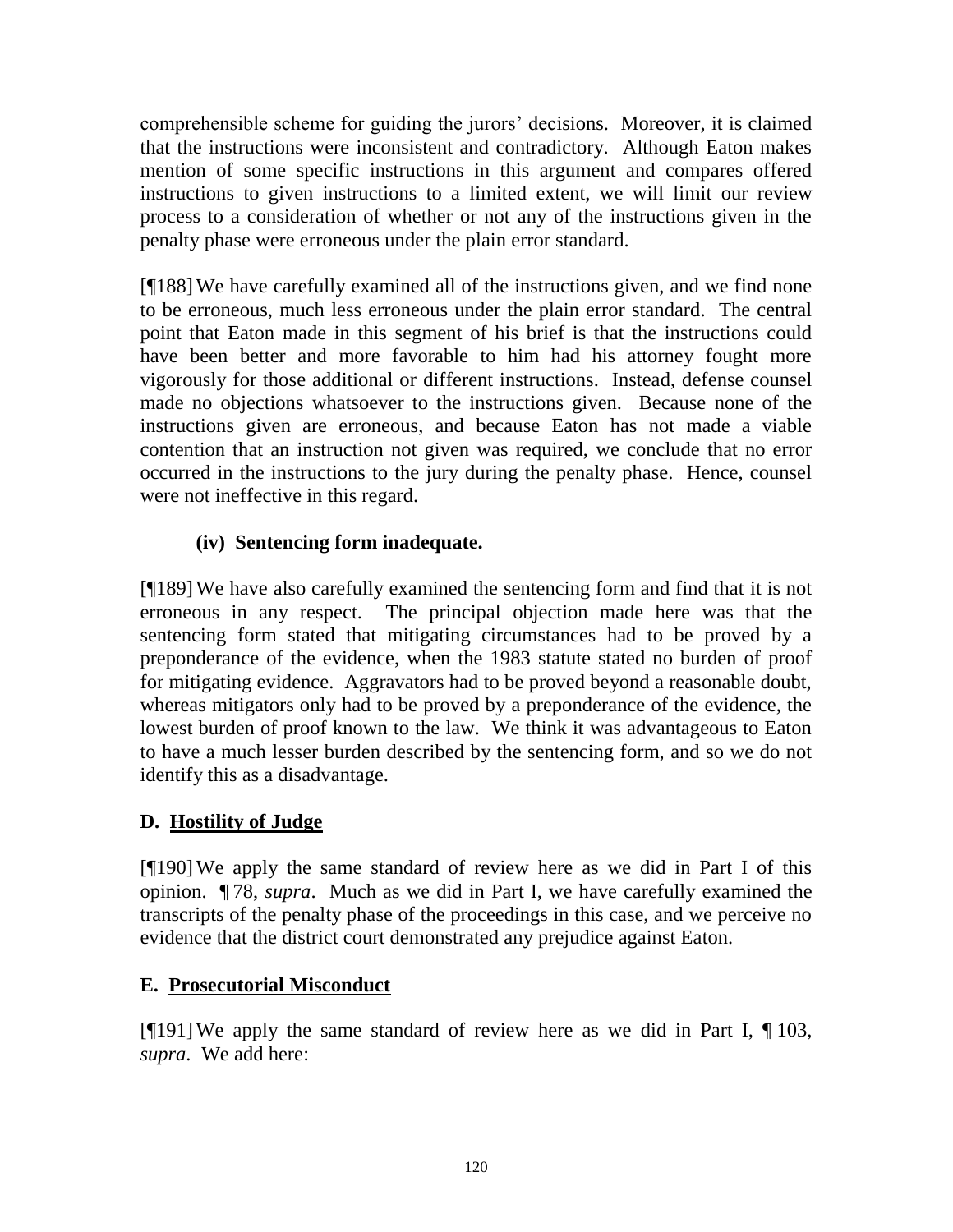The general rule in Wyoming is that a failure to interpose a timely objection to improper argument is treated as a waiver, unless the prosecutor's misconduct is so flagrant as to constitute plain error, requiring reversal. *Armstrong v. State*, 826 P.2d 1106, 1115 (Wyo.1992). A plain error analysis requires the appellant to demonstrate the violation of a clear and unequivocal rule of law, clearly reflected in the record, resulting in the abridgment of a substantial right of the party to his material prejudice. *Arevalo v. State*, 939 P.2d 228, 232 (Wyo.1997). We are reluctant to find plain error in closing arguments "lest the trial court becomes required to control argument because opposing counsel does not object." *James v. State*, 888 P.2d 200, 207 (Wyo.1994) (quoting *Taul v. State*, 862 P.2d 649, 659 (Wyo.1993)).

In analyzing claims of prosecutorial misconduct, we consider the prosecutor's argument in the context in which it was made and with regard to the evidence produced at trial. *Taul v. State*, 862 P.2d 649, 659 (Wyo.1993). Although counsel are allowed great latitude in the argument of cases, argument must be kept within the evidence. *Dice v. State*, 825 P.2d 379, 384 (Wyo.1992). Statements calculated to inflame, prejudice or mislead the jury are not permitted. *Taul*, 862 P.2d at 659.

*Helm v. State*, 1 P.3d 635, 639-40 (Wyo. 2000) (quoting *Montoya v. State*, 971 P.2d 134, 136 (Wyo.1998)).

### **(i) In closing argument.**

[¶192]We embark upon this discussion by taking note that no objections were made to any part of the closing argument. In Eaton's discussion of the closing argument made by the prosecutor, we are given brief passages of argument without there being a page number identified for our ready reference. Nonetheless, we have sought out these passages on our own and identified them in the course of analyzing this issue.

[¶193] Eaton contends that the prosecutor made "improper community outragetype arguments and unduly prejudicial arguments." This contention is made without benefit of applicable authority. However, reference is made to the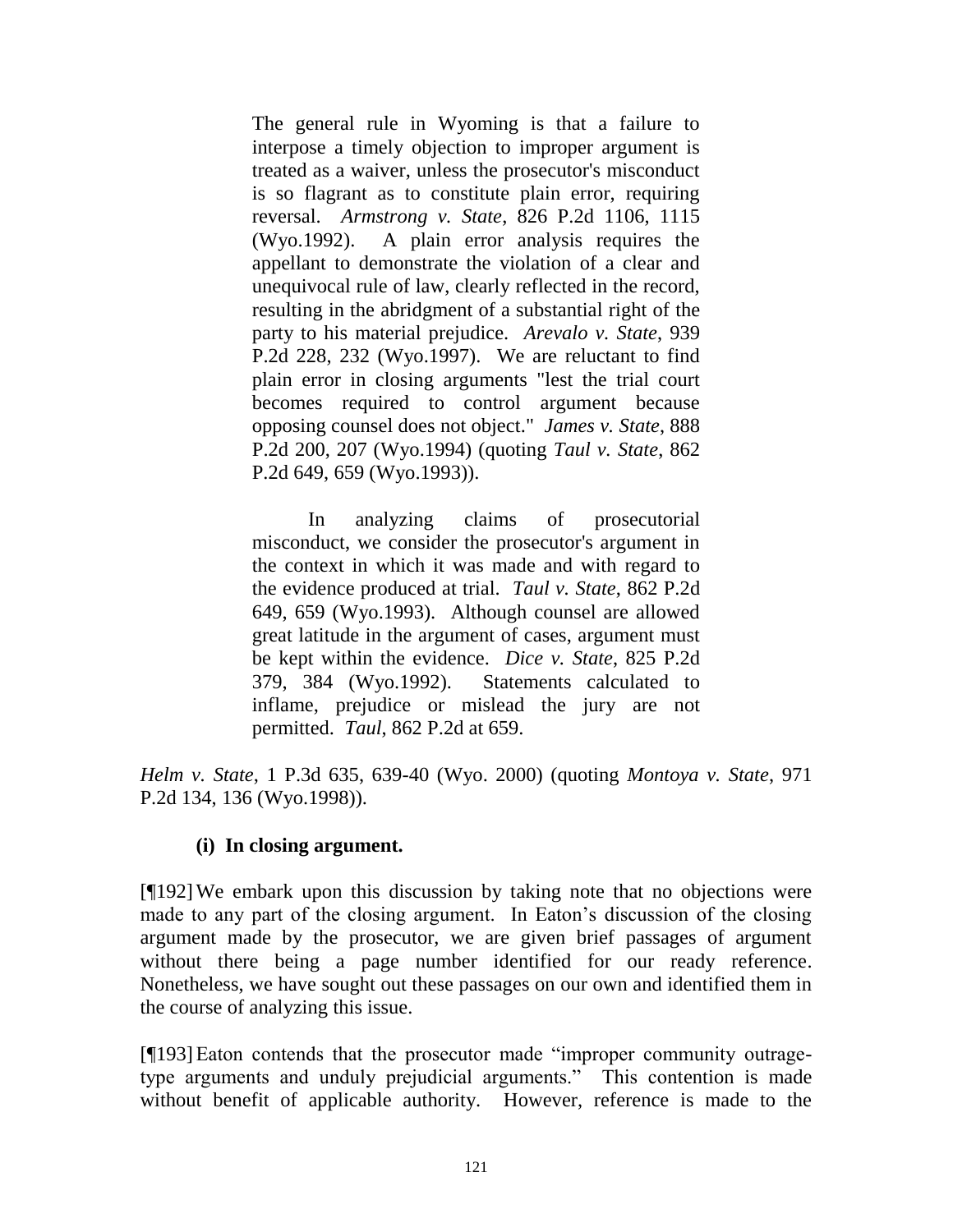prosecutor saying that the "only" responsible verdict is death. Notably missing from the transcript is the word "only." Rather, the prosecutor says: "...[I]f we are to make a responsible, moral, reasonable judgment, as the judge stated in his instructions, some murders must be recognized to be different than others;..." Eaton claims "[t]he DA blamed Mr. Eaton for placing the 'awesome burden' of determining the death penalty on the jury." However, the transcript reveals that the prosecutor commented on Eaton's conduct in committing the murder as the impetus for bringing to bear the death penalty and he emphasized that the decision to impose was "yours and yours alone." Eaton also asserts that this portion of the prosecutor's argument is plain error: "And your verdict will speak volumes as to what is to be said about this murder and what is the full measure of justice for what happened in this case to this young girl at the hands of Dale Eaton, because it is Dale Eaton's choices that bring us here -- no one else's -- his." We conclude this was not improper argument. *Sanchez v. State*, 2002 WY 31, ¶¶ 17-23, 41 P.3d 531, 535-36 (Wyo. 2002).

[¶194]Eaton also objects to this excerpt from the closing argument; indeed it is the last paragraph of the State's closing argument:

> Death is not an easy choice for you like it was for Mr. Eaton. But if justice is to have its full measure, we must at some time speak and speak as a group, as a jury, and **state** that this murder goes far beyond those; that it is the worst of the worst; and that defendant should be convicted and that he should face the ultimate punishment. [Emphasis added.]

Eaton apparently misconstrues the word "state" emphasized above as an invocation for the jury to speak on behalf of all of the State of Wyoming. In context, however, it is clear that he is asking the jury to "state" (i.e., speak, assert, declare) that this was a murder that warranted application of the death penalty.

[¶195]When all of these excerpts are viewed in context, it is evident that the prosecutor was not seeking a decision based upon matters outside the evidence. The prosecutor acknowledged that the choice between life and death would not be an easy task and by reminding the jury that, in order to make a just, responsible, and reasoned moral decision to impose a death sentence, that some murders, those warranting the death penalty, are qualitatively different from others that do not warrant the ultimate sanction. We conclude that this line of argument was not error requiring reversal.

[¶196]Eaton also contends that the prosecutor urged the jury not to consider the mitigating evidence, a proposition contrary to the instructions given by the judge.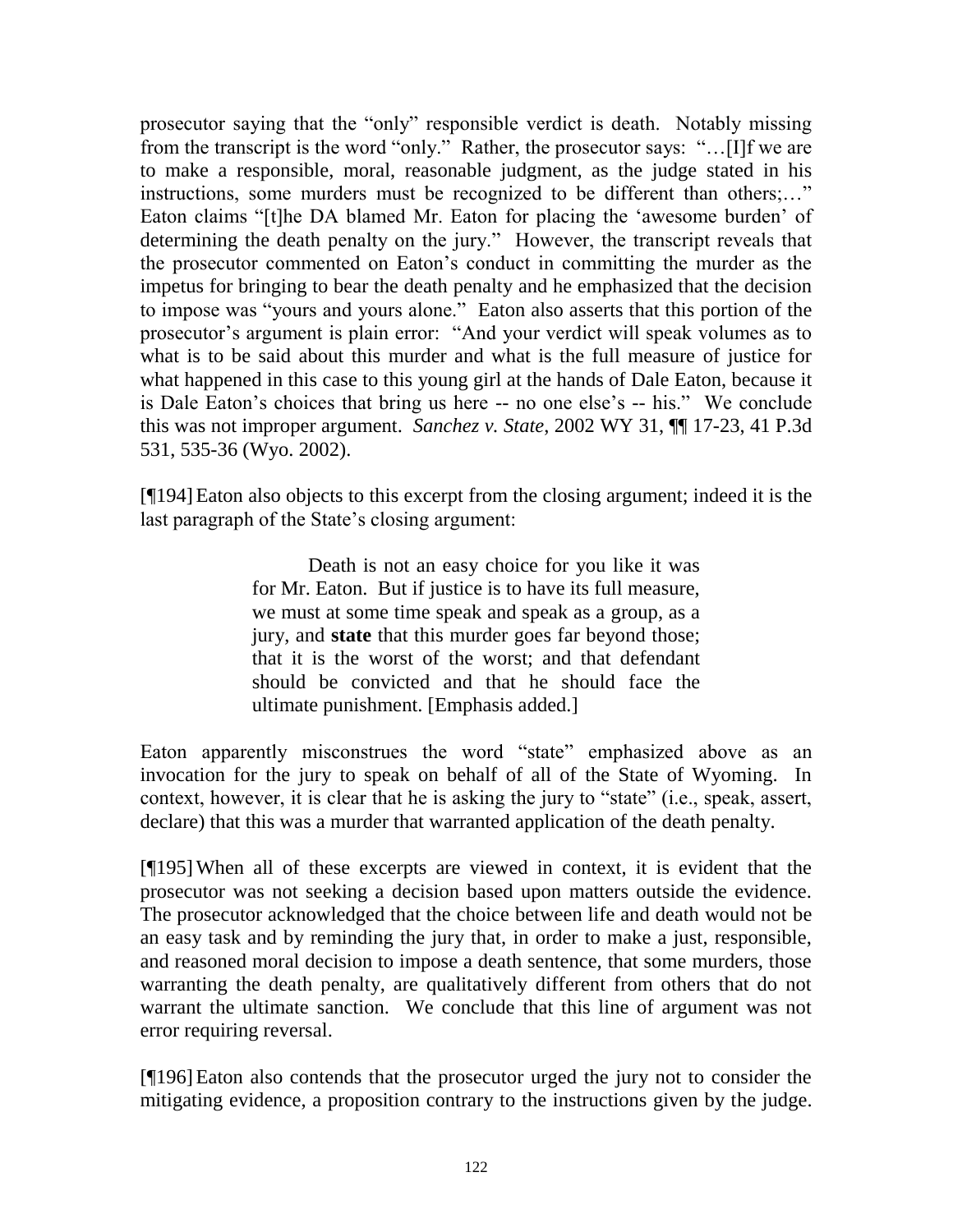The prosecutor referred to much of the mitigating evidence as an attempt to hide the enormity of Eaton's crime in "a veil of psychiatrists and tears." This was nothing more than a reminder to the jury to not allow intervening psychiatric and mercy witnesses to dull its memory about the aggravating circumstances proved by the State. The prosecutor's claim that the mitigating evidence was actually "aggravating," appears to be a comment on the details of the crime as presented in Dr. Ash's testimony. The prosecutor also characterized much of the mitigation as being "excuses," and in the context of this case, it was a fair argument for the prosecutor to characterize Eaton's evidence as, perhaps, "explaining" why the events happened, but that did not foreclose the State from contending that there may be only a very fine line between "explaining" and "excusing." This characterization is strengthened by the lack of a temporal connection between much of the mitigating evidence and the actual crime. There need not necessarily be a temporal connection, but the lack of that characteristic is a fair argument. The prosecutor's contention that three of the mitigators should be lumped together as only one was a comment on the close relationship between each of those mitigators and the evidence that supported them, and not an exhortation for the jury to ignore them or the instructions of the court.

[¶197] Eaton contends that the prosecutor attempted to insert "victim impact" testimony" into his argument by saying that the State did not have "any pictures to show you of families and school boys, because we only have autopsy photos and missing person's reports." However, he fails to show that such argument itself constituted testimony or that it referred to any record testimony. Nor does he explain how such could be said to amount to information about the personal qualities of the victim or the emotional effect of the death on her family, or information about her family's opinions and characterizations of the crime or the defendant. *Harlow*, ¶ 48, 70 P.3d 179 at 196. Most importantly, he fails to suggest how the challenged comment -- in light of its brevity and the injunction in Instruction No. 12 to consider only the proven aggravators as capable of warranting a death sentence -- might be said to be anything other than harmless. *Id.* at  $\P$  49-57, 70 P.3d at 196-99.

 $[9198]$ The prosecutor argued that "(p)erhaps he [Eaton] simply finds young women alongside the road a convenient target." Inmate Dax gave testimony from which it could be inferred that Eaton found a woman or women along the road, and Dr. Ash related that Eaton came upon Ms. Kimmell on the road into his property. Eaton also tries to spin this into an argument by the prosecution for the ―future dangerousness‖ aggravator which was not a part of the case. However, we are unable to see that connection. The prosecutor is also scored for arguing that the mitigators must be directly connected with the crime in all cases (as opposed to having a connection with the crime **OR** the background of the criminal). That is not what the prosecutor appears to be suggesting. What he was doing was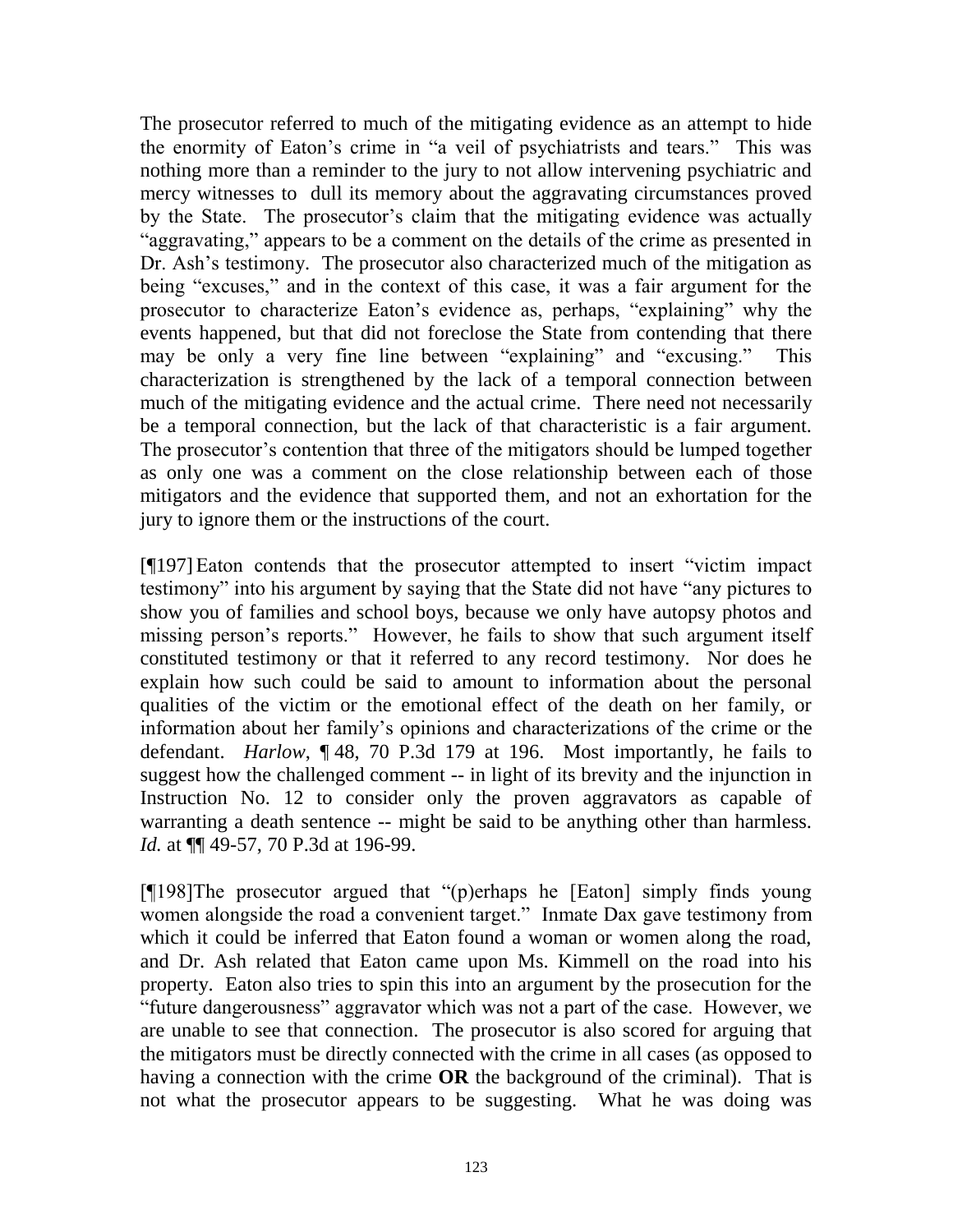pointing out that the three mitigators in question, by their own language, all had a common feature: Eaton's mental or psychological state at the time he murdered Ms. Kimmell. Thus, he correctly noted that the mitigating facts to be proven – his extreme mental or emotional disturbance, that he was under duress, or his diminished capacity to appreciate the criminality of his conduct or to conform it to the law – had to be shown to have been operative at the time of the killing and, in that sense, connected to it. No plain error exists in this regard.

[¶199] Finally, Eaton contends that the prosecutor argued that Eaton attempted to "blame" the victim for the tragedies that befell her when there is no such evidence in the record. Once again, we view this as fair argument, given that Dr. Ash's rendition of Eaton's story suggested that once he found Kimmell on his land and confronted her with a gun, that set in motion the inevitable conclusion that Eaton would have to kill her. In addition, inmate Dax testified that it was Ms. Kimmell's rebuff and her "high and mighty" attitude that set the tragic events in motion and caused Eaton to spin out of control. It is a fair argument that Eaton attempted to lessen his responsibility for the crime by blaming the victim for initiating the events that led to her own rape and murder.

[¶200]In sum, we find no plain error in the prosecutor's closing argument.

## **(ii) During examination of witnesses.**

[¶201]Eaton contends that the prosecutor's questioning of Dr. Ash with respect to Eaton's motivation to seek treatment with psychologists or psychiatrists was to reap secondary gain in "legal" situations. It is contended that this line of questioning implicated W.R.E. 404(b) and an attempt to bring prior bad acts to the jury's attention, as well as off-limits juvenile proceedings. We have scrutinized that cross-examination with care, and it cannot be said that prior bad acts were directly communicated to the jury, although it is possible that such a conclusion could be drawn. These circumstances wherein Eaton sought mental health services included juvenile proceedings and divorce, but also adult felony crimes. However, no crime or bad act was specified or identified and we decline to find plain error in these circumstances. In addition, the prosecutor did point out that some of the health care professionals suspected that Eaton was malingering and exaggerating his symptoms so as to improve his legal position. This appears to be an accurate reference to the evidence elicited from Dr. Ash and a proper method of testing the soundness of the underlying facts that supposedly supported Dr. Ash's testimony. We cannot point to it as an error requiring reversal of the penalty imposed.

[¶202]Eaton contends that the prosecutor acted improperly in his examination of Dr. Gummow as well. However, for the most part, this argument challenges only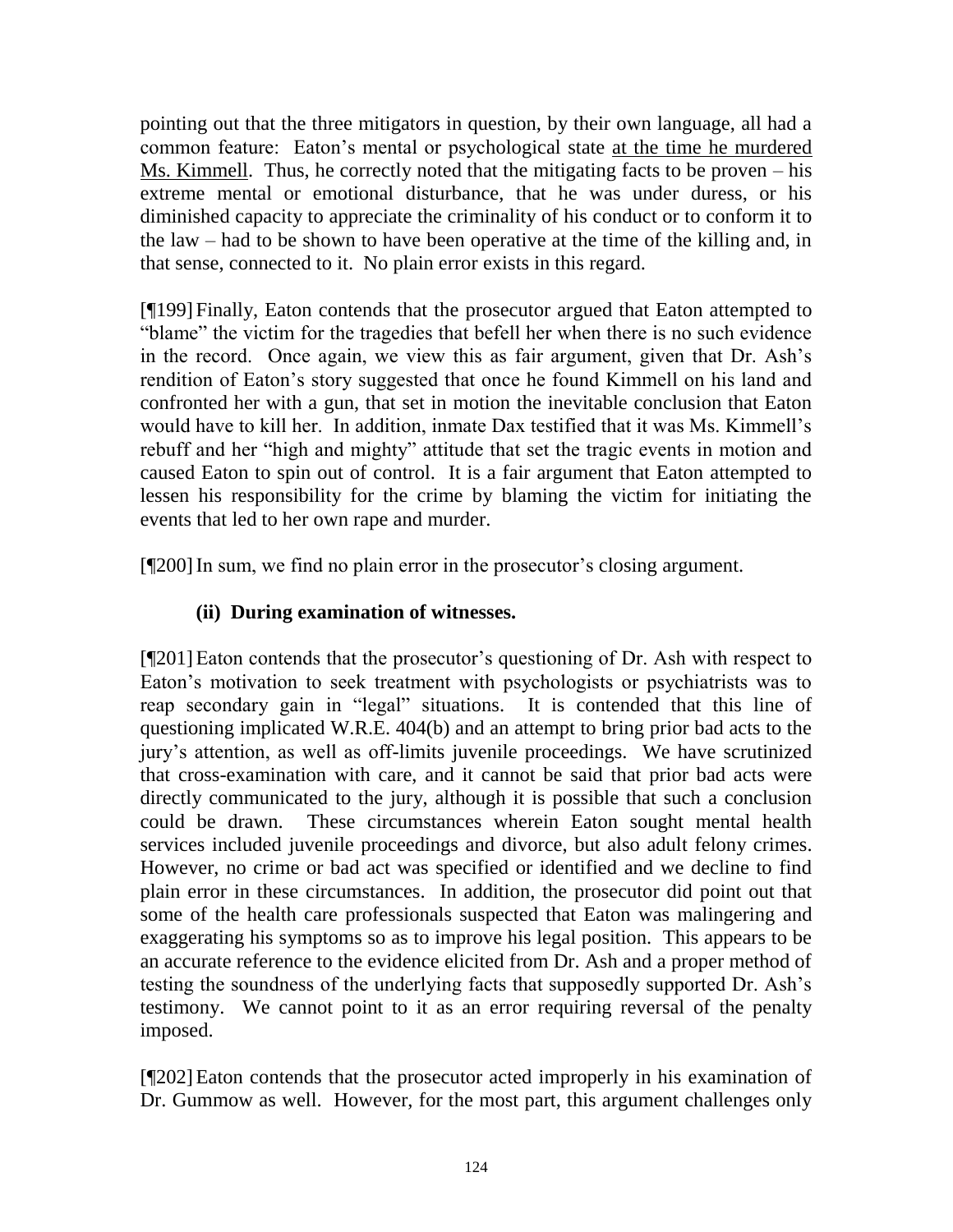the prosecutor's right and duty to subject an expert's testimony to searching scrutiny in order to test her reliability as a witness, the soundness of her opinions and the information upon which they are based, as well as for any biases the witness may have. *Chrysler Corp. v. Todorovich*, 580 P.2d 1123, 1133 (Wyo. 1978); *Pearson v. State*, 811 P.2d 704, 707 (Wyo. 1991).

[¶203] As he began his cross-examination of Dr. Gummow, the prosecutor immediately began to challenge her testimony that Eaton suffered from organic brain damage that was caused by his severe, long-term depression. The prosecutor asked point blank and with no introduction: "Ma'am, I would like to begin first by talking about the brain damage issue. Based on your opinion and review, did Mr. Eaton suffer more or less brain damage than Ms. Kimmell suffered when she was killed." In all honesty, we can only characterize this as a "cheap shot" and unprofessional conduct. Dr. Gummow simply answered that she did not know, and that would have been consistent with the scope of her testimony that she examined Eaton, but had not made an inquiry into Ms. Kimmell's condition. While it demonstrated poor judgment in a death penalty case (death is different), it is a matter that could have easily been corrected had an objection been made. The trial judge could also have stricken the question and advised the jury to ignore it entirely.

[¶204]It cannot be gainsaid that the prosecutor was vigorous and aggressive in his cross-examination of Dr. Gummow; however, we are unable to conclude that the prosecutor's cross-examination amounted to misconduct. The prosecutor's questions included the number and types of cases in which she testified for defendants in death penalty cases, the thrust of her testimony, and her compensation in such cases. This line of questioning of opposing expert witnesses is standard fare and is not prohibited. Moreover, at the remand hearing, when asked by Eaton's appellate counsel whether she felt "beat up" by the prosecutor's cross-examination on the subject of the date of the suicide death of Eaton's brother, Dr. Gummow answered, "not particularly." We have carefully and closely reviewed the prosecutor's cross-examination of Dr. Gummow and are satisfied that Eaton's claim has no merit.

[¶205] Finally, Eaton contends that the prosecutor's persistent characterization of some of Eaton's mitigation witnesses as "mercy" witnesses amounted to misconduct. We disagree. In *McLaughlin v. State*, 780 P.2d 964, 969 (Wyo. 1989), we held that a prosecutor's remarks about the appellant's expert witness, which the appellant claimed was an expression of the prosecutor's opinion that the expert witness was a "professional witness," was not misconduct. Similarly, we hold here that the prosecutor's characterization of some of Eaton's witnesses does not amount to misconduct.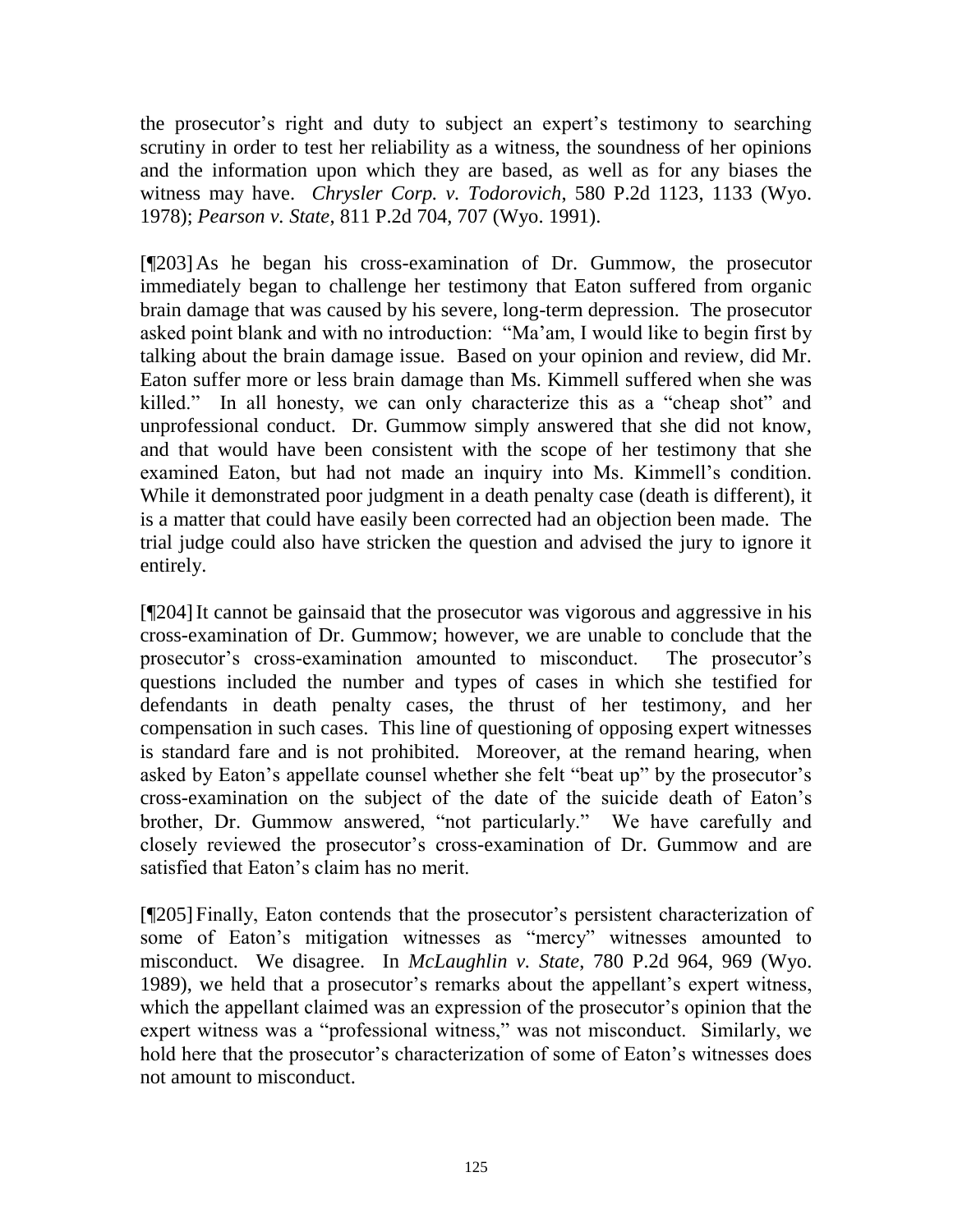#### **(iii) Destruction of evidence.**

[¶206]Eaton contends that the prosecution's decision to allow the bus, which it was suggested had been the bus in which Eaton lived and held Ms. Kimmell captive, to be destroyed constitutes misconduct. There is nothing in the record to support this assertion and no authority is cited to suggest it is a viable issue in any event. We decline to consider it further. At trial, it was very clear that the defense did not think the bus was that which had belonged to Eaton.

### **F. Allowing Dr. Ash to Testify**

[¶207]Eaton contends that it was error for the district court to permit the defense to allow Dr. Ash to so comprehensively incriminate Eaton, without Eaton having first given his express written permission to waive doctor/patient privilege. In addition, he contends that the district court should have ensured that Eaton comprehended and knowingly and voluntarily relinquished his right to incriminate himself. Dr. Ash performed his examination for the specific purposes of determining Eaton's competency, whether he had a not guilty by reason of mental illness defense, and to develop material that might serve to mitigate the sentence in this case. We will not set out the details of that testimony further here, but we will agree with Eaton's characterization of it as most assuredly being a substantial factor in the jury's decision to impose the death penalty, although it is impossible to know whether or not the jury would have inferred facts equally condemnatory from all of the testimony elicited at trial.

[¶208]The State divides its response to this argument into three parts. First, Wyo. Stat. Ann. § 33-38-113 (LexisNexis 2007) is not applicable. Second, the State contends that the statute was not violated by the instant circumstances. Finally, the State argues that any error, if indeed such occurred, was harmless. The harmless error standard calls on the Court to determine whether the error resulted in prejudice to Eaton, and "whether the circumstances manifested inherent unfairness and injustice or conduct which offends the public sense of fair play." *Cooper v. State*, 2002 WY 78, ¶ 15, 46 P.3d 884, 890 (Wyo. 2002).

[¶209]We set the statute out here for convenience of reference. Wyo. Stat. Ann. § 33-38-113 (LexisNexis 2007) provides:

#### **§ 33-38-113. Privileged communication.**

(a) In judicial proceedings, whether civil, criminal, or juvenile, in administrative proceedings, and in proceedings preliminary and ancillary thereto, a patient or client, or his guardian or personal representative, may refuse to disclose and may prevent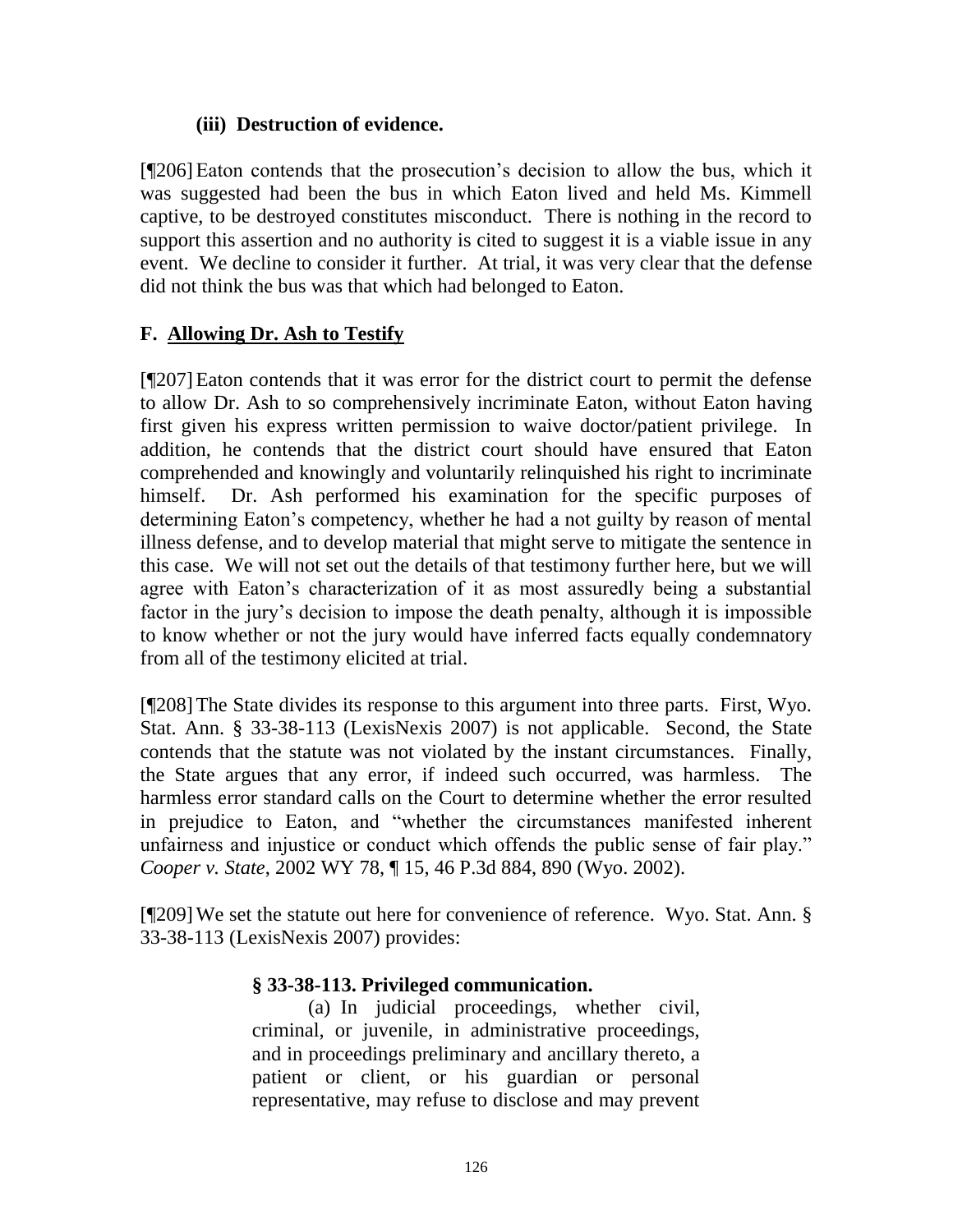the disclosure of confidential information, including information contained in administrative records, communicated to a person licensed or otherwise authorized to practice under this act, and their agents, for the purpose of diagnosis, evaluation or treatment of any mental or emotional condition or disorder. A person licensed or otherwise authorized to practice under this act shall not disclose any information communicated as described above in the absence of an express waiver of the privilege except in the following circumstances:

(i) Where abuse or harmful neglect of children, the elderly or disabled or incompetent individuals is known or reasonably suspected;

(ii) Where the validity of a will of a former patient or client is contested;

(iii) Where such information is necessary to defend against a malpractice action brought by the patient or client;

(iv) Where an immediate threat of physical violence against a readily identifiable victim is disclosed to the person licensed or otherwise authorized to practice under this act;

(v) In the context of civil commitment proceedings, where an immediate threat of selfinflicted damage is disclosed to the person licensed or otherwise authorized to practice under this act;

(vi) Where the patient or client alleges mental or emotional damages in civil litigation or otherwise places his mental or emotional state in issue in any judicial or administrative proceeding concerning child custody or visitation;

(vii) Where the patient or client is examined pursuant to court order; or

(viii) In the context of investigations and hearings brought by the patient or client and conducted by the board where violations of this act are at issue. Information that is deemed to be of sensitive nature shall be inspected by the board in camera and the board shall determine whether or not the information shall become a part of the record and subject to public disclosure.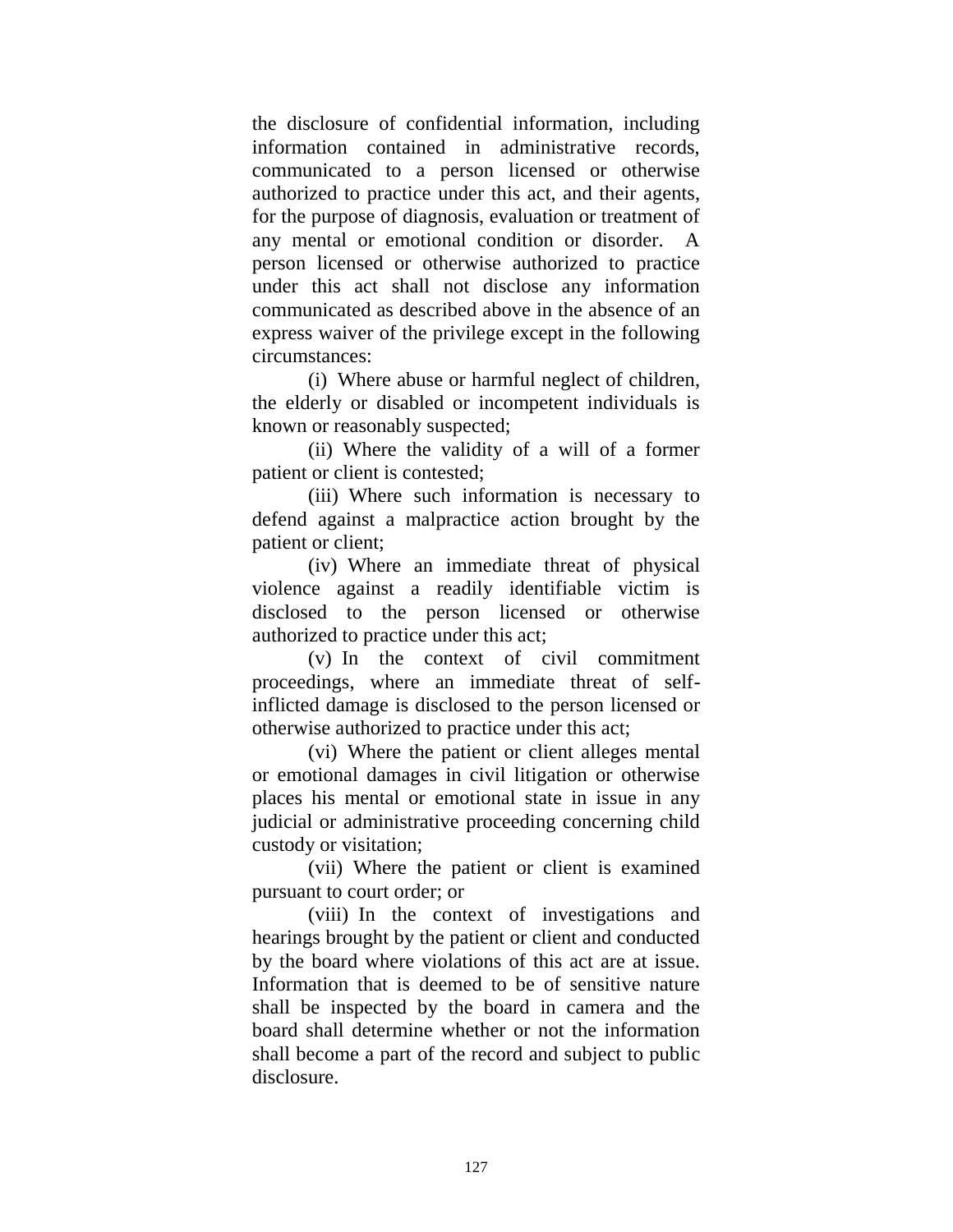### **§ 33-38-103. Exemptions.**

(a) Nothing in this act shall be construed to apply to the activities and services of:

(i) Qualified members of other legally recognized professions who are otherwise licensed or certified by this state, such as physicians, psychologists or registered nurses, from performing services consistent with the laws of this state, their training and the code of ethics of their professions, provided they do not represent themselves to be practicing the professions regulated under this act and do not represent themselves to be professional counselors, clinical social workers, marriage and family therapists or addiction therapists, or certified social workers, certified addictions practitioners or certified mental health workers;

Because Dr. Ash is exempt, this Court should not look at § 33-38-113 in deciding whether or not it was error to allow Dr. Ash to testify. It appears that the error here, if any, cannot be premised on the statute because of the exemption.

[¶210] However, that is certainly not the end of the discussion. We conclude that it is readily evident that Wyoming recognizes the application of the physicianpatient privilege in criminal cases. *Frias v. State*, 722 P.2d 135, 140 (Wyo. 1986). There was no objection here, and to some extent that answers the question per *Frias*. It is also evident that Eaton's argument goes somewhat beyond that. He claims that defense counsel and the trial court had a duty to inquire about waiver of the privilege and to ensure that Eaton was making an informed and voluntary decision. We cannot disagree that that should be the case, and the record should be clearer in this regard than it is. However, we do view the error, to the extent it is error, as harmless in these circumstances. In hindsight, defense counsel's use of Dr. Ash arguably turned out to be more damaging than it was helpful. Nonetheless, it may have been Eaton's last best hope.

## **G. Instructions Improper**

[¶211]We iterate the standard of review we applied in Part I of this opinion at ¶¶ 66-68.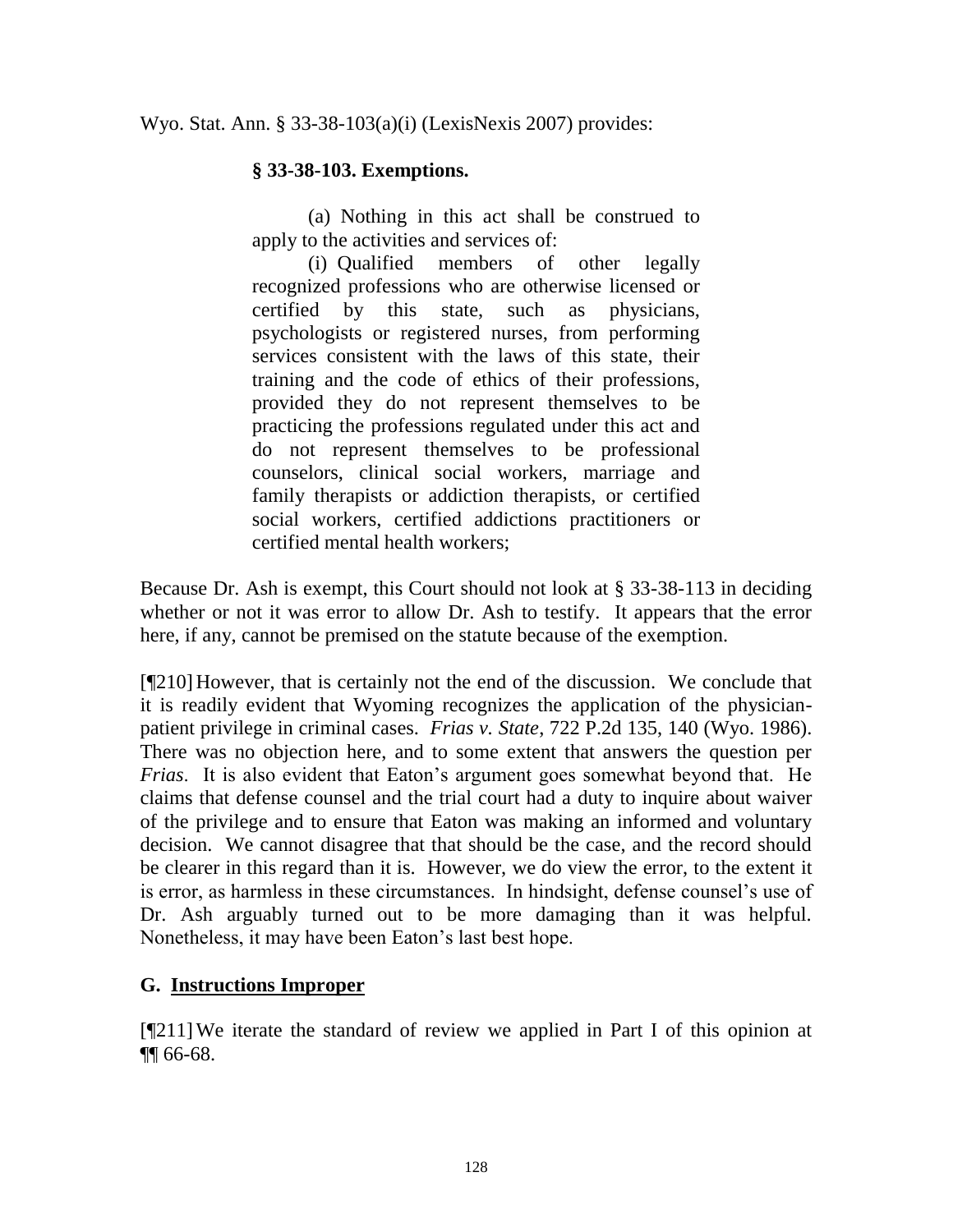[¶212] Although the district court, with no objection from defense counsel, declined to give an instruction that we recommended in our decision in *Olsen*, we find no error in that. In *Olsen* we said:

> We also do not find that the jury was appropriately instructed on the definitions of "aggravating" and "mitigating." In Instruction No. 3, these terms are defined as:

An aggravating factor is a specified fact or circumstance which might indicate, or tend to indicate, that the defendant should be sentenced to death. A mitigating factor is any aspect of a defendant's character or background, or any circumstance of the offense which might indicate or tend to indicate that the defendant should not be sentenced to death.

A more useful instruction would be:

An aggravating factor is a specified circumstance attending the commission of a crime which increases its guilt or enormity, or adds to its injurious consequences which is above and beyond the elements of the crime itself. A mitigating circumstance is any fact, condition or event which does not justify or excuse the crime in question, but may be considered as an extenuating circumstance in determining the appropriateness of the death penalty.

*See* California Jury Instructions, *supra*, at 517.

We hold that the jury instructions about mitigating circumstances do not correctly state the law mandated by  $\S$  6-2-102(d), and this failure is reversible error. Upon remand for resentencing, jury instructions should reflect the intended statutory process and clarify the jury's decision process in comparing the totality of aggravating and mitigating circumstances.

*Olsen*, ¶¶ 141-142, 67 P.3d at 588.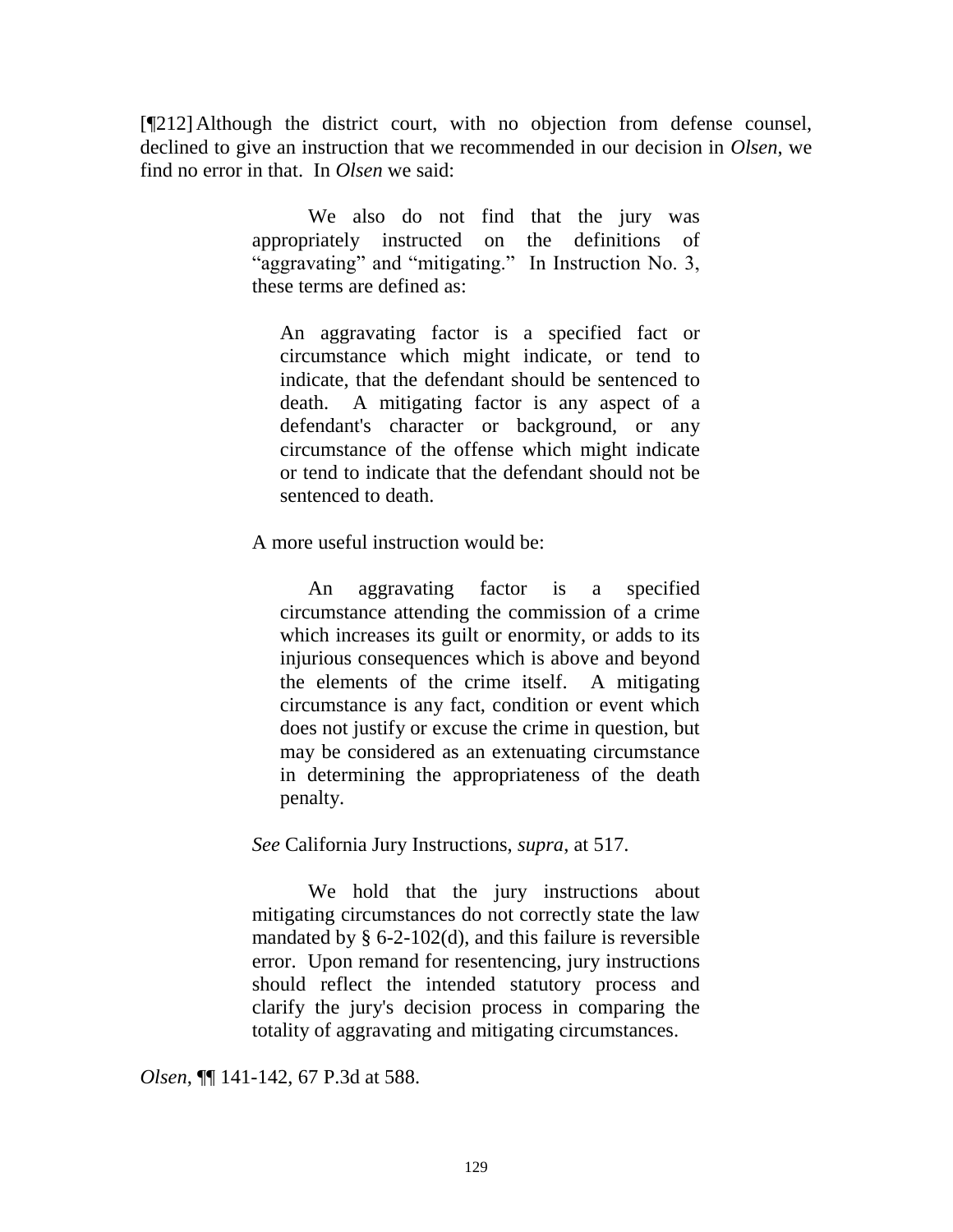[¶213]The instructions given by the district court in the penalty phase of this case were adequate. We do not consider it error to give an instruction, or instructions, that are adequate, in place of one we may have recommended.

## **H. Record Incomplete**

[¶214]Eaton contends that the record is incomplete because the instructions conference was not reported as a part of the record on appeal. He also contends that it is incomplete because it is possible to discern in the context of the transcript of the proceedings that the court and counsel held conferences/discussions off the record. In addition, he contends that the district court erroneously limited the scope of the remand hearing to such an extent that the record on appeal is still incomplete with respect to the issues that the remand hearing was intended to shed light upon.

## **(i) Instructions conference/other discussions.**

[¶215]In this regard, W.R.Cr.P. 65 provides:

(a) In the district court, the court reporter shall report all testimony and all proceedings held in open court including but not limited to voir dire, opening statements, motions and final arguments, as well as conferences with the presiding judge in open court and in chambers. Informal discussions, informal instruction conferences and pre-trial conferences shall be reported when requested by a party.

(b) In circuit court and municipal court, all testimony and all proceedings held in open court including but not limited to voir dire, opening statements, motions and final arguments, as well as conferences with the presiding judge in open court and in chambers, shall be recorded by electronic means. Informal discussions, informal instruction conferences and pretrial conferences shall be recorded when requested by a party. At their own expense, any party may have proceedings reported by a court reporter.

[¶216]In *Bearpaw* we discussed at length the need for a complete record so that this Court can meaningfully review the proceedings below. There is nothing in Eaton's brief to suggest that anything is missing from the record on appeal that prevents this Court from fully and faithfully performing its review function, even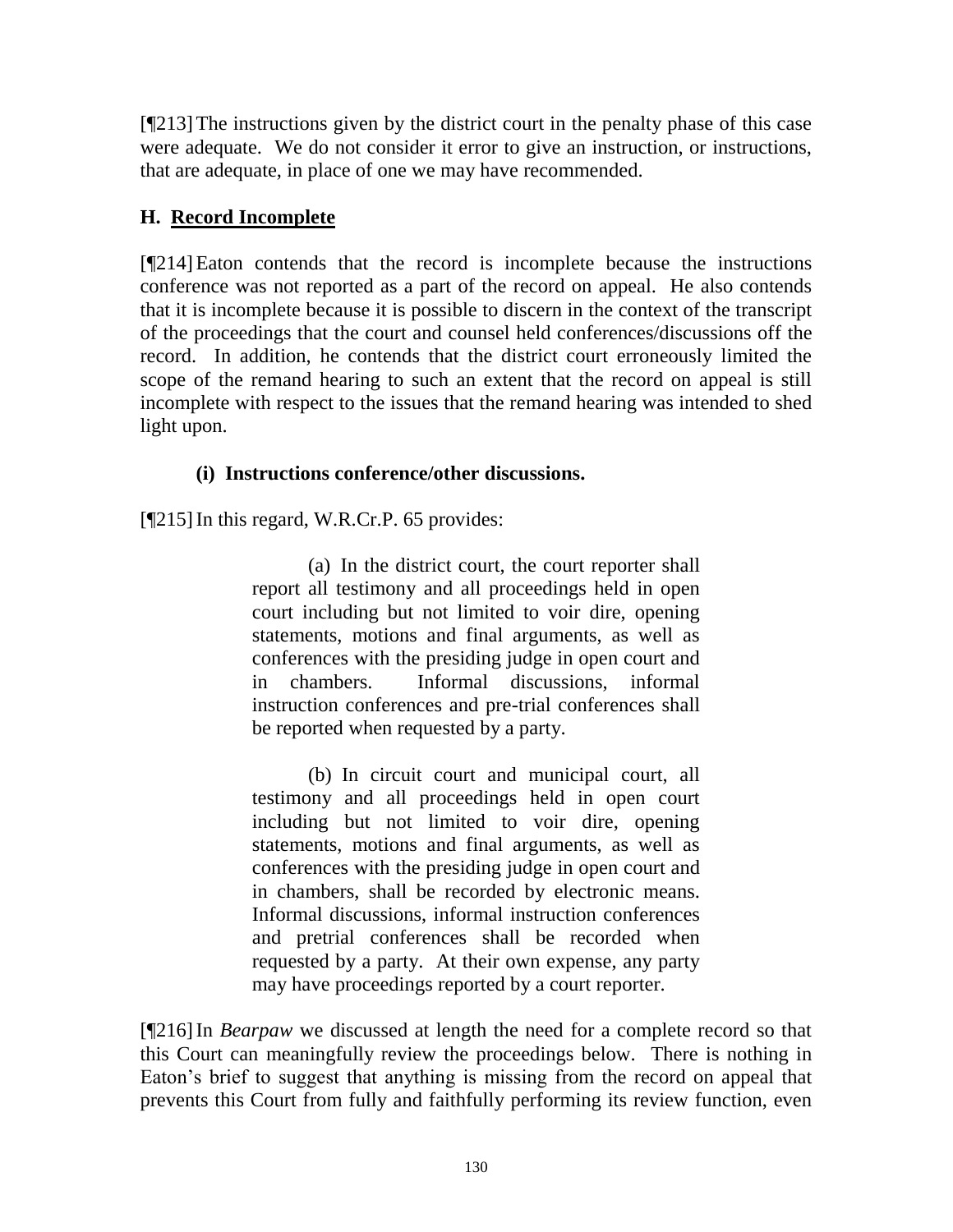given that our review responsibilities are greater in the context of a death penalty case than it is in an ordinary criminal case. Wyo. Stat. Ann. § 6-2-103 (LexisNexis 2007); and see *Dobbs v. Zant*, 506 U.S. 357, 113 S.Ct. 835, 122 L.Ed. 2d 103 (1993).

## **(ii) Remand hearing too limited.**

[¶217]Eaton contends that the district court unnecessarily restricted the remand hearing. We are not persuaded by the contentions contained in the brief that the five days devoted to the issue of ineffective assistance of counsel were inadequate. Moreover, Eaton has not called to our attention any new, relevant, and/or material evidence that should have been presented at the *Calene* hearing.

### **I. Error in Admission of Too Much Evidence About 1998 Conviction**

[¶218] One of the aggravating factors brought forward by the State, which it asserted justified the imposition of the death penalty, was Eaton's 1998 conviction for aggravated assault and battery ("previously convicted of a felony involving the use or threat of violence to the person"). Eaton's contention is that it was reversible error for the district court to have allowed one of the victims of that crime, and the officer who investigated it, to testify in so much detail about its circumstances. Rather, only the fact of the conviction and that it was a "violent" crime as contemplated by the death penalty statute should have been called to the jury's attention. The core of this issue is that defense counsel were ineffective for not ensuring that the testimony about this crime was more limited. The district court ruled that the testimony at issue and some documentation of that crime was admissible in furtherance of Wyo. Stat. Ann. § 6-2-102(c) (LexisNexis 2007):

> (c) The judge or jury shall hear evidence as to any matter that the court deems relevant to a determination of the sentence, and shall include matters relating to any of the aggravating or mitigating circumstances enumerated in subsections (h) and (j) of this section. Any evidence which the court deems to have probative value may be received regardless of its admissibility under the exclusionary rules of evidence, provided the defendant is accorded a fair opportunity to rebut any hearsay statements, and provided further that only such evidence in aggravation as the state has made known to the defendant or his counsel prior to his trial shall be admissible.

We conclude that the district court did not err in this regard.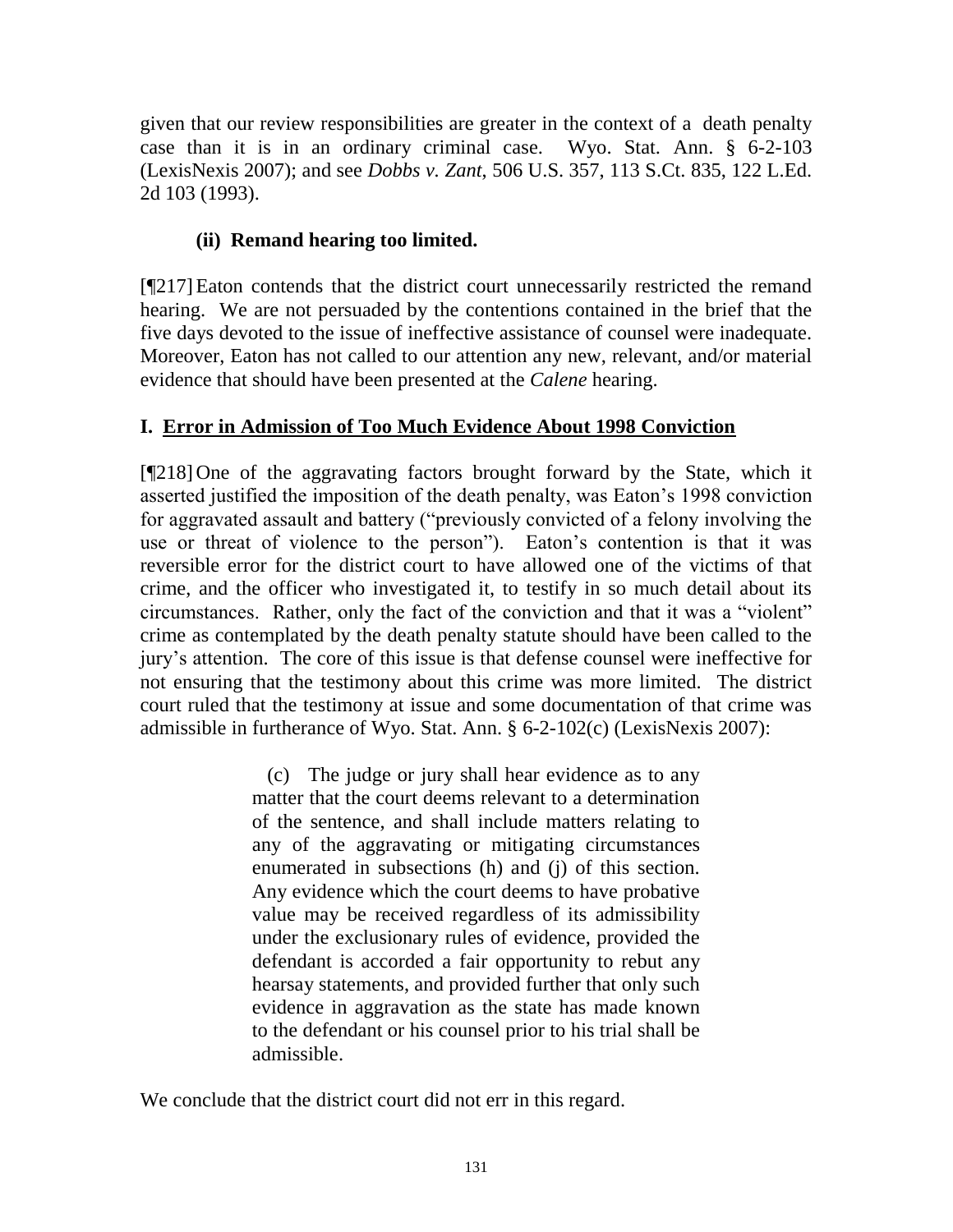#### **CONCLUSION**

[¶219] For the reasons set out above, we find no reversible error in the penalty phase and, therefore, we affirm the sentence of death which has been imposed.

#### **PART III: Motion for New Trial**

[¶220] On June 2, 2006, Eaton filed a motion for new trial based on newly discovered evidence pursuant to W.R.Cr.P.  $33<sup>8</sup>$  By order entered on August 18, 2006, the district court denied that motion. Eaton filed his notice of appeal on August 30, 2006. We will affirm the district court's order.

#### **DISCUSSION**

[¶221]By order entered on May 1, 2007, we consolidated Case No. 06-255 with Case No. 04-180. Thus, we also set out our disposition of that appeal here.

[¶222]In his motion for new trial, Eaton describes several pieces of new evidence that he asserts require a new trial in his case:

l

<sup>8</sup> **Rule 33. New trial.**

<sup>(</sup>a) *In general*. -- The court on motion of a defendant may grant a new trial to that defendant if required in the interest of justice. If trial was by the court without a jury, the court, on motion of a defendant for a new trial, may vacate the judgment if entered, take additional testimony, and direct the entry of a new judgment.

<sup>(</sup>b) *Any grounds except newly discovered evidence*. -- A motion for a new trial based on any grounds, except newly discovered evidence, shall be made within 15 days after verdict or finding of guilty or within such further time as the court may fix during the 15 day period; but the time for filing the motion may not be extended to a day more than 30 days from the date the verdict or finding of guilty is returned. The motion shall be determined and a dispositive order entered within 15 days after the motion is filed and if not so entered shall be deemed denied, unless within that period the determination shall be continued by order of the court, but no continuance shall extend the time to a day more than 60 days from the date the verdict or finding of guilty is returned.

<sup>(</sup>c) *Newly discovered evidence*. -- A motion for a new trial based on the grounds of newly discovered evidence may be made only before or within two years after final judgment but if an appeal is pending, the court may grant the motion only on remand of the case. A motion for new trial based on the ground of newly discovered evidence shall be heard and determined and a dispositive order entered within 30 days after the motion is filed unless, within that time, the determination is continued by order of the court, but no continuance shall extend the time to a day more than 60 days from the date that the original motion was filed. When disposition of a motion for new trial based on newly discovered evidence is made without hearing, the order shall include a statement of the reason for determination without hearing.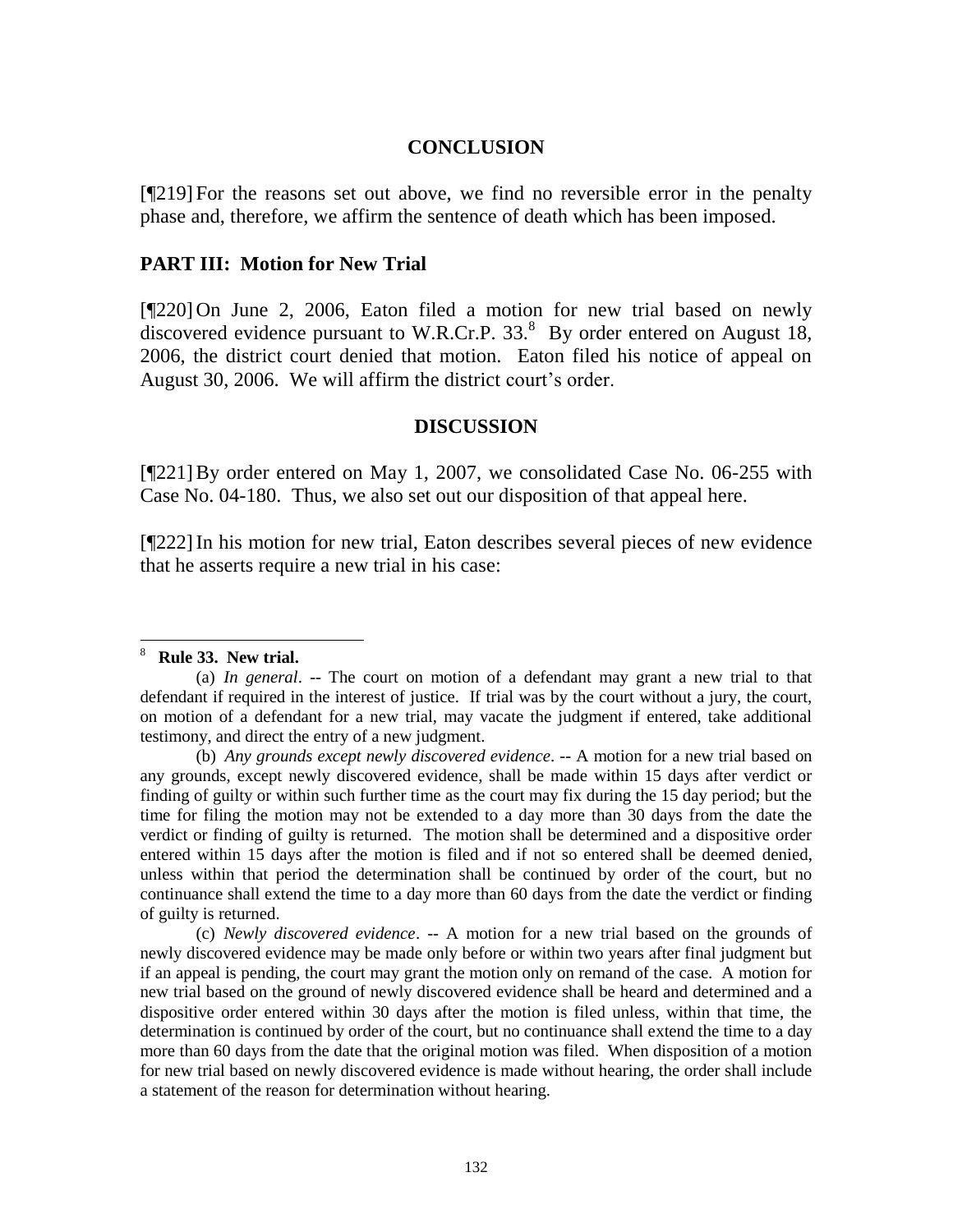A motion for a new trial on the ground of newly discovered evidence is not favored by the courts and is viewed with great caution. *Hopkinson v. State*, 679 P.2d 1008, 1012 (Wyo.), cert. denied, 469 U.S. 873, 105 S.Ct. 228, 83 L.Ed.2d 157 (1984). In order to obtain a new trial on the basis of newly discovered evidence, an appellant must establish each of the following factors:

(1) That the evidence has come to his knowledge since the trial; (2) that it was not owing to the want of due diligence that it did not come sooner; (3) that it is so material that it would probably produce a different verdict, if the new trial were granted; and (4) that it is not cumulative, viz., speaking to facts in relation to which there was evidence at the trial.

*Opie v. State*, 422 P.2d 84, 85 (Wyo.1967). All four of these factors must be met for an appellant to be entitled to a new trial, and, if any one factor is not satisfied, there is no error in the denial of the new trial motion. *Grable*, 664 P.2d at 535. Therefore, it is not essential that we address each and every factor if an appellant fails in his burden to satisfy even one of the four factors.

*Griswold v. State*, 2001 WY 14, ¶ 8, 17 P.3d 728, 731 (Wyo. 2001); also see *United States v. Herrera*, 481 F.3d 1266, 1269-73 (10<sup>th</sup> Cir. 2007) (evidence of incompetence resulting from diabetes may constitute new evidence where the condition was unknown at trial, but where it was known it is not).

[¶223]The first matter we will discuss is his contention that a new mental examination of Eaton reveals that he was not competent to stand trial. The district court made these findings with respect to Dr. William Logan's report:

> As to the report of Dr. William Logan, indicating his belief that Mr. Eaton was incompetent to stand trial during the original trial, the Court finds that this is not newly discovered evidence. Based upon the Court's evaluation of Dr. Gummow's testimony, trial testimony from Dr. Kenneth Ash and post-trial testimony from Mr. Eaton's trial counsel, who did not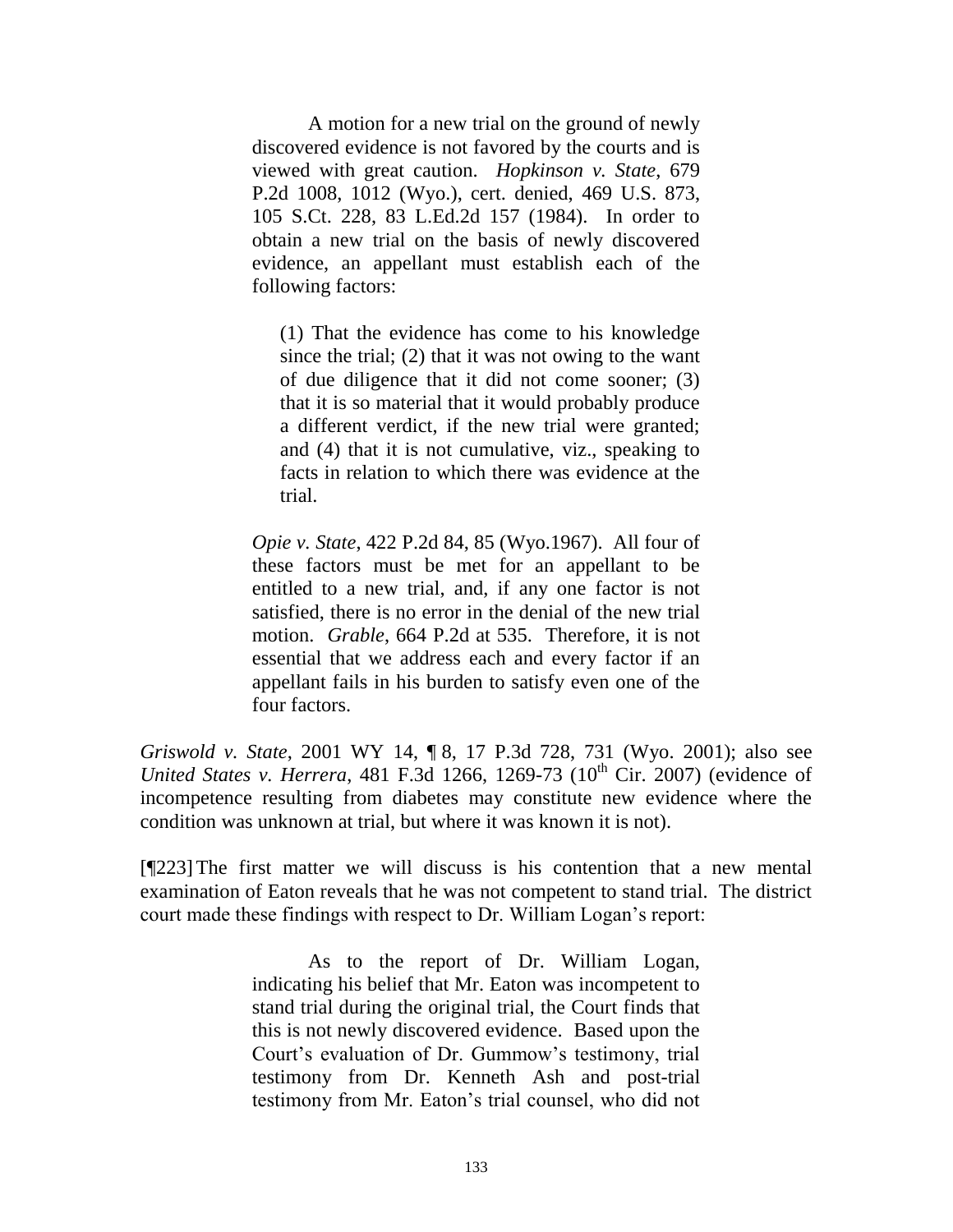believe Mr. Eaton was incompetent to stand trial, the Court finds Dr. Logan's evidence is substantially outweighed by evidence concerning Mr. Eaton's competence at the time of trial….

We agree with the district court's observations, but we add that the record on appeal demonstrates that the defense diligently pursued the possibilities of whether or not Eaton was competent prior to and during trial, as well as whether or not Eaton should have pursued a not guilty by reason of mental illness defense. Well qualified mental health experts concluded that he was competent. The offered evidence is, thus, cumulative only and represents an opinion that merely differs from those expressed by Dr. Ash, Dr. Gummow, and defense counsel themselves.

[¶224]The district court also considered the school bus that Eaton allegedly used as his home. Testing of swabs taken from the bus showed there was human blood in a drain. However, the sample was so small that nothing definitive could be determined from it. In this appeal, it is claimed that had the bus not been destroyed, additional samples could have been taken and that such evidence might have strengthened the defense team's assertion that Eaton killed Ms. Kimmel at the bus, and not at Government Bridge, as contended by the State. In turn, this would have helped to establish that the homicide was not premeditated, but rather a second degree murder or a voluntary manslaughter. The district court made these findings about the bus:

> As to any evidence concerning a bus that was inspected by the defense during trial, and also by the prosecution, the Court finds that there was no suppression of evidence by the State in this case. The Court specifically finds that there was no *Brady* violation and that no *Brady* material has been suppressed in this instance. The Court finds that there is no evidence presented which would indicate that the bus constitutes material evidence.

[¶225]In this instance, we also agree with the district court and would add that Eaton's position is premised on the most blatant sort of speculation. The defense was first to have knowledge of the bus. They concluded, after their inspection of it, that it was not likely the bus that Eaton had used as his home. Moreover, we deem it a leap over a giant chasm to speculate that, even if it could be established that the bus was Eaton's, the presence of blood in the drain would result in a different verdict at the guilt/innocence stage.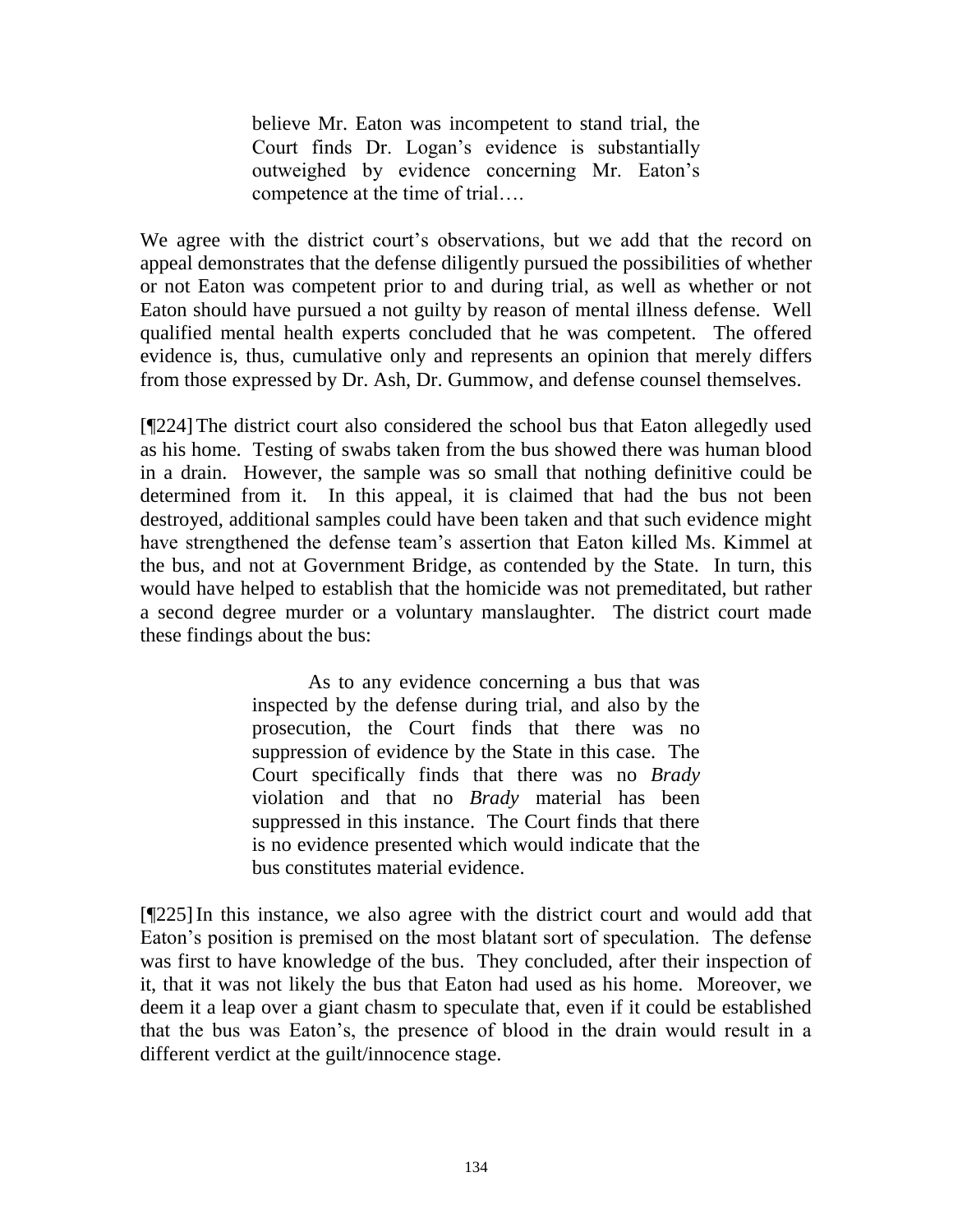[¶226] Finally, it is contended that several pieces of evidence located by appellate counsel demonstrate further the inadequacy of the mitigation investigation:

(1) The mental health treatment that Eaton received in Kemmerer in 1986.

(2) The affidavit of Brian Conrado that Eaton appeared to be very poor and was perhaps abused at home, and definitely tormented, teased, and perhaps robbed by his peer group of school boys.

(3) School records, which demonstrated that Eaton was moved from school to school, that his education was often disrupted, that he completed very little school, and that his childhood was probably chaotic.

[¶227]We conclude that the material does not serve to justify reversal of the district court's order denying Eaton's motion for a new trial.

### **CONCLUSION**

[¶228] A constitutional death penalty sentencing scheme must ensure the availability of meaningful judicial review as a final safeguard that improves the reliability of the sentencing process. Throughout this opinion, we have applied the final safeguard as provided in Wyo. Stat. Ann.  $\frac{1}{2}$  6-2-103 (c) (d) and (e) (LexisNexis 2007):

#### **§ 6-2-103. Review of death sentences; notice from clerk of trial court; factors to be considered by supreme court; disposition of appeal.**

(c) The supreme court of Wyoming shall consider the punishment as well as any errors enumerated by way of appeal.

….

(d) With regard to the sentence, the court shall determine if:

> (i) The sentence of death was imposed under the influence of passion, prejudice or any other arbitrary factor;

> (ii) The evidence supports the jury's or judge's finding of an aggravating circumstance as enumerated in W.S. 6-2-102 and mitigating circumstances.

> (iii) Repealed by Laws 1989, ch. 171,  $\S$ 2.